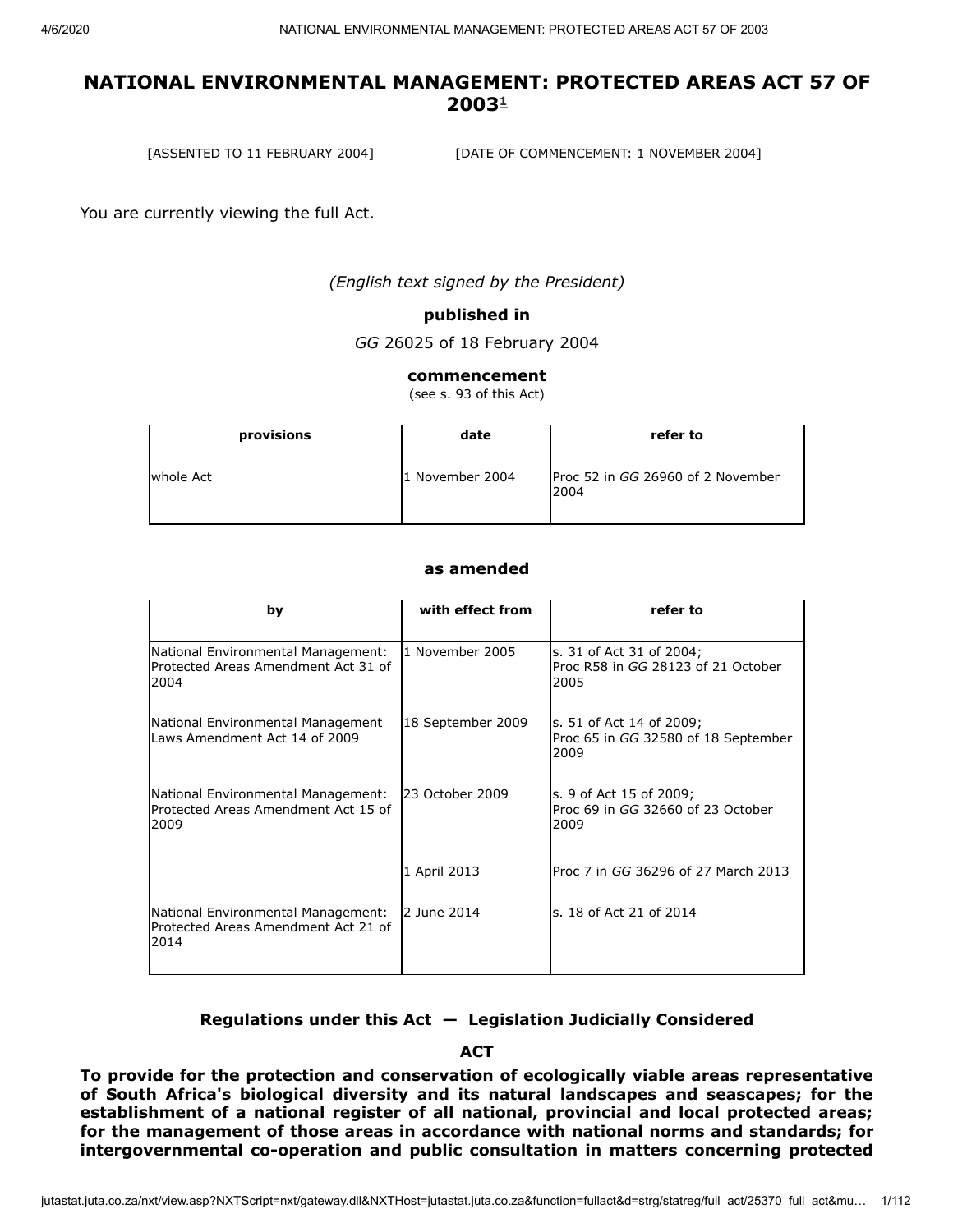### **areas; for the continued existence, governance and functions of South African National Parks; and for matters in connection therewith.**

[Long title substituted by s. 29 of Act 31 of 2004 (wef 1 November 2005).]

BE IT THEREFORE ENACTED by the Parliament of the Republic of South Africa, as follows:-

### **ARRANGEMENT OF SECTIONS**

[Arrangement of Sections amended by s. 30 of Act 31 of 2004 (wef 1 November 2005) and by s. 17 of Act 21 of 2014 (wef 2 June 2014).]

*Sections*

### CHAPTER 1

### INTERPRETATION, OBJECTIVES AND APPLICATION OF ACT

- 1 Definitions
- 2 Objectives of Act
- 3 State trustee of protected areas
- 4 Application of Act
- 5 Application of National Environmental Management Act
- 6 Application of Biodiversity Act in protected areas
- 7 Conflicts with other legislation
- 8 Status of provincial legislation on provincial and local protected areas

# CHAPTER 2

### SYSTEM OF PROTECTED AREAS IN SOUTH AFRICA

- 9 Kinds of protected areas
- 10 Register of Protected Areas
- 11 Norms and standards
- 12 Provincial protected areas
- 13 World heritage sites
- 14 Continued existence of marine protected areas

[S. 14 inserted by s. 4 of Act 31 of 2004 (wef 1 November 2005) and substituted by s. 4 of Act 21 of 2014 (wef 2 June 2014).]

- 15 Specially protected forest areas, forest nature reserves and forest wilderness areas
- 16 Mountain catchment areas

### CHAPTER 3

### DECLARATION OF PROTECTED AREAS

17 Purpose of protected areas

#### *Part 1*

# *Special nature reserves*

- 18 Declaration of special nature reserves
- 19 Withdrawal of declaration or exclusion of part of special nature reserve

### *Part 2*

### *National parks*

[Part 2 inserted by s. 6 of Act 31 of 2004 (wef 1 November 2005).]

- 20 Declaration of national parks
	- [S. 20 inserted by s. 6 of Act 31 of 2004 (wef 1 November 2005).]
- 21 Withdrawal of declaration or exclusion of part of national park
	- [S. 21 inserted by s. 6 of Act 31 of 2004 (wef 1 November 2005).]
- 22 Designation of national park as wilderness area
	- [S. 22 inserted by s. 6 of Act 31 of 2004 (wef 1 November 2005).]

### *Part 2A*

*Marine protected areas*

[Heading inserted by s. 17 *(b)* of Act 21 of 2014 (wef 2 June 2014).]

[Part 2A inserted by s. 5 of Act 21 of 2014 (wef 2 June 2014).]

jutastat.juta.co.za/nxt/view.asp?NXTScript=nxt/gateway.dll&NXTHost=jutastat.juta.co.za&function=fullact&d=strg/statreg/full\_act/25370\_full\_act&mu... 2/112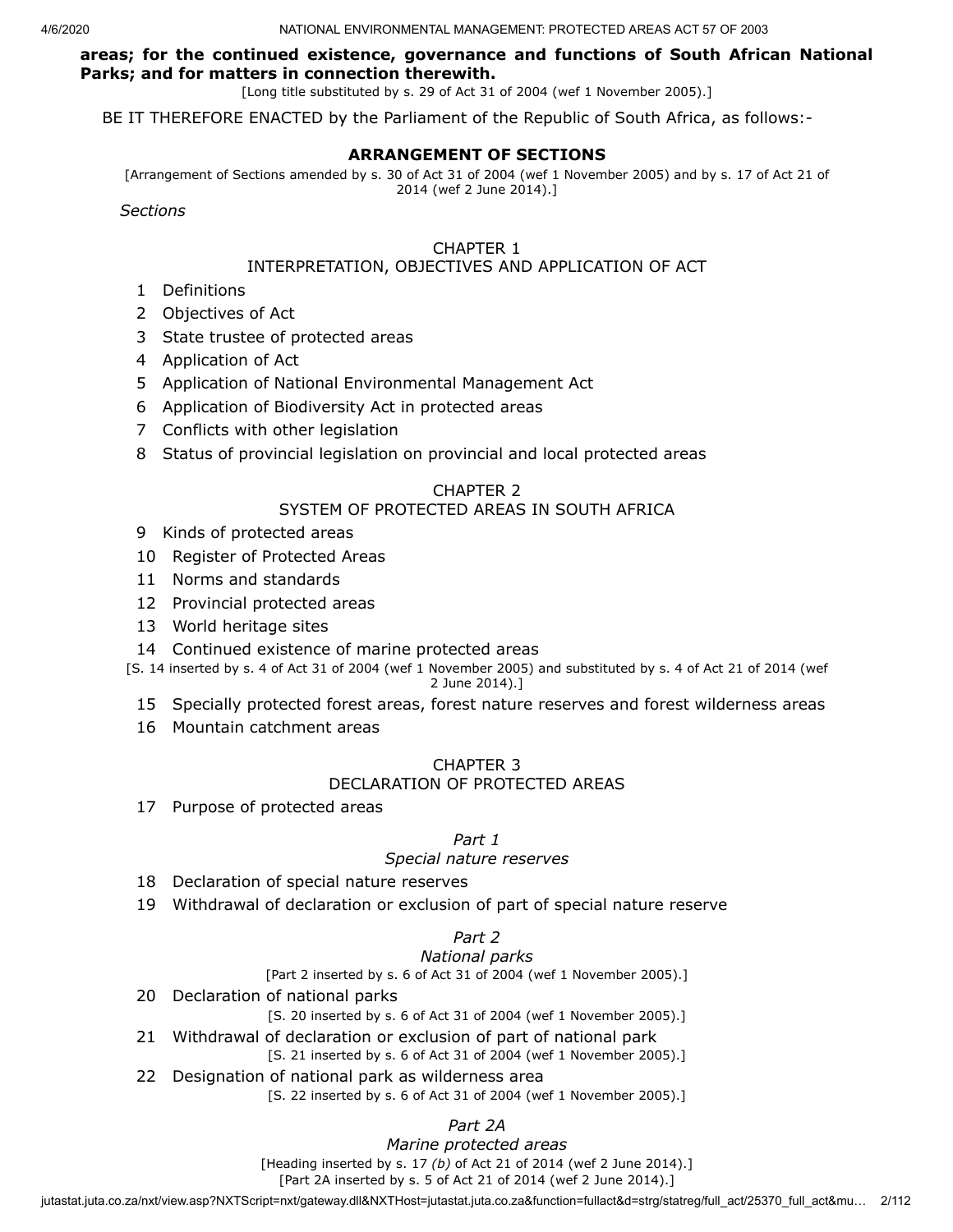22A Declaration of marine protected areas

[S. 22A inserted by s. 5 of Act 21 of 2014 (wef 2 June 2014).]

22B Withdrawal of declaration of, addition to, or exclusion from, marine protected areas [S. 22B inserted by s. 5 of Act 21 of 2014 (wef 2 June 2014).]

# *Part 3*

### *Nature reserves*

- 23 Declaration of nature reserve
- 24 Withdrawal of declaration or exclusion of part of nature reserve
- 25 Designation of nature reserve as specific type
- 26 Designation of nature reserve as wilderness area
- 27 Notice to be given to Minister of provincial declarations

#### *Part 4*

#### *Protected environments*

- 28 Declaration of protected environment
- 29 Withdrawal of declaration or exclusion of part of protected environment
- 30 Notice to be given to Minister of provincial declarations

# *Part 5*

# *Consultation process*

- 31 Consultation by Minister
- 32 Consultation by MEC
- 33 Public participation
- 34 Affected organs of state, communities and beneficiaries

### *Part 6*

#### *General*

- 35 Initiation of declaration
- 36 Endorsement by Registrar of Deeds

### CHAPTER 4

#### MANAGEMENT OF PROTECTED AREAS

37 Application of Chapter

#### *Part 1*

#### *Management authorities and management plans*

- 38 Management authorities
- 39 Preparation of management plan
- 40 Management criteria
- 41 Management plan
- 42 Co-management of protected area

# *Part 2*

# *Monitoring and supervision*

- 43 Performance indicators
- 44 Termination of mandate to manage protected area

#### *Part 3*

#### *Access to protected areas*

- 45 Access to special nature reserve
- 46 Access to national park, nature reserve and world heritage site [S. 46 substituted by s. 16 of Act 31 of 2004 (wef 1 November 2005).]
- 47 Use of aircraft in special nature reserve, national park or world heritage site [Heading substituted by s. 17 *(a)* of Act 31 of 2004 (wef 1 November 2005).]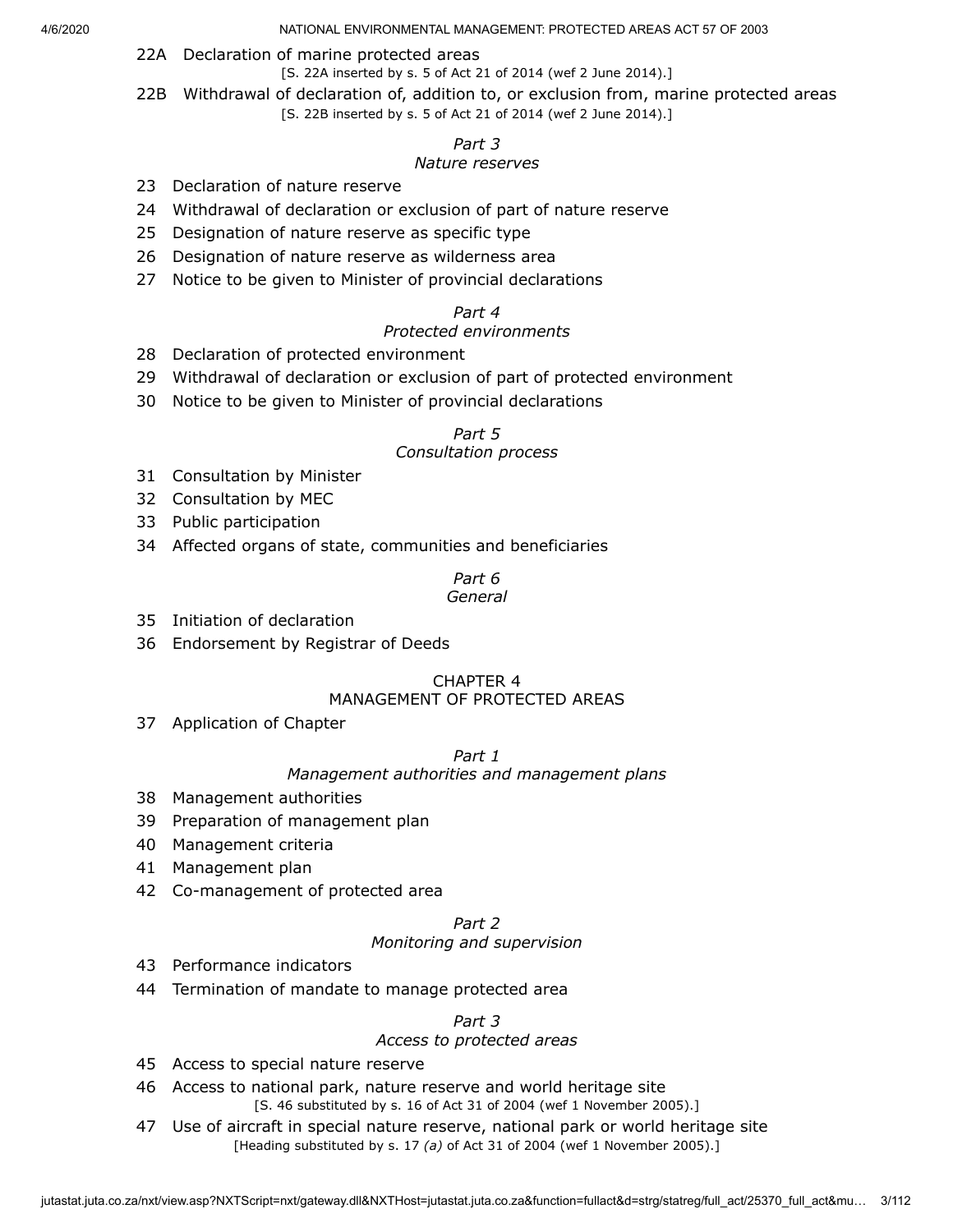#### *Part 4 Restrictions*

48 Prospecting and mining activities in protected area

48A Restriction of activities in marine protected areas

[S. 48A inserted by s. 13 of Act 21 of 2014 (wef 2 June 2014).]

- 49 Regulation or restriction of activities in protected areas
- 50 Commercial and community activities in national park, nature reserve and world heritage site

[Heading substituted by s. 19 *(a)* of Act 31 of 2004 (wef 1 November 2005).]

- 51 Regulation or restriction of development and other activities in protected environment
- 52 Internal rules
- 53 Certain rights and entitlements to be respected

#### CHAPTER 5

#### SOUTH AFRICAN NATIONAL PARKS

[Chapter 5 inserted by s. 21 of Act 31 of 2004 (wef 1 November 2005).]

*Part 1*

# *Continued existence and functions of South African National Parks*

[Part 1 inserted by s. 21 of Act 31 of 2004 (wef 1 November 2005).]

54 Continued existence

[S. 54 inserted by s. 21 of Act 31 of 2004 (wef 1 November 2005).]

55 Functions

[S. 55 inserted by s. 21 of Act 31 of 2004 (wef 1 November 2005).]

56 General powers

[S. 56 inserted by s. 21 of Act 31 of 2004 (wef 1 November 2005).]

*Part 2*

#### *Governing board, composition and membership*

[Part 2 inserted by s. 21 of Act 31 of 2004 (wef 1 November 2005).] 57 Composition [S. 57 inserted by s. 21 of Act 31 of 2004 (wef 1 November 2005).] 58 Qualifications [S. 58 inserted by s. 21 of Act 31 of 2004 (wef 1 November 2005).] 59 Appointment procedure [S. 59 inserted by s. 21 of Act 31 of 2004 (wef 1 November 2005).] 60 Chairperson [S. 60 inserted by s. 21 of Act 31 of 2004 (wef 1 November 2005).] 61 Term of office [S. 61 inserted by s. 21 of Act 31 of 2004 (wef 1 November 2005).] 62 Conditions of appointment [S. 62 inserted by s. 21 of Act 31 of 2004 (wef 1 November 2005).] 63 Conduct of members [S. 63 inserted by s. 21 of Act 31 of 2004 (wef 1 November 2005).] 64 Termination of membership [S. 64 inserted by s. 21 of Act 31 of 2004 (wef 1 November 2005).] 65 Removal from office [S. 65 inserted by s. 21 of Act 31 of 2004 (wef 1 November 2005).] 66 Filling of vacancies [S. 66 inserted by s. 21 of Act 31 of 2004 (wef 1 November 2005).] *Part 3 Operating procedures of Board* [Part 3 inserted by s. 21 of Act 31 of 2004 (wef 1 November 2005).]

67 Meetings

[S. 67 inserted by s. 21 of Act 31 of 2004 (wef 1 November 2005).]

68 Procedures

[S. 68 inserted by s. 21 of Act 31 of 2004 (wef 1 November 2005).]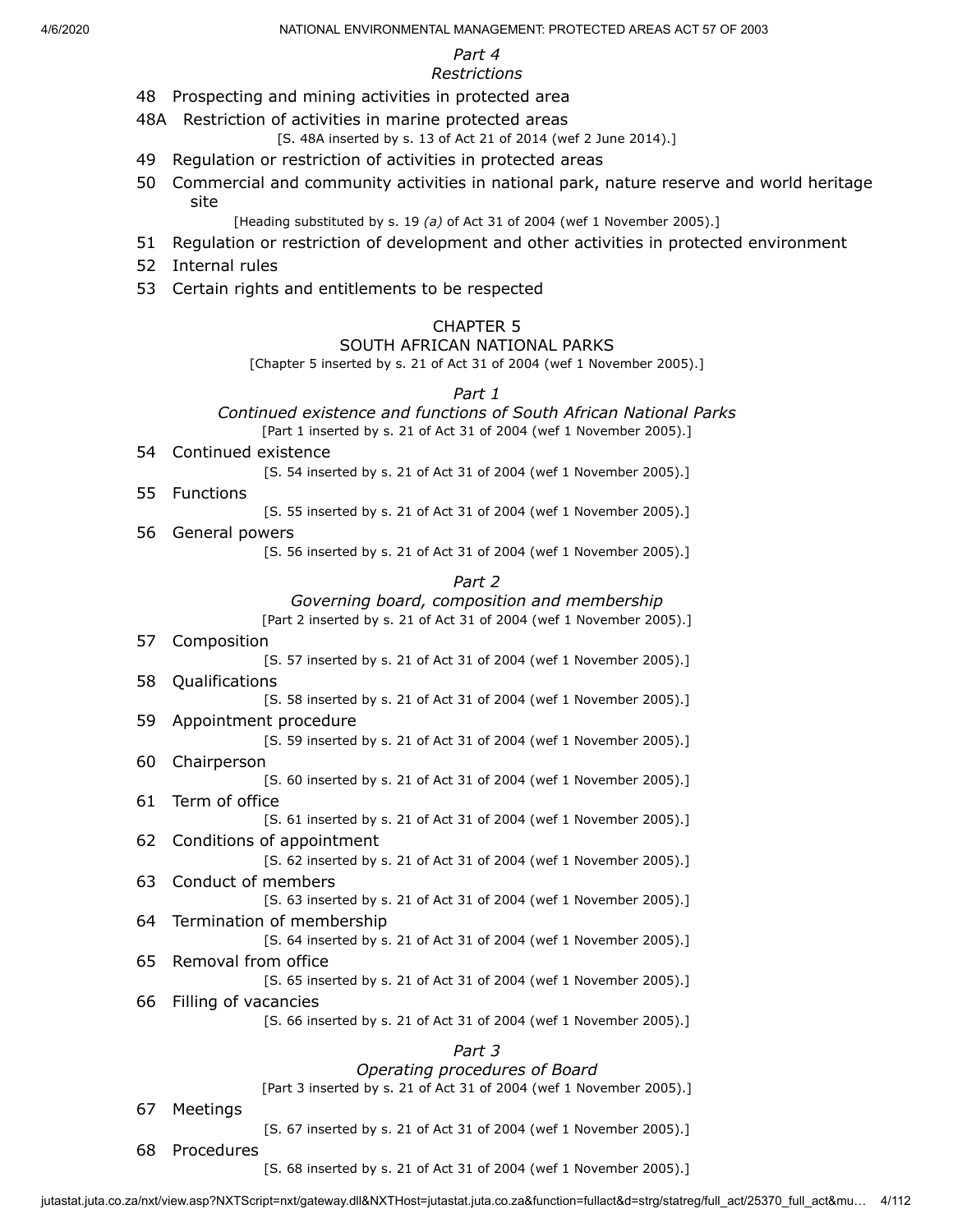- 69 Quorum and decisions [S. 69 inserted by s. 21 of Act 31 of 2004 (wef 1 November 2005).]
- 70 Committees

[S. 70 inserted by s. 21 of Act 31 of 2004 (wef 1 November 2005).]

71 Delegation of powers and assignment of duties

[S. 71 inserted by s. 21 of Act 31 of 2004 (wef 1 November 2005).]

#### *Part 4*

# *Administration of South African National Parks*

[Part 4 inserted by s. 21 of Act 31 of 2004 (wef 1 November 2005).]

72 Appointment of Chief Executive Officer

[S. 72 inserted by s. 21 of Act 31 of 2004 (wef 1 November 2005).]

73 Employment of staff

[S. 73 inserted by s. 21 of Act 31 of 2004 (wef 1 November 2005).]

#### *Part 5*

#### *Financial matters*

[Part 5 inserted by s. 21 of Act 31 of 2004 (wef 1 November 2005).]

74 Financial accountability

[S. 74 inserted by s. 21 of Act 31 of 2004 (wef 1 November 2005).]

75 Funding

[S. 75 inserted by s. 21 of Act 31 of 2004 (wef 1 November 2005).]

76 Investments

[S. 76 inserted by s. 21 of Act 31 of 2004 (wef 1 November 2005).]

77 National Parks Land Acquisition Fund

[S. 77 inserted by s. 21 of Act 31 of 2004 (wef 1 November 2005).]

*Part 6*

#### *General*

[Part 6 inserted by s. 21 of Act 31 of 2004 (wef 1 November 2005).]

78 Minister's supervisory powers

[S. 78 inserted by s. 21 of Act 31 of 2004 (wef 1 November 2005).]

#### 79 Absence of functional Board

[S. 79 inserted by s. 21 of Act 31 of 2004 (wef 1 November 2005).]

#### CHAPTER 6

#### ACQUISITION OF RIGHTS IN OR TO LAND

- 80 Acquisition of private land by State
- 81 Acquisition of private land by South African National Parks
	- [S. 81 inserted by s. 22 of Act 31 of 2004 (wef 1 November 2005).]
- 82 Cancellation of servitude on, or privately held right in or to, state land
- 83 Cancellation of servitude on, or privately held right in or to, land owned by South African National Parks

[S. 83 inserted by s. 23 of Act 31 of 2004 (wef 1 November 2005).]

- 84 Mineral right
- 85 Financing

#### CHAPTER 7 ADMINISTRATION OF ACT

- 86 Regulations by Minister
- 87 Regulations by MEC
- 88 General

# CHAPTER 8

#### OFFENCES AND PENALTIES

89 Offences and penalties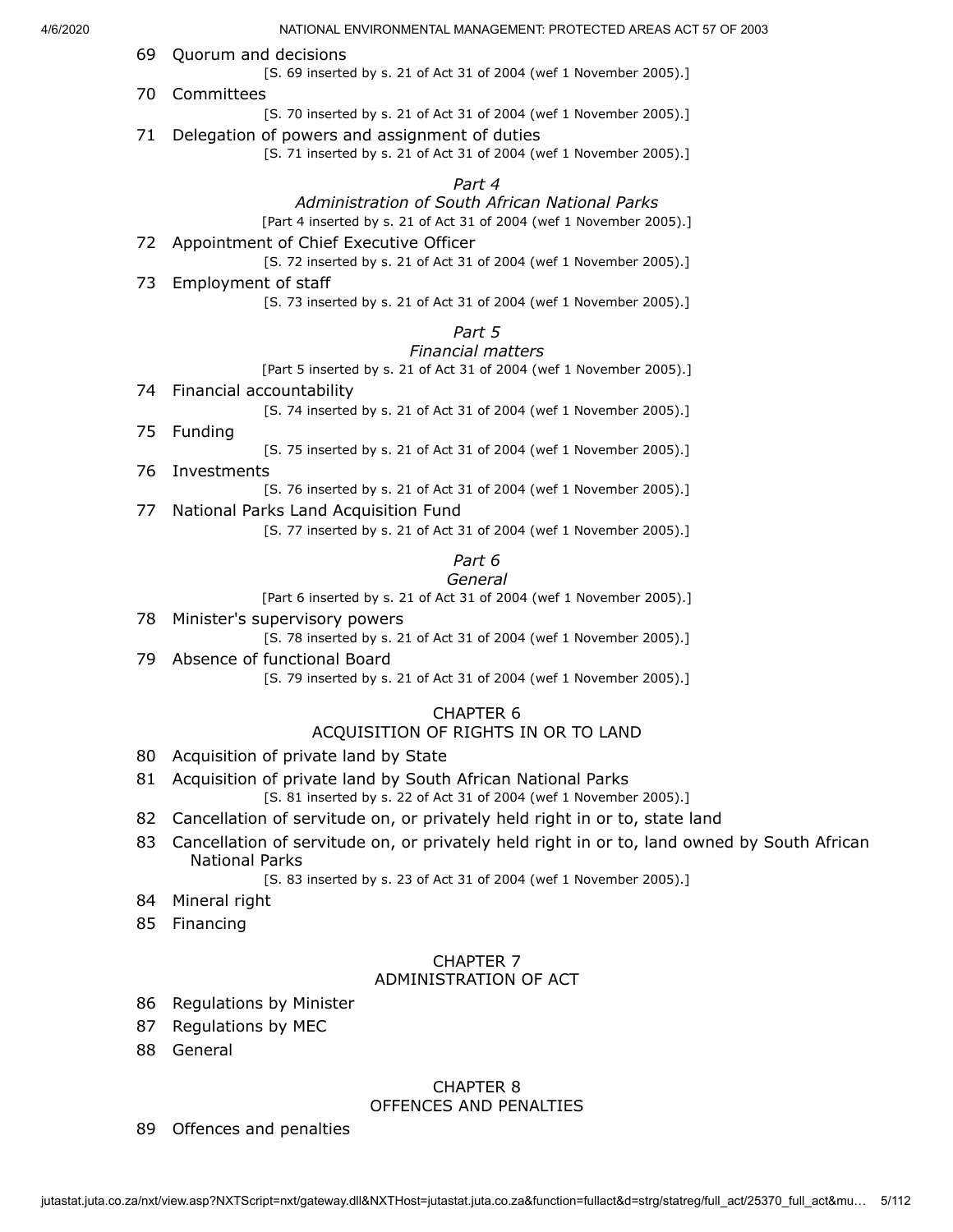#### CHAPTER 9 **MISCELLANEOUS**

- 90 Repeal of laws
- 91 Savings and transitional provisions
- [S. 91 inserted by s. 26 of Act 31 of 2004 (wef 1 November 2005) and heading substituted by s. 16 *(a)* of Act 21 of 2014 (wef 2 June 2014).]
- 92 Protected areas existing before commencement of section
- 93 Short title and commencement

# Schedule 1

REPEAL OF LAWS

[Heading added by s. 17 *(f)* of Act 21 of 2014 (wef 2 June 2014).]

Schedule 2

#### SCHEDULE OF NATIONAL PARKS

[Heading added by s. 17 *(f)* of Act 21 of 2014 (wef 2 June 2014).]

<span id="page-5-0"></span> $1$  This Act has been updated to include all available historical commencement details

#### **CHAPTER 1 INTERPRETATION, OBJECTIVES AND APPLICATION OF ACT (ss 1-8)**

#### **1 Definitions**

(1) In this Act, unless the context indicates otherwise-

**'aircraft'** means an airborne craft of any type whatsoever, whether self-propelled or not, and includes a hovercraft;

**'Biodiversity Act'** means the National Environmental Management: Biodiversity Act, 2003;

**'biological diversity'** or **'biodiversity'** has the meaning ascribed to it in section 1 of the Biodiversity Act;

**'biological resource'** means any resource consisting of-

- *(a)* a living or dead animal, plant or other organism of an indigenous species;
- *(b)* a derivative of such an animal, plant or other organism, as defined in section 1 of the Biodiversity Act; or
- *(c)* any genetic material of such animal, plant or other organism, as defined in section 1 of the Biodiversity Act;
- **'Board'** means the Board of South African National Parks referred to in section 57; [Definition of 'Board' inserted by s. 1 *(a)* of Act 31 of 2004 (wef 1 November 2005).]

**'Chief Executive Officer'** means the Chief Executive Officer of South African National Parks appointed in terms of section 72;

[Definition of 'Chief Executive Officer' inserted by s. 1 *(a)* of Act 31 of 2004 (wef 1 November 2005).]

**'declare'**, when used in relation to-

- *(a)* the Minister, means declare by notice in the *Government Gazette*; and
- *(b)* the MEC, means declare by notice in the *Provincial Gazette*;

**'Department'** means the national Department responsible for administering environmental affairs;

[Definition of 'Department' substituted by s. 1 *(a)* of Act 21 of 2014 (wef 2 June 2014).]

**'designate'**, when used in relation to-

- *(a)* the Minister, means designate by notice in the *Government Gazette*;
- *(b)* the MEC, means designate by notice in the *Provincial Gazette*;

**'Director-General'** means the Director-General of the Department;

**'ecological integrity'** means the sum of the biological, physical and chemical components of an ecosystem, and their interactions which maintain the ecosystem and its products, functions and attributes;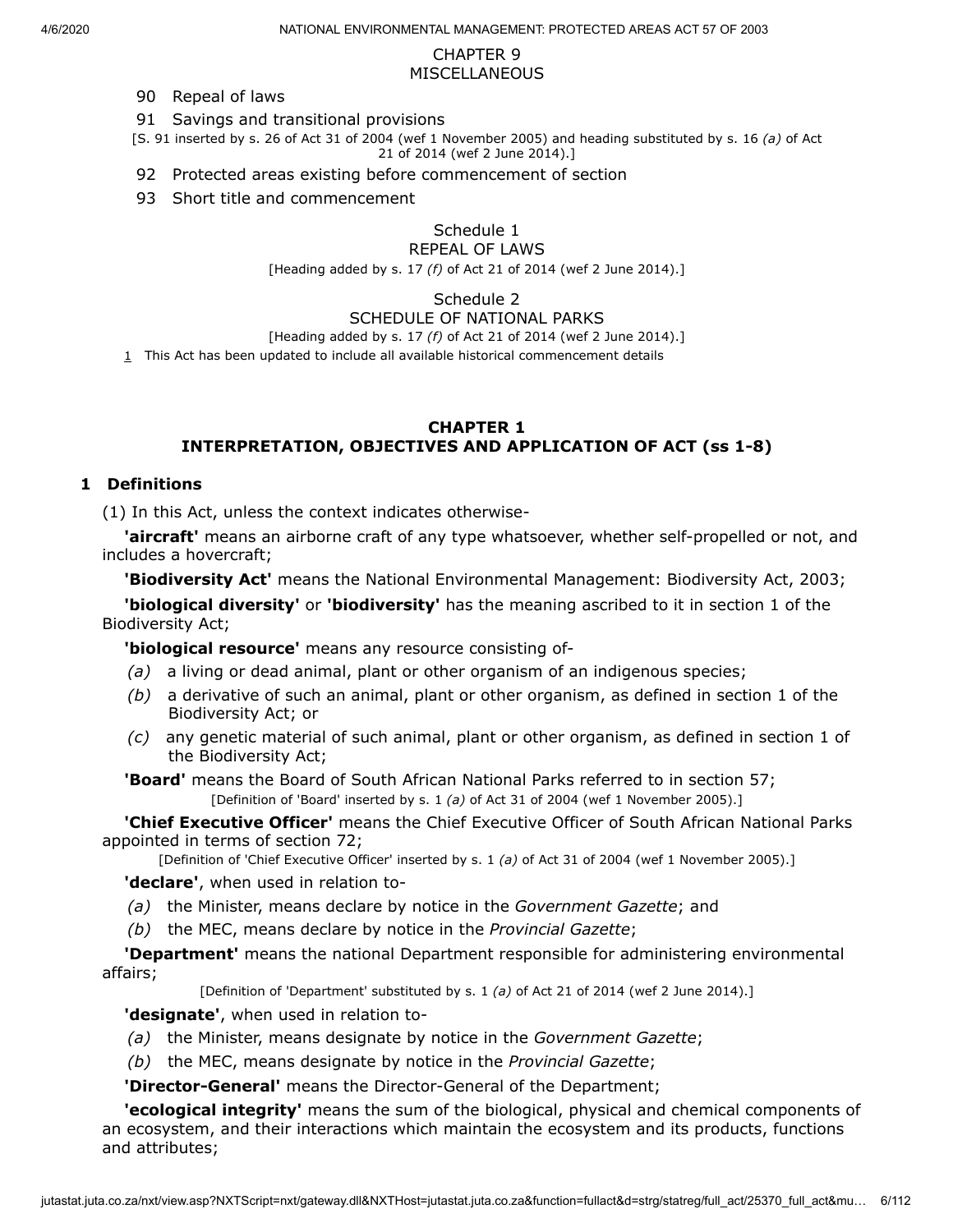**'ecosystem'** means a dynamic complex of animal, plant and micro-organism communities and their non-living environment interacting as a functional unit;

#### **'environmental goods and services'** includes-

- *(a)* benefits obtained from ecosystems such as food, fuel and fibre and genetic resources;
- *(b)* benefits from the regulation of ecosystem processes such as climate regulation, disease and flood control and detoxification; and
- *(c)* cultural non-material benefits obtained from ecosystems such as benefits of a spiritual, recreational, aesthetic, inspirational, educational, community and symbolic nature;

**'fish'**, when used as a verb, has the meaning, with the changes required by the context, ascribed to 'fishing' in section 1 of the Marine Living Resources Act, 1998 (Act 18 of 1998); [Definition of 'fish' inserted by s. 1 *(b)* of Act 21 of 2014 (wef 2 June 2014).]

**'***Gazette***'**, when used in relation to-

- *(a)* the Minister, means the *Government Gazette*; and
- *(b)* the MEC, means the *Provincial Gazette* of that province;

**'habitat'**, in relation to a specific species, means a place or type of site where such species naturally occurs;

**'indigenous species'**, in relation to a specific protected area, means a species that occurs, or has historically occurred, naturally in a free state in nature within that specific protected area, but excludes a species introduced in that protected area as a result of human activity;

**'lawful occupier'** includes an occupier protected under the Land Reform (Labour Tenants) Act, 1996 (Act 3 of 1996), the Interim Protection of Informal Land Rights Act, 1996 (Act 31 of 1996), or the Extension of Security of Tenure Act, 1997 (Act 26 of 1997), if the land regarding which the occupier enjoys such protection falls within a protected area or is proposed to be declared as or included in a protected area;

**'local community'** means any community of people living or having rights or interests in a distinct geographical area;

**'local protected area'** means a nature reserve or protected environment managed by a municipality;

**'management'**, in relation to a protected area, includes control, protection, conservation, maintenance and rehabilitation of the protected area with due regard to the use and extraction of biological resources, community-based practices and benefit-sharing activities in the area in a manner consistent with the Biodiversity Act;

**'management authority'**, in relation to a protected area, means the organ of state or other institution or person in which the authority to manage the protected area is vested;

**'marine protected area'** means an area declared as a marine protected area in terms of section 22A;

[Definition of 'marine protected area' inserted by s. 1 *(b)* of Act 31 of 2004 (wef 1 November 2005) and substituted by s. 1 *(c)* of Act 21 of 2014 (wef 2 June 2014).]

**'marine waters'** means waters that form part of the internal waters, territorial waters and the exclusive economic zone of the Republic, respectively referred to in sections 3, 4 and 7 of the Maritime Zones Act, 1994 (Act 15 of 1994), and includes an estuary defined in section 1 of the National Environmental Management: Integrated Coastal Management Act, 2008 (Act 24 of 2008);

[Definition of 'marine waters' inserted by s. 1 *(d)* of Act 21 of 2014 (wef 2 June 2014).]

**'MEC'** means the member of the Executive Council of a province in whose portfolio provincial protected areas in the province fall;

**'Minister'** means the Cabinet member responsible for national environmental management;

**'municipality'** means a municipality established in terms of the Local Government: Municipal Structures Act, 1998 (Act 117 of 1998);

**'National Environmental Management Act'** means the National Environmental Management Act, 1998 (Act 107 of 1998);

**'national environmental management principles'** means the principles contained in section 2 of the National Environmental Management Act;

**'national park'** means-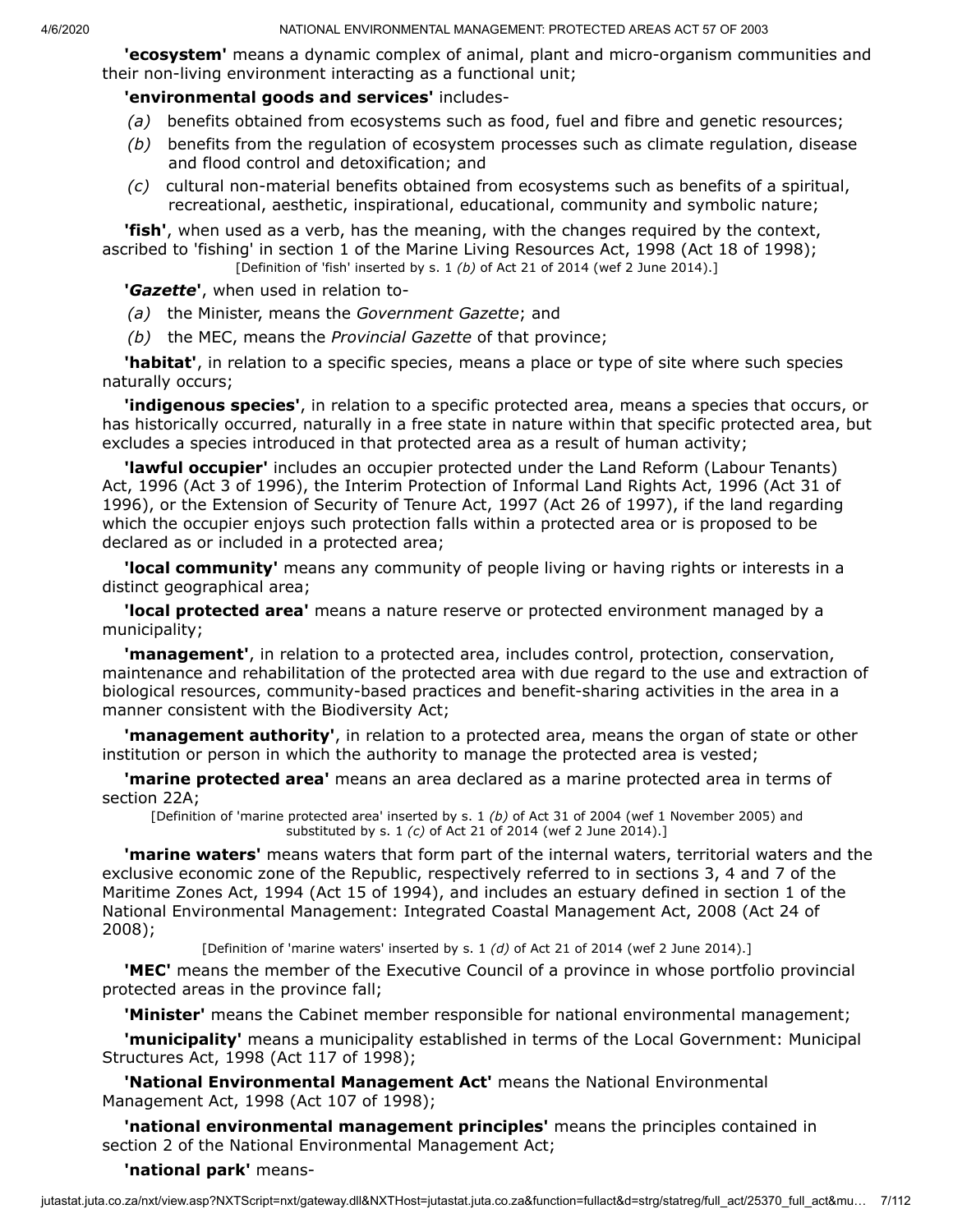- *(a)* an area which was a park in terms of the National Parks Act, 1976 (Act 57 of 1976), immediately before the repeal of that Act by section 90 (1) of this Act, and includes a park established in terms of an agreement between a local community and the Minister which has been ratified by Parliament; or
- *(b)* an area declared or regarded as having been declared in terms of section 20 as a national park,

and includes an area declared in terms of section 20 as part of an area referred to in paragraph *(a)* or *(b)* above;

[Definition of 'national park' inserted by s. 1 *(c)* of Act 31 of 2004 (wef 1 November 2005).]

**'National Parks Land Acquisition Fund'** means the fund established by section 12A of the National Parks Act, 1976 (Act 57 of 1976);

[Definition of 'National Parks Land Acquisition Fund' inserted by s. 1 *(c)* of Act 31 of 2004 (wef 1 November 2005).]

#### **'national protected area'** means-

*(a)* a special nature reserve;

- *(b)* a national park;
- *(b*A*)* a marine protected area; or
- *(c)* a nature reserve or protected environment-
	- (i) managed by a national organ of state; or
	- (ii) which falls under the jurisdiction of the Minister for any other reason;

[Definition of 'national protected area' amended by s. 1 *(d)* of Act 31 of 2004 (wef 1 November 2005) and substituted by s. 1 *(e)* of Act 21 of 2014 (wef 2 June 2014).]

#### **'nature reserve'** means-

- *(a)* an area declared, or regarded as having been declared, in terms of section 23 as a nature reserve; or
- *(b)* an area which before or after the commencement of this Act was or is declared or designated in terms of provincial legislation for a purpose for which that area could in terms of section 23 (2) be declared as a nature reserve,

and includes an area declared in terms of section 23 (1) as part of an area referred to in paragraph *(a)* or *(b)* above;

**'organ of state'** has the meaning assigned to it in section 239 of the Constitution;

**'prescribe'** means prescribe by the Minister by regulation in terms of section 86;

**'protected area'** means any of the protected areas referred to in section 9;

### **'protected environment'** means-

- *(a)* an area declared, or regarded as having been declared, in terms of section 28 as a protected environment;
- *(b)* an area which before or after the commencement of this Act was or is declared or designated in terms of provincial legislation for a purpose for which that area could in terms of section 28 (2) be declared as a protected environment; or
- *(c)* an area which was a lake area in terms of the Lake Areas Development Act, 1975 (Act 39 of 1975), immediately before the repeal of that Act by section 90 (1) of this Act,

and includes an area declared in terms of section 28 (1) as part of an area referred to in paragraph *(a)*, *(b)* or *(c)* above;

[Definition of 'protected environment' substituted by s. 1 *(e)* of Act 31 of 2004 (wef 1 November 2005).]

**'provincial protected area'** means a nature reserve or protected environment-

- *(a)* managed by a provincial organ of state; or
- *(b)* which falls under the jurisdiction of a province for any other reason;

# **'Public Finance Management Act'** means the Public Finance Management Act, 1999 (Act 1 of 1999);

### **'special nature reserve'** means-

*(a)* an area which was a special nature reserve in terms of the Environment Conservation Act, 1989 (Act 73 of 1989), immediately before the repeal of section 18 of that Act by section 90 of this Act; or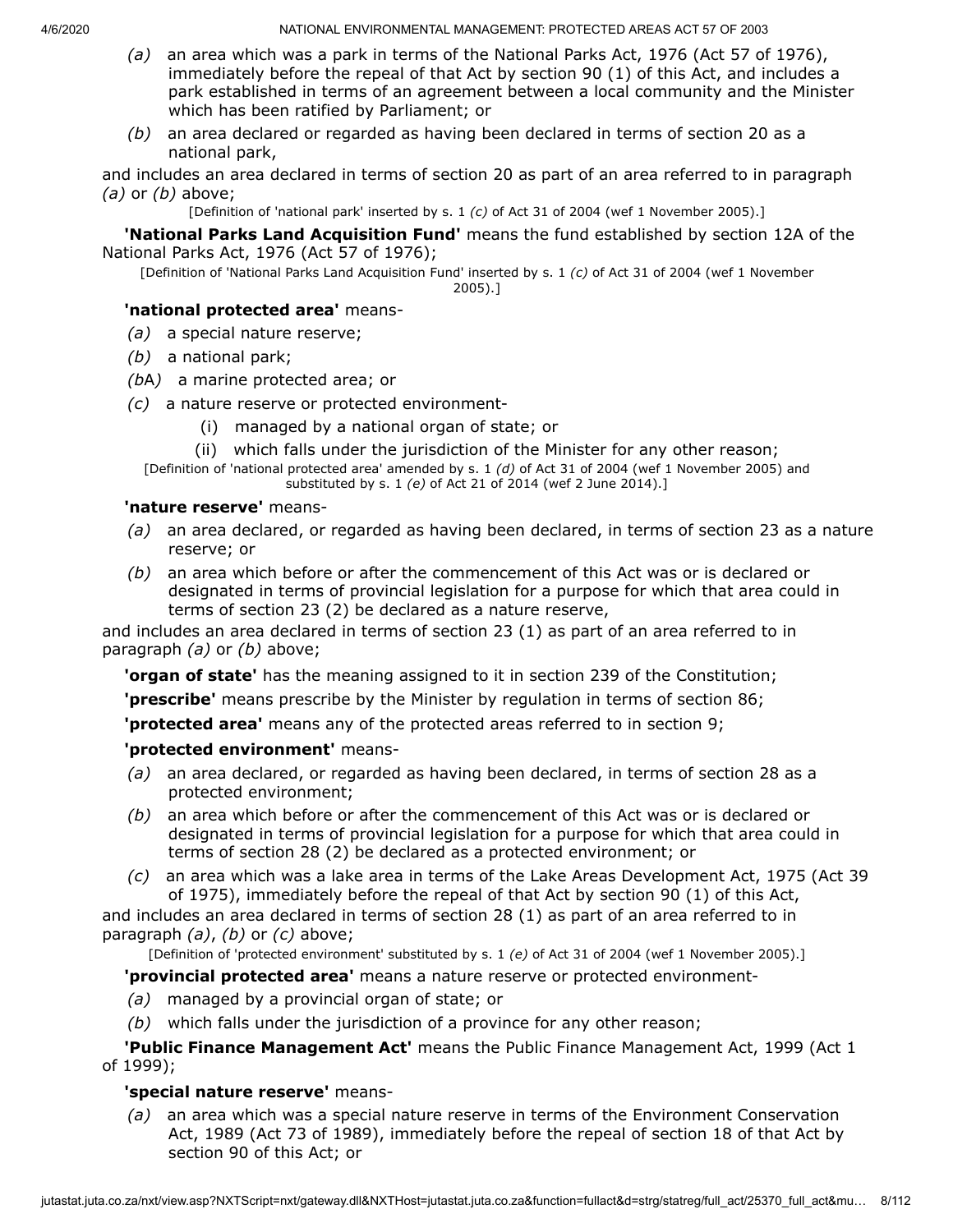*(b)* an area declared, or regarded as having been declared, in terms of section 18 as a special nature reserve,

and includes an area declared in terms of section 18 as part of an area referred to in paragraph *(a)* or *(b)* above;

**'species'** means a kind of animal, plant or other organism, including any subspecies, cultivar, variety, geographic race, strain, hybrid or geographically separate population;

**'subordinate legislation'** means any regulation made or notice issued under or in terms of this Act;

**'the Fund'** means the National Parks Land Acquisition Fund;

[Definition of 'the Fund' inserted by s. 1 *(f)* of Act 31 of 2004 (wef 1 November 2005).]

**'this Act'** includes any subordinate legislation;

**'wilderness area'** means an area designated in terms of section 22 or 26 for the purpose of retaining an intrinsically wild appearance and character or capable of being restored to such and which is undeveloped and roadless, without permanent improvements or human habitation;

**'world heritage site'** means a world heritage site in terms of the World Heritage Convention Act, 1999 (Act 49 of 1999).

(2) In this Act words or expressions derived from words or expressions defined in subsection (1) have corresponding meanings unless the context indicates otherwise.

2 Administration, powers and functions transferred to the Minister of Water and Environmental Affairs (Proc 44 in GG 32367 of 1 July 2009), to the Minister of Environmental Affairs (Proc 47 in GG 37839 of 15 July 2014) and to the Minister of Environment, Forestry and Fisheries (Proc 48 in *GG* 42601 of 30 July 2019)

# **2 Objectives of Act**

The objectives of this Act are-

- *(a)* to provide, within the framework of national legislation, including the National Environmental Management Act, for the declaration and management of protected areas;
- *(b)* to provide for co-operative governance in the declaration and management of protected areas;
- *(c)* to effect a national system of protected areas in South Africa as part of a strategy to manage and conserve its biodiversity;
- *(d)* to provide for a diverse and representative network of protected areas on state land, private land, communal land and marine waters;

[Para. *(d)* substituted by s. 2 of Act 21 of 2014 (wef 2 June 2014).]

- *(e)* to promote sustainable utilisation of protected areas for the benefit of people, in a manner that would preserve the ecological character of such areas;
- *(f)* to promote participation of local communities in the management of protected areas, where appropriate; and
- *(g)* to provide for the continued existence of South African National Parks. [Para. *(g)* added by s. 2 *(b)* of Act 31 of 2004 (wef 1 November 2005).]

### **3 State trustee of protected areas**

In fulfilling the rights contained in section 24 of the Constitution, the State through the organs of state implementing legislation applicable to protected areas must-

- *(a)* act as the trustee of protected areas in the Republic; and
- *(b)* implement this Act in partnership with the people to achieve the progressive realisation of those rights.

# **4 Application of Act**

(1) This Act also applies-

- *(a)* in the Prince Edward Islands referred to in section 1 of the Prince Edward Islands Act, 1948 (Act 43 of 1948); and
- *(b)* to marine waters, including the continental shelf of the Republic referred to in section 8 of the Maritime Zones Act, 1994 (Act 15 of 1994).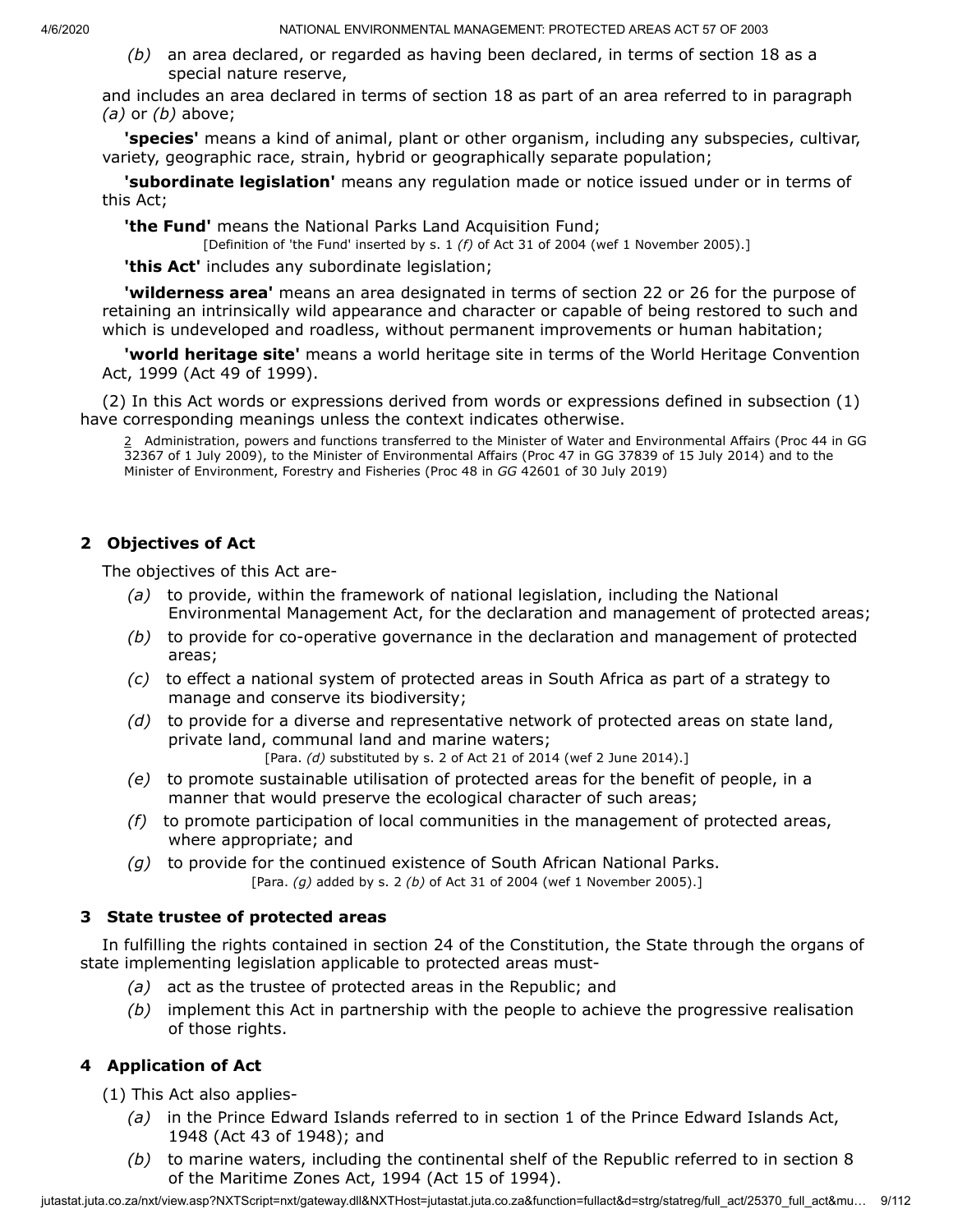[Para. *(b)* substituted by s. 3 of Act 21 of 2014 (wef 2 June 2014).]

(2) This Act binds all organs of state.

# **5 Application of National Environmental Management Act**

- (1) This Act must-
	- *(a)* be interpreted and applied in accordance with the national environmental management principles; and
	- *(b)* be read with the applicable provisions of the National Environmental Management Act.

(2) Chapter 4 of the National Environmental Management Act applies to the resolution of conflicts arising from the implementation of this Act.

# **6 Application of Biodiversity Act in protected areas**

This Act must, in relation to any protected area, be read, interpreted and applied in conjunction with the Biodiversity Act.

# **7 Conflicts with other legislation**

(1) In the event of any conflict between a section of this Act and-

- *(a)* other national legislation, the section of this Act prevails if the conflict specifically concerns the management or development of protected areas;
- *(b)* provincial legislation, the conflict must be resolved in terms of section 146 of the Constitution; and
- *(c)* a municipal by-law, the section of this Act prevails.

(2) In the event of any conflict between subordinate legislation issued in terms of this Act and-

- *(a)* an Act of Parliament, the Act of Parliament prevails;
- *(b)* provincial legislation, the conflict must be resolved in terms of section 146 of the Constitution; and
- *(c)* a municipal by-law, the subordinate legislation issued in terms of this Act prevails.

(3) For the proper application of subsection (2) *(b)* the Minister must, in terms of section 146 (6) of the Constitution, submit all subordinate legislation issued in terms of this Act and which affects provinces to the National Council of Provinces for approval.

# **8 Status of provincial legislation on provincial and local protected areas**

This Act does not affect the implementation of provincial legislation regulating matters with regard to provincial or local protected areas to the extent that such legislation-

- *(a)* regulates matters not covered by this Act;
- *(b)* is consistent with this Act; or
- *(c)* prevails over this Act in terms of section 146 of the Constitution.

### **CHAPTER 2 SYSTEM OF PROTECTED AREAS IN SOUTH AFRICA (ss 9-16)**

### **9 Kinds of protected areas**

The system of protected areas in South Africa consists of the following kinds of protected areas:

*(a)* special nature reserves, national parks, nature reserves (including wilderness areas) and protected environments;

[Para. *(a)* substituted by s. 3 *(a)* of Act 31 of 2004 (wef 1 November 2005).]

- *(b)* world heritage sites;
- *(c)* marine protected areas;

[Para. *(c)* inserted by s. 3 *(b)* of Act 31 of 2004 (wef 1 November 2005).]

- *(d)* specially protected forest areas, forest nature reserves and forest wilderness areas declared in terms of the National Forests Act, 1998 (Act 84 of 1998); and
- *(e)* mountain catchment areas declared in terms of the Mountain Catchment Areas Act, 1970 (Act 63 of 1970).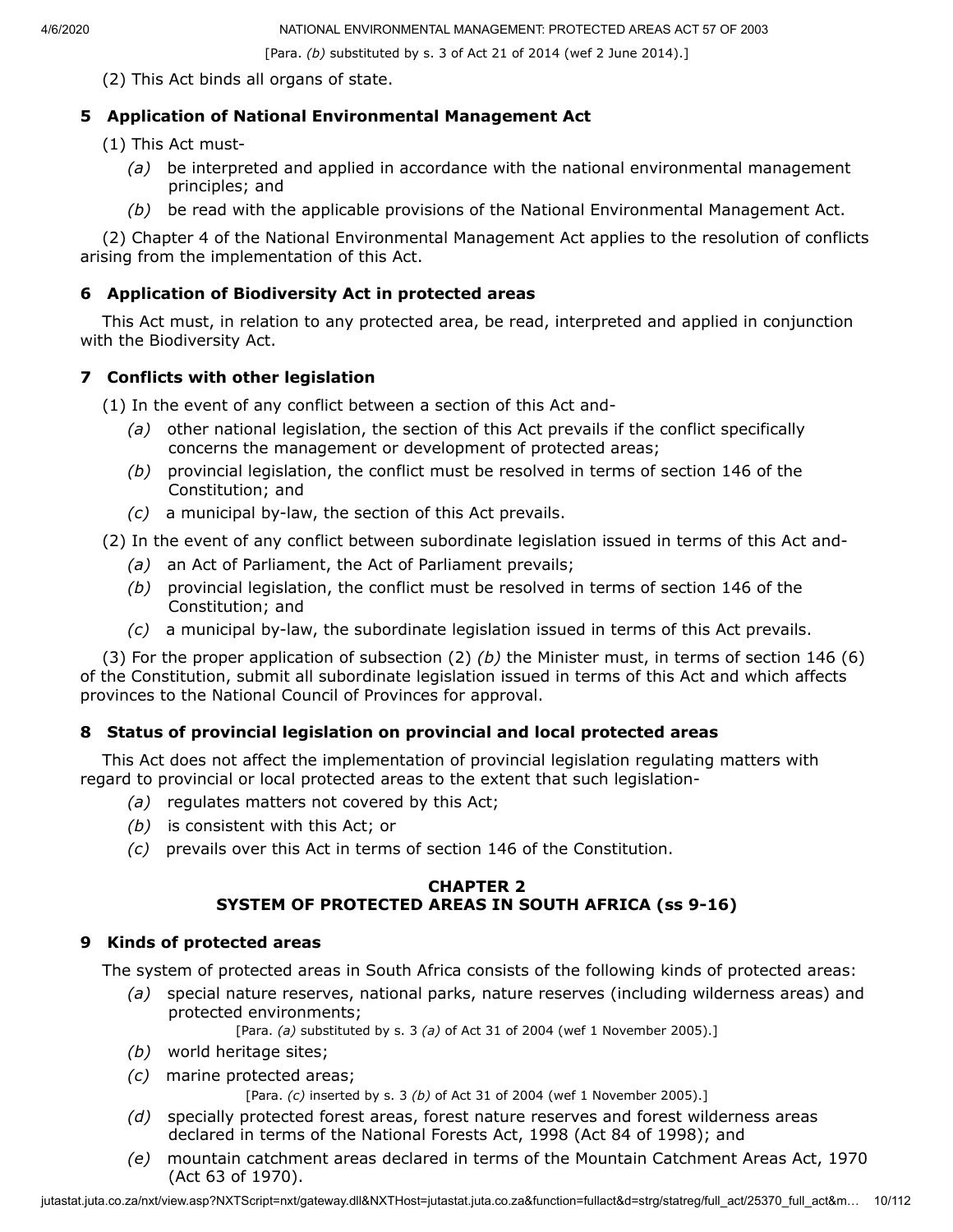### **10 Register of Protected Areas**

(1) The Minister must maintain a register called the Register of Protected Areas.<sup>[3](#page-10-0)</sup>

- (2) The Register must-
	- *(a)* contain a list of all protected areas;
	- *(b)* indicate the kind of protected area in each case; and
	- *(c)* contain any other information determined by the Minister.

(3) For the purposes of subsection (2) *(b)* a protected area declared in terms of provincial legislation must be included in the Register as a nature reserve or protected environment depending on the purpose for which it was declared.

(4) The Cabinet member responsible for the administration of the National Forests Act, 1998 (Act 84 of 1998), and the MEC must notify the Minister of all areas declared as protected areas in terms of that Act or provincial legislation, as the case may be.

<span id="page-10-0"></span>3 Register of Protected Areas published on the internet at http://gis.deat.gov.za/paregister (GN 1051 in GG 30442 of 9 November 2007)

# **11 Norms and standards**

(1) The Minister may prescribe-

- *(a)* norms and standards for the achievement of any of the objectives of this Act, including for the management and development of protected areas referred to in section 9 *(a)*, *(b)* and *(c)*;
- *(b)* indicators to measure compliance with those norms and standards; and
- *(c)* the requirement for the management authorities of those protected areas to report on these indicators to the Minister.

(2) Before issuing norms and standards and setting indicators for provincial or local protected areas, the Minister must consult-

- *(a)* the MEC of each province in which those norms and standards will apply; and
- *(b)* the relevant local government.

(3) Norms and standards may apply-

- *(a)* nationwide;
- *(b)* in a specific protected area only;
- *(c)* to a specific management authority or category of management authorities only.

(4) Different norms and standards may be issued for-

- *(a)* different areas; or
- *(b)* different management authorities or categories of management authorities.

# **12 Provincial protected areas**

A protected area which immediately before this section took effect was reserved or protected in terms of provincial legislation for any purpose for which an area could in terms of this Act be declared as a nature reserve or protected environment, must be regarded to be a nature reserve or protected environment for the purpose of this Act.

# **13 World heritage sites**

(1) Chapter 1 and this Chapter apply to world heritage sites, declared as such in terms of the World Heritage Convention Act, 1999 (Act 49 of 1999).

(2) The other provisions of this Act do not apply to world heritage sites except where expressly or by necessary implication provided otherwise.

# **14 Continued existence of marine protected areas**

Any marine protected area which had been declared as such in terms of section 43 of the Marine Living Resources Act, 1998 (Act 18 of 1998), and which exists when the National Environmental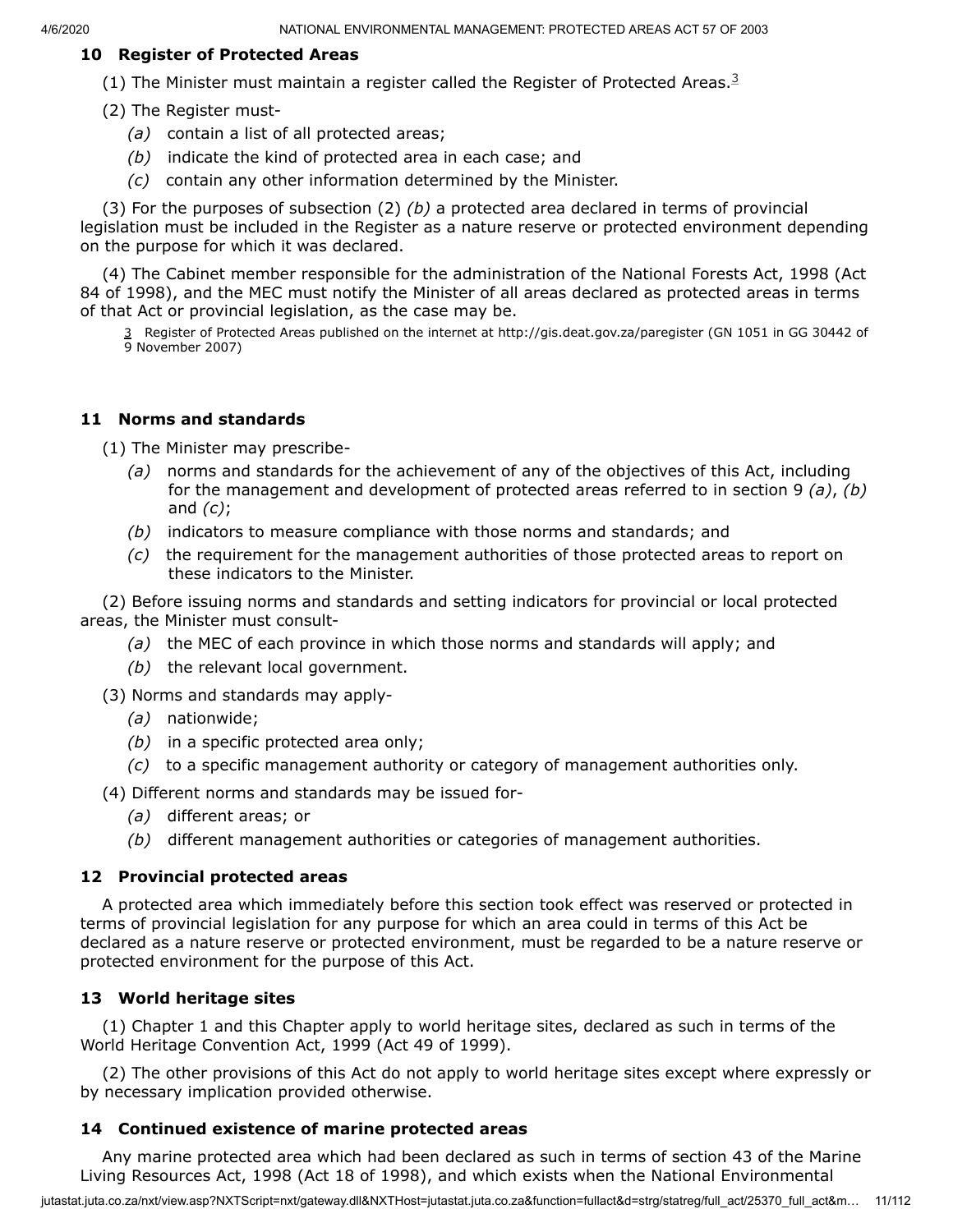Management: Protected Areas Amendment Act, 2014, takes effect, must be regarded as a marine protected area declared as such in terms of section 22A.

[S. 14 inserted by s. 4 of Act 31 of 2004 (wef 1 November 2005) and substituted by s. 4 of Act 21 of 2014 (wef 2 June 2014).]

### **15 Specially protected forest areas, forest nature reserves and forest wilderness areas**

(1) Chapter 1, this Chapter and section 48 apply to specially protected forest areas, forest nature reserves or forest wilderness areas, declared as such in terms of section 8 of the National Forests Act, 1998 (Act 84 of 1998).

(2) The other provisions of this Act do not apply to specially protected forest areas, forest nature reserves or forest wilderness areas, but if any such area has been declared as or included in a special nature reserve, national park or nature reserve, such area must be managed as a, or as part of the, special nature reserve, national park or nature reserve in terms of this Act in accordance with an agreement concluded between the Minister and the Cabinet member responsible for forestry. [Sub-s. (2) substituted by s. 5 of Act 31 of 2004 (wef 1 November 2005).]

### **16 Mountain catchment areas**

Chapter 1 and this Chapter apply to mountain catchment areas, declared as such in terms of the Mountain Catchment Areas Act, 1970 (Act 63 of 1970).

### **CHAPTER 3 DECLARATION OF PROTECTED AREAS (ss 17-36)**

# **17 Purpose of protected areas**

The purposes of the declaration of areas as protected areas are-

- *(a)* to protect ecologically viable areas representative of South Africa's biological diversity and its natural landscapes and seascapes in a system of protected areas;
- *(b)* to preserve the ecological integrity of those areas;
- *(c)* to conserve biodiversity in those areas;
- *(d)* to protect areas representative of all ecosystems, habitats and species naturally occurring in South Africa;
- *(e)* to protect South Africa's threatened or rare species;
- *(f)* to protect an area which is vulnerable or ecologically sensitive;
- *(g)* to assist in ensuring the sustained supply of environmental goods and services;
- *(h)* to provide for the sustainable use of natural and biological resources;
- *(i)* to create or augment destinations for nature-based tourism;
- *(j)* to manage the interrelationship between natural environmental biodiversity, human settlement and economic development;
- *(k)* generally, to contribute to human, social, cultural, spiritual and economic development; or
- *(l)* to rehabilitate and restore degraded ecosystems and promote the recovery of endangered and vulnerable species.

### *Part 1 Special nature reserves (ss 18-19)*

### **18 Declaration of special nature reserves**

- (1) The Minister may by notice in the *Gazette*
	- *(a)* declare an area specified in the notice-
		- (i) as a special nature reserve; or
		- (ii) as part of an existing special nature reserve; and
		- *(b)* assign a name to such special nature reserve.
- (2) A declaration under subsection (1) *(a)* may only be issued-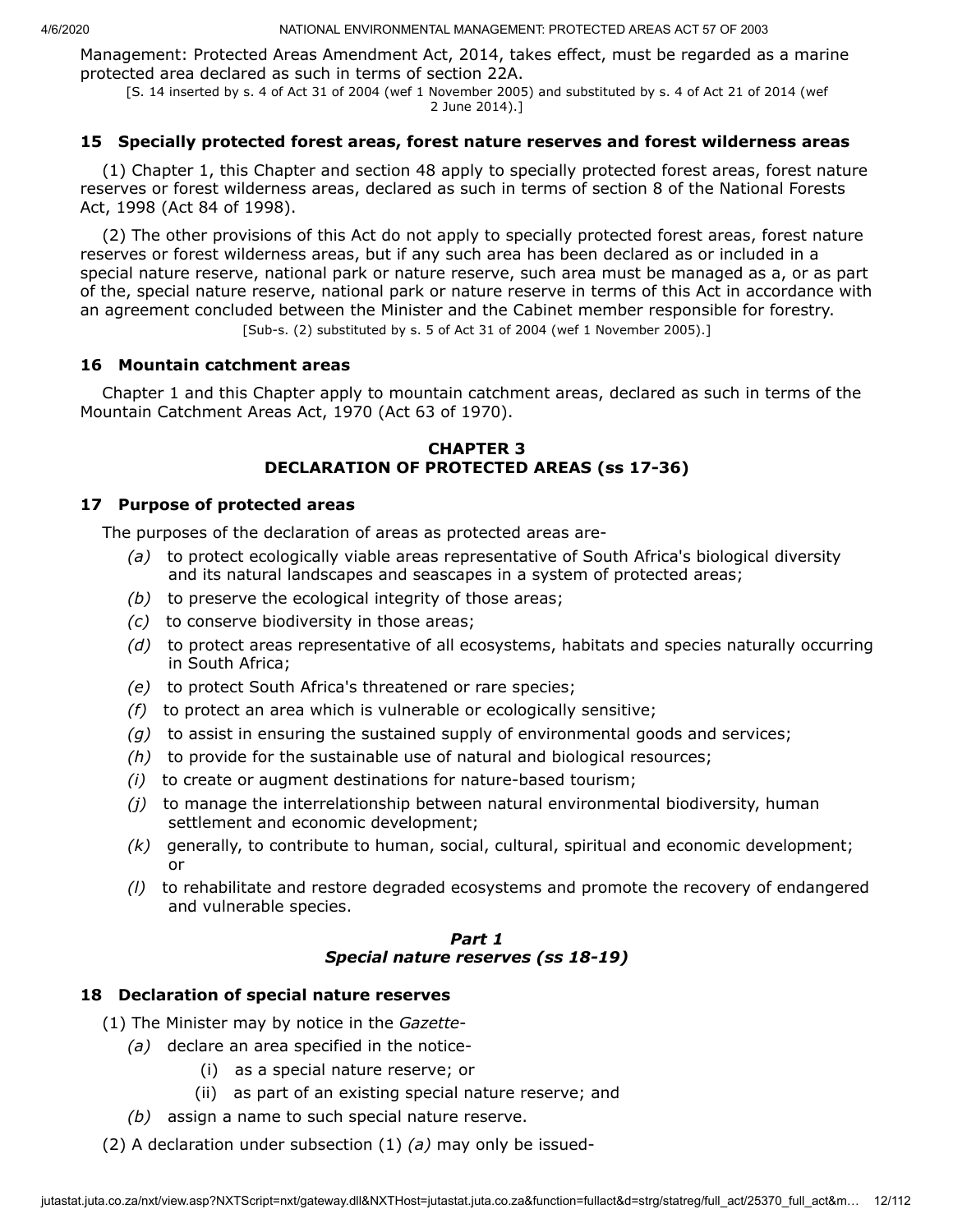- *(a)* to protect highly sensitive, outstanding ecosystems, species or geological or physical features in the area; and
- *(b)* to make the area primarily available for scientific research or environmental monitoring.

(3) A notice under subsection (1) *(a)* may be issued in respect of private land if the owner has consented to the declaration by way of a written agreement with the Minister.

(4) An area which was a special nature reserve immediately before this section took effect must for purposes of this section be regarded as having been declared as such in terms of this section.

### **19 Withdrawal of declaration or exclusion of part of special nature reserve**

The declaration of an area as a special nature reserve, or as part of an existing special nature reserve, may not be withdrawn and no part of a special nature reserve may be excluded from the reserve except by resolution of the National Assembly.

# *Part 2 National parks (ss 20-22)*

[Part 2 inserted by s. 6 of Act 31 of 2004 (wef 1 November 2005).]

# **20 Declaration of national parks**

(1) The Minister may by notice in the *Gazette*-

- *(a)* declare an area specified in the notice-
	- (i) as a national park; or
	- (ii) as part of an existing national park; and
- *(b)* assign a name to the national park.

(2) A declaration under subsection (1) *(a)* may only be issued to-

- *(a)* protect-
	- (i) the area if the area is of national or international biodiversity importance or is or contains a viable, representative sample of South Africa's natural systems, scenic areas or cultural heritage sites; or
	- (ii) the ecological integrity of one or more ecosystems in the area;
- *(b)* prevent exploitation or occupation inconsistent with the protection of the ecological integrity of the area;
- *(c)* provide spiritual, scientific, educational, recreational and tourism opportunities which are environmentally compatible; and
- *(d)* contribute to economic development, where feasible.

(3) A notice under subsection (1) *(a)* may be issued in respect of land if the owner has consented to the declaration by way of a written agreement with the Minister or South African National Parks.

(4) The Minister must notify the relevant MEC of any declaration of an area in terms of subsection (1).

(5) An area which was a national park when this section took effect must for purposes of this section be regarded as having been declared as such in terms of this section.

(6) *(a)* Each area defined in Schedule 2 shall be a national park under the name assigned to it in that Schedule.

*(b)* The Minister may by notice in the *Gazette* amend Schedule 2.

[Sub-s. (6) added by s. 1 of Act 15 of 2009 (wef 1 April 2013).] [S. 20 inserted by s. 6 of Act 31 of 2004 (wef 1 November 2005).]

# **21 Withdrawal of declaration or exclusion of part of national park**

(1) A declaration under section 20 may only be withdrawn-

- *(a)* by resolution of the National Assembly; or
- *(b)* in terms of subsection (2).

(2) If the Minister or South African National Parks, as the case may be, or the other party to an agreement referred to in section 20 (3), withdraws from the agreement, the Minister must withdraw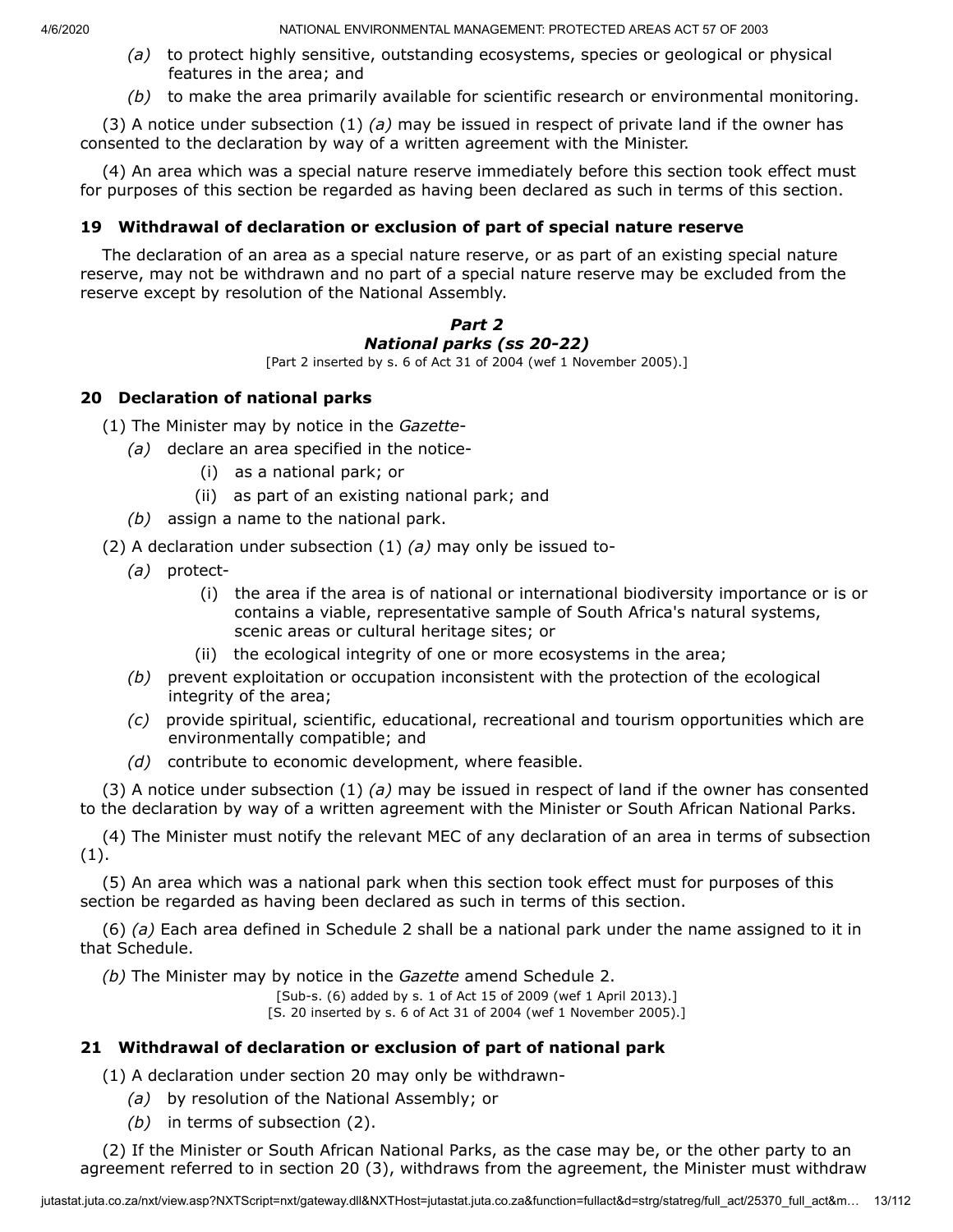the declaration in terms of which the land in question was declared a national park or part of an existing national park.

[S. 21 inserted by s. 6 of Act 31 of 2004 (wef 1 November 2005).]

# **22 Designation of national park as wilderness area**

(1) The Minister may by notice in the *Gazette* designate any national park, or part thereof, as a wilderness area.

(2) A designation under subsection (1) may only be issued-

- *(a)* to protect and maintain the natural character of the environment, biodiversity, associated natural and cultural resources and the provision of environmental goods and services;
- *(b)* to provide outstanding opportunities for solitude;
- *(c)* to control access which, if allowed, may only be by non-mechanised means.

(3) Before designating a national park as a wilderness area, the Minister must consult the management authority of the park.

[S. 22 inserted by s. 6 of Act 31 of 2004 (wef 1 November 2005).]

# *Part 2A Marine protected areas (ss 22A-22B)*

[Part 2A inserted by s. 5 of Act 21 of 2014 (wef 2 June 2014).]

# **22A Declaration of marine protected areas**

- (1) The Minister may, by notice in the *Gazette*
	- *(a)* declare an area specified in the notice-
		- (i) as a marine protected area; or
		- (ii) as part of an existing marine protected area; and
	- *(b)* assign a name to the marine protected area.

(2) A declaration under subsection (1) *(a)* may only be issued-

- *(a)* to conserve and protect marine and coastal ecosystems;
- *(b)* to conserve and protect marine and coastal biodiversity;
- *(c)* to conserve and protect a particular marine or coastal species, or specific population and its habitat;
- *(d)* if the area contains scenic areas or to protect cultural heritage;
- *(e)* to facilitate marine and coastal species management by protecting migratory routes and breeding, nursery or feeding areas, thus allowing species recovery and to enhance species abundance in adjacent areas;
- *(f)* to protect and provide an appropriate environment for research and monitoring in order to achieve the objectives of this Act; or
- *(g)* to restrict or prohibit activities which is likely to have an adverse effect on the environment.

(3) A notice under subsection (1) *(a)* may only be issued after consultation with the Cabinet member responsible for fisheries.

[S. 22A inserted by s. 5 of Act 21 of 2014 (wef 2 June 2014).]

# **22B Withdrawal of declaration of, addition to, or exclusion from, marine protected areas**

The Minister may, by notice in the *Gazette*-

- *(a)* withdraw a declaration made under section 22A (1);
- *(b)* add to or exclude any area from a marine protected area; and
- *(c)* assign a different name to a marine protected area.

[S. 22B inserted by s. 5 of Act 21 of 2014 (wef 2 June 2014).]

### *Part 3 Nature reserves (ss 23-27)*

### **23 Declaration of nature reserve**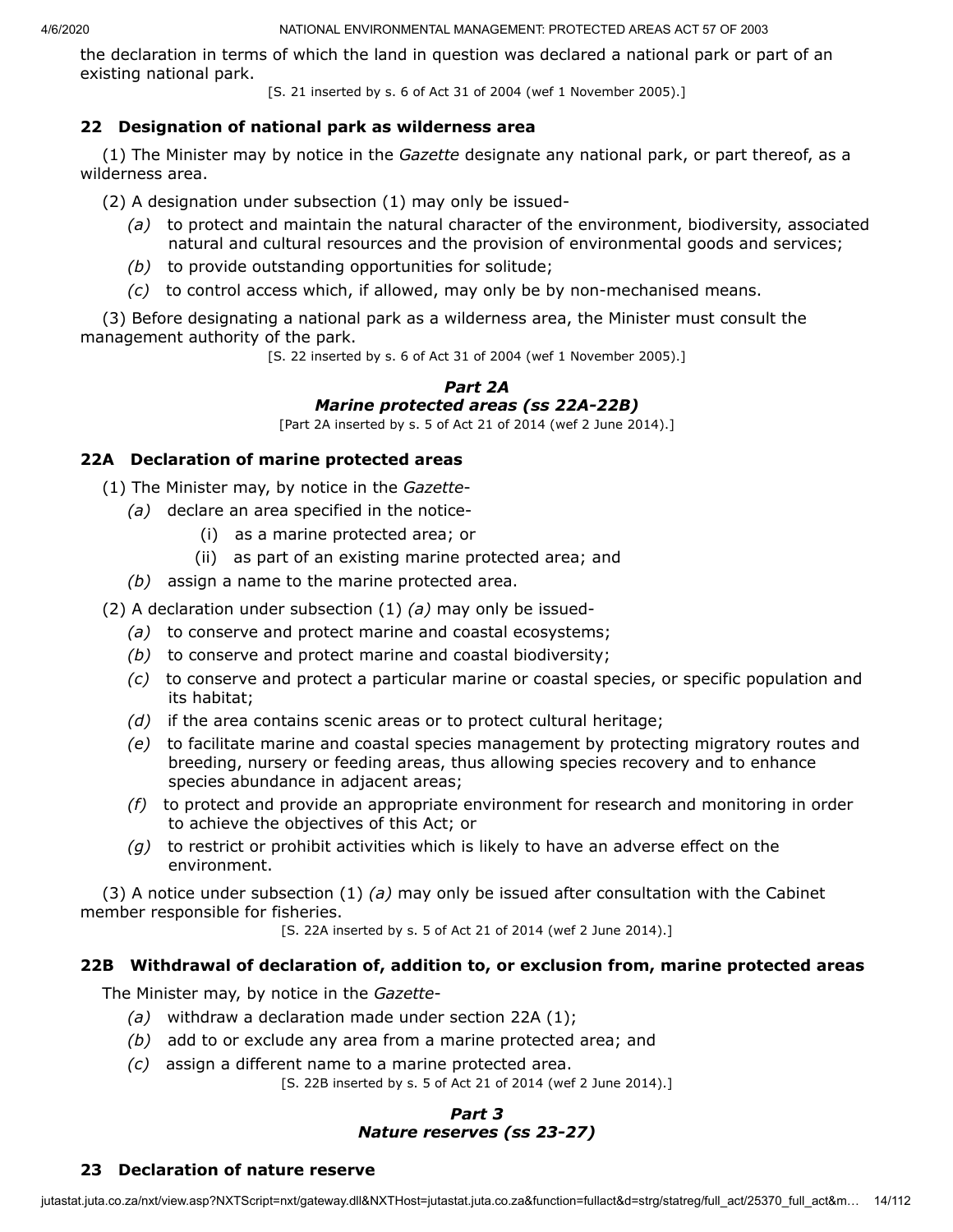- (1) The Minister or the MEC may by notice in the *Gazette*
	- *(a)* declare an area specified in the notice-
		- (i) as a nature reserve; or
		- (ii) as part of an existing nature reserve; and
	- *(b)* assign a name to the nature reserve.
- (2) A declaration under subsection (1) *(a)* may only be issued-
	- *(a)* to supplement the system of national parks in South Africa;
		- [Para. *(a)* inserted by s. 7 *(a)* of Act 31 of 2004 (wef 1 November 2005).]
	- *(b)* to protect the area if the area-
		- (i) has significant natural features or biodiversity;
		- (ii) is of scientific, cultural, historical or archaeological interest; or
		- (iii) is in need of long-term protection for the maintenance of its biodiversity or for the provision of environmental goods and services;
	- *(c)* to provide for a sustainable flow of natural products and services to meet the needs of a local community;
	- *(d)* to enable the continuation of such traditional consumptive uses as are sustainable; or
	- *(e)* to provide for nature-based recreation and tourism opportunities.

(3) A notice under subsection (1) *(a)* may be issued in respect of private land if the owner has consented to the declaration by way of a written agreement with the Minister or the MEC.

(4) No area which is or forms part of a special nature reserve or national park may be declared as a nature reserve or as part of an existing nature reserve.

[Sub-s. (4) substituted by s. 7 *(b)* of Act 31 of 2004 (wef 1 November 2005).]

(5) An area which was a nature reserve immediately before this section took effect must for purposes of this section be regarded as having been declared as such in terms of this section.

# **24 Withdrawal of declaration or exclusion of part of nature reserve**

(1) A declaration under section 23 (1) may only be withdrawn-

- *(a)* in the case of a declaration by the Minister, by resolution of the National Assembly;
- *(b)* in the case of a declaration by an MEC, by resolution of the legislature of the relevant province; or
- *(c)* in terms of subsection (2).

(2) If the Minister or MEC, or the other party to an agreement, withdraws from an agreement referred to in section 23 (3), the Minister or MEC must withdraw the notice in terms of which the land in question was declared a nature reserve or part of an existing nature reserve.

# **25 Designation of nature reserve as specific type**

The Minister or the MEC may by notice in the *Gazette* designate a nature reserve as a specific type of nature reserve in accordance with such uniform system of types as may be prescribed.

# **26 Designation of nature reserve as wilderness area**

(1) The Minister or MEC may by notice in the *Gazette* designate a nature reserve or part thereof as a wilderness area.

(2) A notice under subsection (1) may only be issued-

- *(a)* to protect and maintain the natural character of the environment, biodiversity, associated natural and cultural resources and the provision of environmental goods and services;
- *(b)* to provide outstanding opportunities for solitude;
- *(c)* to control access which, if allowed, may only be by non-mechanised means.

(3) Before designating a nature reserve or part of a nature reserve as a wilderness area, the Minister or MEC must consult the management authority of the nature reserve.

# **27 Notice to be given to Minister of provincial declarations**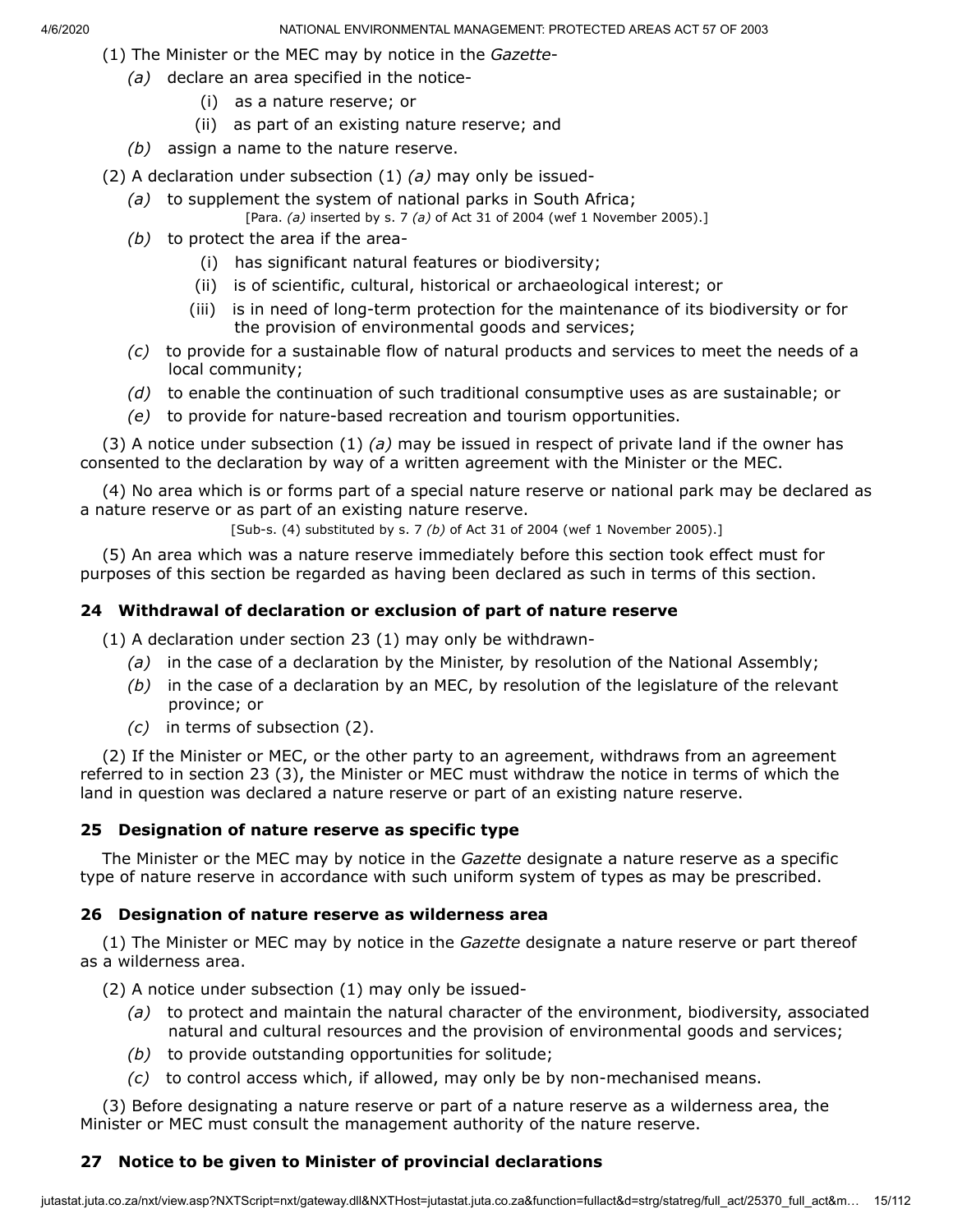The MEC must promptly forward to the Minister a copy of each notice issued under section 23, 24, 25 or 26.

### *Part 4 Protected environments (ss 28-30)*

# **28 Declaration of protected environment**

- (1) The Minister or the MEC may by notice in the *Gazette*
	- *(a)* declare any area specified in the notice-
		- (i) as a protected environment; or
		- (ii) as part of an existing protected environment; and
	- *(b)* assign a name to the protected environment.

(2) A declaration under subsection (1) *(a)* may only be issued-

*(a)* to regulate the area as a buffer zone for the conservation and protection of a special nature reserve, national park, marine protected area, world heritage site or nature reserve;

[Para. *(a)* substituted by s. 8 *(a)* of Act 31 of 2004 (wef 1 November 2005) and by s. 6 of Act 21 of 2014 (wef 2 June 2014).]

- *(b)* to enable owners of land to take collective action to conserve biodiversity on their land and to seek legal recognition therefor;
- *(c)* to protect the area if the area is sensitive to development due to its-
	- (i) biological diversity;
	- (ii) natural characteristics;
	- (iii) scientific, cultural, historical, archaeological or geological value;
	- (iv) scenic and landscape value; or
	- (v) provision of environmental goods and services;
- *(d)* to protect a specific ecosystem outside of a special nature reserve, national park, world heritage site or nature reserve;

[Para. *(d)* substituted by s. 8 *(b)* of Act 31 of 2004 (wef 1 November 2005).]

- *(e)* to ensure that the use of natural resources in the area is sustainable; or
- *(f)* to control change in land use in the area if the area is earmarked for declaration as, or inclusion in, a national park or nature reserve.

[Para. *(f)* substituted by s. 8 *(c)* of Act 31 of 2004 (wef 1 November 2005).]

(3) A notice under subsection (1) *(a)* may be issued in respect of private land if the owner has requested or consented to a declaration contemplated in subsection (1) *(a)* and the Minister or the MEC has given the owner notice in writing in terms of section 33.

(4) No area which is or forms part of a special nature reserve, national park or nature reserve may be declared as a protected environment or as part of an existing protected environment. [Sub-s. (4) substituted by s. 8 *(d)* of Act 31 of 2004 (wef 1 November 2005).]

(5) The declaration of an area as a protected environment for the purposes of subsection (2) *(f)* lapses at the expiry of the period stated in the notice contemplated in subsection (1), but the Minister or the MEC, as the case may be, may, by agreement reached with the owners of the land in question and by notice in the *Gazette*, extend that period.

[Sub-s. (5) substituted by s. 2 of Act 15 of 2009 (wef 23 October 2009).]

(6) An area ceases to be a protected environment if that area is declared as, or included into, a national park or nature reserve or part thereof.

[Sub-s. (6) substituted by s. 8 *(e)* of Act 31 of 2004 (wef 1 November 2005).]

(7) An area which was a protected environment immediately before this section took effect must for purposes of this section be regarded as having been declared as such in terms of this section.

# **29 Withdrawal of declaration or exclusion of part of protected environment**

The Minister or the MEC may by notice in the *Gazette*-

*(a)* withdraw the declaration, issued under section 28, of an area as a protected environment or as part of an existing protected environment; or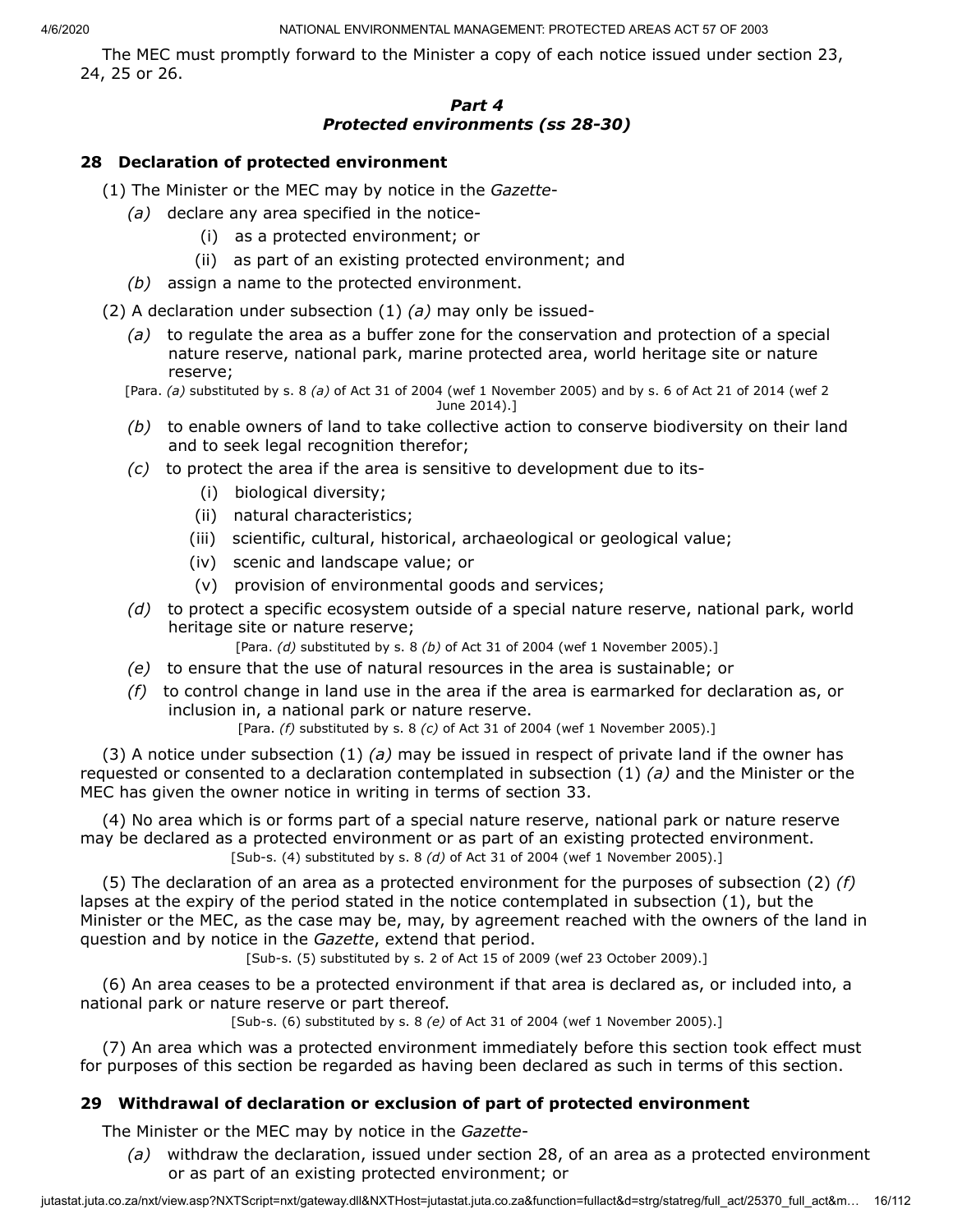*(b)* exclude any part of a protected environment from the area.

# **30 Notice to be given to Minister of provincial declarations**

The MEC must promptly forward to the Minister a copy of each notice issued under section 28 or 29.

# *Part 5 Consultation process (ss 31-34)*

# **31 Consultation by Minister**

Subject to subsection 34, before issuing a notice under section 18 (1), 19, 20 (1), 21, 22 (1), 22A (1), 22B, 23 (1), 24 (1), 26 (1), 28 (1) or 29, the Minister may follow such consultative process as may be appropriate in the circumstances, but must-

- *(a)* consult all national organs of state affected by the proposed notice;
- *(b)* in accordance with the principles of co-operative government as set out in Chapter 3 of the Constitution, consult-
	- (i) the MEC of the province concerned; and
	- (ii) the municipality in which the area concerned is situated;
- *(c)* in the prescribed manner, consult any lawful occupier with a right in land in any part of the area affected; and
- *(d)* follow a process of public participation in accordance with section 33.
- [S. 31 amended by s. 9 of Act 31 of 2004 (wef 1 November 2005) and by s. 7 of Act 21 of 2014 (wef 2 June 2014).]

# **32 Consultation by MEC**

Subject to section 34, before issuing a notice under section 23 (1), 26 (1), 28 (1) or 29, the MEC may follow such consultative process as may be appropriate in the circumstances, but must-

- *(a)* consult in accordance with the principles of co-operative government as set out in Chapter 3 of the Constitution-
	- (i) the Minister and other national organs of state affected by the proposed notice; and
	- (ii) the municipality in which the area concerned is situated;
- *(b)* consult all provincial organs of state affected by any proposed notice;
- *(c)* in the prescribed manner, consult any lawful occupier with a right in land in any part of the area affected; and
- *(d)* follow a process of public participation in accordance with section 33.

# **33 Public participation**

(1) The Minister or the MEC must-

- *(a)* publish the intention to issue a notice contemplated in section 31 or 32, in the *Gazette* and in at least two national newspapers distributed in the area in which the affected area is situated; and
- *(b)* if it is proposed to declare any private land as a protected environment, send a copy of the proposed notice by registered post to the last known postal address of each owner of land within the area to be declared, and inform in an appropriate manner any other person whose rights in such land may materially and adversely be affected by such declaration.
- (2) The publication contemplated in subsection (1) must-
	- *(a)* invite members of the public and the persons referred to in subsection (1) *(b)*, if applicable, to submit to the Minister or MEC written representations on or objections to the proposed notice within 60 days from the date of publication in the *Gazette*; and
	- *(b)* contain sufficient information to enable members of the public to submit meaningful representations or objections, and must include a clear indication of the area that will be affected by the declaration.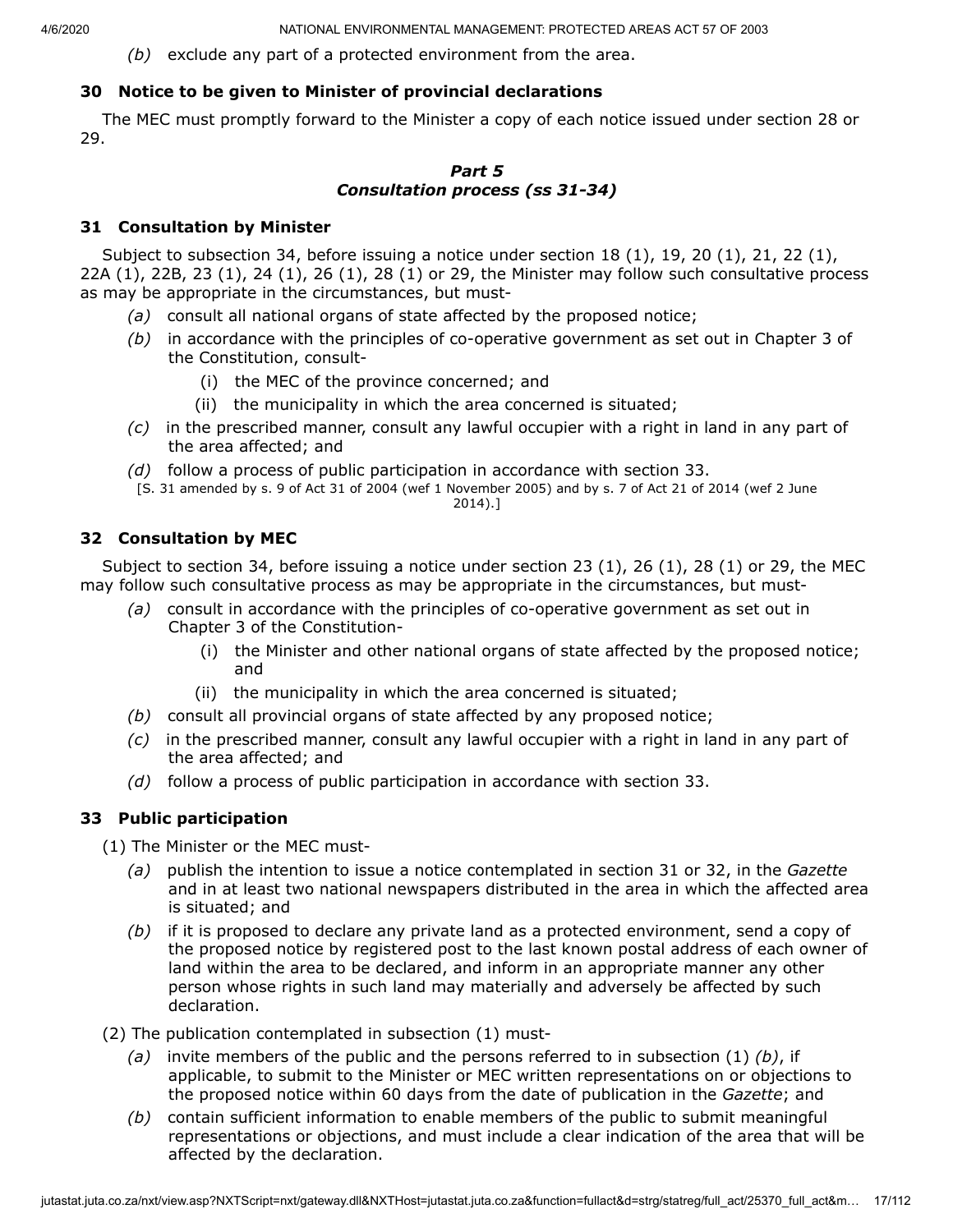(3) The Minister or MEC may in appropriate circumstances allow any interested person to present oral representations or objections to the Minister or the MEC, or to a person designated by the Minister or MEC, but such representations or objections must be allowed where the proposed notice will affect the rights or interests of a local community.

(4) The Minister or MEC must give due consideration to all representations or objections received or presented before publishing the relevant notice.

#### **34 Affected organs of state, communities and beneficiaries**

(1) If it is proposed to declare an area under section 18 (1), 20 (1) or 22A (1) as a special nature reserve, a national park or a marine protected area, or as part thereof, and that area consists of or includes-

- *(a)* land owned by the State, the Minister may make that declaration only-
	- (i) with the concurrence of the Cabinet member responsible for the administration of that land, if that land is administered by the national executive; or
	- (ii) after consultation with the provincial executive, if that land is administered by that provincial executive;
- *(b)* land which is held in trust by the State or an organ of state for a community or other beneficiary, the Minister may declare that area only with the concurrence of the trustee and the community involved.

[Sub-s. (1) amended by s. 10 of Act 31 of 2004 (wef 1 November 2005) and by s. 8 of Act 21 of 2014 (wef 2 June 2014).]

(2) If it is proposed to declare an area under section 23 (1) or 28 (1) as a nature reserve or a protected environment, or as part thereof, and that area consists of or includes-

- *(a)* land owned by the State, the Minister or the MEC may make that declaration only with the concurrence of the Cabinet member or MEC responsible for the administration of that land; or
- *(b)* land which is held in trust by the State or an organ of state for a community or other beneficiary, the Minister or the MEC may declare that area only with the concurrence of the trustee and the community involved.

### *Part 6 General (ss 35-36)*

### **35 Initiation of declaration**

(1) The declaration of private land as a special nature reserve, national park, nature reserve or protected environment, or as part thereof, may be initiated either by the Minister or the MEC or the owners of that land acting individually or collectively.

[Sub-s. (1) substituted by s. 11 *(a)* of Act 31 of 2004 (wef 1 November 2005).]

(2) Any request received by the Minister or an MEC from the owners of private land for their land to be declared must be considered by the Minister or MEC.

(3) *(a)* The terms of any written agreement entered into between the Minister, South African National Parks or an MEC and the owner of private land in terms of section 18 (3), 20 (3) or 23 (3) are binding on the successors in title of such owner.

[Para. *(a)* substituted by s. 11 *(b)* of Act 31 of 2004 (wef 1 November 2005).]

*(b)* The terms of agreement must be recorded in a notarial deed and registered against the title deeds of the property.

### **36 Endorsement by Registrar of Deeds**

(1) The Minister or the MEC, as the case may be, must in writing notify the Registrar of Deeds whenever an area is declared as a special nature reserve, national park, nature reserve or protected environment, or as part thereof, or whenever a declaration in respect thereof is withdrawn or altered.

[Sub-s. (1) substituted by s. 12 of Act 31 of 2004 (wef 1 November 2005).]

(2) The notification must include a description of the land involved and the terms and conditions of any notarial deed.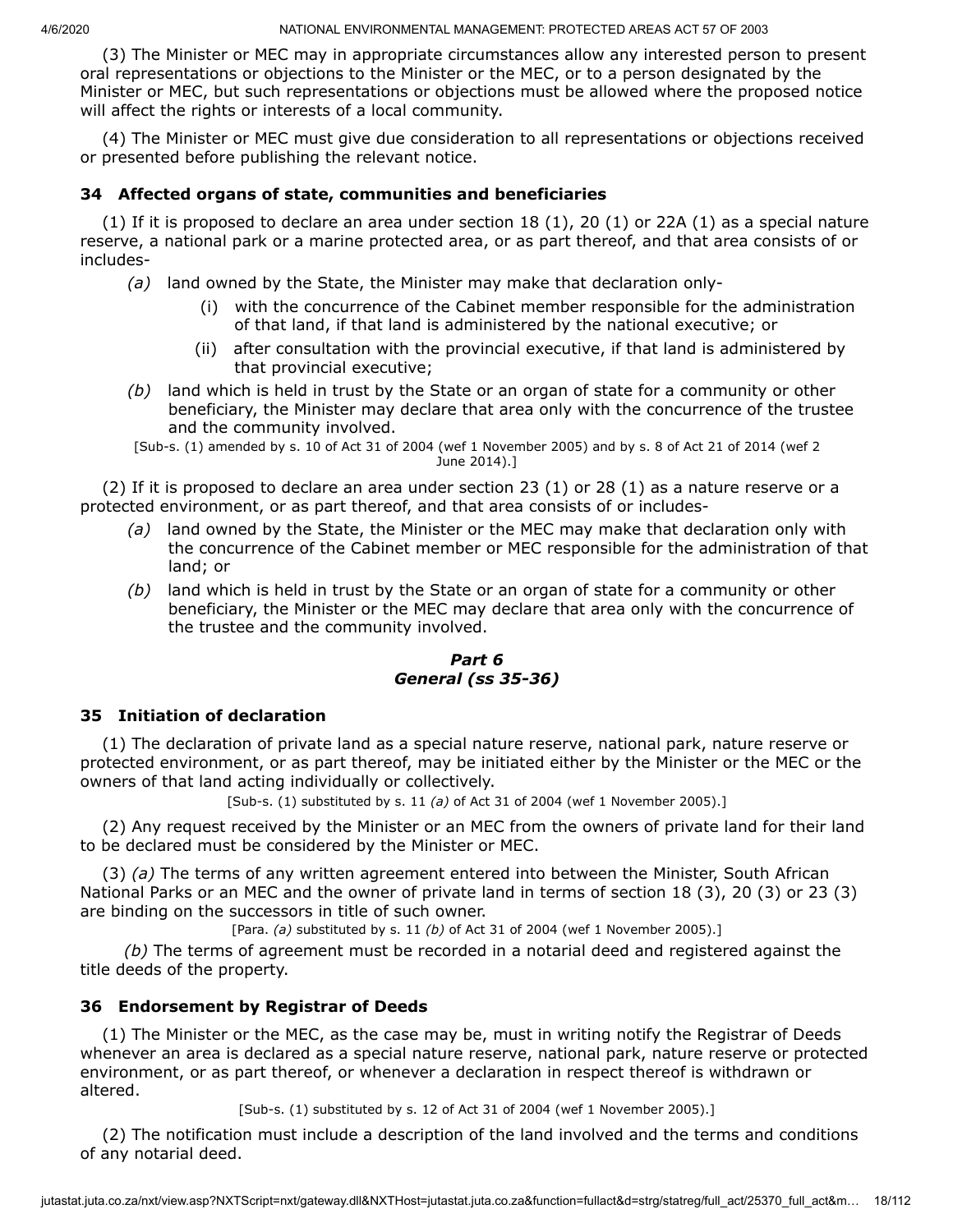(3) On receipt of the notification, the Registrar of Deeds must record any such declaration, withdrawal or alteration in relevant registers and documents in terms of section 3 (1) *(w)* of the Deeds Registries Act, 1937 (Act 47 of 1937).

### **CHAPTER 4 MANAGEMENT OF PROTECTED AREAS (ss 37-53)**

### **37 Application of Chapter**

Except where expressly stated otherwise in this Chapter, this Chapter only applies to a protected area which is a special nature reserve, national park, marine protected area, nature reserve or protected environment, and the expressions **'protected area'**, **'national protected area'**, **'provincial protected area'**, **'local protected area'** and **'protected environment'** must be construed accordingly in this Chapter.

[S. 37 substituted by s. 13 of Act 31 of 2004 (wef 1 November 2005) and by s. 9 of Act 21 of 2014 (wef 2 June 2014).]

# *Part 1*

# *Management authorities and management plans (ss 38-42)*

### **38 Management authorities**

(1) The Minister, in writing-

- *(a)* subject to paragraphs *(a*A*)* and *(a*B*)*, may assign the management of any kind of protected area listed in section 9 to a suitable person, organisation or organ of state;
- [Para. *(a)* substituted by s. 3 of Act 15 of 2009 (wef 23 October 2009) and by s. 10 *(a)* of Act 21 of 2014 (wef 2 June 2014).]

*(a*A*)* must assign the management of a national park to South African National Parks; [Para. *(a*A*)* inserted by s. 14 *(b)* of Act 31 of 2004 (wef 1 November 2005) and substituted by s. 3 of Act 15 of 2009 (wef 23 October 2009).]

- *(a*B*)* may assign the management of a marine protected area only to a suitable national organ of state, but the powers referred to in section 48A (2) may not be so assigned; or [Para. *(a*B*)* inserted by s. 10 *(c)* of Act 21 of 2014 (wef 2 June 2014).]
- *(b)* may assign the management of a privately-owned protected environment to a suitable person, organisation or organ of state, provided that the owner and lawful occupier have requested or consented to such assignment, and the Minister has given the owner and lawful occupier notice in writing in terms of section 33.

[Para. *(b)* substituted by s. 10 *(d)* of Act 21 of 2014 (wef 2 June 2014).]

[4](#page-18-0)

(2) The MEC, in writing-

- *(a)* must assign the management of a nature reserve to a suitable person, organisation or organ of state; and
- *(b)* may assign the management of a protected environment to a suitable person, organisation or organ of state, provided that the owner and lawful occupier have requested or consented to such assignment, and the MEC has given the owner and lawful occupier notice in writing in terms of section 33.

(3) The person, organisation or organ of state to whom the management of a protected area has been assigned in terms of subsection (1) or (2) is the management authority of the area for the purposes of this Act.

<span id="page-18-0"></span>(4) Marine and terrestrial protected areas with common boundaries must be managed as an integrated protected area by a single management authority.

4 Areas marked with five asterisks indicate omitted provisions which will be inserted by way of an Amendment Act. That Act will be dealt with in terms of the procedure prescribed by section 75 of the Constitution - as explained in paragraph 1 of the Memorandum on the Objects of the Bill.

# **39 Preparation of management plan**

(1) The Minister or the MEC may make an assignment in terms of section 38 (1) or (2) only with the concurrence of the prospective management authority.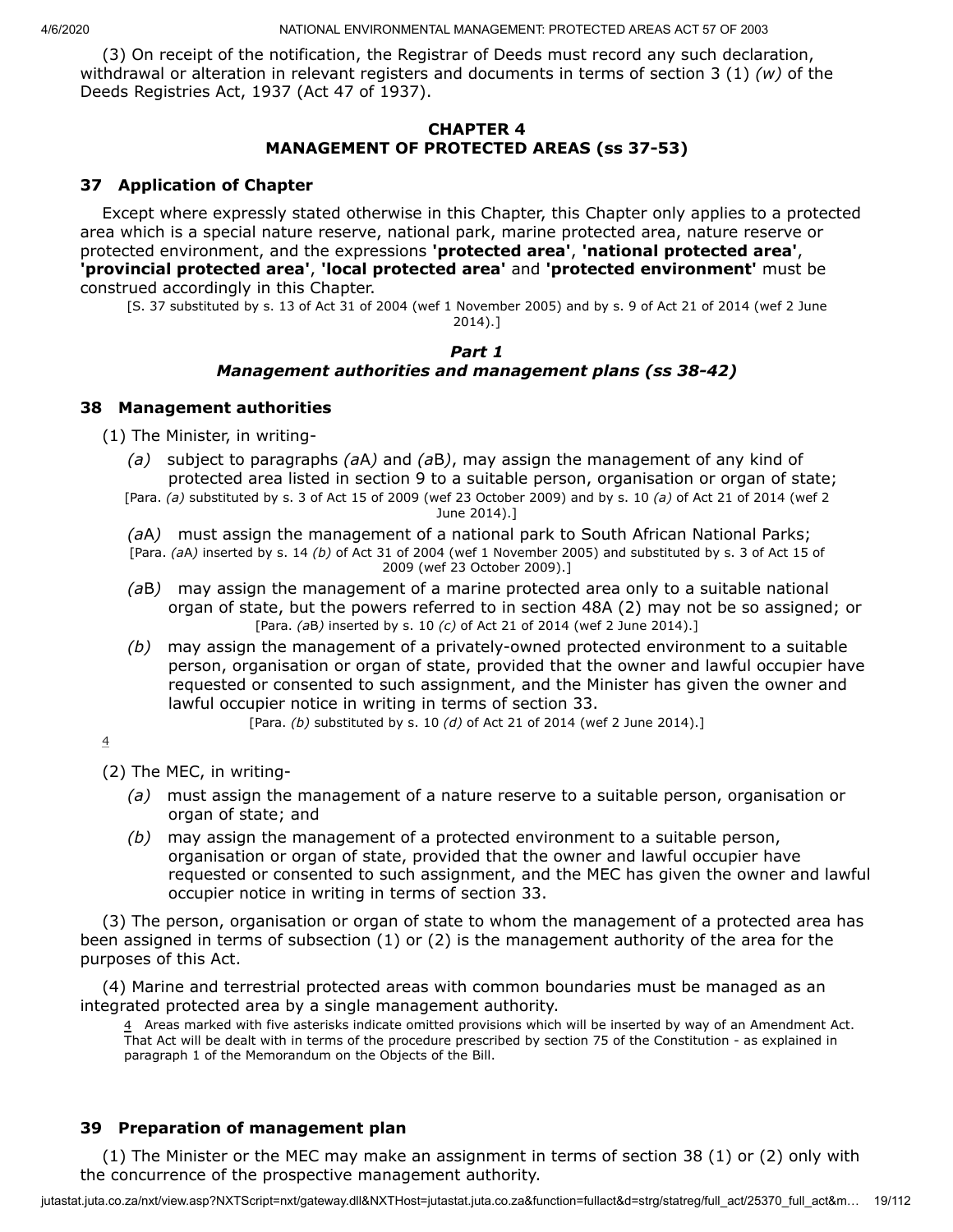(2) The management authority assigned in terms of section 38 (1) or (2) must, within 12 months of the assignment, submit a management plan for the protected area to the Minister or the MEC for approval.

(3) When preparing a management plan for a protected area, the management authority concerned must consult municipalities, other organs of state, local communities and other affected parties which have an interest in the area.

(4) A management plan must take into account any applicable aspects of the integrated development plan of the municipality in which the protected area is situated.

# **40 Management criteria**

(1) The management authority must manage the area-

- *(a)* exclusively for the purpose for which it was declared; and
- *(b)* in accordance with-
	- (i) the management plan for the area;
	- (ii) this Act, the Biodiversity Act, the National Environmental Management Act and any other applicable national legislation;
	- (iii) any applicable provincial legislation, in the case of a provincial protected area; and
	- (iv) any applicable municipal by-laws, in the case of a local protected area.

(2) The management authority may amend the management plan by agreement with the Minister or the MEC, as the case may be.

### **41 Management plan**

(1) The object of a management plan is to ensure the protection, conservation and management of the protected area concerned in a manner which is consistent with the objectives of this Act and for the purpose it was declared.

(2) A management plan must contain at least-

- *(a)* the terms and conditions of any applicable biodiversity management plan;
- *(b)* a co-ordinated policy framework;
- *(c)* such planning measures, controls and performance criteria as may be prescribed;
- *(d)* a programme for the implementation of the plan and its costing;
- *(e)* procedures for public participation, including participation by the owner (if applicable), any local community or other interested party;
- *(f)* where appropriate, the implementation of community-based natural resource management; and
- *(g)* a zoning of the area indicating what activities may take place in different sections of the area, and the conservation objectives of those sections, provided that in a marine protected area, the zoning must not conflict with a zoning in terms of section 48A (2) *(a)*. [Para. *(g)* substituted by s. 11 of Act 21 of 2014 (wef 2 June 2014).]

(3) A management plan may contain-

- *(a)* development of economic opportunities within and adjacent to the protected area in terms of the integrated development plan framework;
- *(b)* development of local management capacity and knowledge exchange;
- *(c)* financial and other support to ensure effective administration and implementation of the co-management agreement; and
- *(d)* any other relevant matter.

(4) Management plans may include subsidiary plans, and the Minister or MEC may approve the management plan or any subsidiary plan in whole or in part.

### **42 Co-management of protected area**

(1) *(a)* The management authority may enter into an agreement with another organ of state, a local community, an individual or other party for-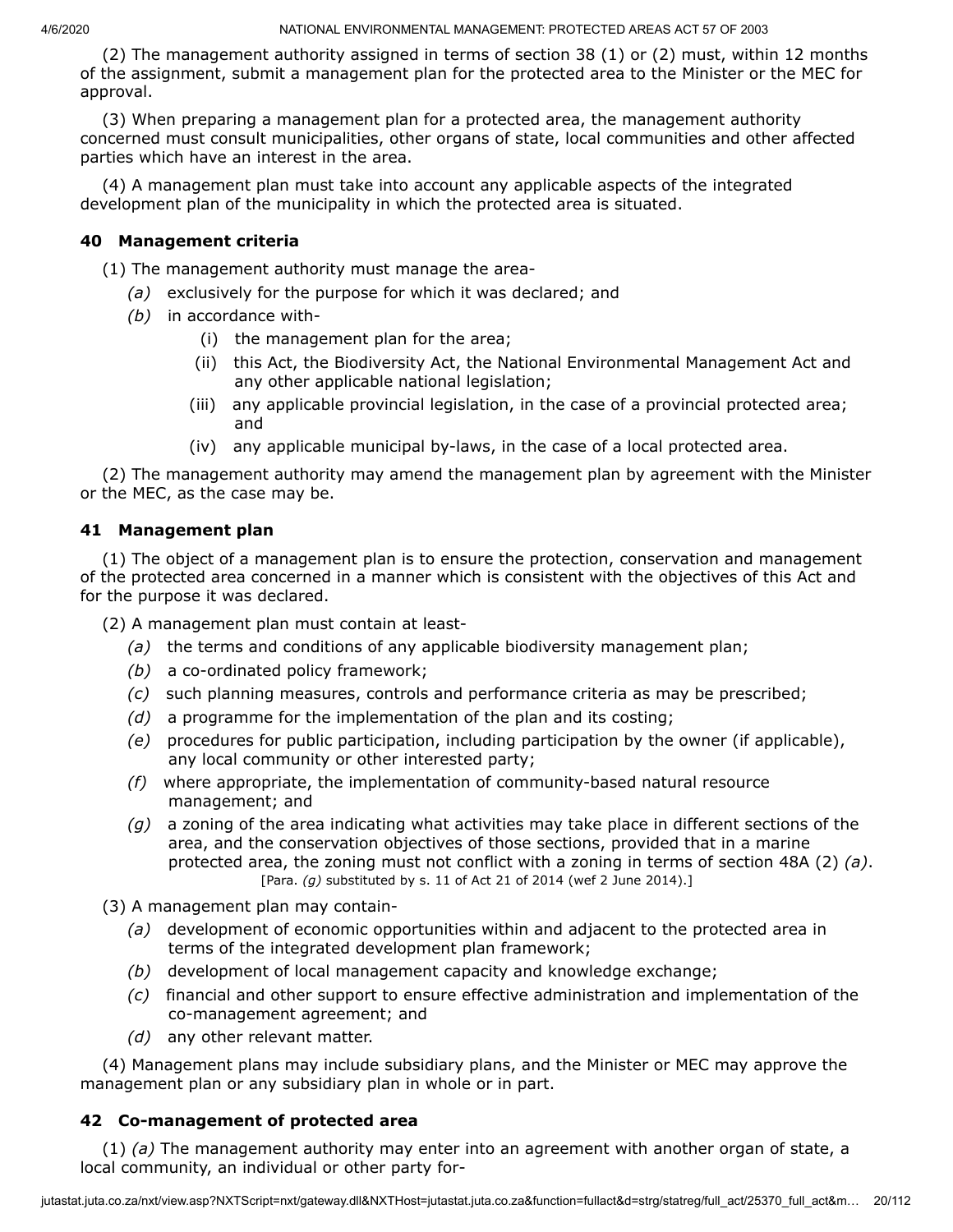- (i) the co-management of the area by the parties; or
- (ii) the regulation of human activities that affect the environment in the area.

*(b)* The co-management contemplated in paragraph *(a)* may not lead to fragmentation or duplication of management functions.

(2) A co-management agreement may provide for-

- *(a)* the delegation of powers by the management authority to the other party to the agreement;
- *(b)* the apportionment of any income generated from the management of the protected area or any other form of benefit sharing between the parties;
- *(c)* the use of biological resources in the area;
- *(d)* access to the area;
- *(e)* occupation of the protected area or portions thereof;
- *(f)* development of economic opportunities within and adjacent to the protected area;
- *(g)* development of local management capacity and knowledge exchange;
- *(h)* financial and other support to ensure effective administration and implementation of the co-management agreement; and
- *(i)* any other relevant matter.

(3) A co-management agreement must-

- *(a)* provide for the harmonisation and integration of the management of cultural heritage resources in the protected area by the management authority; and
- *(b)* be consistent with the other provisions of this Act.

(4) The Minister or the MEC, as the case may be, may cancel a co-management agreement after giving reasonable notice to the parties if the agreement is not effective or is inhibiting the attainment of any of the management objectives of the protected area.

(5) Where the Minister or MEC in terms of subsection (4) cancels a co-management agreement forming a material term of an agreement contemplated in section 20 (3), 23 (3) or 28 (3), the withdrawal of the declaration of the protected area or exclusion contemplated in section 21 (2), 24 (2) or 29, respectively, applies.

[Sub-s. (5) substituted by s. 15 of Act 31 of 2004 (wef 1 November 2005).]

#### *Part 2 Monitoring and supervision (ss 43-44)*

### **43 Performance indicators**

(1) The Minister may establish indicators for monitoring performance with regard to the management of national protected areas and the conservation of biodiversity in those areas.

(2) The MEC may establish indicators for monitoring performance with regard to the management of provincial and local protected areas and the conservation of biodiversity in those areas.

(3) The management authority of a protected area must-

- *(a)* monitor the area against the indicators set in terms of subsection (1) or (2); and
- *(b)* annually report its findings to the Minister or MEC, as the case may be, or a person designated by the Minister or MEC.

(4) The Minister or MEC may appoint external auditors to monitor a management authority's compliance with the overall objectives of the management plan.

# **44 Termination of mandate to manage protected area**

(1) If the management authority of a protected area is not performing its duties in terms of the management plan for the area, or is underperforming with regard to the management of the area or the biodiversity of the area, the Minister or the MEC, as the case may be, must-

*(a)* notify the management authority in writing of the failure to perform its duties or of the underperformance; and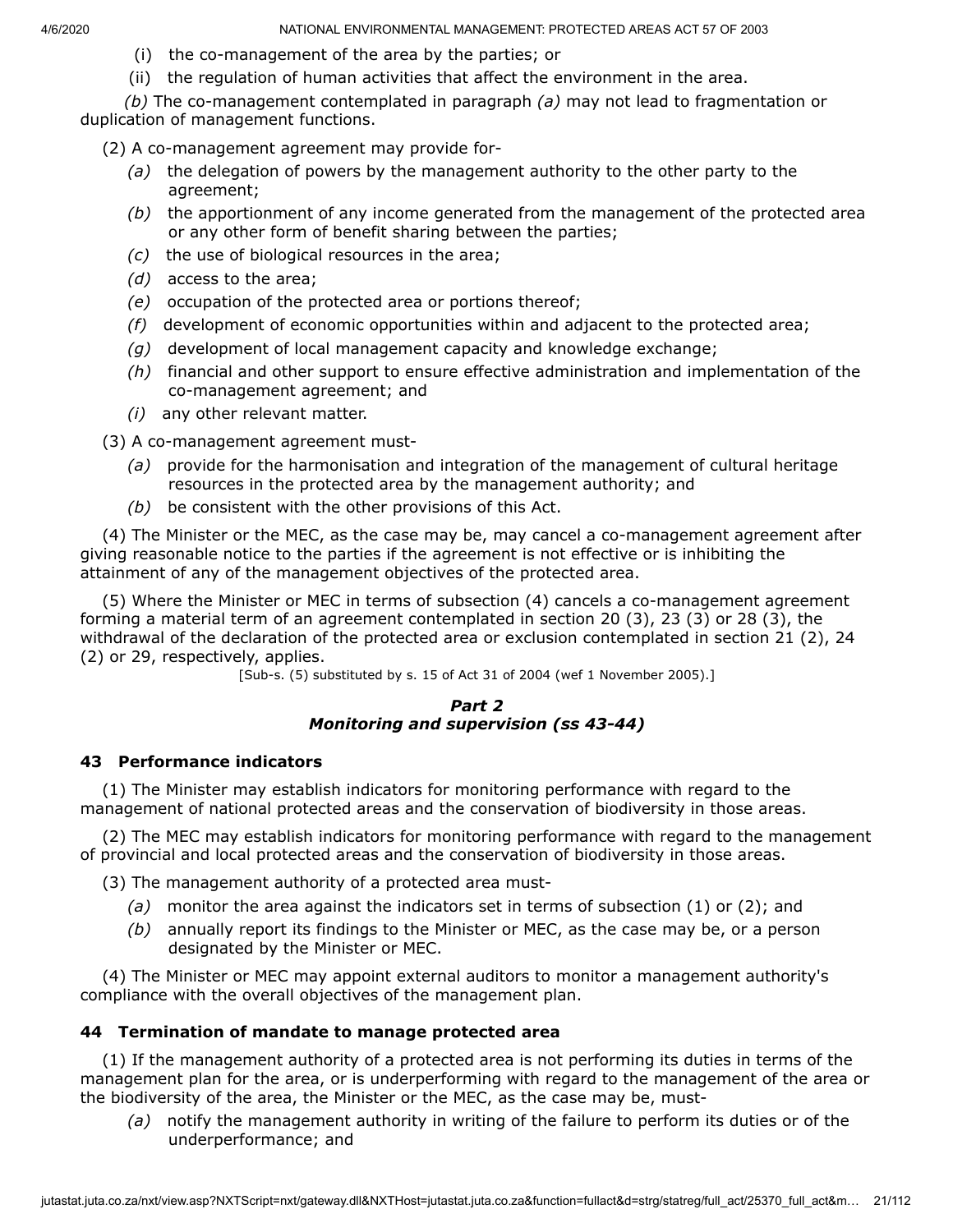*(b)* direct the management authority to take corrective steps set out in the notice within a specified time.

(2) If the management authority fails to take the required steps, the Minister or MEC may-

- *(a)* terminate that management authority's mandate to manage the protected area; and
	- *(b)* assign another organ of state as the management authority of the area.

(3) The Minister implements this section in relation to national protected areas and the MEC implements this section in relation to provincial and local protected areas.

# *Part 3 Access to protected areas (ss 45-47)*

# **45 Access to special nature reserve**

(1) No person may-

- *(a)* enter a special nature reserve;
- *(b)* reside in a special nature reserve; or
- *(c)* perform any activity in a special nature reserve.
- (2) Subsection (1) does not apply to-
	- *(a)* an official of the Department or another organ of state designated by the Minister in writing to monitor-
		- (i) the state of conservation of the reserve or of the biodiversity in the reserve; or
		- (ii) the implementation of the management plan and this Act;
	- *(b)* any police, customs or excise officer entering the area in the performance of official duties; or
	- *(c)* a person acting in terms of an exemption granted under subsection (3).

(3) The management authority of a special nature reserve may, in writing and on conditions determined by it after consulting the Minister, grant exemption from a provision of subsection (1) to-

- *(a)* a scientist to perform scientific work;
- *(b)* a person to perform an activity related to the conservation of the reserve or of the biodiversity in the reserve;
- *(c)* a person recording a news event that occurred in the reserve or an educational or scientific programme;
- *(d)* an official of the management authority to perform official duties; or
- *(e)* an official of an organ of state to perform official duties.

# **46 Access to national park, nature reserve and world heritage site**

(1) Despite any other legislation, no person may without the written permission of the management authority of a national park, nature reserve or world heritage site enter or reside in the park, reserve or site.

(2) Subsection (1) does not apply to-

- *(a)* an official of the Department or of another organ of state designated by the Minister or, in the case of a provincial or local nature reserve, a person designated by the MEC, to monitor-
	- (i) the state of conservation of the park, reserve or site or of the biodiversity in the park, reserve or site; or
	- (ii) the implementation of the management plan and this Act;
- *(b)* an official of the management authority performing official duties in the park, reserve or site;
- *(c)* any police, customs or excise officer entering the park, reserve or site in the performance of official duties;
- *(d)* the holder of a vested right to enter the park, reserve or site; or
- *(e)* a person travelling through the park, reserve or site by rail, as long as that person stays on the train or within the precincts of any railway station.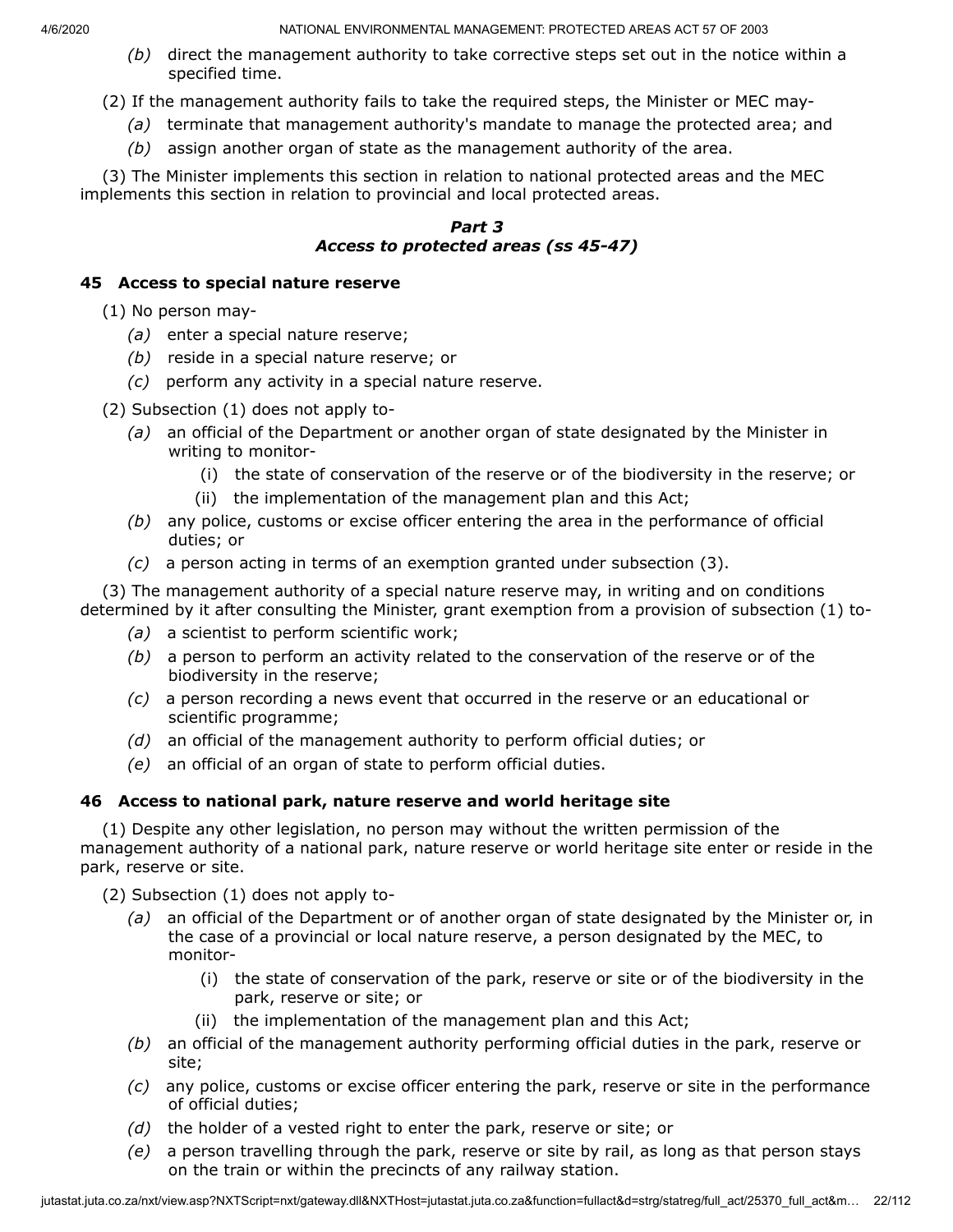(3) If the management authority of a national park, nature reserve or world heritage site refuses permission to an official of an organ of state to enter the park, reserve or site for the performance of official duties, the Minister may-

- *(a)* reconsider the matter; and
- *(b)* either confirm the refusal or grant the permission.

[S. 46 substituted by s. 16 of Act 31 of 2004 (wef 1 November 2005).]

### **47 Use of aircraft in special nature reserve, national park or world heritage site**

[Heading substituted by s. 17 *(a)* of Act 31 of 2004 (wef 1 November 2005).]

(1) A special nature reserve, national park or world heritage site includes the air space above the reserve, park or site to a level of 2 500 feet above the highest point of the reserve, park or site. [Sub-s. (1) substituted by s. 17 *(b)* of Act 31 of 2004 (wef 1 November 2005).]

(2) No person or organ of state, may land or take off in an aircraft in a special nature reserve, national park or world heritage site, except-

- *(a)* on or from a landing field designated by the management authority of that nature reserve, national park or world heritage site; and
- *(b)* on authority of the prior written permission of the management authority, which authority may stipulate the terms and conditions upon which this must take place.

[Sub-s. (2) substituted by s. 17 *(b)* of Act 31 of 2004 (wef 1 November 2005) and by s. 4 *(a)* of Act 15 of 2009 (wef 23 October 2009).]

(3) No person or organ of state may fly over or cause an aircraft to fly over a special nature reserve, national park or world heritage site at a level of less than 2 500 feet above its highest point, except as may be necessary for the purpose of subsections (2) or (3A).

[Sub-s. (3) substituted by s. 17 *(b)* of Act 31 of 2004 (wef 1 November 2005) and by s. 4 *(a)* of Act 15 of 2009 (wef 23 October 2009).]

(3A) *(a)* The management authority may provide for flight corridors over a special nature reserve, national park or world heritage site, as well as through the protected airspace identified under subsection (1) where this is necessary for a public purpose or in the public interest.

*(b)* No person or organ of state may fly or cause any person to fly an aircraft over a special nature reserve, national park or world heritage site and through the protected airspace identified under subsection (1)-

- (i) without the prior written permission of the management authority;
- (ii) without the prescribed fee having first been paid, if applicable; and
- (iii) unless and until the management authority has approved the flight plan for a flight and stipulated the terms and conditions upon which a flight is to take place.

*(c)* The Minister in agreement with the Minister of Defence may allow for specific areas within the identified protected airspace to be used for training and testing of aircraft.

*(d)* The provision of any flight corridor in paragraph *(a)* or area in paragraph *(c)* is subject to an environmental authorization in terms of section 24 of the National Environmental Management Act.

[Sub-s. (3A) inserted by s. 4 *(b)* of Act 15 of 2009 (wef 23 October 2009).]

(4) Subsections (2), (3) and (3A) do not apply-

- *(a)* in an emergency; or
- *(b)* to a person acting on the instructions of the management authority.

[Sub-s. (4) amended by s. 4 *(c)* of Act 15 of 2009 (wef 23 October 2009).]

(4A) Any person who or organ of state that is affected by a decision of a management authority in terms of subsection (2), (3) or (3A) may appeal to the Minister against such decision. [Sub-s. (4A) inserted by s. 4 *(d)* of Act 15 of 2009 (wef 23 October 2009).]

(5) The Minister, acting with the concurrence of the Cabinet member responsible for civil aviation, may prescribe further reasonable restrictions on flying over protected areas.

# *Part 4 Restrictions (ss 48-53)*

# **48 Prospecting and mining activities in protected area**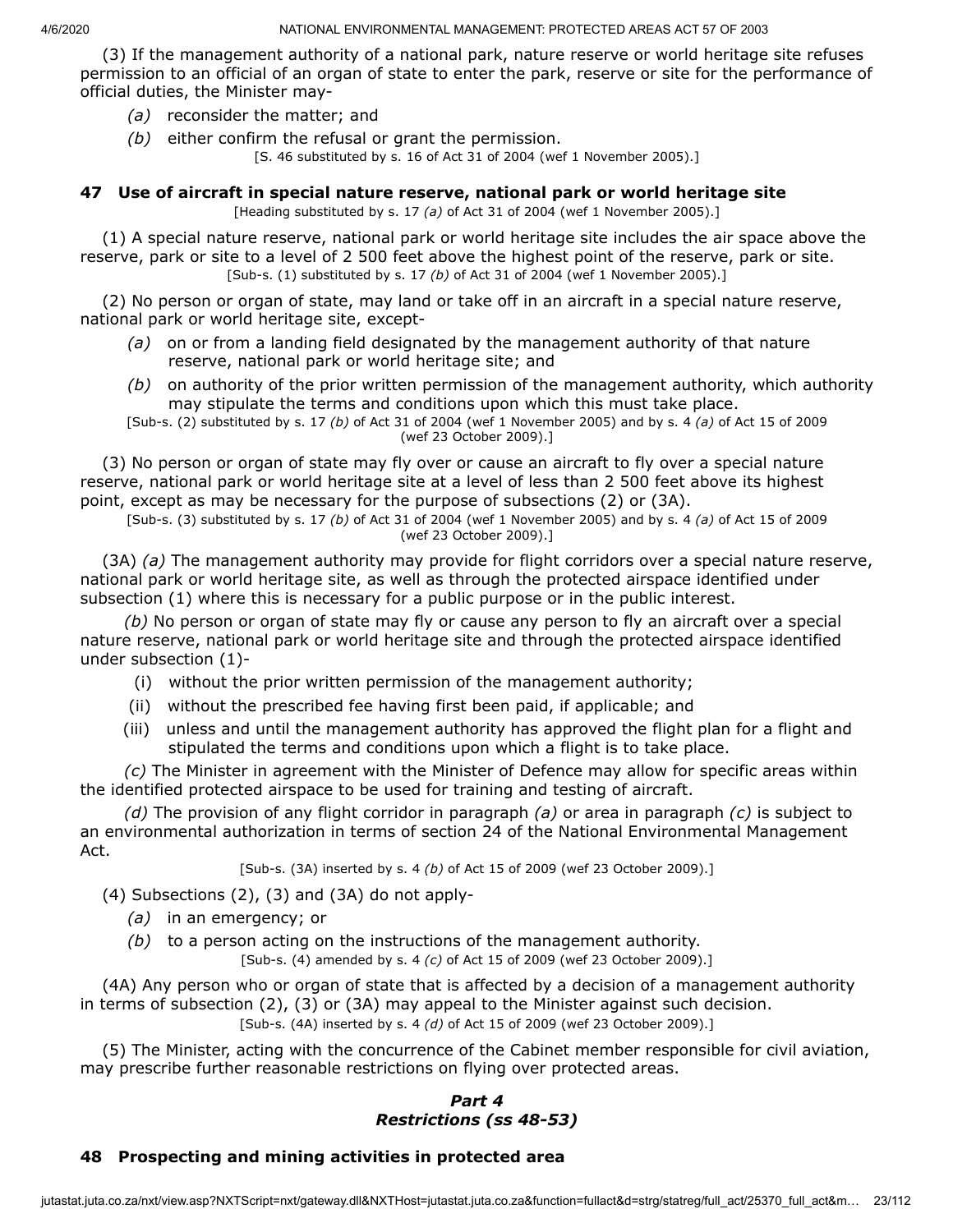(1) Despite other legislation, no person may conduct commercial prospecting, mining, exploration, production or related activities-

- *(a)* in a special nature reserve, national park or nature reserve;
	- [Para. *(a)* substituted by s. 18 *(a)* of Act 31 of 2004 (wef 1 November 2005).]
- *(b)* in a protected environment without the written permission of the Minister and the Cabinet member responsible for minerals and energy affairs; or
- *(c)* in a protected area referred to in section 9 *(b)*, *(c)* or *(d)*.
	- [Para. *(c)* substituted by s. 18 *(b)* of Act 31 of 2004 (wef 1 November 2005).] [Sub-s. (1) amended by s. 12 of Act 21 of 2014 (wef 2 June 2014).]

(2) The Minister, after consultation with the Cabinet member responsible for mineral and energy affairs, must review all mining activities which were lawfully conducted in areas indicated in subsection (1) *(a)*, *(b)* and *(c)* immediately before this section took effect.

(3) The Minister, after consultation with the Cabinet member responsible for mineral and energy affairs, may, in relation to the activities contemplated in subsection (2), as well as in relation to mining activities conducted in areas contemplated in that subsection which were declared as such after the commencement of this section, prescribe conditions under which those activities may continue in order to reduce or eliminate the impact of those activities on the environment or for the environmental protection of the area concerned.

(4) When applying this section, the Minister must take into account the interests of local communities and the environmental principles referred to in section 2 of the National Environmental Management Act, 1998.

# **48A Restriction of activities in marine protected areas**

(1) Despite any other legislation, no person may in a marine protected area-

- *(a)* fish or attempt to fish;
- *(b)* take or destroy any fauna or flora;
- *(c)* undertake any dredging or extraction of sand, rock, gravel or minerals unrelated to any activities referred to in section 48 (1);
- *(d)* discharge or deposit waste or any other polluting matter;
- *(e)* in any manner which results in an adverse effect on the marine environment, disturb, alter or destroy the natural environment or disturb or alter the water quality or abstract sea water;
- *(f)* carry on any activity which may have an adverse effect on the ecosystem of the area;
- *(g)* construct or erect any building or other structure on or over any land or water within such a marine protected area;
- *(h)* carry on marine aquaculture activities;
- *(i)* engage in bio-prospecting activities;
- *(j)* sink or scuttle any platform, vessel or other structure; or
- *(k)* undertake mineral exploration, and production of petroleum and other fossil fuels.

(2) Notwithstanding subsection (1) but subject to section 48 (1), the Minister may, in relation to a marine protected area, prescribe-

- *(a)* different zones to regulate different activities within that marine protected area; and
- *(b)* activities which require a permit.

(3) Before exercising the power referred to in subsection (2), the Minister must-

- *(a)* consult with the Minister responsible for fisheries and the management authority that is responsible for managing the relevant marine protected area; and
- *(b)* ensure that the zoning achieves the objectives referred to in section 2.

(4) Any zone declared in terms of section 43 of the Marine Living Resources Act, 1998 (Act 18 of 1998), or created by regulation in terms of section 77 of that Act which exists when the National Environmental Management: Protected Areas Amendment Act, 2014, takes effect, must be regarded as a zone prescribed in terms of subsection (2).

[S. 48A inserted by s. 13 of Act 21 of 2014 (wef 2 June 2014).]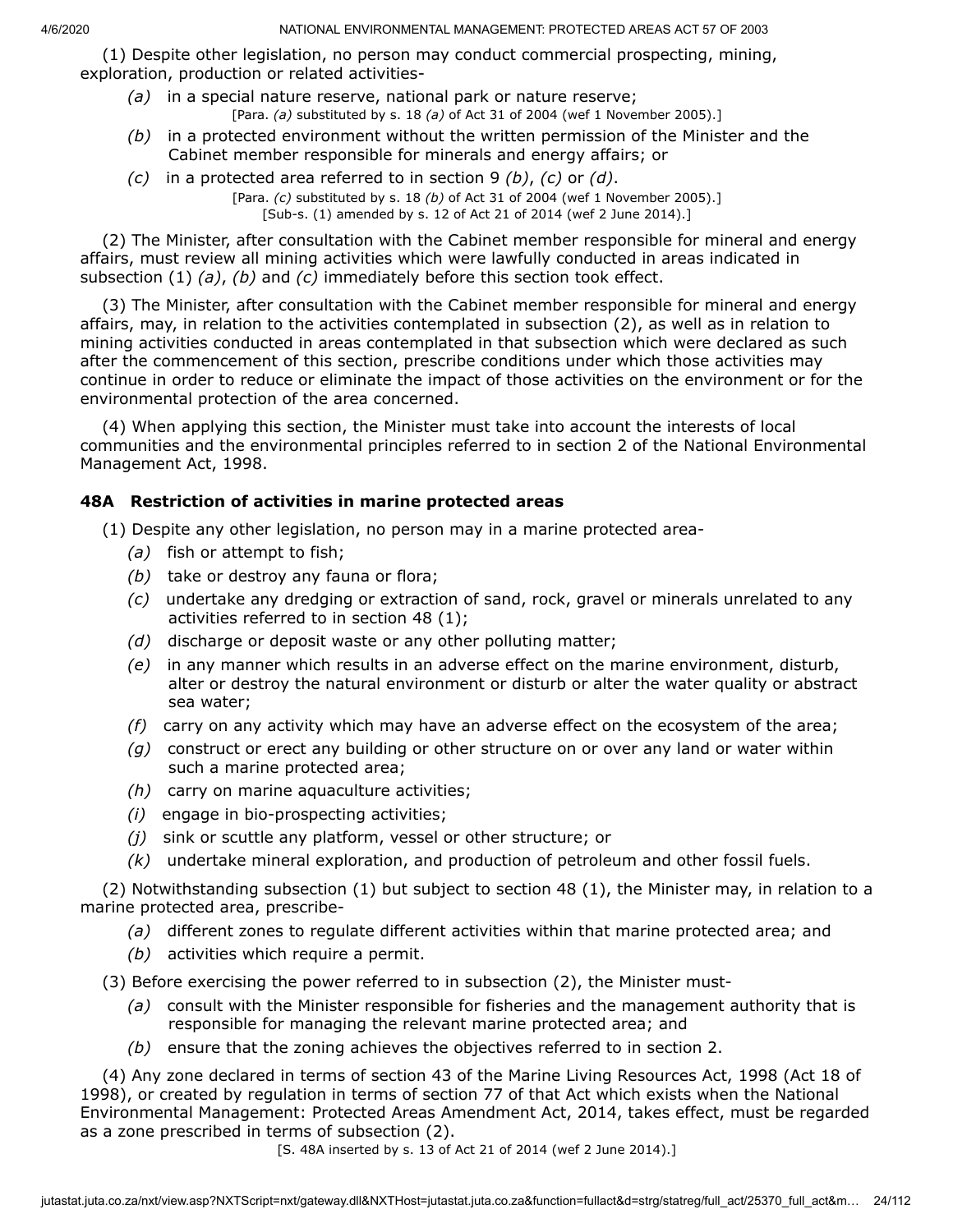# **49 Regulation or restriction of activities in protected areas**

Activities in protected areas are regulated or restricted to the extent prescribed by-

- *(a)* regulations made under section 86;
- *(b)* regulations made under section 87, in the case of provincial and local protected areas;
- *(c)* by-laws made by the relevant municipality, in the case of local protected areas; and
- *(d)* internal rules made by the managing authority of the area under section 52.

# **50 Commercial and community activities in national park, nature reserve and world heritage site**

[Heading substituted by s. 19 *(a)* of Act 31 of 2004 (wef 1 November 2005).]

(1) The management authority of a national park, nature reserve and world heritage site may, despite any regulation or by-law referred to in section 49, but subject to the management plan of the park, reserve or site-

- *(a)* carry out or allow-
	- (i) a commercial activity in the park, reserve or site; or
	- (ii) an activity in the park, reserve or site aimed at raising revenue;
- *(b)* enter into a written agreement with a local community inside or adjacent to the park, reserve or site to allow members of the community to use in a sustainable manner biological resources in the park, reserve or site; and
- *(c)* set norms and standards for any activity allowed in terms of paragraph *(a)* or *(b)*. [Sub-s. (1) substituted by s. 19 *(b)* of Act 31 of 2004 (wef 1 November 2005).]

(2) An activity allowed in terms of subsection (1) *(a)* or *(b)* may not negatively affect the survival of any species in or significantly disrupt the integrity of the ecological systems of the national park, nature reserve or world heritage site.

[Sub-s. (2) substituted by s. 19 *(b)* of Act 31 of 2004 (wef 1 November 2005).]

(3) The management authority of the national park, nature reserve or world heritage site must establish systems to monitor-

- *(a)* the impact of activities allowed in terms of subsection (1) *(a)* or *(b)* on the park, reserve or site and its biodiversity; and
- *(b)* compliance with-
	- (i) any agreement entered into in terms of subsection (1) *(b)*; and
	- (ii) any norms and standards set in terms of subsection (1) *(c)*.
		- [Sub-s. (3) substituted by s. 19 *(b)* of Act 31 of 2004 (wef 1 November 2005).]

(4) Any activity carried out lawfully in terms of any agreement which exists when this section takes effect may continue until the date of termination of such agreement, provided that the agreement may not be extended or varied so as to expire after the original intended expiry date without the consent of the Minister.

(5) No development, construction or farming may be permitted in a national park, nature reserve or world heritage site without the prior written approval of the management authority. [Sub-s. (5) substituted by s. 19 *(c)* of Act 31 of 2004 (wef 1 November 2005).]

# **51 Regulation or restriction of development and other activities in protected environment**

The Minister or the MEC may by notice in the *Gazette* restrict or regulate in a protected environment under the jurisdiction of the Minister or the MEC-

- *(a)* development that may be inappropriate for the area given the purpose for which the area was declared; and
- *(b)* the carrying out of other activities that may impede such purpose.

# **52 Internal rules**

(1) The management authority of a national park, marine protected area, nature reserve or world heritage site may, in accordance with prescribed norms and standards, make rules for the proper administration of the area.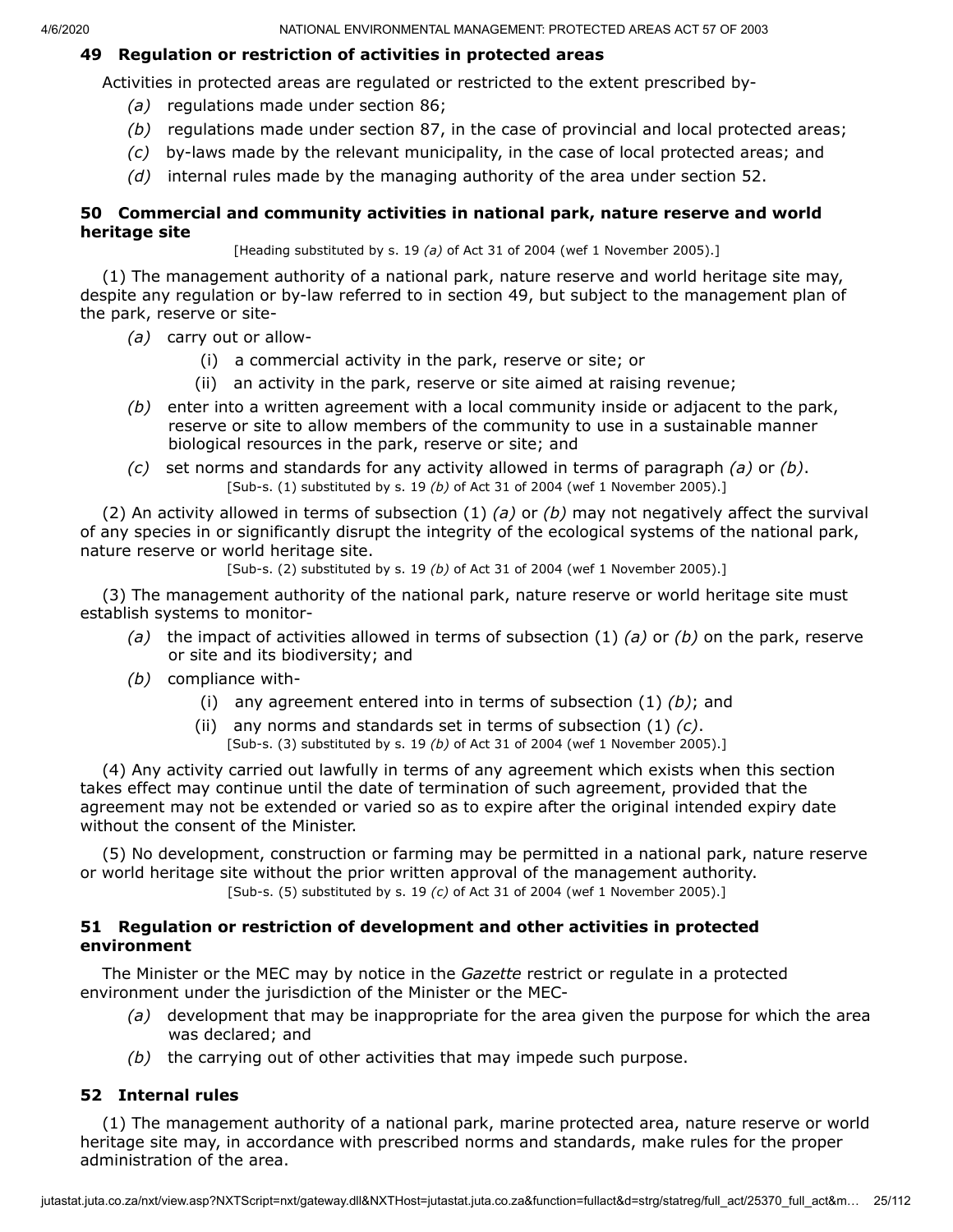[Sub-s. (1) substituted by s. 20 of Act 31 of 2004 (wef 1 November 2005) and by s. 14 *(a)* of Act 21 of 2014 (wef 2 June 2014).]

- (2) Rules made under subsection (1)-
	- *(a)* must be consistent with this Act and the management plan for the area;
	- *(a*A*)* must be consistent with any zoning or permitting done in terms of section 48A(2), and if there is a conflict, such zoning and permitting prevails;
		- [Para. *(a*A*)* inserted by s. 14 *(b)* of Act 21 of 2014 (wef 2 June 2014).]
	- *(b)* bind all persons in the area, including visitors;
	- *(c)* may, as a condition for entry, provide for the imposition of fines for breaches of the rules; and
	- *(d)* must be published in the *Gazette*.

[Para. *(d)* added by s. 14 *(e)* of Act 21 of 2014 (wef 2 June 2014).]

(3) Rules made in terms of subsection (1) which apply to marine protected areas must be made in consultation with the Department.

[Sub-s. (3) added by s. 14 *(f)* of Act 21 of 2014 (wef 2 June 2014).]

# **53 Certain rights and entitlements to be respected**

(1) Section 45, 46, 49, 50, 51 or 52 may not be applied in a manner that would obstruct the resolution of issues relating to land rights dealt with in terms of-

- *(a)* the Restitution of Land Rights Act, 1994 (Act 22 of 1994); and
- *(b)* the provision of essential services and the acquisition of servitudes for that purpose.

(2) A person may exercise a right that that person may have to water in a public stream in a protected area, but subject to such conditions as may be prescribed by the Minister with the concurrence of the Cabinet member responsible for water affairs.

# **CHAPTER 5 SOUTH AFRICAN NATIONAL PARKS (ss 54-79)**

[Chapter 5 inserted by s. 21 of Act 31 of 2004 (wef 1 November 2005).]

# *Part 1*

# *Continued existence and functions of South African National Parks (ss 54-56)*

[Part 1 inserted by s. 21 of Act 31 of 2004 (wef 1 November 2005).]

### **54 Continued existence**

(1) South African National Parks established by section 5 of the National Parks Act, 1976 (Act 57 of 1976), continues to exist as a juristic person despite the repeal of that Act by section 90 of this Act.

(2) As from the repeal of the National Parks Act, 1976, South African National Parks functions in terms of this Act.

(3) The South African National Parks may not be wound up or dissolved except by or in terms of an Act of Parliament and by a resolution of a majority of at least two-thirds of all its members. [Sub-s. (3) inserted by s. 5 of Act 15 of 2009 (wef 23 October 2009).]

(4) Upon winding-up or dissolution of the South African National Parks, its remaining assets or the proceeds of those assets, after satisfaction of its liabilities, must be transferred to the State or to an equivalent Schedule 3A Public Entity contemplated in the Public Finance Management Act, 1999 (Act 1 of 1999), which has the same objectives as the South African National Parks and which itself is exempt from income tax in terms of section 10 (1) *(c*A*)* of the Income Tax Act, 1962 (Act 58 of 1962).

> [Sub-s. (4) inserted by s. 5 of Act 15 of 2009 (wef 23 October 2009).] [S. 54 inserted by s. 21 of Act 31 of 2004 (wef 1 November 2005).]

# **55 Functions**

(1) South African National Parks must-

*(a)* manage all existing national parks and any kind of protected area listed in section 9, assigned to it by the Minister in terms of Chapter 4 and section 92, in accordance with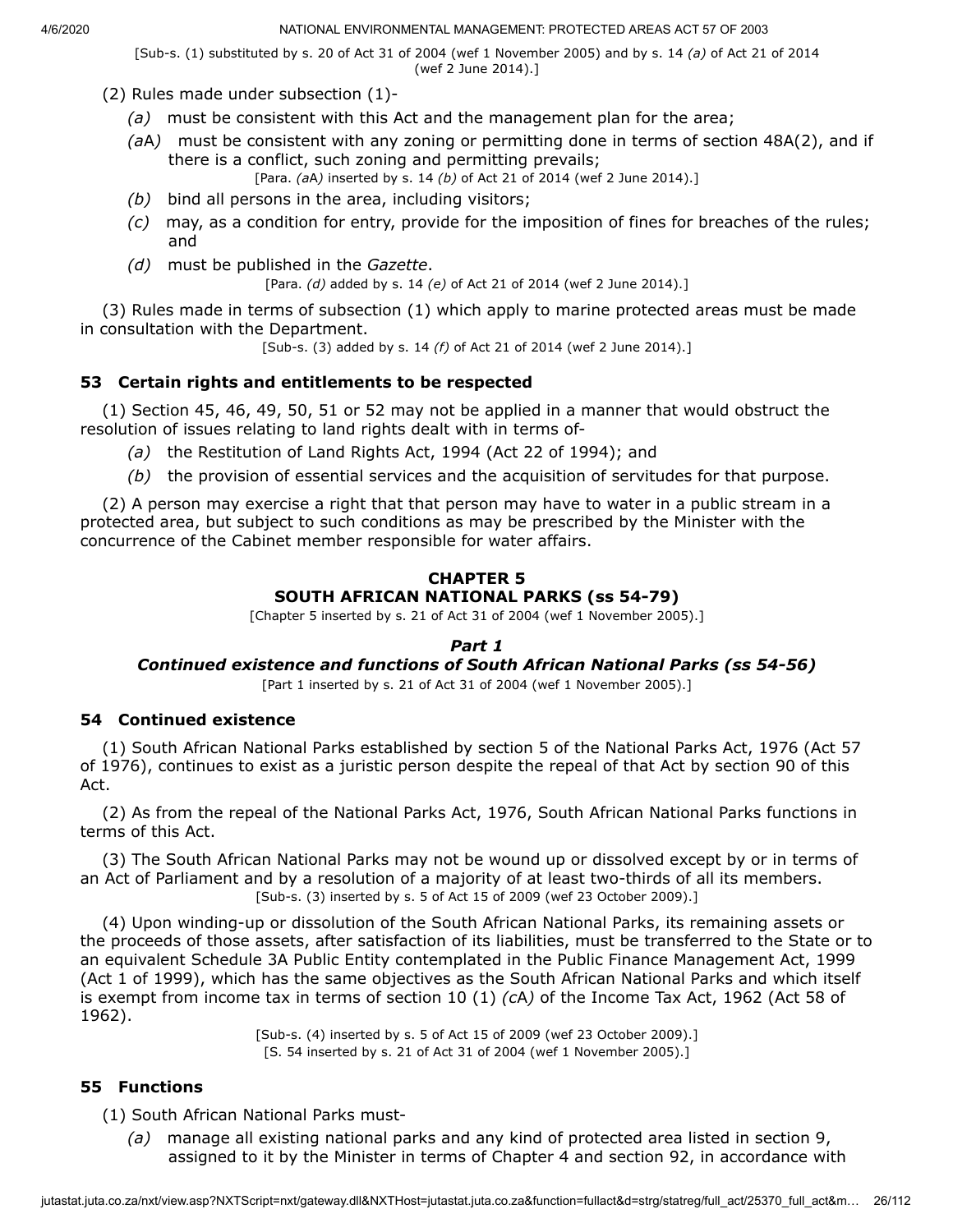this Act and any specific environmental management Act referred to in the National Environmental Management Act;

[Para. *(a)* substituted by s. 6 *(a)* of Act 15 of 2009 (wef 23 October 2009).]

*(a*A*)* manage world heritage sites assigned to it by the Minister, in accordance with all national cultural heritage legislation as may be applicable to and required for proper management and protection of such world heritage sites, provided that the South African National Parks' authority to enforce such legislation are provided for in a written instrument of delegation issued by the Minister to this effect under and in terms of such legislation;

[Para. *(a*A*)* inserted by s. 6 *(b)* of Act 15 of 2009 (wef 23 October 2009).]

*(a*B*)* manage any other protected areas, which are not protected areas referred to in subsection 55 (1) *(a)*, and as may be assigned to it by the Minister, in accordance with the provisions of all national environmental legislation as may be applicable to and required for the proper management and protection of such other protected areas, provided that the South African National Parks' authority to enforce such legislation are provided for in a written instrument of delegation issued by the Minister to this effect under and in terms of such legislation;

[Para. *(a*B*)* inserted by s. 6 *(b)* of Act 15 of 2009 (wef 23 October 2009).]

- *(a*C*)* participate in such further international, regional and national environmental, conservation and cultural heritage initiatives identified by the Minister from time to time, and then only on such terms and conditions as the Minister shall in writing provide; [Para. *(a*C*)* inserted by s. 6 *(b)* of Act 15 of 2009 (wef 23 October 2009).]
- *(b)* protect, conserve and control those national parks and other protected areas, including their biological diversity; and
- *(c)* on the Minister's request, advise the Minister on any matter concerning-
	- (i) the conservation and management of biodiversity; and
	- (ii) proposed national parks and additions to or exclusions from existing national parks; and
- *(d)* on the Minister's request, act as the provisional managing authority of protected areas under investigation in terms of this Act.

(2) South African National Parks may in managing national parks, or any other kind of protected area assigned to it by the Minister-

- *(a)* manage breeding and cultivation programmes, and reserve areas in a park as breeding places and nurseries;
- *(b)* sell, exchange or donate any animal, plant or other organism occurring in a park, or purchase, exchange or otherwise acquire any indigenous species which it may consider desirable to re-introduce into a specific park;
- *(c)* undertake and promote research;
- *(d)* control, remove or eradicate any species or specimens of species which it considers undesirable to protect and conserve in a park or that may negatively impact on the biodiversity of the park;
- *(e)* carry out any development and construct or erect any works necessary for the management of a park, including roads, bridges, buildings, dams, fences, breakwaters, seawalls, boathouses, landing stages, mooring places, swimming pools, oceanariums and underwater tunnels;
- *(f)* allow visitors to a park;
- *(f*A*)* make, set penalties for, and enforce traffic rules in such national parks, special nature reserves, protected environments, world heritage sites or other protected areas assigned to it by the Minister;

[Para. *(f*A*)* inserted by s. 6 *(d)* of Act 15 of 2009 (wef 23 October 2009).]

- *(g)* take reasonable steps to ensure the security and well-being of visitors and staff;
- *(h)* provide accommodation and facilities for visitors and staff, including the provision of food and household supplies;
- *(i)* carry on any business or trade or provide other services for the convenience of visitors and staff, including the sale of liquor;
- *(j)* determine and collect fees for-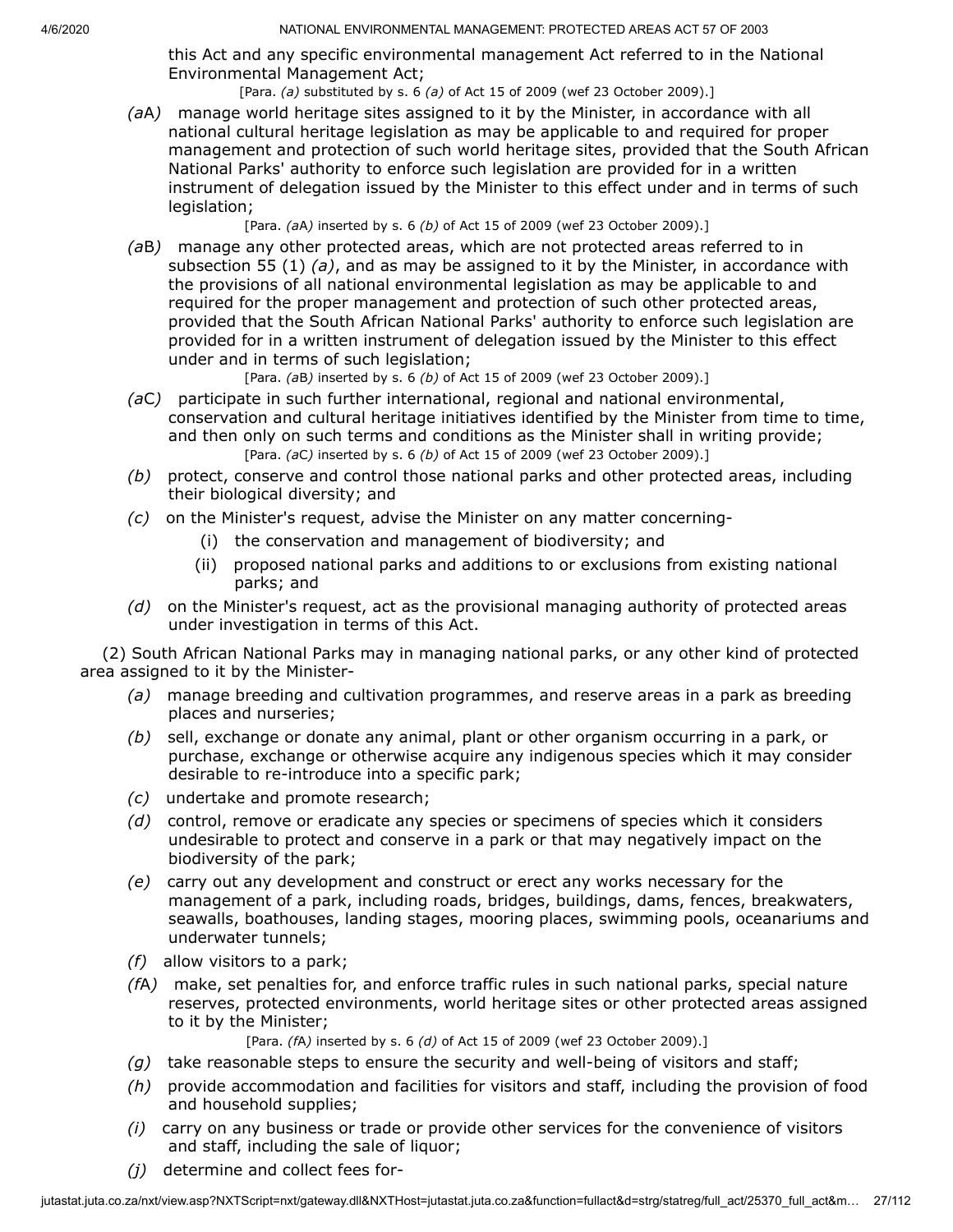- (i) entry to or stay in a park; or
- (ii) any service provided by it;
- *(k)* authorise any person, subject to such conditions and the payment of such fees as it may determine, to-
	- (i) carry on any business or trade, or provide any service, which South African National Parks may carry on or provide in terms of this section; and
	- (ii) provide the infrastructure for such business, trade or service;
- *(l)* by agreement with-
	- (i) a municipality, provide any service in a park which that municipality may or must provide in terms of legislation; or
	- (ii) any other organ of state, perform a function in a park which that organ of state may or must perform in terms of legislation; or
- *(m)* perform such other functions as may be prescribed. [Sub-s. (2) amended by s. 6 *(c)* of Act 15 of 2009 (wef 23 October 2009).]

(3) Subsection (2) applies also to other protected areas managed by South African National

Parks, and the powers contained in that subsection may be exercised by it to the extent that those powers are consistent with the purpose for which any such area was declared as a protected area. [S. 55 inserted by s. 21 of Act 31 of 2004 (wef 1 November 2005).]

# **56 General powers**

South African National Parks may for the purpose of performing its functions-

- *(a)* appoint its own staff, subject to section 73;
- *(b)* obtain, by agreement, the services of any person, including any organ of state, for the performance of any specific act, task or assignment;
- *(c)* acquire or dispose of any right in or to movable or immovable property, or hire or let any property;
- *(d)* open and operate its own bank accounts;
- *(e)* invest, subject to section 76, any of its money, including money in the fund referred to in section 77;
- *(f)* borrow money, subject to section 66 of the Public Finance Management Act;
- *(g)* charge fees for any work performed or services rendered by it or collect fees resulting from any intellectual property rights;
- *(h)* insure itself against-
	- (i) any loss, damage or risk; or
	- (ii) any liability it may incur in respect of Board members or staff members in the application of this Act;
- *(i)* perform legal acts, including acts in association with or on behalf of any other person or organ of state; and
- *(j)* institute or defend any legal action.

[S. 56 inserted by s. 21 of Act 31 of 2004 (wef 1 November 2005).]

# *Part 2*

# *Governing board, composition and membership (ss 57-66)*

[Part 2 inserted by s. 21 of Act 31 of 2004 (wef 1 November 2005).]

# **57 Composition**

(1) South African National Parks is governed by a board consisting of-

- *(a)* no fewer than nine and no more than 12 members appointed in terms of section 59;
- *(b)* the Director-General or an official of the Department designated by the Director-General; and
- *(c)* the Chief Executive Officer.
- (2) The Minister-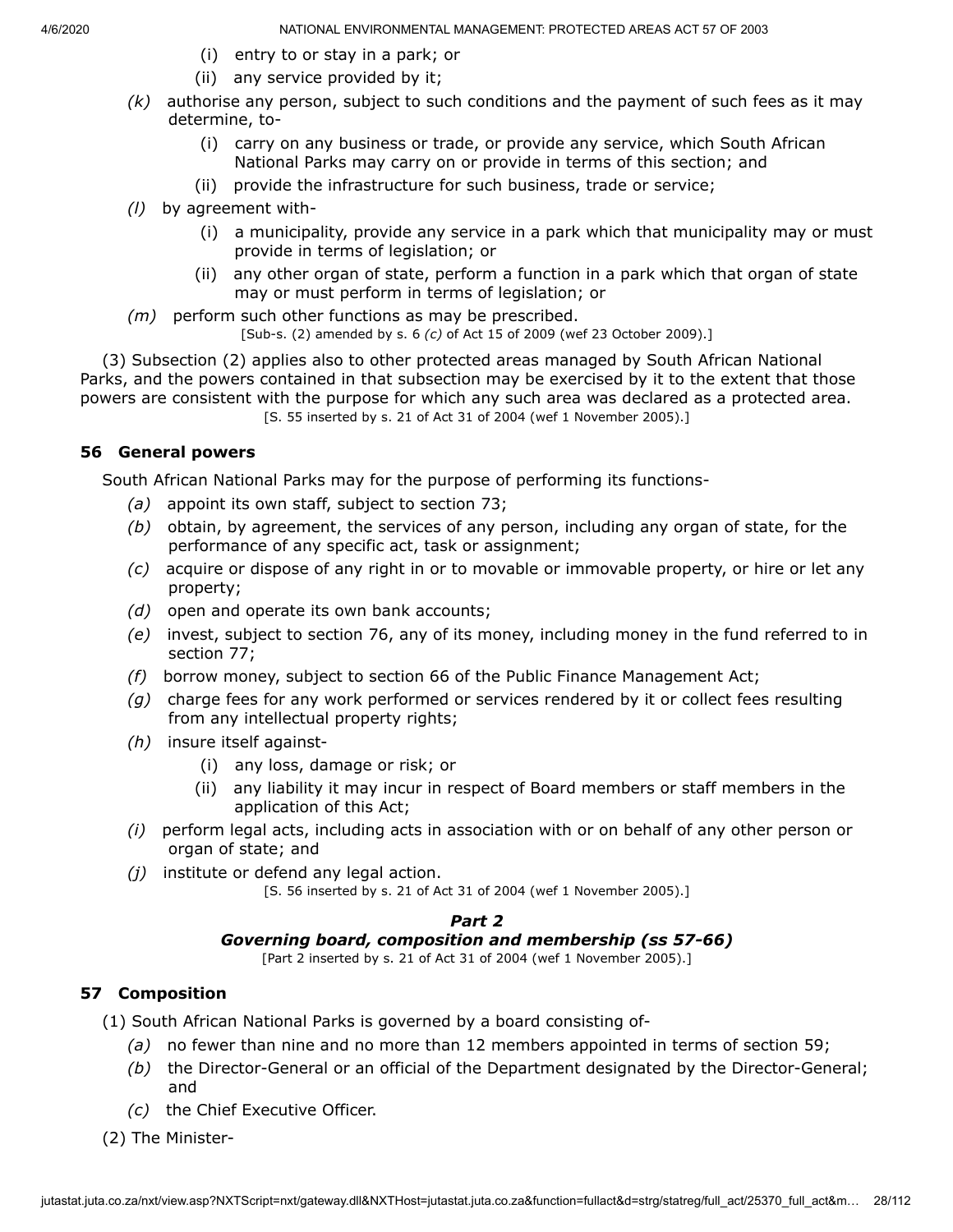- *(a)* must determine the number of members to be appointed in terms of subsection (1) *(a)*; and
- *(b)* may alter from time to time the number determined in terms of paragraph *(a)*, but a reduction in the number may be effected only when a vacancy in the Board occurs.

(3) The Board takes all decisions in the performance of the functions of South African National Parks, except-

- *(a)* those decisions taken in consequence of a delegation in terms of section 71; or
- *(b)* where the Public Finance Management Act provides otherwise.

[S. 57 inserted by s. 21 of Act 31 of 2004 (wef 1 November 2005).]

# **58 Qualifications**

(1) A member of the Board must-

- *(a)* be a fit and proper person to hold office as a member; and
- *(b)* have appropriate qualifications or experience.

(2) A person is disqualified from becoming or remaining a member of the Board if that person-

- *(a)* is holding office as a member of Parliament or a provincial legislature; or
- *(b)* has been removed from office in terms of section 65.

[S. 58 inserted by s. 21 of Act 31 of 2004 (wef 1 November 2005).]

# **59 Appointment procedure**

(1) Whenever it is necessary to appoint a member of the Board, the Minister must-

- *(a)* through advertisements in the media circulating nationally and in each of the provinces, invite nominations; and
- *(b)* compile a list of the names of persons nominated, setting out the prescribed particulars of each individual nominee.

(2) Any nomination made pursuant to an advertisement in terms of subsection (1) *(a)* must be supported by-

- *(a)* the personal details of the nominee;
- *(b)* particulars of the nominee's qualifications or experience; and
- *(c)* any other information that may be prescribed.

(3) The Minister must make the required number of appointments from the list referred to in subsection (1) *(b)*, but if the list is inadequate, the Minister may appoint any suitable person.

(4) When making an appointment the Minister must have regard to the need for appointing persons disadvantaged by unfair discrimination.

(5) Appointments must be made in such a way that the Board is composed of persons covering a broad range of appropriate expertise.

[S. 59 inserted by s. 21 of Act 31 of 2004 (wef 1 November 2005).]

# **60 Chairperson**

(1) The Minister must appoint a member of the Board as the Chairperson.

(2) The Chairperson is appointed for such period as the Minister may determine which may, in the case of a member referred to in section 57 (1) *(a)*, not extend beyond his or her term as a member.

(3) The Minister may appoint a member of the Board as acting chairperson of the Board if-

- *(a)* the Chairperson is absent for a substantial period; or
- *(b)* the appointment of a Chairperson is pending.

[S. 60 inserted by s. 21 of Act 31 of 2004 (wef 1 November 2005).]

# **61 Term of office**

(1) Members of the Board referred to in section 57 (1) *(a)* are-

*(a)* appointed for a term of three years or, if section 66 (2) applies, for a term determined in terms of that section;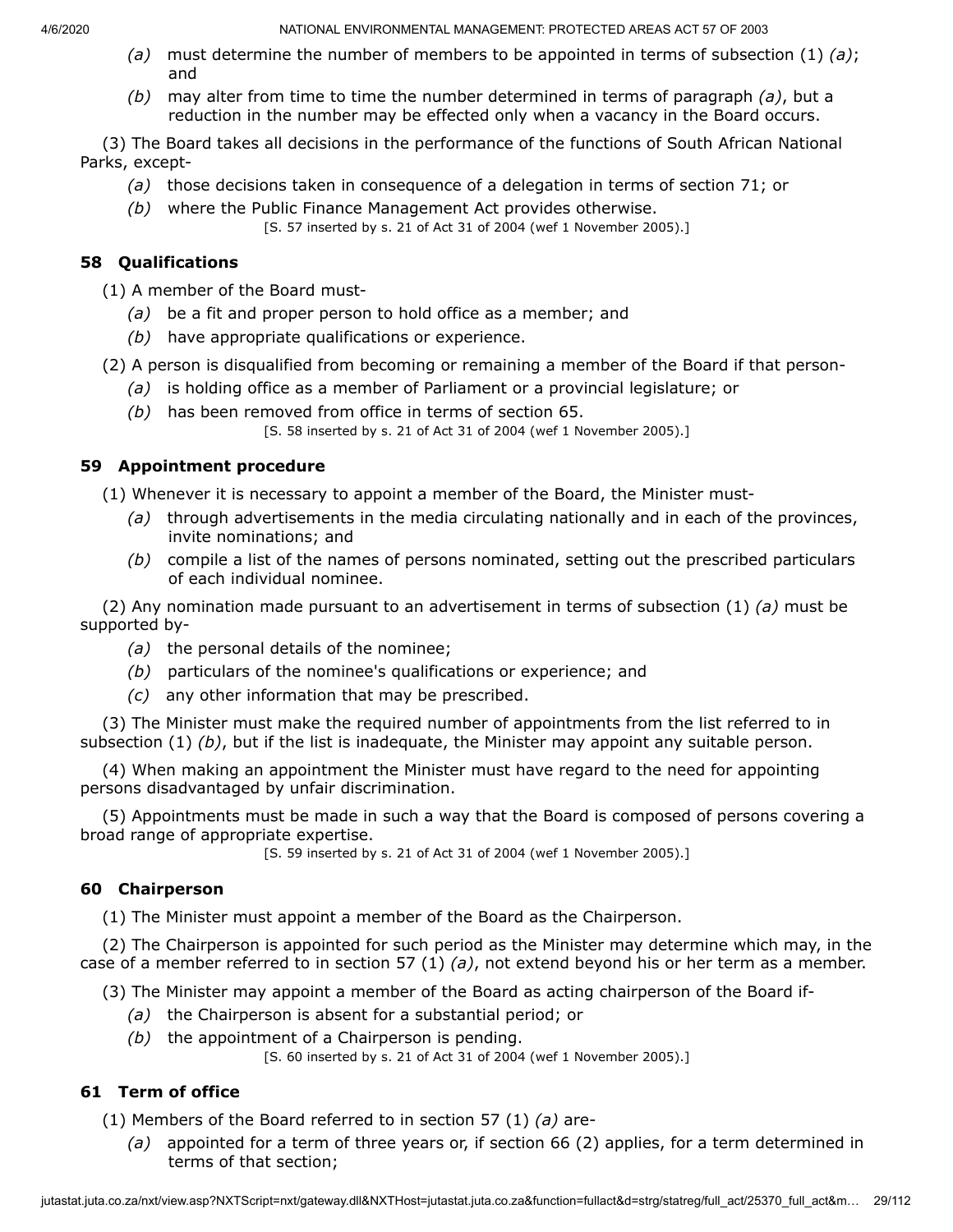- *(b)* on completion of any term contemplated in paragraph *(a)*, eligible for reappointment for one additional term of three years; and
- *(c)* after a break of at least three years after a term has ended, eligible for appointment in terms of paragraph *(a)* again and, if appointed, eligible for reappointment in terms of paragraph *(b)*.

(2) Any appointment in terms of subsection (1) may be extended by the Minister for a specific period not exceeding one year.

[S. 61 inserted by s. 21 of Act 31 of 2004 (wef 1 November 2005).]

# **62 Conditions of appointment**

(1) The Minister must determine the conditions of appointment of members of the Board referred to in section 57 (1) *(a)*.

(2) *(a)* The conditions of appointment of members who are not in the employ of a national, provincial or local organ of state may provide for the payment of remuneration and allowances determined by the Minister with the concurrence of the Cabinet member responsible for finance.

*(b)* Such remuneration and allowances are payable by South African National Parks.

(3) Members who are in the employ of a national, provincial or local organ of state are not entitled to remuneration and allowances, but must be compensated for out of pocket expenses by South African National Parks.

```
(4) Members are appointed part-time.
```
[S. 62 inserted by s. 21 of Act 31 of 2004 (wef 1 November 2005).]

# **63 Conduct of members**

(1) A member of the Board-

- *(a)* must perform the functions of office in good faith and without favour or prejudice;
- *(b)* must disclose to the Board any personal or private business interest that that member, or any spouse, partner or close family member of that member, may have in any matter before the Board, and must withdraw from the proceedings of the Board when that matter is considered, unless the Board decides that the interest of that Board member in the matter is trivial or irrelevant;
- *(c)* may not use the position, privileges or knowledge of a member for private gain or to improperly benefit another person; and
- *(d)* may not act in any other way that compromises the credibility, impartiality, independence or integrity of South African National Parks.

(2) A member of the Board who contravenes or fails to comply with subsection (1) is guilty of misconduct.

[S. 63 inserted by s. 21 of Act 31 of 2004 (wef 1 November 2005).]

### **64 Termination of membership**

(1) A person referred to in section 57 (1) *(a)* ceases to be a member of the Board when that person-

- *(a)* is no longer eligible in terms of section 58 to be a member;
- *(b)* resigns; or
- *(c)* is removed from office in terms of section 65.

(2) A member may resign by giving at least three months' written notice to the Minister, but the Minister may accept a shorter period in a specific case.

[S. 64 inserted by s. 21 of Act 31 of 2004 (wef 1 November 2005).]

# **65 Removal from office**

(1) The Minister may remove a member of the Board referred to in section 57 (1) *(a)* from office on the ground of-

*(a)* misconduct, incapacity or incompetence;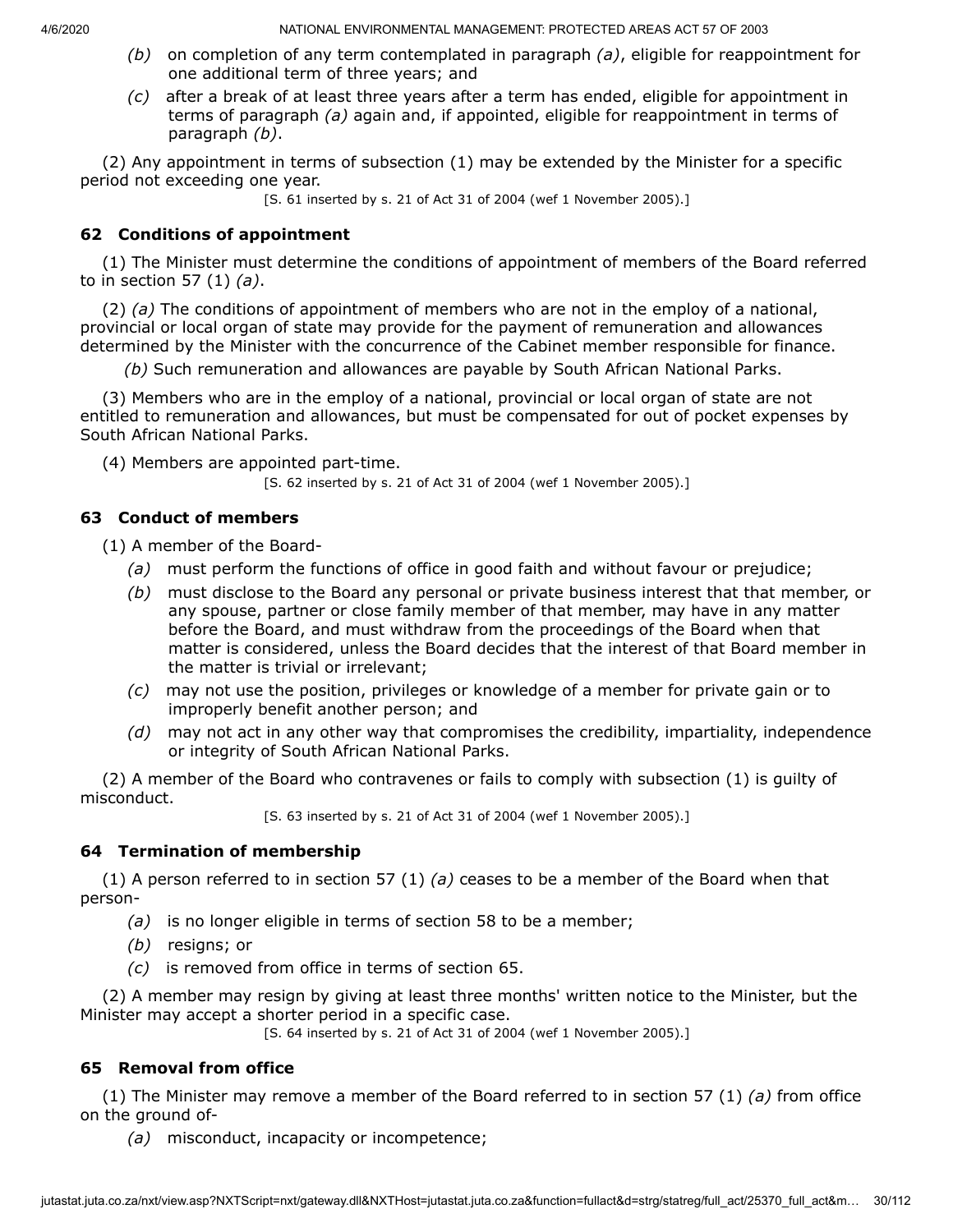- *(b)* absence from three consecutive meetings of the Board without the prior permission of the Board, except on good cause shown;
- *(c)* insolvency; or
- *(d)* conviction of a criminal offence without the option of a fine.

(2) A member of the Board may be removed from office on the ground of misconduct or incompetence only after a finding to that effect has been made by a board of inquiry appointed by the Minister.

(3) The Minister may suspend a member under investigation in terms of this section. [S. 65 inserted by s. 21 of Act 31 of 2004 (wef 1 November 2005).]

# **66 Filling of vacancies**

(1) A vacancy in the Board is filled-

- *(a)* in the case of a vacating Chairperson, by appointing another member in terms of section 60 (1) as the Chairperson; and
- *(b)* in the case of a vacating member referred to in section 57 (1) *(a)*, by following the procedure set out in section 59.

(2) A person appointed to fill a vacancy holds office for the unexpired portion of the term of the vacating Chairperson or member.

[S. 66 inserted by s. 21 of Act 31 of 2004 (wef 1 November 2005).]

# *Part 3 Operating procedures of Board (ss 67-71)*

[Part 3 inserted by s. 21 of Act 31 of 2004 (wef 1 November 2005).]

# **67 Meetings**

(1) The Chairperson of the Board decides when and where the Board meets, but a majority of the members may request the Chairperson in writing to convene a meeting at a time and place set out in the request.

(2) The Chairperson presides at meetings of the Board, but if absent from a meeting, the members present must elect another member to preside at the meeting.

[S. 67 inserted by s. 21 of Act 31 of 2004 (wef 1 November 2005).]

# **68 Procedures**

(1) The Board may determine its own procedures subject to the other provisions of this Act.

(2) The Board must keep a record of its proceedings and of decisions taken. [S. 68 inserted by s. 21 of Act 31 of 2004 (wef 1 November 2005).]

# **69 Quorum and decisions**

(1) A majority of the serving members of the Board constitutes a quorum for a meeting of the Board.

(2) A matter before the Board is decided by the votes of a majority of the members present at the meeting.

(3) If on any matter before the Board there is an equality of votes, the member presiding at the meeting must exercise a casting vote in addition to that person's vote as a member.

[S. 69 inserted by s. 21 of Act 31 of 2004 (wef 1 November 2005).]

# **70 Committees**

(1) The Board may establish one or more committees to assist it in the performance of its functions.

(2) When appointing members to a committee, the Board is not restricted to members of the Board.

(3) The Board-

*(a)* must determine the functions of a committee;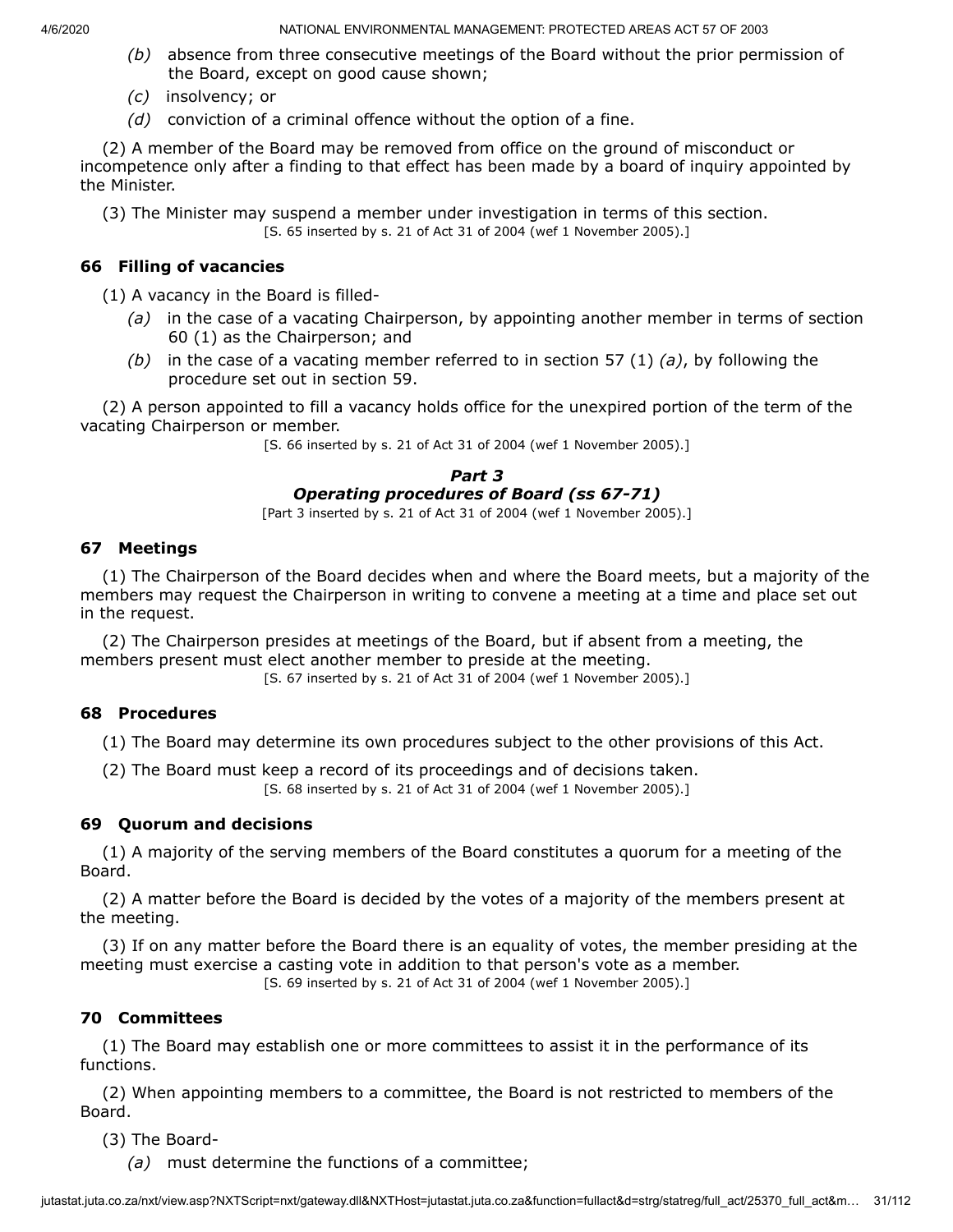- *(b)* must appoint the chairperson and other members of the committee;
- *(c)* may remove a member of a committee from office at any time; and
- *(d)* may determine a committee's procedure.
- (4) The Board may dissolve a committee at any time.

(5) *(a)* Section 62 applies with the changes required by the context to the conditions of appointment of committee members.

*(b)* A staff member of South African National Parks appointed to a committee serves on the committee subject to the terms and conditions of that person's employment.

[S. 70 inserted by s. 21 of Act 31 of 2004 (wef 1 November 2005).]

### **71 Delegation of powers and assignment of duties**

(1) When necessary for the proper performance of its functions the Board may delegate any of its powers or assign any of its duties, excluding those mentioned in subsection (2), to-

- *(a)* a Board member;
- *(b)* a committee referred to in section 70; or
- *(c)* a staff member of South African National Parks.

(2) The following powers and duties may not be delegated or assigned by the Board:

- *(a)* The appointment or reappointment of a person as the Chief Executive Officer in terms of section 72 (1) or (2);
- *(b)* the determination of the conditions of service of the Chief Executive Officer in terms of section 72 (3);
- *(c)* the determination of an employment policy in terms of section 73 (1);
- *(d)* the setting of financial limits in terms of section 73 (2) *(a)* or (3); and
- *(e)* the approval of the budget.

(3) A delegation or assignment in terms of subsection (1)-

- *(a)* must be in writing;
- *(b)* is subject to such limitations, conditions and directions as the Board may impose;
- *(c)* does not divest the Board of the responsibility concerning the exercise of the delegated power or the performance of the assigned duty; and
- *(d)* does not prevent the exercise of the assigned power or the performance of the assigned duty by the Board.

(4) The Board may confirm, vary or revoke any decision taken in consequence of a delegation or assignment in terms of this section, subject to any rights that may have accrued to a person as a result of the decision.

[S. 71 inserted by s. 21 of Act 31 of 2004 (wef 1 November 2005).]

#### *Part 4*

### *Administration of South African National Parks (ss 72-73)*

[Part 4 inserted by s. 21 of Act 31 of 2004 (wef 1 November 2005).]

# **72 Appointment of Chief Executive Officer**

(1) The Board, acting with the concurrence of the Minister, must appoint a person with appropriate qualifications and experience as the Chief Executive Officer of South African National Parks.

(2) The Chief Executive Officer-

- *(a)* is appointed for a term not exceeding five years; and
- *(b)* may be reappointed by the Board with the concurrence of the Minister.

(3) The Chief Executive Officer is employed subject to such terms and conditions of employment as the Board may determine in accordance with a policy approved by the Minister with the concurrence of the Cabinet member responsible for finance.

(4) The Chief Executive Officer-

*(a)* is responsible for the management of South African National Parks;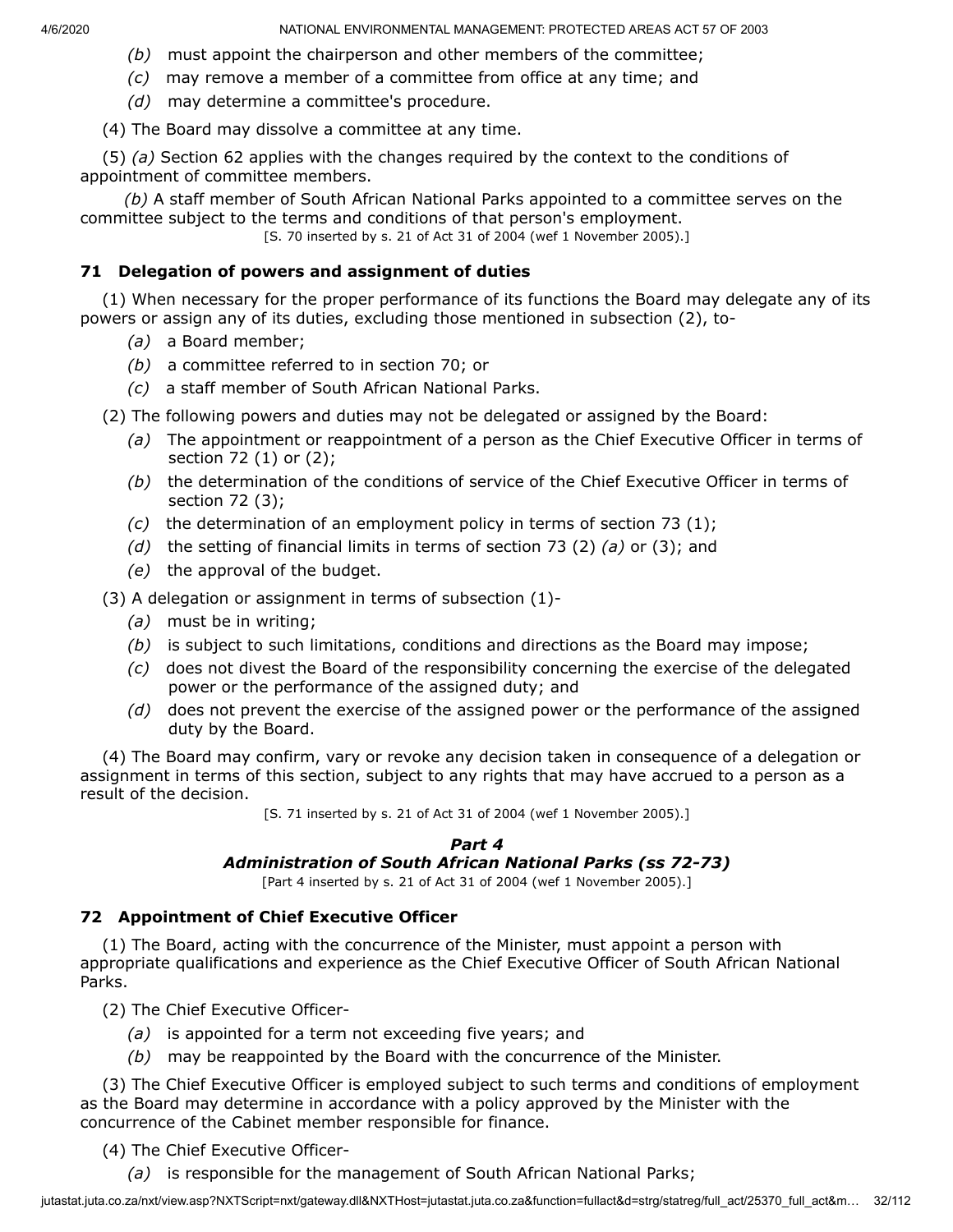- *(b)* must perform such duties and may exercise such powers as the Board may assign or delegate to the Chief Executive Officer; and
- *(c)* must report to the Board on aspects of management, the performance of duties and the exercise of powers at such frequency and in such manner as the Board may determine.

(5) *(a)* Whenever the Chief Executive Officer is for any reason absent or unable to perform his or her functions, or whenever there is a vacancy in the office of the Chief Executive Officer, the Chairperson of the Board may appoint another staff member of South African National Parks as acting Chief Executive Officer for a period not exceeding six months.

*(b)* Whilst acting as Chief Executive Officer, such staff member-

- (i) has the powers and duties of the Chief Executive Officer; and
- (ii) is employed subject to such terms and conditions of employment as the Chairperson of the Board may determine in accordance with the policy referred to in subsection (3). [S. 72 inserted by s. 21 of Act 31 of 2004 (wef 1 November 2005).]

# **73 Employment of staff**

(1) The Board, acting with the concurrence of the Minister, must determine an employment policy for South African National Parks.

(2) The Chief Executive Officer-

- *(a)* within the financial limits set by the Board, must determine a staff establishment necessary to enable South African National Parks to perform its functions; and
- *(b)* may appoint persons in posts on the staff establishment.

(3) An employee of South African National Parks is employed subject to the terms and conditions of employment determined by the Chief Executive Officer in accordance with the employment policy of and within the financial limits set by the Board.

(4) *(a)* A person in the service of another organ of state may be seconded to South African National Parks by agreement between the Chief Executive Officer and such organ of state.

*(b)* Persons seconded to South African National Parks perform their functions under the supervision of the Chief Executive Officer.

(5) A person in the service of South African National Parks may, with the consent of that person, be seconded to another organ of state by agreement between the Chief Executive Officer and such organ of state.

[S. 73 inserted by s. 21 of Act 31 of 2004 (wef 1 November 2005).]

#### *Part 5 Financial matters (ss 74-77)*

[Part 5 inserted by s. 21 of Act 31 of 2004 (wef 1 November 2005).]

### **74 Financial accountability**

South African National Parks is a public entity for the purposes of the Public Finance Management Act, and must to that end comply with the provisions of that Act.

[S. 74 inserted by s. 21 of Act 31 of 2004 (wef 1 November 2005).]

### **75 Funding**

The funds of South African National Parks consist of-

- *(a)* income derived from the performance of its functions;
- *(b)* money appropriated for its purposes by Parliament;
- *(c)* grants received from organs of state;
- *(d)* voluntary contributions, donations and bequests;
- *(e)* money borrowed in terms of section 56 *(f)*;
- *(f)* income derived from investments;
- *(g)* fines received or recovered in respect of offences committed under this Act; and [Para. *(g)* substituted by s. 7 of Act 15 of 2009 (wef 23 October 2009).]
- *(h)* money derived from any other source, with the approval of the Cabinet member responsible for finance.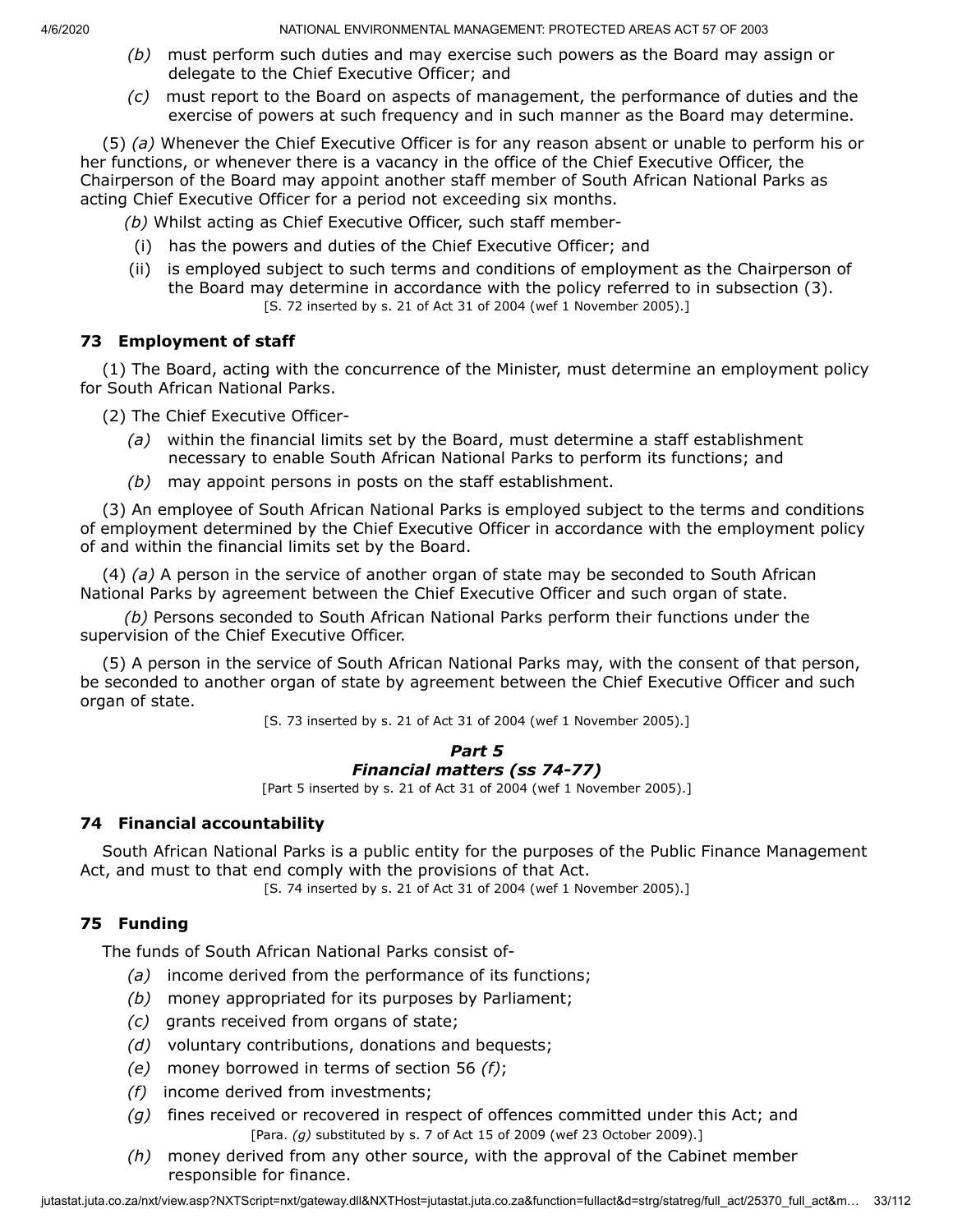[S. 75 inserted by s. 21 of Act 31 of 2004 (wef 1 November 2005).]

# **76 Investments**

South African National Parks may invest any of its funds not immediately required-

- *(a)* subject to any investment policy that may be prescribed in terms of section 7 (4) of the Public Finance Management Act; and
- *(b)* in accordance with any criteria set by the Minister. [S. 76 inserted by s. 21 of Act 31 of 2004 (wef 1 November 2005).]

# **77 National Parks Land Acquisition Fund**

(1) The National Parks Land Acquisition Fund established by section 12A of the National Parks Act, 1976 (Act 57 of 1976), continues to exist as a separate fund under the administration of South African National Parks despite the repeal of that Act by section 90 of this Act.

- (2) The Fund is administered by South African National Parks and consists of-
	- *(a)* any voluntary contributions, donations and bequests received by South African National Parks for the purpose of the Fund;
	- *(b)* money appropriated by Parliament for the purpose of the Fund;
	- *(c)* the proceeds of land sold by South African National Parks which it has acquired in terms of section 81;
	- *(d)* income derived from investing any credit balances in the Fund;
	- *(e)* money borrowed by South African National Parks in terms of section 56 *(f)* for the purpose of the Fund; and
	- *(f)* money derived from any other source for the purpose of the Fund.
- (3) The money in the Fund may be used-
	- *(a)* to finance-
		- (i) the acquisition of private land or a right in or to private land in terms of section 80 or 81; or
		- (ii) the cancellation of a servitude or a right in land in terms of section 82 or 83; or
	- *(b)* to defray expenses incurred by South African National Parks in connection with the management of the Fund.
- (4) The Chief Executive Officer must-
	- *(a)* keep account of the Fund separately from the other money of South African National Parks; and
	- *(b)* comply with the Public Finance Management Act in administering the Fund. [S. 77 inserted by s. 21 of Act 31 of 2004 (wef 1 November 2005).]

### *Part 6 General (ss 78-79)*

[Part 6 inserted by s. 21 of Act 31 of 2004 (wef 1 November 2005).]

### **78 Minister's supervisory powers**

(1) The Minister-

- *(a)* must monitor the performance by South African National Parks of its functions;
- *(b)* may determine norms and standards for the performance by South African National Parks of its functions;
- *(c)* may issue directives to South African National Parks on measures to achieve those norms and standards;
- *(d)* may determine limits on fees charged by South African National Parks in the performance of its functions; and
- *(e)* may identify land for new national parks and extensions to existing national parks.

(2) South African National Parks must perform its functions subject to the norms and standards, directives and determinations issued by the Minister in terms of subsection (1).

[S. 78 inserted by s. 21 of Act 31 of 2004 (wef 1 November 2005).]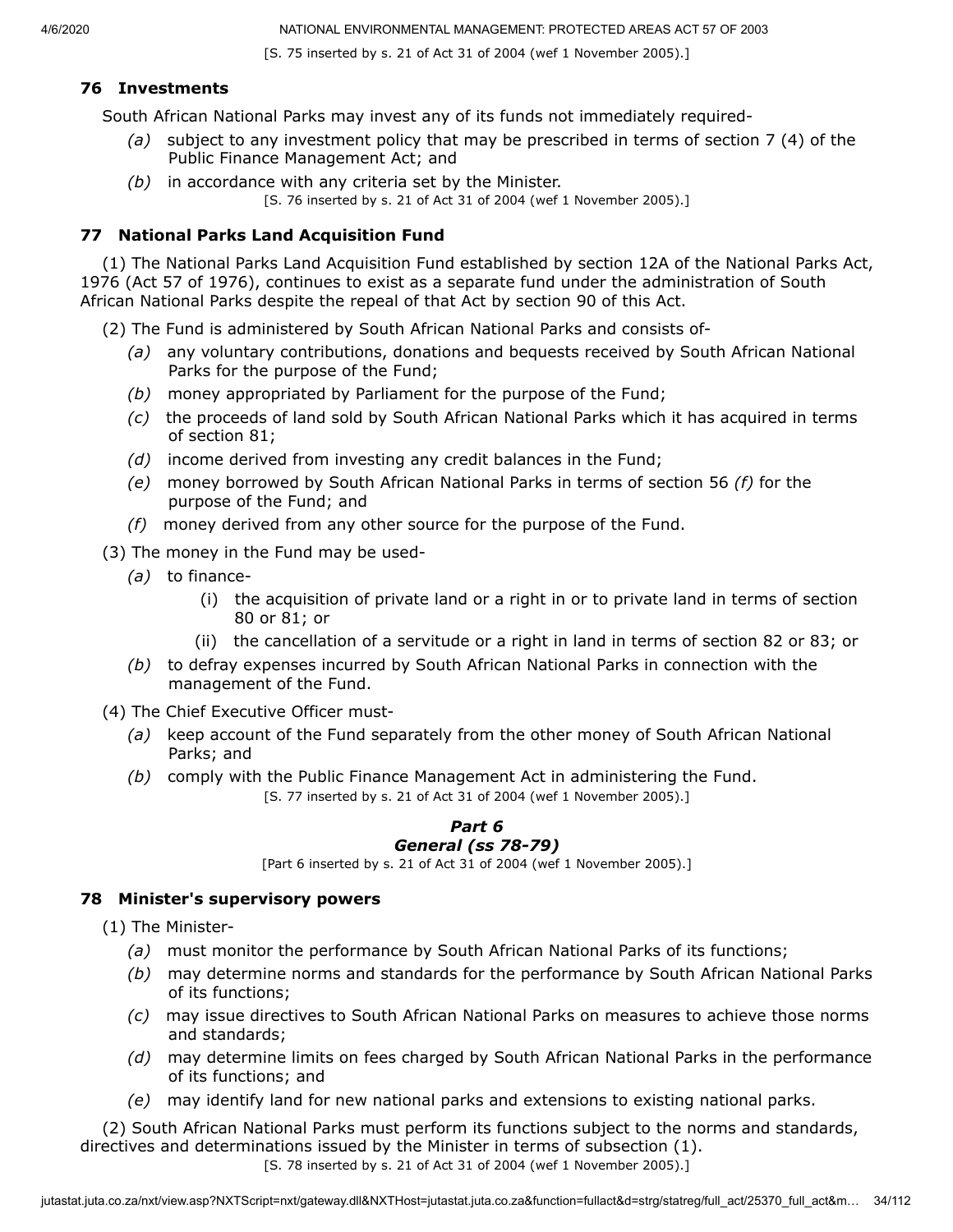#### **79 Absence of functional Board**

In the absence of a functional Board, the functions of the Board revert to the Minister who, in such a case, must perform those functions until the Board is functional again. [S. 79 inserted by s. 21 of Act 31 of 2004 (wef 1 November 2005).]

### **CHAPTER 6 ACQUISITION OF RIGHTS IN OR TO LAND (ss 80-85)**

#### **80 Acquisition of private land by State**

(1) The Minister, acting with the concurrence of the Cabinet member responsible for land affairs, may acquire land, or any right in or to land, which has been or is proposed to be declared as or included in a national protected area, by-

- *(a)* purchasing the land or right;
- *(b)* exchanging the land or right for other land or rights; or
- *(c)* expropriating the land or right in accordance with the Expropriation Act, 1975 (Act 63 of 1975), and subject to section 25 of the Constitution, if no agreement is reached with the owner of the land or the holder of the right in or to the land.

(2) The MEC, acting with the approval of the Executive Council of the province, may acquire private land, or any right in or to private land, which has been or is proposed to be declared as or included in a provincial protected area, by-

- *(a)* purchasing the land or right;
- *(b)* exchanging the land or right for other land or rights; or
- *(c)* expropriating the land or right in accordance with the Expropriation Act, 1975, and subject to section 25 of the Constitution, if no agreement is reached with the owner of the land or the holder of the right in or to the land.

#### **81 Acquisition of private land by South African National Parks**

(1) South African National Parks, with the approval of the Minister acting with the concurrence of the Cabinet member responsible for land affairs, may acquire private land, or any right in or to private land, which has been or is proposed to be declared as or included in a national park-

- *(a)* by purchasing the land or right; or
- *(b)* if the land or right is donated or bequeathed to it, by accepting the donation or bequest.

(2) If the parties fail to agree on a purchase price for the land or right contemplated in subsection (1) *(a)*, the Minister may on behalf of South African National Parks or the State expropriate the land or right in accordance with the Expropriation Act, 1975 (Act 63 of 1975), subject to section 25 of the Constitution.

[S. 81 inserted by s. 22 of Act 31 of 2004 (wef 1 November 2005).]

#### **82 Cancellation of servitude on, or privately held right in or to, state land**

(1) The Minister, acting with the concurrence of the Cabinet member responsible for public works, may take any steps necessary to cancel a servitude on state land, or a privately held right in or to state land, which has been or is proposed to be declared as or included in a national protected area.

(2) The MEC, acting with the concurrence of the MEC responsible for public works in the province, may take any steps necessary to cancel a servitude on provincial land, or a privately held right in or to provincial land, which has been or is proposed to be declared as or included in a provincial protected area.

(3) If the Minister or MEC fails to reach an agreement with the owner of the property in whose favour the servitude is registered or with the person holding the right, the Minister or MEC may expropriate the servitude or the privately held right in or to State land, in accordance with the Expropriation Act, 1975 (Act 63 of 1975), subject to section 25 of the Constitution. [Sub-s. (3) substituted by s. 26 of Act 14 of 2009 (wef 18 September 2009).]

#### **83 Cancellation of servitude on, or privately held right in or to, land owned by South African National Parks**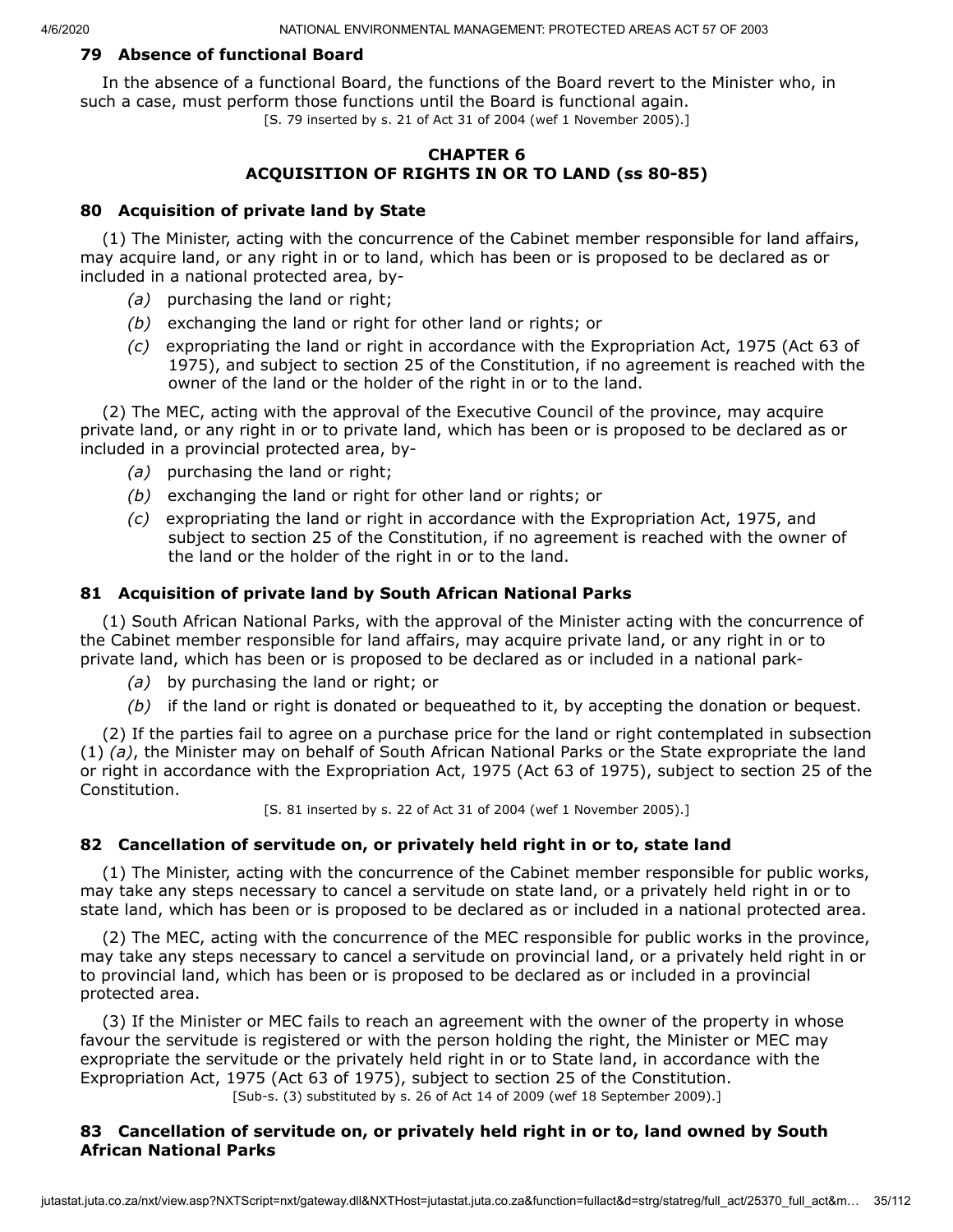(1) South African National Parks may take any steps necessary to cancel a servitude on land owned by South African National Parks, or a privately held right in or to such land, which has been or is proposed to be declared as or included in a national park.

(2) If South African National Parks fails to reach an agreement with the owner of the property in whose favour the servitude is registered or with the person holding the right, the Minister may on behalf of South African National Parks or the State expropriate the servitude or right in accordance with the Expropriation Act, 1975 (Act 63 of 1975), subject to section 25 of the Constitution. [S. 83 inserted by s. 23 of Act 31 of 2004 (wef 1 November 2005).]

# **84 Mineral right**

The Minister may in accordance with section 80 (1) *(c)*, 81 (2), 82 (3) or 83 (2), and the MEC may in accordance with section 80 (2) or 82 (3), acquire or cancel a mineral right by way of expropriation only with the concurrence of the Cabinet member responsible for mineral and energy affairs.

[S. 84 substituted by s. 24 of Act 31 of 2004 (wef 1 November 2005).]

# **85 Financing**

(1) The Minister may finance the acquisition of private land or a right in or to private land in terms of section 80, or the cancellation of a servitude on, or a privately held right in or to, state land in terms of section 82, from-

- *(a)* money appropriated for this purpose by Parliament; or
- *(b)* the Fund, by agreement with South African National Parks. [Para. *(b)* added by s. 25 *(a)* of Act 31 of 2004 (wef 1 November 2005).]

(2) South African National Parks may finance the acquisition of private land or a right in or to private land in terms of section 81, or the cancellation of a servitude on, or a privately held right in or to, land owned by South African National Parks in terms of section 83, from-

- *(a)* the funds of South African National Parks; or
- *(b)* the Fund, by agreement with the Minister.

[Sub-s. (2) added by s. 25 *(b)* of Act 31 of 2004 (wef 1 November 2005).]

# **CHAPTER 7 ADMINISTRATION OF ACT (ss 86-88)**

# **86 Regulations by Minister**

- (1) The Minister may make regulations that are not in conflict with this Act-
	- *(a)* regarding any matter that may or must be prescribed in terms of this Act;
	- *(b)* conferring additional powers or assigning additional duties to management authorities;
	- *(c)* regulating-
		- (i) biodiversity management and conservation in protected areas;
		- (ii) the use of biological resources in protected areas;
		- (iii) access to protected areas;
		- (iv) tourism in protected areas where tourism is allowed;
		- (v) activities that may be carried out in terms of section 50;
		- (vi) the use of land and water in protected areas;
		- (vii) community-based natural resource utilisation; or
		- (viii) consultation activities which are required in terms of this Act.
	- *(d)* prohibiting or restricting-
		- (i) activities that have an adverse effect in protected areas;
		- (ii) the use of biological resources in protected areas;
		- (iii) land uses in protected areas that are harmful to the environment;
	- *(e)* providing for the establishment of advisory committees for protected areas, the appointment of members and their role;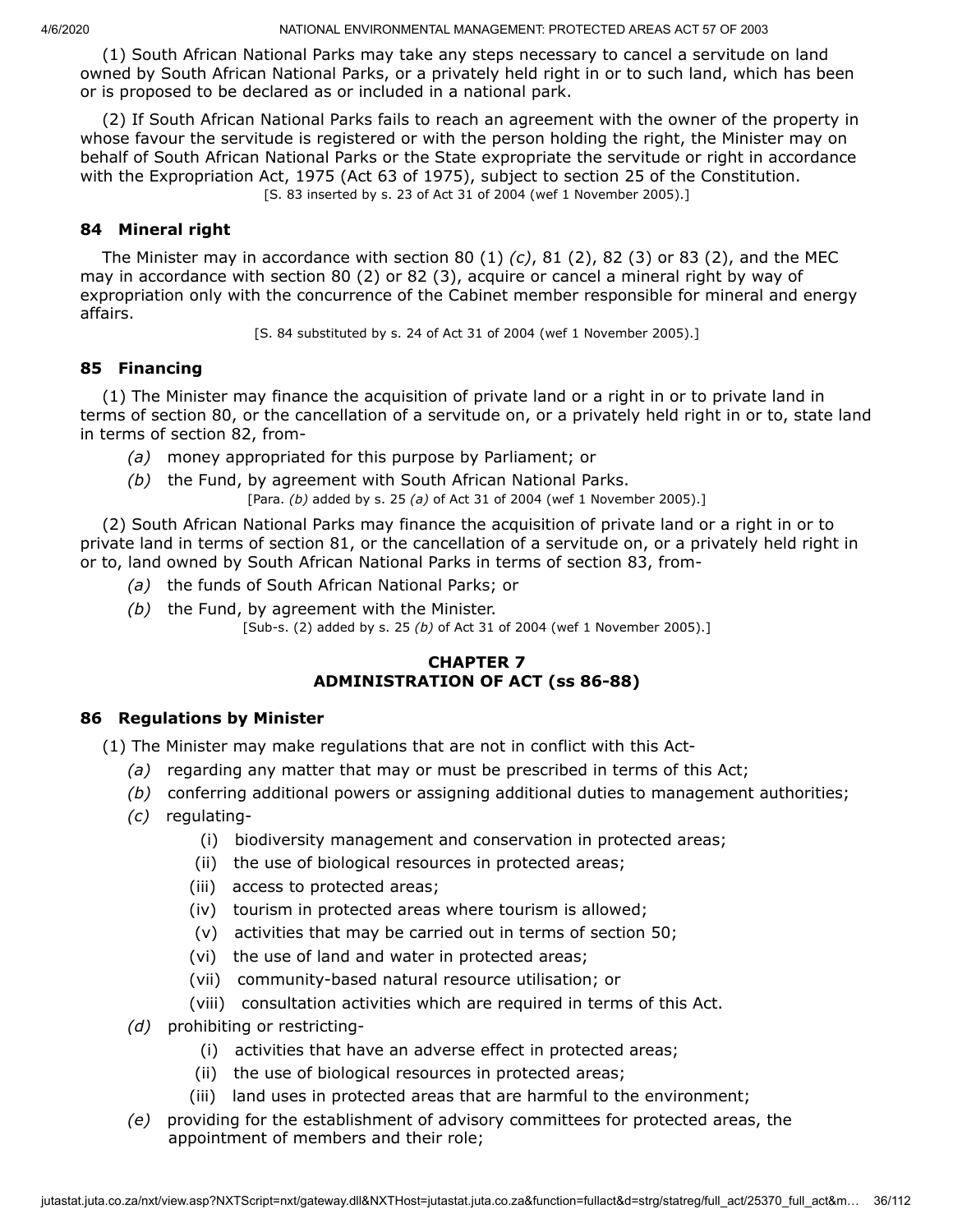- *(f)* setting norms and standards for the proper performance of any function contemplated in this Act, and the monitoring and enforcing of such norms and standards;
- *(g)* regarding any other matter which it is necessary or expedient to prescribe for the proper implementation or administration of this Act.

(2) Any regulation with material financial implications must be made with the concurrence of the Cabinet member responsible for finance.

(3) Before publishing any regulation contemplated in subsection (1), the Minister must publish the draft regulations in the *Gazette* for public comment.

## **87 Regulations by MEC**

(1) The MEC may, in relation to provincial and local protected areas, make regulations not in conflict with this Act regarding any matter referred to in section 86, except a matter referred to in section 86 (1) *(f)*.

(2) Any regulation made under subsection (1) must be consistent with the norms and standards prescribed under section 11 or 86 (1) *(f)*.

(3) Any regulation with substantive financial implications for the province must be made with the concurrence of the MEC responsible for finance in the province.

(4) Before publishing any regulation contemplated in subsection (1), the MEC must publish the draft regulations in the *Gazette* for public comment.

### **88 General**

(1) Regulations made under section 86 or 87 may-

- *(a)* restrict or prohibit any act either absolutely or conditionally;
- *(b)* apply-
	- (i) generally throughout the Republic or a province, as the case may be, or only in a specified area or category of areas;
	- (ii) generally to all persons or only a specified category of persons; or
	- (iii) generally with respect to all species or only a specified species or category of species; or
- *(c)* differentiate between-
	- (i) different areas or categories of areas;
	- (ii) persons or categories of persons; or
	- (iii) species or categories of species.

(2) Regulations made under section 86 or 87 may provide that any person who contravenes or fails to comply with a provision thereof is guilty of an offence and liable in the case of a first conviction to a fine not exceeding R5 million or to imprisonment for a period not exceeding five years and in the case of a second or subsequent conviction to a fine not exceeding R10 million or imprisonment for a period not exceeding 10 years or in both instances to both a fine and such imprisonment.

[Sub-s. (2) substituted by s. 27 of Act 14 of 2009 (wef 18 September 2009).]

### **CHAPTER 8 OFFENCES AND PENALTIES (s 89)**

#### **89 Offences and penalties**

(1) A person is guilty of an offence if that person-

*(a)* contravenes or fails to comply with a provision of section 45 (1), 46 (1), 47 (2), (3) or (3A), 48 (1), 49A (5) *(b)*, 50 (5) or 55 (2) *(f*A*)*.

[Para. *(a)* substituted by s. 28 *(a)* of Act 14 of 2009 (wef 18 September 2009).]

- *(b)* contravenes a notice issued under section 51;
- *(c)* hinders or interferes with a management authority or a member or staff member of a management authority in the performance of official duties; or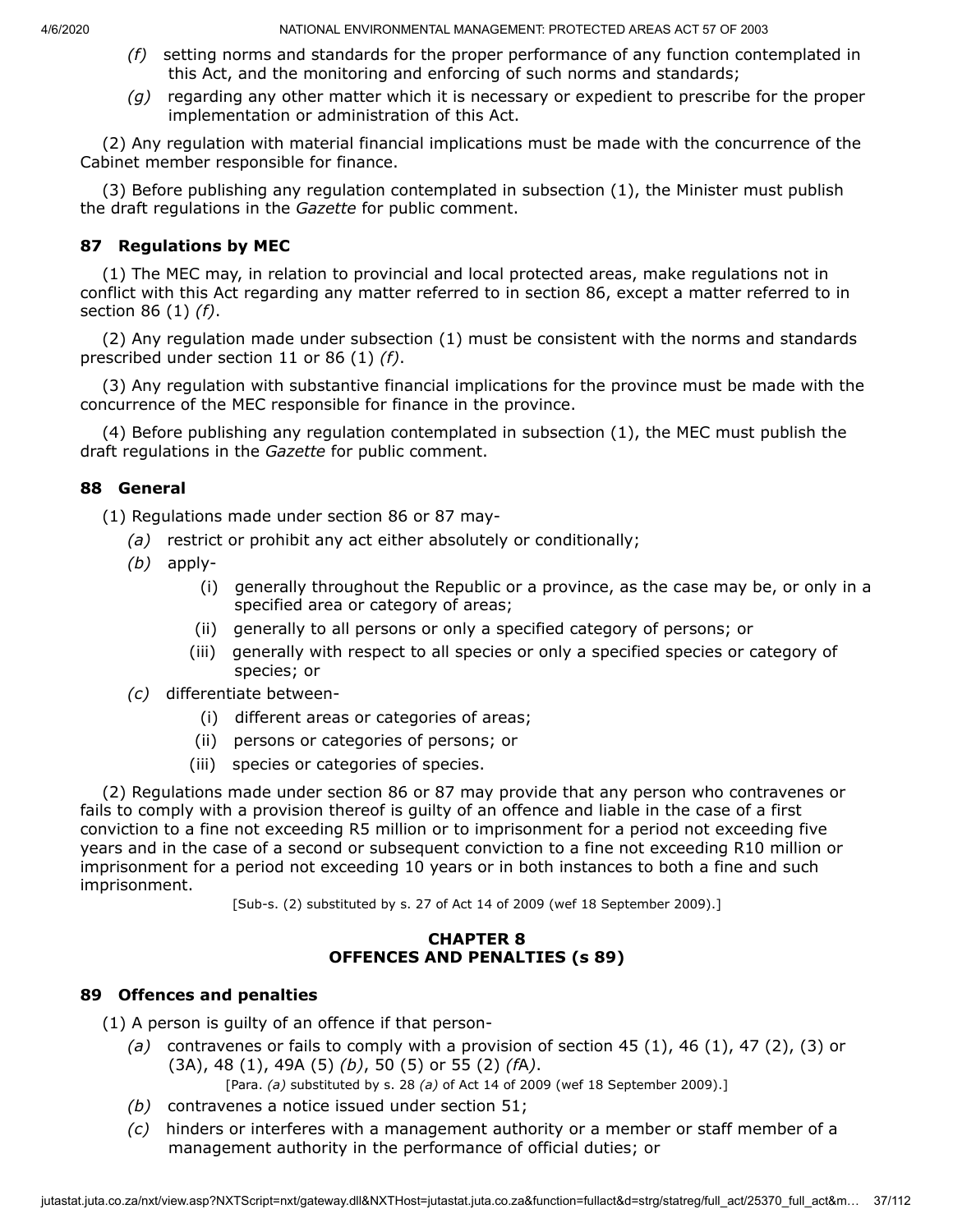*(d)* falsely professes to be a member or staff member of a management authority, or the interpreter or assistant of such an officer.

(2) A person convicted of an offence in terms of subsection (1) is liable, in the case of a first conviction, to a fine not exceeding R5 million or imprisonment for a period not exceeding five years and, in the case of a second or subsequent conviction, to a fine not exceeding R10 million or imprisonment for a period not exceeding ten years or in both instances to both a fine and such imprisonment.

[Sub-s. (2) substituted by s. 28 *(b)* of Act 14 of 2009 (wef 18 September 2009).]

(3) Contravention of or failure to comply with any provision of a regulation made under section 86 or 87 is an offence.

[Sub-s. (3) added by s. 28 *(c)* of Act 14 of 2009 (wef 18 September 2009).]

(4) Notwithstanding anything to the contrary in any other law, a magistrate's court shall have jurisdiction to impose any penalty prescribed by this Act.

[Sub-s. (4) added by s. 28 *(c)* of Act 14 of 2009 (wef 18 September 2009).]

### **CHAPTER 9 MISCELLANEOUS (ss 90-93)**

#### **90 Repeal of laws**

(1) Subject to subsection (2), the laws mentioned in the second column of Schedule 1 are hereby repealed to the extent set out in the third column thereof.

(2) Sections 16 and 17 of the Environment Conservation Act, 1989 (Act 73 of 1989), are repealed in a province with effect from the date of publication by the MEC of regulations under section 87 prescribing matters covered by the said sections 16 and 17.

(3) Section 43 of the Marine Living Resources Act, 1998 (Act 18 of 1998), is hereby repealed. [Sub-s. (3) added by s. 15 of Act 21 of 2014 (wef 2 June 2014).]

#### **91 Savings and transitional provisions**

[Heading substituted by s. 16 *(a)* of Act 21 of 2014 (wef 2 June 2014).]

(1) Anything done in terms of a law repealed by section 90 which can or must be done in terms of this Act must be regarded as having been done in terms of this Act.

(2) A person who, immediately before the repeal of the National Parks Act, 1976 (Act 57 of 1976), was-

- *(a)* a board member of South African National Parks becomes a member of the Board for the unexpired part of the term for which that person was appointed as a member of South African National Parks; or
- *(b)* the Chairperson of South African National Parks becomes the Chairperson of the Board for the unexpired part of the term for which that person was appointed as the Chairperson of South African National Parks.

(3) *(a)* Any regulation relating to a marine protected area prescribed in terms of section 77 of the Marine Living Resources Act, 1998 (Act 18 of 1998), which exists when the National Environmental Management: Protected Areas Amendment Act, 2014, takes effect, must be regarded as having been prescribed in terms of this Act and remains of force and effect until it is repealed or amended in terms of this Act.

*(b)* Anything done in relation to a marine protected area in terms of the Marine Living Resources Act, 1998 (Act 18 of 1998), and which could have been done in terms of this Act must be regarded as having been done in terms of this Act.

*(c)* Any permission granted in terms of section 43 of the Marine Living Resources Act, 1998 (Act 18 of 1998), which was valid immediately before the commencement of the National Environmental Management: Protected Areas Amendment Act, 2014, remains valid and the person concerned must be regarded as having been issued with a permit contemplated in section 48A (2).

*(d)* Any application for a permit or exemption lodged in terms of section 43 of the Marine Living Resources Act, 1998 (Act 18 of 1998), which has not been finalised when the National Environmental Management: Protected Areas Amendment Act, 2014, takes effect must, despite the repeal of section 43 of that Act by section 90 (3), be dispensed with in terms of section 43 of the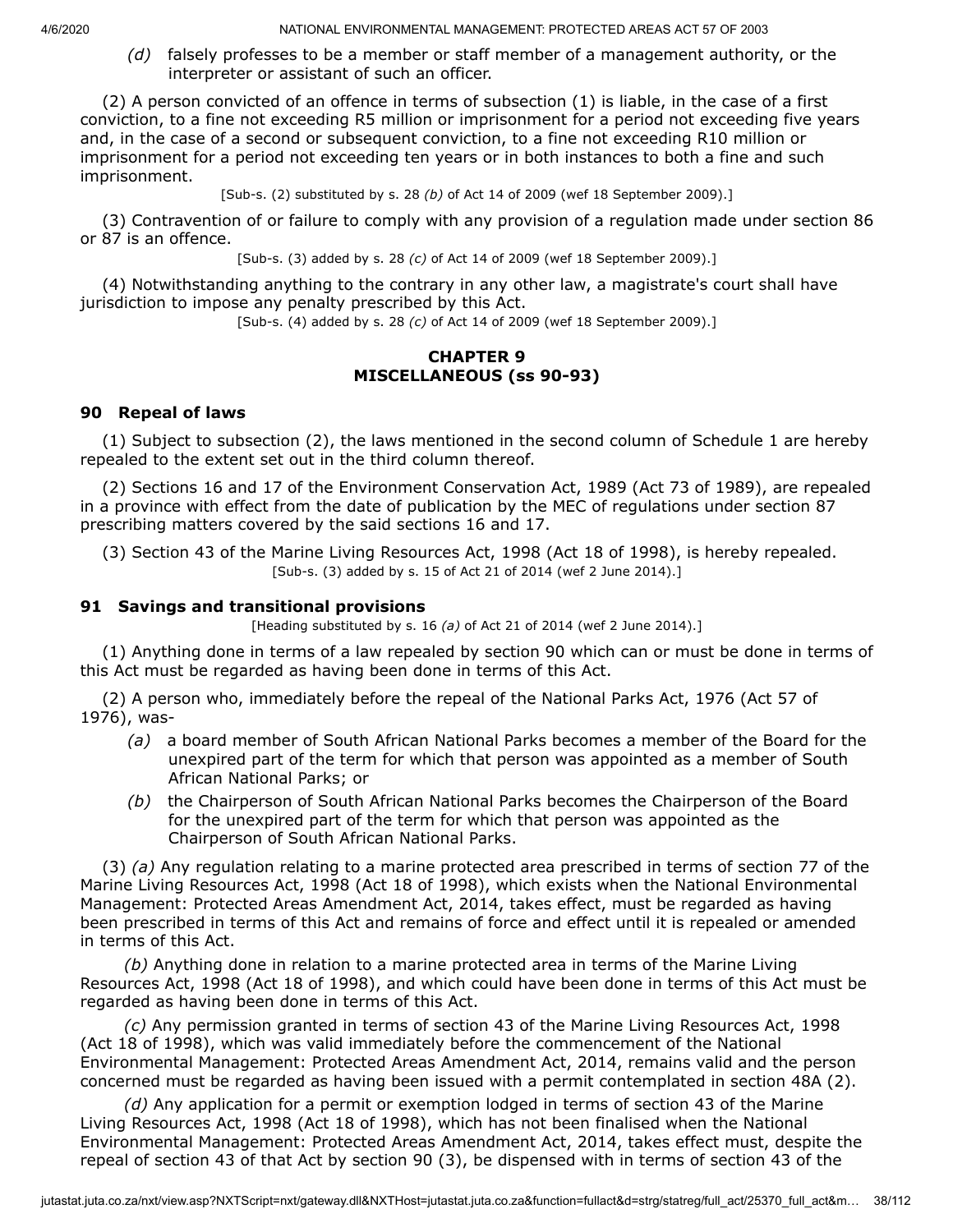Marine Living Resources Act, 1998, and a decision taken in terms of section 43 must be deemed as a decision taken in terms of this Act.

[Sub-s. (3) added by s. 16 *(b)* of Act 21 of 2014 (wef 2 June 2014).]

[S. 91 inserted by s. 26 of Act 31 of 2004 (wef 1 November 2005).]

#### **92 Protected areas existing before commencement of section**

(1) South African National Parks-

- *(a)* is the management authority for any protected area it managed immediately before this section took effect, unless otherwise assigned by the Minister in terms of this Act; and
- *(b)* must manage such area in accordance with-
	- (i) this Act and any management plan in terms of Chapter 4 for the area; and
	- (ii) any condition and agreement which existed immediately before this section took effect and which were applicable to the area. [Sub-s. (1) inserted by s. 27 *(a)* of Act 31 of 2004 (wef 1 November 2005).]

(2) The organ of state managing a protected area immediately before this section took effect, other than a protected area referred to in subsection (1), must continue managing the area until the management of the area is assigned either to it or to another management authority in terms of Chapter 4.

[Sub-s. (2) substituted by s. 27 *(b)* of Act 31 of 2004 (wef 1 November 2005).]

#### **93 Short title and commencement**

This Act is called the National Environmental Management: Protected Areas Act, 2003, and takes effect on a date determined by the President by proclamation in the *Gazette*.

#### **Schedule 1 REPEAL OF LAWS**

(Section 90)

[Schedule 1, previously the Schedule, substituted by s. 28 of Act 31 of 2004 (wef 1 November 2005) and by s. 8 of Act 15 of 2009 (wef 1 April 2013).]

| No. and year of<br>Act | <b>Short title of Act</b>                                          | <b>Extent of repeal</b>                 |
|------------------------|--------------------------------------------------------------------|-----------------------------------------|
| Act 39 of 1975         | Lake Areas Development Act, 1975                                   | The repeal of the whole                 |
| Act 57 of 1976         | National Parks Act, 1976                                           | The repeal of the whole                 |
| Act 60 of 1979         | National Parks Amendment Act, 1979                                 | The repeal of the whole                 |
| Act 9 of 1980          | Lake Areas Development Amendment Act, 1980 The repeal of the whole |                                         |
| Act 13 of 1982         | National Parks Amendment Act, 1982                                 | The repeal of the whole                 |
| Act 23 of 1983         | National Parks Amendment Act, 1983                                 | The repeal of the whole                 |
| Act 43 of 1986         | National Parks Amendment Act, 1986                                 | The repeal of the whole                 |
| Act 111 of 1986        | National Parks Second Amendment Act, 1986                          | The repeal of the whole                 |
| Act 60 of 1987         | National Parks Amendment Act, 1987                                 | The repeal of the whole                 |
| Act 73 of 1989         | Environment Conservation Act, 1989                                 | The repeal of sections 16, 17 and<br>18 |
| Act 23 of 1990         | National Parks Amendment Act, 1990                                 | The repeal of the whole                 |
| Act 52 of 1992         | National Parks Amendment Act, 1992                                 | The repeal of the whole                 |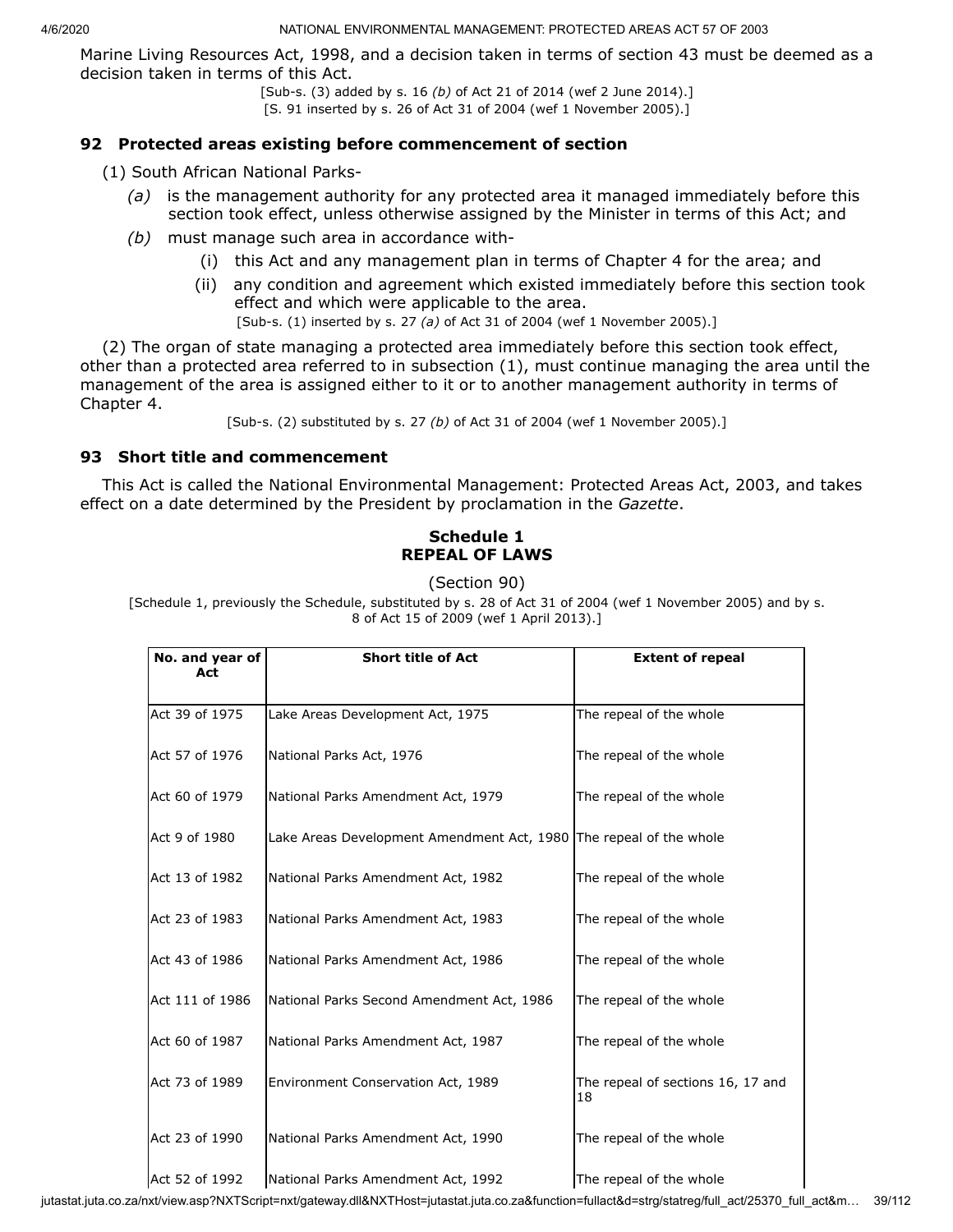| Act 91 of 1992  | National Parks Second Amendment Act, 1992 | The repeal of the whole |
|-----------------|-------------------------------------------|-------------------------|
| Act 38 of 1995  | National Parks Amendment Act, 1995        | The repeal of the whole |
| Act 70 of 1997  | National Parks Amendment Act, 1997        | The repeal of the whole |
| Act 106 of 1998 | National Parks Amendment Act, 1998        | The repeal of the whole |
| Act 54 of 2001  | National Parks Amendment Act, 2001        | The repeal of the whole |
|                 |                                           |                         |

### **Schedule 2 SCHEDULE OF NATIONAL PARKS**

[Schedule 2 substituted by GN 236 in *GG* 36295 of 27 March 2013, amended by GNs 804-811 in *GG* 36951 of 25 October 2013, by GNs 976-981 in *GG* 38281 of 5 December 2014, by GenNs 475-481 in *GG* 38822 of 29 May 2015 and by GenNs 534-540 in *GG* 38844 of 5 June 2015, substituted by GN 2 in *GG* 39728 of 25 February 2016, amended by GenNs 119 and 123 in *GG* 40621 of 17 February 2017 and by Proc 3 in *GG* 42185 of 25 January 2019.]

- 1 ADDO ELEPHANT NATIONAL PARK
- 2 AGULHAS NATIONAL PARK
- 3 AUGRABIES FALLS NATIONAL PARK
- 4 BONTEBOK NATIONAL PARK
- 5 CAMDEBOO NATIONAL PARK
- 6 GARDEN ROUTE NATIONAL PARK
- 7 GOLDEN GATE HIGHLANDS NATIONAL PARK
- 8 GROENKLOOF NATIONAL PARK
- 9 KALAHARI GEMSBOK NATIONAL PARK
- 10 KAROO NATIONAL PARK
- 11 KRUGER NATIONAL PARK
- 12 MAPUNGUBWE NATIONAL PARK
- 13 MARAKELE NATIONAL PARK
- 14 MOKALA NATIONAL PARK
- 15 MOUNTAIN ZEBRA NATIONAL PARK
- 16 NAMAQUA NATIONAL PARK
- 17 RICHTERSVELD NATIONAL PARK
- 18 TABLE MOUNTAIN NATIONAL PARK
- 19 TANKWA-KAROO NATIONAL PARK
- 20 VAALBOS NATIONAL PARK
- 21 WEST COAST NATIONAL PARK

#### **ADDO ELEPHANT NATIONAL PARK [5](#page-103-0)**

# *GN 243/1931 declared the following land as a National Park:*

# *Definition of Area*

Beginning at the northernmost beacon of Portion 6 of the farm Coerney 83, Division of Alexandria; thence south-eastwards and generally southwards along the boundaries of the following properties so as to include them in this area: The said Portion 6 of the farm Coerney 83, the farm Strathmore 149 and the farm Kenmure 154, to the easternmost beacon of the last-mentioned farm; thence south-westwards along the boundaries of the said farm Kenmure 154, Portion 2 of the farm Kenmure 154 and the farm Nesta 109, Division of Uitenhage, to the easternmost beacon of Portion 199 of the Farm 113; thence north-westwards along the north-eastern boundary of the said Portion 199 of Farm 113, so as to exclude it from this area, to its northernmost beacon; thence clockwise along the boundaries of Portions 251 and 295 of Farm 113, so as to include them in this area, to the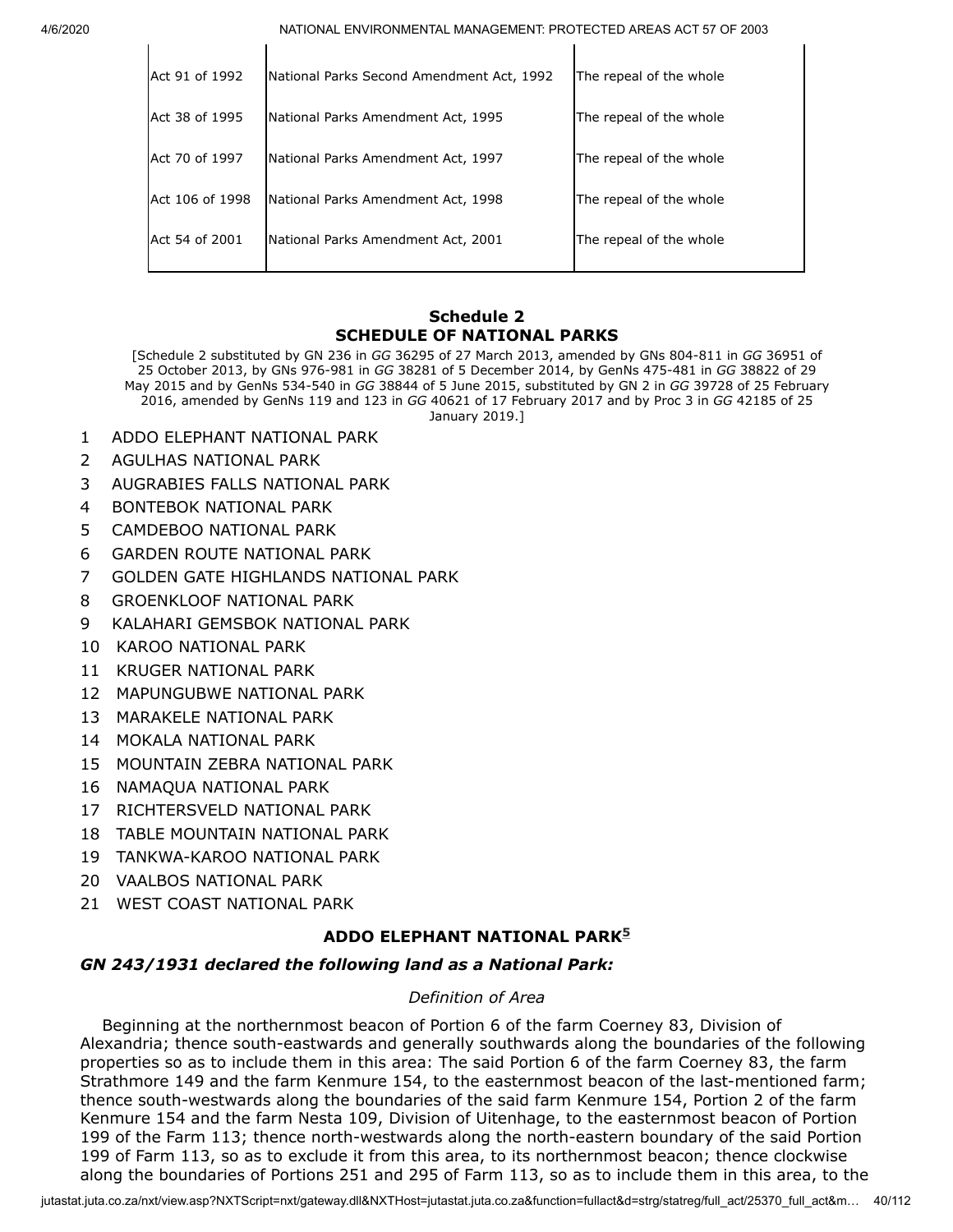northernmost beacon of the last-mentioned Portion 295 of Farm 113; thence north-westwards along the eastern boundary of Portion 183 of Farm 113 so as to exclude it from this area; thence westwards along the southern boundary of Portion 268 of Farm 113 and northwards along the western boundary of the said Portion 268 of Farm 113 so as to include it in this area; thence northwestwards along the north-eastern boundary of the Remainder of Portion 204 of Farm 113 so as to exclude it from this area; thence generally northwards along the eastern boundary of Portion 267 of Farm 113 and westwards along the northern boundary of the said Portion 267 of Farm 113 so as to exclude it from this area; thence northwestwards along the eastern boundaries of the following properties so as to exclude them from this area: Portions 202 and 246 of Farm 113, Portion 1 of Farm 108 and Portion 208 of the said Farm 113 to the northernmost beacon of the last-mentioned Portion 208 of Farm 113; thence north-eastwards along the southeastern boundary of Portion 1 of the farm Brackendale 112 (Railway Line), so as to exclude it from this area, to the south-western beacon of Portion 3 of the farm Brackendale 112; thence generally northwards along the western boundary of the following properties so as to include them in this area: The said Portion 3 of the farm Brackendale 112, Portion 2 of the farm Brackendale 112, the farm Indlovu North 151, Division of Alexandria, Portions 4 and 5 of Farm 82 and Portion 6 of the farm Coerney 83, to the beacon first named.

Portion 2 of the farm Marion Baree 120, situated in the Division of Uitenhage, Province of the Cape of Good Hope, in extent 860,5763 hectares, as represented on and described in Diagram SG No. 5653/81 (Cape Town), dated 19 October 1981.

Remainder of Portion 2 (Gorah) of Farm 91, situated in the Division of Alexandria, Province of the Cape of Good Hope, in extent 44,3755 hectares, as represented on and described in Diagram No. 250, 1919.

Farm 158 (Alva), situated in the Division of Alexandria, Province of the Cape of Good Hope, in extent 850,2222 hectares, as represented on and described in Diagram SG No. 1058/1891.

#### *GN 37/94 declared the following land to be part of this park:*

- 1 Portion 1 of the farm Duncairn 109, in extent 555,5381 hectares, as represented on and described in Diagram No. A117/1925;
- 2 Portion 5 (a portion of Portion 3) of Farm 91, in extent 87,3674 hectares, as represented on and described in Diagram SG No. 1544/1895;
- 3 Remainder of Portion 6 of Farm 91, in extent 226,4818 hectares, as represented on and described in Diagram SG No. 7728/1903;
- 4 Remainder of the farm Mimosa 89, in extent 506,9986 hectares, as represented on and described in Diagram No. A737/1924; and
- 5 Remainder of the farm Thornleigh 85, in extent 169,4341 hectares, as represented on and described in Diagram No. B563/1886;

all situated in the Division of Alexandria, Province of the Cape of Good Hope.

# *GN 37/94 declared the following land to be part of this park:*

The farm Unamore 88, situated in the Division of Alexandria, Province of the Cape of Good Hope, in extent 495,5095 hectares.

#### *GN 1227/94 declared the following land to be part of this park:*

- 1 Portion 1 of the farm Good Hope 38, situated in the Division of Uitenhage, Province of the Cape of Good Hope, in extent 565,8193 hectares, as represented on and described in Diagram No. 1149/1912.
- 2 Portion 4 (a portion of Portion 2) of the farm Doorn Nek 73, situated in the Division of Alexandria, Province of the Cape of Good Hope, in extent 685,2215 hectares, as represented on and described in Diagram No. 5976/47.

#### *GN 1227/94 declared the following land to be part of this park:*

1 Portion 6 of the farm Woodlands 45, situated in the Division of Uitenhage, Province of the Cape of Good Hope, in extent 1204,5562 hectares.

#### *GN 1228/94 declared the following land to be part of this park:*

1 Portion 14 (Gorah Kloof) (a portion of Portion 8) of Farm 91, in extent 342,6128 hectares, as represented on and described in Diagram A161/1923;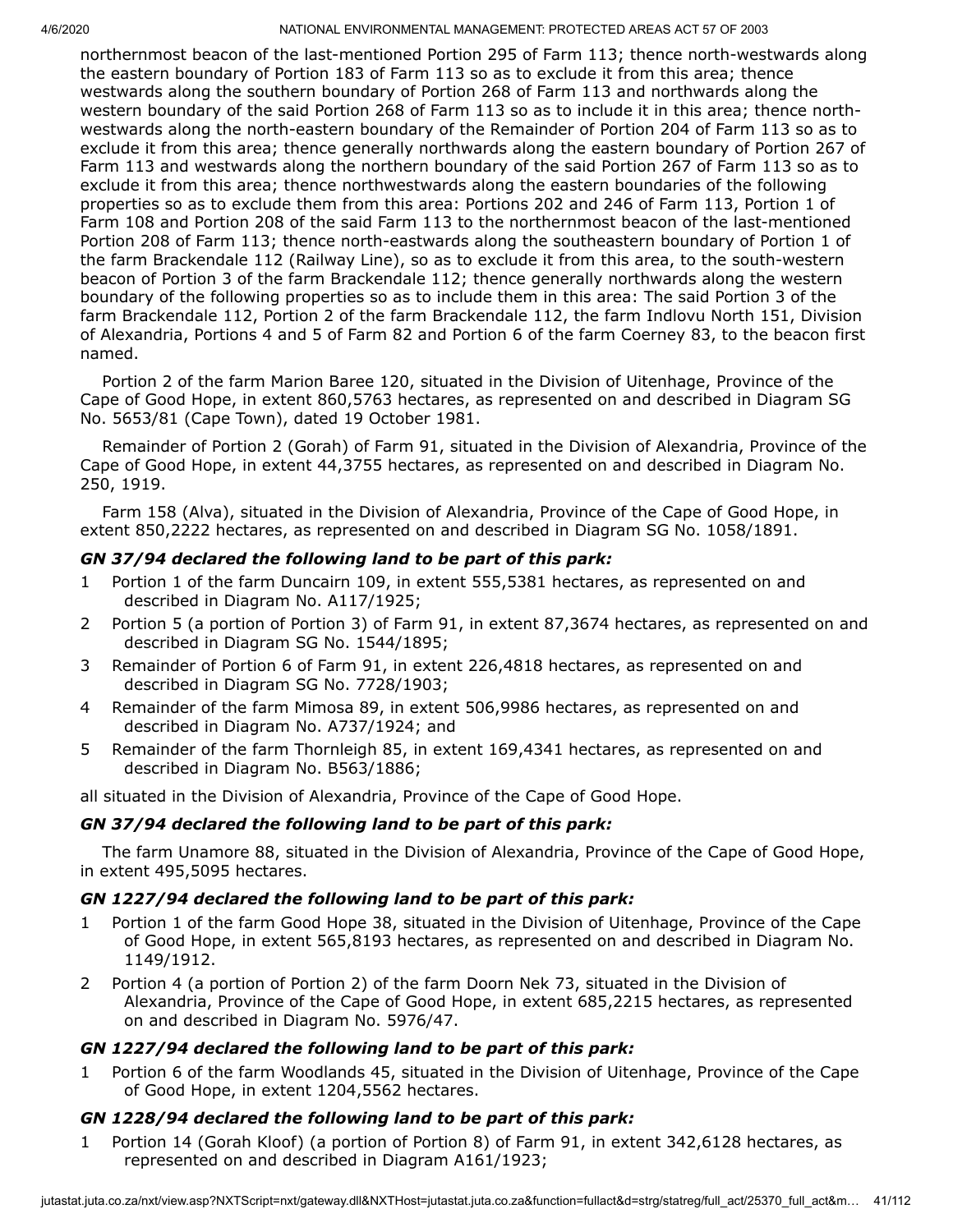- 2 Remaining extent of Portion 12 (Uitkyk) (a portion of Portion 8) of Farm 91, in extent 208,3400 hectares, as represented on and described in Diagram 2629/1921;
- 3 Portion 13 (Ellerton) (a portion of Portion 8) of Farm 91, in extent 195,6219 hectares, as represented on and described in Diagram A160/1923;
- 4 Portion 22 (a portion of Portion 8) of Farm 91, in extent 271,9194 hectares, as represented on and described in Diagram 2165/1939; and
- 5 Portion 21 (a portion of Portion 8) of Farm 91, in extent 271,9211 hectares, as represented on and described in Diagram 2164/1939;

all situate in the Division of Alexandria, Province of the Cape of Good Hope.

# *GN 1582/95 declared the following land to be part of this park:*

- 1 Portion 4 of the farm Break Neck 24, situated in the Division of Uitenhage, Province of the Cape of Good Hope, in extent 2 183,9243 hectares, as represented on and described in Diagram SG 5357/72;
- 2 Kabougas Poort 26, situated in the Division of Uitenhage, Province of the Cape of Good Hope, in extent 457,1883 hectares, as represented on and described in Diagram B825/1927;
- 3 Portion 7 (a portion of Portion 1) of the farm Woodlands 45, situated in the division of Uitenhage, Province of the Cape of Good Hope, in extent 977,8743 hectares, as represented on and described in Diagram SG 12356/65;
- 4 Rockleigh 27, situated in the Division of Uitenhage, Province of the Cape of Good Hope, in extent 1 865,4994 hectares, as represented on and described in Diagram 535/1886;
- 5 Coldstream 28, situated in the Division of Uitenhage, Province of the Cape of Good Hope, in extent 1 814,9369 hectares, as represented on and described in Diagram 536/1886;
- 6 Glencoe 29, situated in the Division of Uitenhage, Province of the Cape of Good Hope, in extent 2 168,1451 hectares, as represented on and described in Diagram 537/1886;
- 7 Ravensworth 30, situated in the Division of Uitenhage, Province of the Cape of Good Hope, in extent 1 518,0751 hectares, as represented on and described in Diagram 538/1886;
- 8 Glenorgal 31, situated in Division of Uitenhage, Province of the Cape of Good Hope, in extent 1 933,2502 hectares, as represented on and described in Diagram 539/1886;
- 9 Lulworth 32, situated in the Division of Uitenhage, Province of the Cape of Good Hope, in extent 863,6192 hectares, as represented on and described in Diagram 540/1886;
- 10 Durlstone 33, situated in the Division of Uitenhage, Province of the Cape of Good Hope, in extent 935,2274 hectares, as represented on and described in Diagram 541/1886;
- 11 Clifton 34, situated in the Division of Uitenhage, Province of the Cape of Good Hope, in extent 1 542,9343 hectares, as represented on and described in Diagram 542/1886;
- 12 An unsurveyed, unregistered portion of State land situated in the Division of Uitenhage, province of the Cape of Good Hope, bounded within the former Sundays River State Forest, which at present forms an integral part of the Suurberg State Forest (Farm 35), in extent approximately 822,2708 hectares;
- 13 Farm 74 (formerly Lot 16), situate in the division of Alexandria, Province of the Cape of Good Hope, in extent 1 939,6938 hectares, as represented on and described in Diagram 3402, dated 9 April 1876;
- 14 Ferniebrae 71, situated in the Division of Alexandria, Province of the Cape of Good Hope, in extent 656,9178 hectares, as represented on and described in Diagram SG 6693/1974;
- 15 Farm 72, situated in the Division of Alexandria, Province of the Cape of Good Hope, in extent 277,5974 hectares, as represented on and described in Diagram SG 6694/1974; and
- 16 Heatherbrae 69, situated in the Division of Alexandria, Province of the Cape of Good Hope, in extent 820,2674 hectares, as represented on and described in Diagram 562/1886.

# *GN 1138/96 declared the following land to be part of this park:*

- 1 Farm Buffelskuil 84, in extent 1079,2603 hectares, situated in the Division of Alexandria, as represented on and described in Diagram SG No. 394/1829.
- 2 Portion 1 of the farm Coerney 83, in extent 306,5289 hectares, situated in the Division of Alexandria, as represented on and described in Diagram SG No. 1349/1906.
- 3 Remainder of the farm Coerney, in extent 417,7921 hectares, situated in the Division of Alexandria, as represented on and described in Diagram SG No. 73/1905.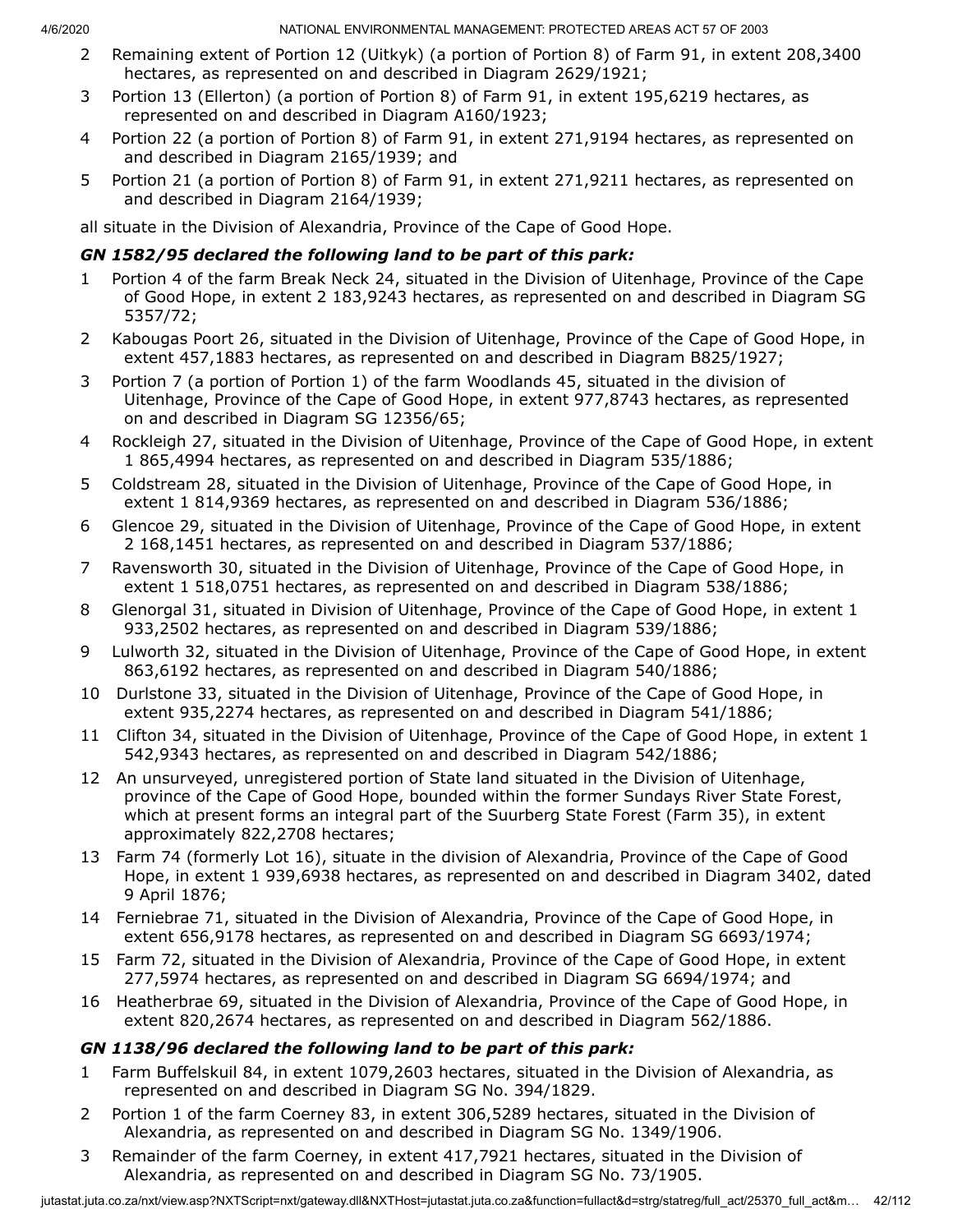- 4 Farm Buffelskop, a portion of the farm Buffelskuil, in extent 217,5591 hectares, situated in the Division of Alexandria, as represented on and described in Diagram SG No. 377/1909.
- 5 Portion 7 of the farm Coerney, in extent 296,3601 hectares, situated in the Division of Alexandria, as represented on and described in Diagram SG No. 2883/49.
- 6 Portion 2 (Klipdraai) of the farm Buffelskuil 84, in extent 309,6364 hectares, situated in the Division of Alexandria, as represented on and described in Diagram SG No. 702/1910.

## *GN 1139/96 declared the following land to be part of this park:*

- 1 Remainder of Portion 1 (Klein Vlakte) of the farm The Wells 87, in extent 278,6167 hectares, situated in the Division of Alexandria, Eastern Cape Province, as represented on and described in Diagram SG No. 3152/1920.
- 2 Portion 18, Buckland (a portion of Portion 2) of Farm 91, in extent 235,3907 hectares, situated in the Division of Alexandria, Eastern Cape Province, as represented on and described in Diagram SG No. 162/1924.
- 3 Portion 17, Buckland (a portion of Portion 12) of Farm 91, in extent 134,2728 hectares, situated in the Division of Alexandria, Eastern Cape Province, as represented on and described in Diagram SG No. 205/1924.
- 4 Portion 11, Ravenshaw (a portion of Portion 8) of Farm 91, in extent 256,9625 hectares, situated in the Division of Alexandria, Eastern Cape Province, as represented on and described in Diagram SG No. 2630/1921.
- 5 Portion 3 (a portion of Portion 1) of the farm The Wells 87, in extent 299,7880 hectares, situated in the Division of Alexandria, Eastern Cape Province, as represented on and described in Diagram SG No. 7612/54.
- 6 Portion 4, Zietsmanshoop (a portion of Portion 1) of the farm Coerney 83, in extent 114,5641 hectares, situated in the Division of Alexandria, Eastern Cape Province, as represented on and described in Diagram SG No. 3995/1928.

# *GN 1140/96 declared the following land to be part of this park:*

- 1 Portion 3 (Eensgevonde) of Farm 37, in extent 426,7763 hectares, situated in the Division of Uitenhage, Eastern Cape Province, as represented on and described in Diagram SG No. 1285/1944.
- 2 Portion 2 (En Hoek) of Farm 38, in extent 185,2679 hectares, situated in the Division of Uitenhage, Eastern Cape Province, as represented on and described in Diagram SG No. 1156/1912.
- 3 Remainder of Portion 2 (Wit Paard Nek) of the farm Slag Boom 39, in extent 15,2199 hectares, situated in the Division of Uitenhage, Eastern Cape Province, as represented on and described in Diagram SG No. 1156/1912.
- 4 Farm 36, in extent 992,2667 hectares, situated in the Division of Uitenhage, Eastern Cape Province, as represented on and described in Diagram SG No. B1549/1876.
- 5 Remainder of Portion 1 (Ballengary) of the farm Klein Plaats 2, in extent 381,1567 hectares, situated in the Division of Alexandria, Eastern Cape Province, as represented on and described in Diagram SG No. A2014/1926.

# *GN 1106/2001 declared the following land to be part of this park:*

| No.            | <b>Property</b>                                      | Deed number                          | Area (ha) |
|----------------|------------------------------------------------------|--------------------------------------|-----------|
| 1              | The farm Boxwood No 256, Alexandria,<br>Eastern Cape | Surveyed, unregistered<br>State Land | 881,1930  |
| 2              | Farm No. 270, Alexandria, Eastern Cape               | Surveyed, unregistered<br>State Land | 1 160,00  |
| 3              | Farm No. 272, Alexandria, Eastern Cape               | Surveyed, unregistered<br>State Land | 612,00    |
| $\overline{4}$ | Farm No. 292, Alexandria, Eastern Cape               | Surveyed, unregistered               | 602,00    |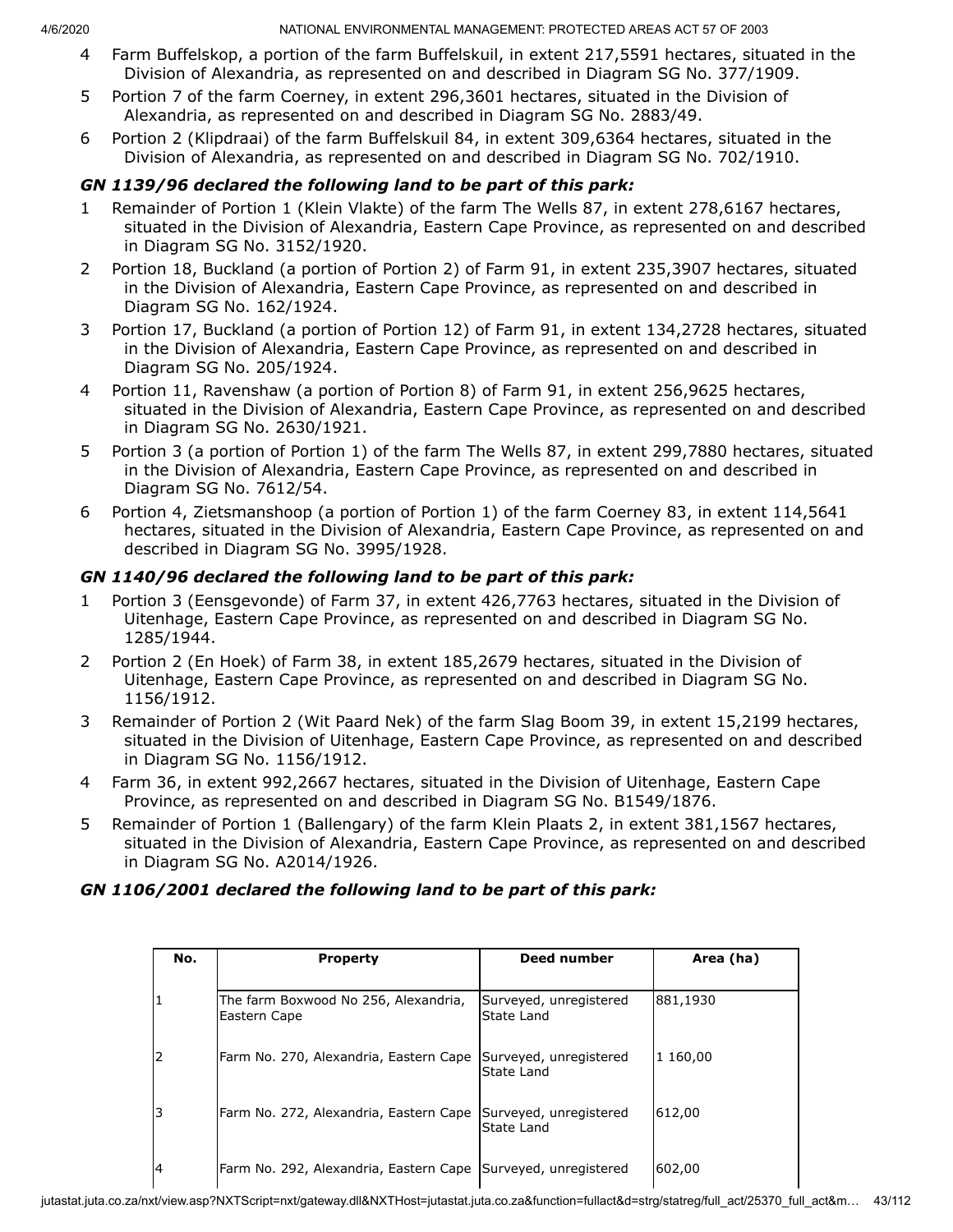|                |                                                                      | State Land                             |                   |
|----------------|----------------------------------------------------------------------|----------------------------------------|-------------------|
| 5              | Unsurveyed Farm No. 308, Alexandria,<br>Eastern Cape                 | Surveyed, unregistered<br>State Land   | $+/-3$ 436,00     |
| 6 <sup>6</sup> | Unsurveyed Farm No. 318, Alexandria,<br>Eastern Cape                 | Unsurveyed, unregistered<br>State Land | $+/-6$ 589,00     |
| 7              | Remainder of the farm Midfor No. 327,<br>Alexandria, Eastern Cape    | T7619/1967 RSA                         | 2 593,2142        |
| 8              | The Farm Mainfor No. 328, Alexandria,<br>Eastern Cape                | T7619/1967 RSA                         | 4 995,9528        |
| 9              | Remainder of the farm Kwaaihoek No.<br>349, Alexandria, Eastern Cape | T43/1948 RSA                           | 382,9812          |
|                |                                                                      | TOTAL                                  | $+/- 2$ 1252,3400 |

# *GN 940/2003 declared the following land to be part of this park:*

1 The remainder of farm Deep Drift 18, District of Uitenhage, Eastern Cape Province in extent 2345,5704 ha. (Title Deed T30661/1984).

# *GN 1499/2003 declared the following land to be part of this park:*

- Portion 6 of the farm Woodlands 45, Uitenhage Registration Division, Eastern Cape Province, in extent 1204,5562 hectare, held under Title Deed No. T45364/1993
- 2 Portion 357 of the farm Strathsomers Estate 42, Uitenhage Registration Division, Eastern Cape Province, in extent 670,0227 hectare, held under Title Deed No. T26422/1996
- 3 Remainder of the farm Woodlands 45, Uitenhage Registration Division, Eastern Cape Province, in extent 898,4117 hectare, held under Title Deed No. T26063/1996
- 4 Portion 5 of the farm Nieuwe Post 68, Alexandria Registration Division, Eastern Cape Province, in extent 231,4781 hectare, held under Title Deed No. T61263/1997
- 5 Portion 3 of the farm Nieuwe Post 68, Alexandria Registration Division, Eastern Cape Province, in extent 25,4775 hectare, held under Title Deed No. T61263/1997
- 6 Portion 4 of the farm Nieuwe Post 68, Alexandria Registration Division, Eastern Cape Province, in extent 642,3970 hectare, held under Title Deed No. T61263/1997
- 7 Remainder of the farm Marion Baree 120, Uitenhage Registration Division, Eastern Cape Province, in extent 133,1420 hectare, held under Title Deed No. T58631/1997
- 8 Portion 1 of the farm Addo Heights 209, Uitenhage Registration Division, Eastern Cape Province, in extent 436,8352 hectare, held under Title Deed No. T58631/1997
- 9 Portion 6 of the farm Addo Heights 209, Uitenhage Registration Division, Eastern Cape Province, in extent 214,1330 hectare, held under Title Deed No. T58631/1997
- 10 Remainder of the farm Lismore 208, Uitenhage Registration Division, Eastern Cape Province, in extent 893,8143 hectare, held under Title Deed No. T58631/1997
- 11 Portion 2 of the farm Lot De B Penhurst 123, Uitenhage Registration Division, Eastern Cape Province, in extent 285,5133 hectare, held under Title Deed No. T58631/1997
- 12 Portion 3 of the farm Vygeboom 326, Somerset East Registration Division, Eastern Cape Province, in extent 771,1714 hectare, held under Title Deed No. T889/1997
- 13 Portion 1 of the farm Weltevrede 67, Alexandria Registration Division, Eastern Cape Province, in extent 327,0733 hectare, held under Title Deed No. T79387/1997
- 14 Portion 6 of the farm Weltevrede 67, Alexandria Registration Division, Eastern Cape Province, in extent 139,4019 hectare, held under Title Deed No. T101297/1997
- 15 Portion 4 of the farm Woodlands 45, Uitenhage Registration Division, Eastern Cape Province, in extent 648,0806 hectare, held under Title Deed No. T35507/1998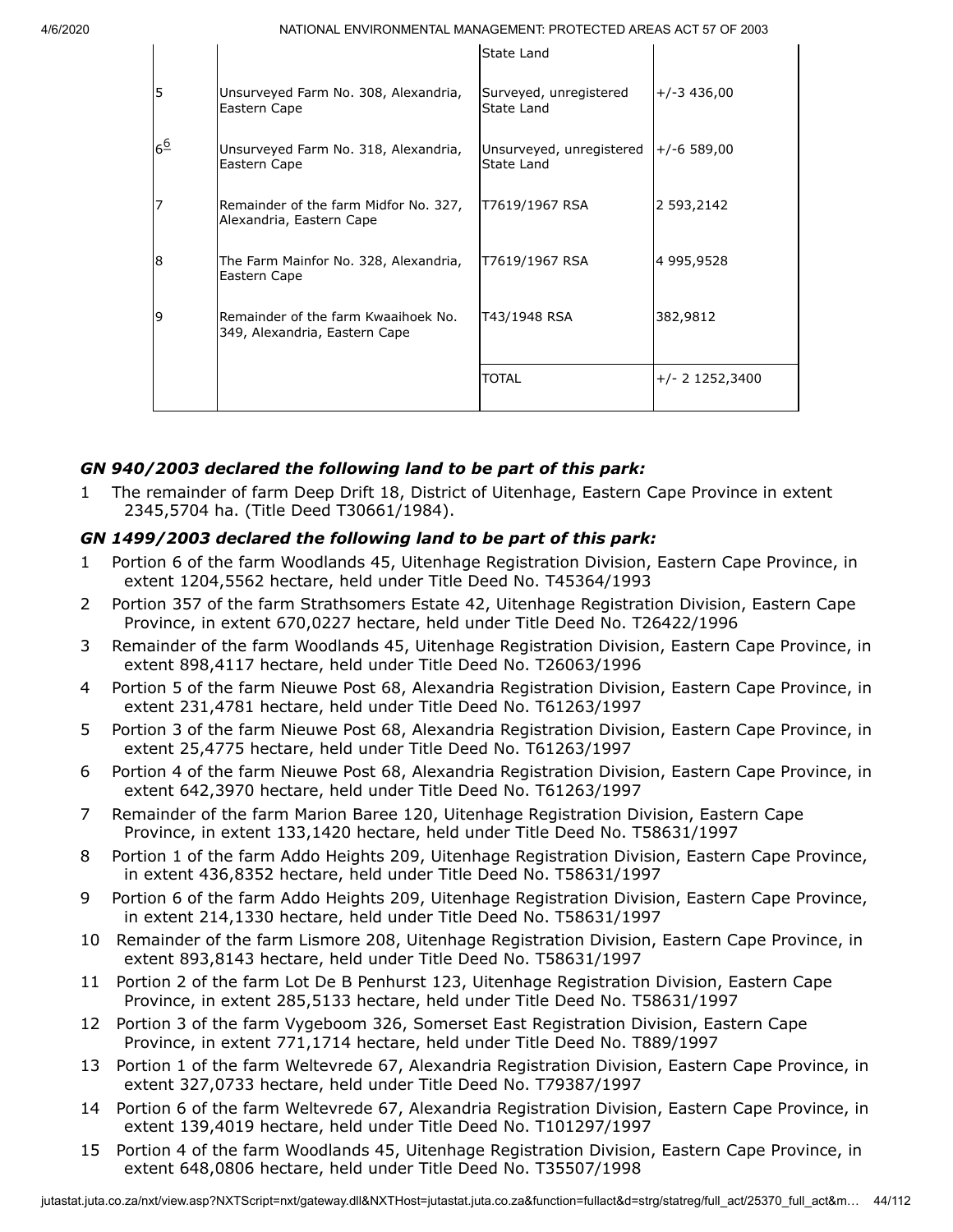- 16 Portion 4 of the farm Addo Heights 209, Uitenhage Registration Division, Eastern Cape Province, in extent 496,1968 hectare, held under Title Deed No. T77716/1998
- 17 Remainder of the farm Addo Heights 209, Uitenhage Registration Division, Eastern Cape Province, in extent 249,8601 hectare, held under Title Deed No. T77716/1998
- 18 Portion 2 of the farm Addo Heights 209, Uitenhage Registration Division, Eastern Cape Province, in extent 287,3420 hectare, held under Title Deed No. T777716/1998
- 19 Portion 5 of the farm Addo Heights 209, Uitenhage Registration Division, Eastern Cape Province, in extent 128,4786 hectare, held under Title Deed No. T75543/1998
- 20 Portion 2 of the farm Rietpoort 19, Uitenhage Registration Division, Eastern Cape Province, in extent 405,7944 hectare, held under Title Deed No. T82517/1999
- 21 Remainder of the farm Rietpoort 19, Uitenhage Registration Division, Eastern Cape Province, in extent 1650,3244 hectare, held under Title Deed No. T82517/1999
- 22 Remainder of the farm Die Dorings 21, Uitenhage Registration Division, Eastern Cape Province, in extent 459,9964 hectare, held under Title Deed No. T82517/1999
- 23 Remainder of Farm 630, Uitenhage Registration Division, Eastern Cape Province, in extent 213,7463 hectare, held under Title Deed No. T8987/1999
- 24 Remainder of the farm Fascadale 213, Uitenhage Registration Division, Eastern Cape Province, in extent 1401,6661 hectare, held under Title Deed No. T89188/1999
- 25 Portion 2 of the farm Die Dorings 21, Uitenhage Registration Division, Eastern Cape Province, in extent 226,4341 hectare, held under Title Deed No. T98322/1999
- 26 Remainder of the Farm 75, Alexandria Registration Division, Eastern Cape Province, in extent 401,9019 hectare, held under Title Deed No. T101587/1999
- 27 Remainder of Farm 76, Alexandria Registration Division, Eastern Cape Province, in extent 204,8824 hectare, held under Title Deed No. T102587/1999
- 28 Portion 2 of the farm Doorn Nek 73, Alexandria Registration Division, Eastern Cape Province, in extent 132,1361 hectare, held under Title Deed No. T102587/1999
- 29 The farm Koms 70, Alexandria Registration Division, Eastern Cape Province, in extent 949,1587 hectare, held under Title Deed No. T102587/1999
- 30 Remainder of the farm Dirks Kraal 286, Somerset East Registration Division, Eastern Cape Province, in extent 967,7702 hectare, held under Title Deed No. T4386/2000
- 31 Portion 4 of the farm Cypherfontein 160, Alexandria Registration Division, Eastern Cape Province, in extent 522,4894 hectare, held under Title Deed No. T25107/2000
- 32 Portion 9 of the farm Cypherfontein 160, Alexandria Registration Division, Eastern Cape Province, in extent 522,4796 hectare, held under Title Deed No. T25107/2000
- 33 Portion 2 of the farm Modderfontein 338, Somerset East Registration Division, Eastern Cape Province, in extent 267,5403 hectare, held under Title Deed No. T53486/2000
- 34 Portion 5 of the farm Dirks Kraal 286, Somerset East Registration Division, Eastern Cape Province, in extent 342,6128 hectare, held under Title Deed No. T53486/2000
- 35 Portion 3 of the farm Dirks Kraal 286, Somerset East Registration Division, Eastern Cape Province, in extent 784,2393 hectare, held under Title Deed No. T53486/2000
- 36 Remainder of the farm Zoute Fontein 210, Uitenhage Registration Division, Eastern Cape Province, in extent 416,8585 hectare, held under Title Deed No. T62546/2000
- 37 Portion 1 of the farm Zoute Fontein 210, Uitenhage Registration Division, Eastern Cape Province, in extent 513,9182 hectare, held under Title Deed No. T62547/2000
- 38 Portion 1 of the farm Riet Poort 19, Uitenhage Registration Division, Eastern Cape Province, in extent 89,4327 hectare, held under Title Deed No. T75186/2000
- 39 Portion 2 of the farm Lismore 208, Uitenhage Registration Division, Eastern Cape Province, in extent 473,0541 hectare, held under Title Deed No. T90912/2000
- 40 Portion 3 of the farm Vaalnek, Jansenville Registration Division, Eastern Cape Province, in extent 329,4483 hectare, held under Title Deed No. T94191/2000
- 41 Portion 2 of the farm Vaalnek 233, Jansenville Registration Division, Eastern Cape Province, in extent 494,1019 hectare, held under Title Deed No. T94191/2000
- 42 Portion 5 of the farm Coerney 83, Alexandria Registration Division, Eastern Cape Province, in extent 396,0146 hectare, held under Title Deed No. T107910/2000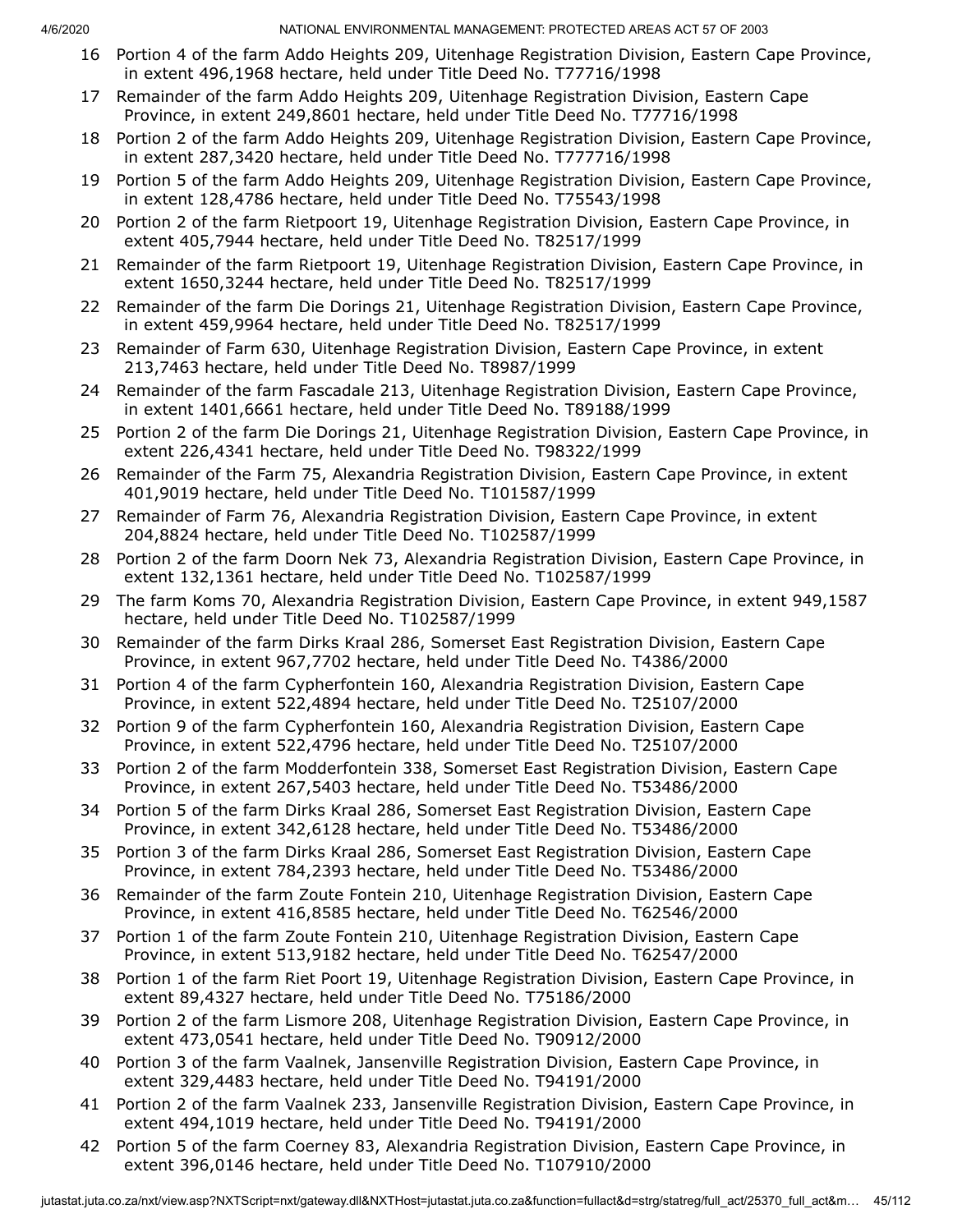- 43 Remainder of the farm Lynwood 86, Alexandria Registration Division, Eastern Cape Province, in extent 515,9264 hectare, held under Title Deed No. T107910/2000
- 44 Portion 2 of the farm Thornleigh 85, Alexandria Registration Division, Eastern Cape Province, in extent 599,5274 hectare, held under Title Deed No. T2272/2001
- 45 Remainder of the farm Henderson 410, Somerset East Registration Division, Eastern Cape Province, in extent 2 885,2478 hectare, held under Title Deed No. T30574/2001
- 46 Portion 3 of the farm Rietrivier 230, Jansenville Registration Division, Eastern Cape Province, in extent 140,6155 hectare, held under Title Deed No. T30574/2001
- 47 Portion 6 of the farm Dwaas 232, Jansenville Registration Division, Eastern Cape Province, in extent 507,0669 hectare, held under Title Deed No. T30574/2001
- 48 Portion 10 of the farm Dwaas 232, Jansenville Registration Division, Eastern Cape Province, in extent 189,8420 hectare, held under Title Deed No. T30574/2001
- 49 Portion 2 of the farm Zoute Fontein 210, Uitenhage Registration Division, Eastern Cape Province, in extent 85,6542 hectare, held under Title Deed No. T77578/2001
- 50 Portion 4 of the farm Weltevrede 67, Alexandria Registration Division, Eastern Cape Province, in extent 308,2208 hectare, held under Title Deed No. T79836/2001
- 51 Portion 7 of the farm Weltevrede 67, Alexandria Registration Division, Eastern Cape Province, in extent 122,1355 hectare, held under Title Deed No. T79836/2001
- 52 Remainder of the farm Nieuwe Post 68, Alexandria Registration Division, Eastern Cape Province, in extent 217,2168 hectare, held under Title Deed No. T89684/2001
- 53 Portion 2 of Farm 65, Alexandria Registration Division, Eastern Cape Province, in extent 257,0296 hectare, held under Title Deed No. T93047/2001
- 54 Portion 9 of the farm Weltevrede 67, Alexandria Registration Division, Eastern Cape Province, in extent 447,5129 hectare, held under Title Deed No. T98508/2001
- 55 Portion 10 of the farm Vista 367, Alexandria Registration Division, Eastern Cape Province, in extent 780,3857 hectare, held under Title Deed No. T10629/2002
- 56 Portion 1 of the farm Henderson 410, Somerset East Registration Division, Eastern Cape Province, in extent 817,2515 hectare, held under Title Deed No. T23048/2002
- 57 Remainder of Farm 296, Jansenville Registration Division, Eastern Cape Province, in extent 3 231,5208 hectare, held under Title Deed No. T23048/2002
- 58 Remainder of the farm Oudekraal 327, Somerset East Registration Division, Eastern Cape Province, in extent 552,2629 hectare, held under Title Deed No. T23179/2002
- 59 Portion 1 of the farm Die Dorings 21, Uitenhage Registration Division, Eastern Cape Province, in extent 329,0408 hectare, held under Title Deed No. T27706/2002
- 60 Portion 7 of the farm Dirkskraal 286, Somerset East Registration Division, Eastern Cape Province, in extent 861,5604 hectare, held under Title Deed T49208/2002
- 61 Portion 6 of the farm Ingleside 215, Uitenhage Registration Division, Eastern Cape Province, in extent 402,2331 hectare, held under Title Deed No. T49731/2002
- 62 Remainder of the farm Zuurkloof 17, Uitenhage Registration Division, Eastern Cape Province, in extent 180,5959 hectare, held under Title Deed No. T62467/2002
- 63 Portion 2 of Farm 52, Uitenhage Registration Division, Eastern Cape Province, in extent 396,8827 hectare, held under Title Deed No. T62467/2002
- 64 Portion 3 of the farm Henderson 410, Somerset East Registration Division, Eastern Cape Province, in extent 3 023,2080 hectare, held under Title Deed No. T63799/2002
- 65 Portion 2 of the farm Rietrivier 230, Jansenville Registration Division, Eastern Cape Province, in extent 342,4105 hectare, held under Title Deed No. T63799/2002
- 66 Portion 7 of the farm Rietrivier 230, Jansenville Registration Division, Eastern Cape Province, in extent 22,0356 hectare, held under Title Deed No. T63799/2002
- 67 Portion 349 of the farm Strathsomers Estate 42, Uitenhage Registration Division, Eastern Cape Province, in extent 691,6924 hectare, held under Title Deed No. T86530/2002
- 68 Portion 1 of Farm 296, Jansenville Registration Division, Eastern Cape Province, in extent 1720,3823 hectare, held under Title Deed No. T30082/2002.

# *GN 281/2005 declared the following land to be part of this park:*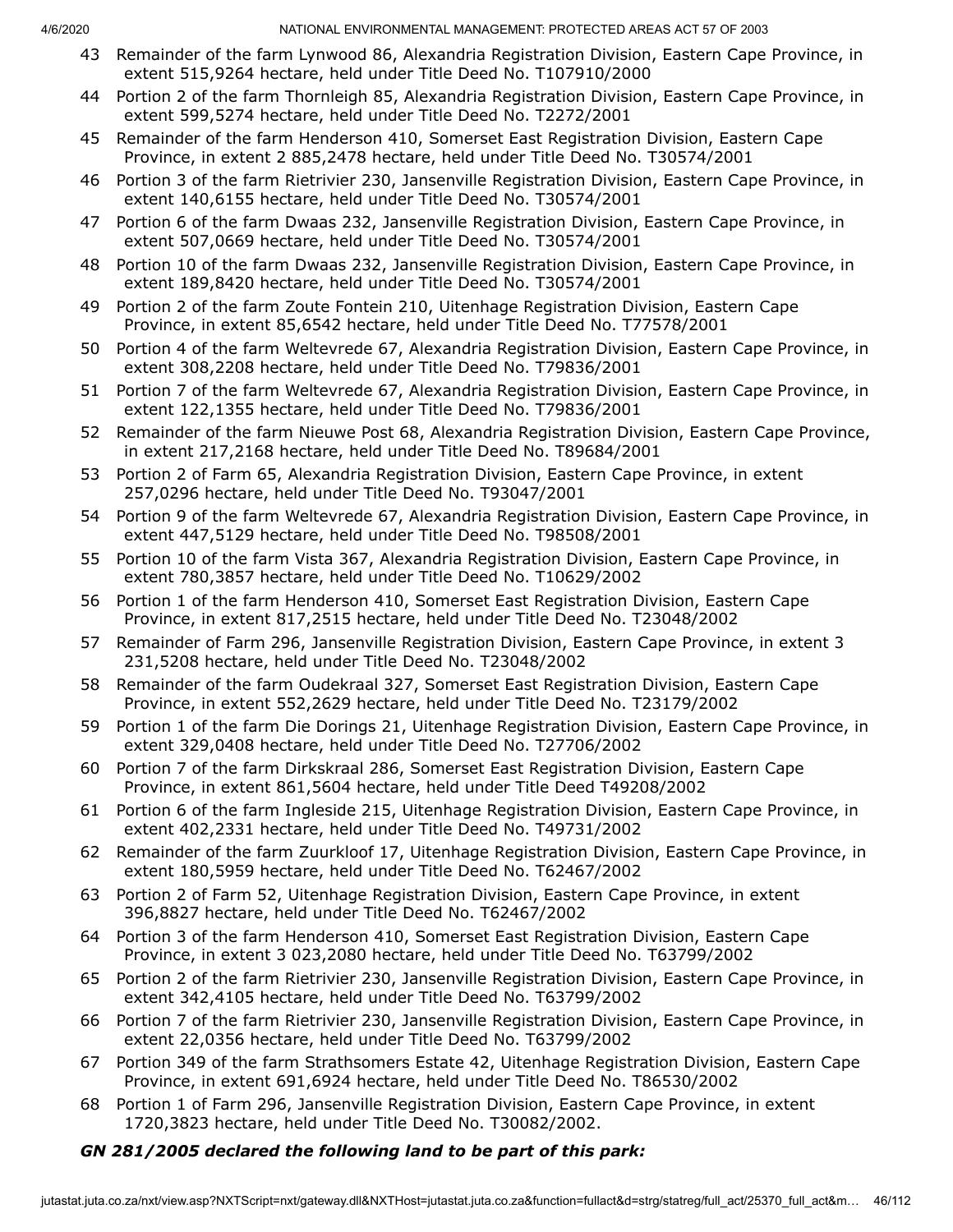- 1 St. Croix Island Reserve: Situated in the administrative district of Dias, approximately 17 km seawards in Algoa Bay and the boundaries thereof is as indicated on a map which is available in the office of the Chief Director: Transfrontier Conservation Areas and Protected Areas in the Department of Environmental Affairs and Tourism. Special attention is drawn to the fact that the South African National Park's jurisdiction extends 300 metres seawards around the islands Jahleel, Brenton and St Croix, comprising of the island reserve.
- 2 Algoa Bay Bird Island Provincial Nature Reserve: The whole Bird Island situated in the sea in Algoa Bay, 33 50, 5'S, 26 17, 2'E, as far as the high-water mark.
- 3 Stag Island Provincial Nature Reserve: The whole Stag Island situated in the sea in Algoa Bay, 33 50'S, 26 17'E, as far as the high-water mark.
- 4 Algoa Bay Seal Island Provincial Nature Reserve: The whole Seal Island situated in the sea in Algoa Bay, 33 50'S, 26 16, 6'E, as far as the high-water mark.
- 5 Algoa Bay Black Rocks Nature Reserve: The whole island known as Black Rocks situated in the sea in Algoa Bay, 33 50'S, 25'S, 26 15,8'E, as far as the high water mark.

# *GN 1066 / GG 28185 / 20051028 declared the following land to be part of the park:*

- 1 Remainder of Farm No. 212, Uitenhage Registration Division, Eastern Cape Province, in extent 146.8552 hectares, held under Title Deed of Transfer T6977/1998
- 2 Portion 1 (Weltevreden) of Farm No. 212, Uitenhage Registration Division, Eastern Cape Province, in extent 146.8581 hectares, held under Title Deed of Transfer T6977/1998
- 3 Portion 2 (Peasland) of Farm 212, Uitenhage Registration Division, Eastern Cape Province, in extent 146.8596 hectares, held under Title Deed of Transfer T6977/1998
- 4 Remainder of farm Kenkelbosch Outspan No. 301, Alexandria Registration Division, Eastern Cape Province, in extent 584.9726 hectares, held under Title Deed of Transfer T6977/1998
- 5 Portion 5 (Pretorius Kop) of the farm Palmiet Fontein No. 281, Somerset East Registration Division, Eastern Cape Province, in extent 409.7961 hectares, held under Title Deed of Transfer T115343/2004
- 6 Remainder of Erf 881 Colchester, Uitenhage Registration Division, Eastern Cape Province, in extent 35.7614 hectares, held under Title Deed of Transfer T29410/2004
- 7 Portion 1 of farm Brakvlei No. 353, Somerset East Registration Division, Eastern Cape Province, in extent 429.0579 hectares, held under Title Deed of Transfer No. T60752/2003
- 8 Portion 3 of farm Palmiet Fontein No. 281, Somerset East Registration Division, Eastern Cape Province, in extent 819.6183 hectares, held under Title Deed of Transfer T60752/2003
- 9 Portion 4 (Middelfontein) of farm Palmiet Fontein No. 281, Somerset East Registration Division, Eastern Cape Province, in extent 409.8281 hectare, held under Title Deed of Transfer T60752/2003
- 10 Portion 5 (a portion of Portion 2) of farm Volkers Rivier No. 244, Somerset East Registration Division, Eastern Cape Province, in extent 3.3600 hectares, held under Title Deed of Transfer T68500/2004
- 11 Remainder of farm Brakvlei No. 353, Somerset East Registration Division, Eastern Cape Province, in extent 433.7252 hectares, held under Title Deed of Transfer T68502/2004
- 12 The Remainder of farm Volkers Rivier No. 244, Somerser East Registration Division, Eastern Cape Province, in extent 1395.9030 hectares, held under Title Deed of Transfer T67258/2003
- 13 Portion 2 (Pruim Kop) (a portion of Portion 1) of farm Palmiet Fontein No. 281, Somerset East Registration Division, Eastern Cape Province, in extent 513.9235, held under Title Deed of Transfer T67258/2003
- 14 The Remainder of Portion 1 (Schoemans Kroon) of farm Palmiet Fontein No. 281, Somerset East Registration Division, Eastern Cape Province, in extent 767.2022 hectares, held under Title Deed of Transfer T67258/2003
- 15 Portion 1 of farm Boerslaagte No. 245, Somerset East Registration Division, Eastern Cape Province, in extent 9.3733, held under Title Deed of Transfer T67258/2003
- 16 Portion 6 (a portion of Portion 1) of farm Palmiet Fontein No. 281, Somerset East Registration Division, Eastern Cape Province, in extent 349.1273, held under Title Deed of Transfer T67260/2003
- 17 The Remainder of farm Klein Dirks Kraal No. 287, Somerset East Registration Division, Eastern Cape Province in extent 1387.3480 hectares, held under Title Deed of Transfer T75605/2003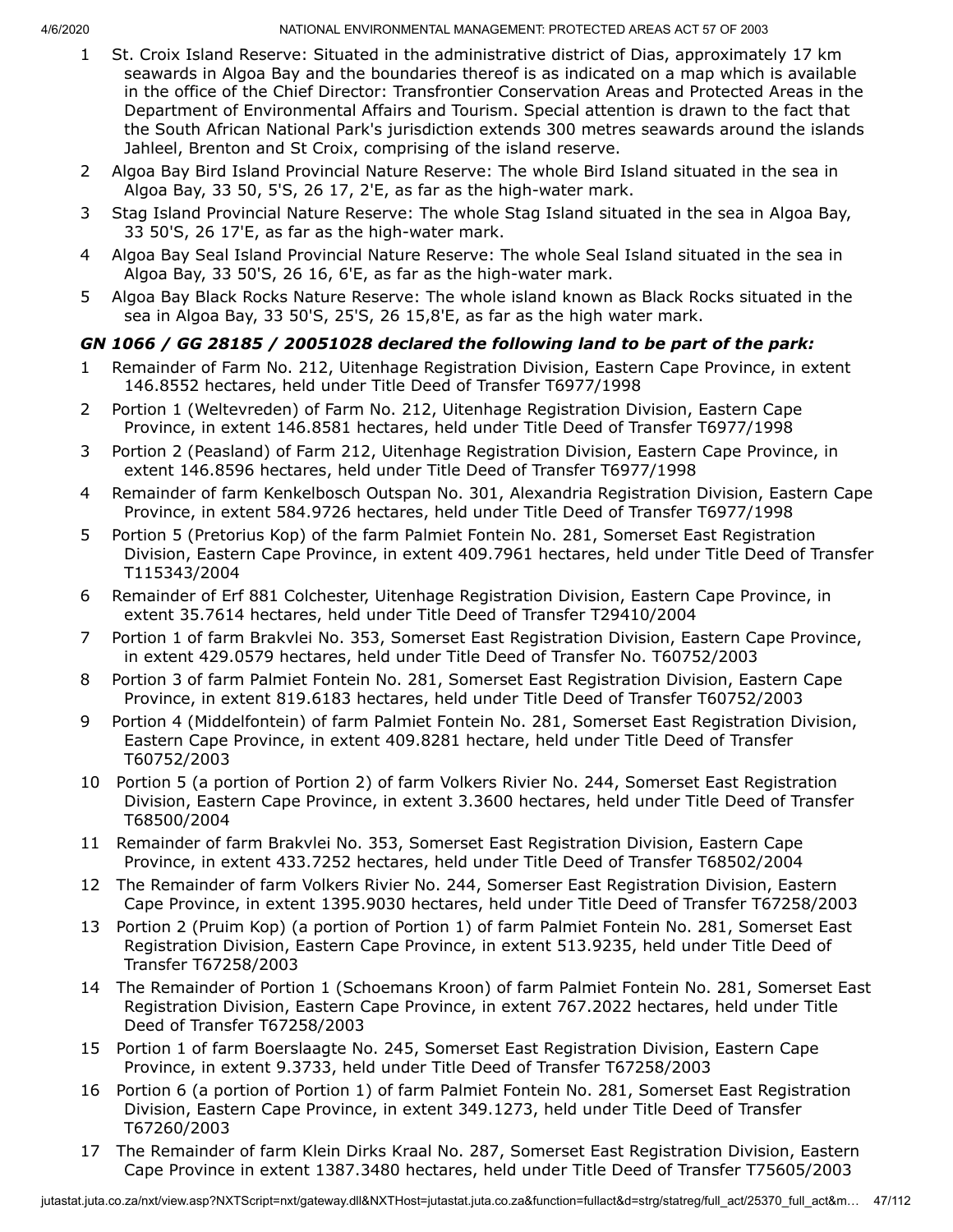- 18 Farm No. 366, Somerset East Registration Division, Eastern Cape Province, in extent 132.9823 hectares, held under Title Deed of Transfer T75605/2003
- 19 Portion 3 (Commando Kloof) of farm Olievenfontein No. 292, Somerset East Registration Division, Eastern Cape Province, in extent 336.0460 hectares, held under Title Deed of Transfer T75605/2003
- 20 Portion 2 (Rietvley) of farm Olievenfontein No. 292, Somerset East Registration Division, Eastern Cape Province, in extent 642.3990 hectares, held under Title Deed of Transfer T75605/2003
- 21 The Remainder of farm Klein Brakpoort No. 285, Somerset East Registration Division, Eastern Cape Province, in extent 545,2851 hectares, held under Title Deed of Transfer T67544/1999
- 22 Portion 14 (a portion of Portion 9) of farm Dwaas No. 232, Jansenville Registration Division, Eastern Cape Province, in extent 77.1972 hectares, held under Title Deed of Transfer T67544/1999
- 23 Portion 4, a portion of farm Henderson No. 410, Somerset East Registration Division, Eastern Cape Province, in extent 3973.3500 hectares, held under Title Deed of Transfer T93672/1998
- 24 Portion 3 of farm Deep Drift No. 18, Uitenhage Registration Division, Eastern Cape Province, in extent 13.0438 hectares, held under Title Deed of Transfer T93672/1998
- 25 Portion 1 of farm Wilger Fontein Annex No. 25, Uitenhage Registration Division, Eastern Cape Province, in extent 4.8904 hectares, held under Title Deed of Transfer T93672/1998
- 26 Portion 2 (a portion of Portion 1) of farm Break Neck No. 24, Uitenhage Registration Division, Eastern Cape Province, in extent 129.6343 hectares, held under Title Deed of Transfer T93672/1998
- 27 Farm Bedrog Fontein No. 23, Uitenhage Registration Division, Eastern Cape Province, in extent 1905.1756 hectares, held under Title Deed of Transfer T93672/1998
- 28 Remainder of farm Glenmore No. 155, Alexandria Registration Division, Eastern Cape Province, in extent 478.2661 hectares, held under Title Deed of Transfer T75544/1998
- 29 Portion 3 of the farm Alva No. 156, Alexandria Registration Division, Eastern Cape Province, in extent 121,3080 hectares, held under Title Deed of Transfer T75544/1998

# *GN 231 / GG 30805 / 20080229 excluded the following land from the park:*

1 The Remainder of Portion 1 of the farm Henderson 410, Somerset East Registration Division, Eastern Cape Province, in extent 706,5253 hectares, (see L.G. No. 2169/2003) from the Addo Elephant National Park.

# *GN 399 / GG 32094 / 20090409 declared the following land to be part of the park:*

|                | Alexandria Registration Division, Eastern Cape Province            |              |                       |  |  |
|----------------|--------------------------------------------------------------------|--------------|-----------------------|--|--|
| No.            | <b>Property Description</b>                                        | Extent in ha | <b>Title Deed No.</b> |  |  |
| 1              | Portion 1 of the farm Nieuwe Post No. 68                           | 285,6820     | T79682/2001           |  |  |
| 2              | Portion 6 of the farm Nieuwe Jaars Kop No. 300                     | 171,4050     | T4507/2007            |  |  |
| 3              | Remaining extent of portion 3 of the farm<br>Cypherfontein No. 160 | 213,9313     | T4507/2007            |  |  |
| $\overline{4}$ | Portion 5 of the farm Cypherfontein No. 160                        | 213,9175     | T4507/2007            |  |  |
| 5              | Remaining extent of portion 6 of the farm<br>Cypherfontein No. 160 | 156,4013     | T4507/2007            |  |  |

#### **Jansenville Registration Division, Eastern Cape Province**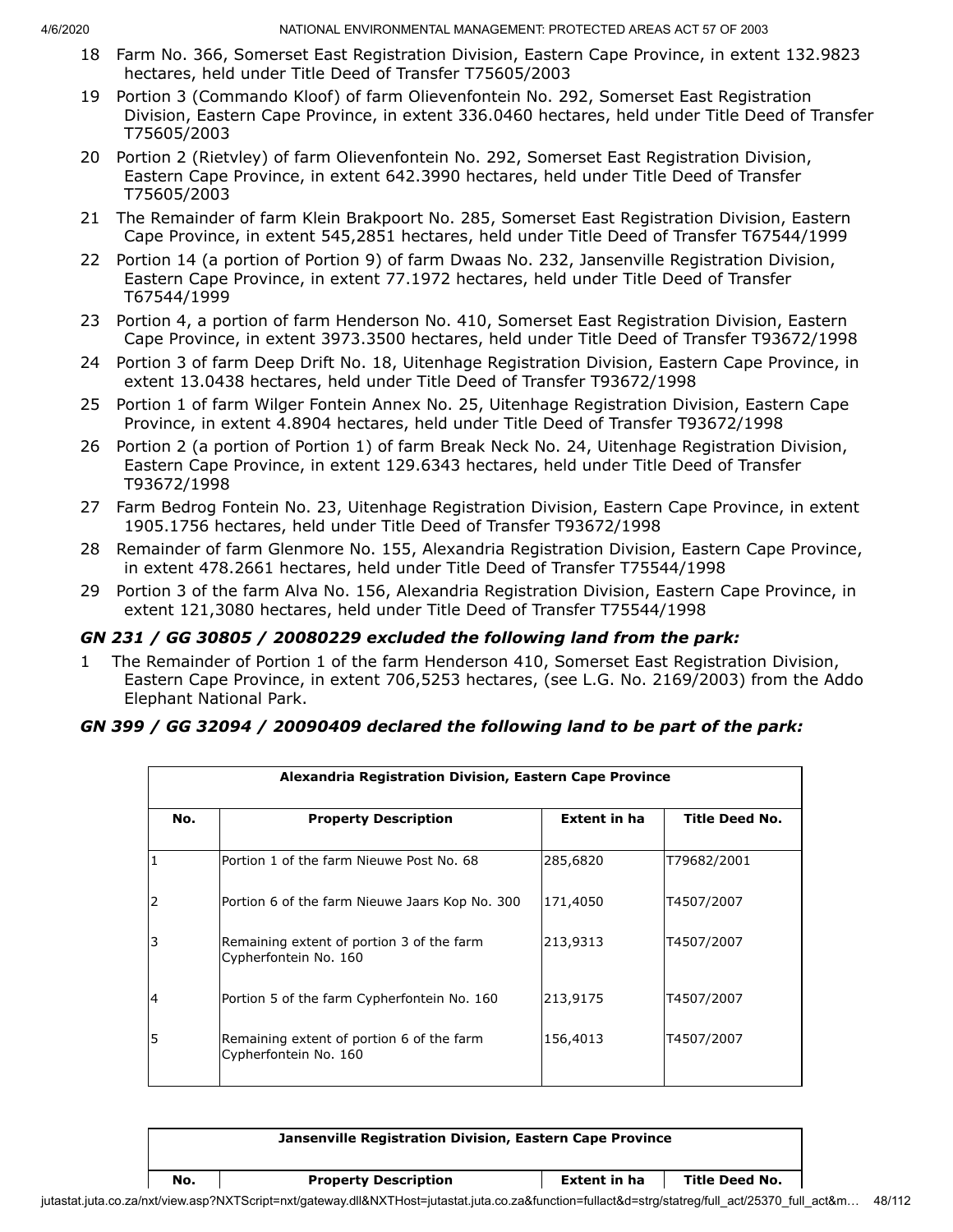| 6 | Remaining extent of portion 9 of the farm Dwaas<br>INo. 232 | 262,6862   | T28805/2005 |
|---|-------------------------------------------------------------|------------|-------------|
|   | The farm Schiethoogte 279                                   | 2,892,5086 | T78895/2002 |
| 8 | Portion 5 of Rietrivier 230                                 | 173,1094   | T78895/2002 |
| 9 | Portion 8 of the farm Cypherfontein No. 160                 | 171,3107   | T4507/2007  |

|     | <b>Somerset East Registration Division, Eastern Cape Province</b> |                     |                       |  |
|-----|-------------------------------------------------------------------|---------------------|-----------------------|--|
| No. | <b>Property Description</b>                                       | <b>Extent in ha</b> | <b>Title Deed No.</b> |  |
| 10  | Portion 4 of Brakpoort 284                                        | 56,2342             | T78895/2002           |  |
| 11  | Portion 5 of Brak Poort 284                                       | 33,4875             | T78895/2002           |  |
| 12  | Portion of Brak Poort 284                                         | 6,8137              | T78895/2002           |  |

|     | Uitenhage Registration Division, Eastern Cape Province                                  |                     |                       |  |  |
|-----|-----------------------------------------------------------------------------------------|---------------------|-----------------------|--|--|
| No. | <b>Property Description</b>                                                             | <b>Extent in ha</b> | <b>Title Deed No.</b> |  |  |
| 13  | Portion 7 of the farm Strathsomers Estate No. 42                                        | 573,7851            | T18205/2005           |  |  |
| 14  | Portion 306 (a portion of Portion 289) of the farm  4.726<br>Strathsomers Estate No. 42 |                     | T8836/2008            |  |  |
| 15  | Remainder of the farm Oliphants Plaat No. 214                                           | 2044,969            | T8832/2002            |  |  |
| 16  | Portion 28 of the farm Vertmaak Vlakte No. 312                                          | 401,8940            | T88232/2002           |  |  |
| 17  | Portion 29 (a portion of Portion 5) of the farm<br>Vetmaak Vlakte No. 312               | 9,0079              | T88232/2002           |  |  |
| 18  | Portion 8 of the farm Ingleside No. 215                                                 | 392,9426            | T94069/2000           |  |  |

# *GN 156 / GG 35073 / 20120302 declared land to be part of the park:*

| No. | <b>Property Description</b>                         | Extent in ha | <b>Title Deed No.</b> |
|-----|-----------------------------------------------------|--------------|-----------------------|
|     | The remaining Extent of the Farm Vaalnek No.<br>233 | 665,5194     | T35366/2009           |
| 2   | Portion 1 of the Farm Vaalnek No. 233               | 494,1031     | T35366/2009           |
| 3   | Portion 1 of the Farm Request No. 234               | 890,7790     | T35366/2009           |
|     |                                                     |              |                       |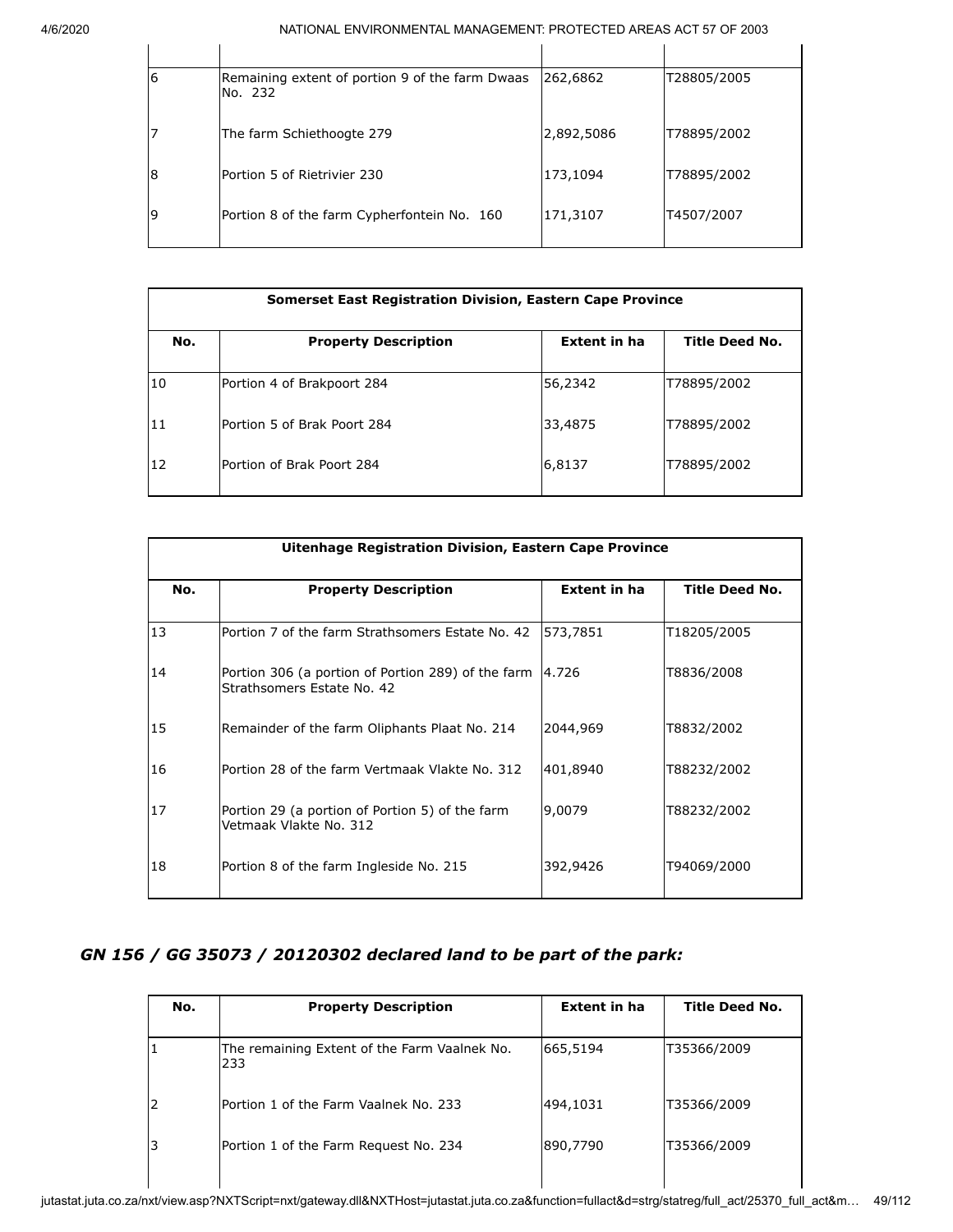| Portion 2 of the Farm Request No. 234 | 896,1295 | T35366/2009 |
|---------------------------------------|----------|-------------|
|                                       |          |             |

| Uitenhage Registration Division, Eastern Cape Province |                                                                       |                     |                       |  |
|--------------------------------------------------------|-----------------------------------------------------------------------|---------------------|-----------------------|--|
| No.                                                    | <b>Property Description</b>                                           | <b>Extent in ha</b> | <b>Title Deed No.</b> |  |
| 5                                                      | Portion 32 of the Farm Addo Drift East No. 124                        | 193,0685            | T34155/2010           |  |
| 6                                                      | The Remaining Extent of the Farm Milverton No.<br>121                 | 229,7868            | T34155/2010           |  |
| 7                                                      | The remaining Extent of Portion 2 of the Farm<br>Milverton No. 121    | 496,9017            | T34155/2010           |  |
| 8                                                      | Portion1 of the Farm Marion Baree No. 120                             | 993,7182            | T75631/2008           |  |
| 9                                                      | Portion 5 of the Farm Milverton No. 121                               | 510,9593            | T75631/2008           |  |
| 10                                                     | Remaining Extent of Portion 1 of the Farm Lismore 420,7628<br>No. 208 |                     | T75631/2008           |  |

# *GN 811 / GG 36951 / 20131025 declared land to be part of the park:*

- 1 Portion 305 of the farm Strathsomers Estate No. 42, Registration Division Uitenhage, Eastern Cape Province, in extent measuring 68,5251 hectares, held by Deed of Transfer No. T3642/2011
- 2 Portion 279 (remaining extent) of the farm Strathsomers Estate No. 42, Registration Division Uitenhage, Eastern Cape Province, in extent measuring 27,8702 hectares, held by Deed of Transfer No. T3642/2011
- 3 The Farm No. 416, Registration Division Alexandria, Eastern Cape Province, in extent measuring 6,3129 hectares held by Deed of Transfer No. T17070/2011;
- 4 Portion 2 of the farm Bloukrans No. 23, Registration Division Alexandria, Eastern Cape Province, in extent measuring 38,7152 hectares held by Deed of Transfer No. T17071/2011; and
- 5 Portion 8 (a portion of portion 5) of the farm Coerney No. 83, Registration Division Alexandria, Eastern Cape Province, in extent measuring 24,4884 hectares, held by Deeds of Transfer No. T39080/2008

# *GN 804 / GG 36951 / 20131025 declared land to be part of the park:*

- 1 Portion 305 of the farm Strathsomers Estate No. 42, Registration Division Uitenhage, Eastern Cape Province, in extent measuring 68,5251 hectares, held by Deed of Transfer No. T3642/2011;
- 2 Portion 279 (remaining extent) of the farm Strathsomers Estate No. 42, Registration Division Uitenhage, Eastern Cape Province, in extent measuring 27,8702 hectares, held by Deed of Transfer No. T3642/2011;
- 3 The farm No. 416, Registration Division Alexandria, Eastern Cape Province, in extent measuring 6,3129 hectares held by Deed of Transfer No. T17070/2011;
- 4 Portion 2 of the farm Bloukrans No. 23, Registration Division Alexandria, Eastern Cape Province, in extent measuring 38,7152 hectares held by Deed of Transfer No. T17071/2011; and
- 5 Portion 8 (a portion of portion 5) of the farm Coerney No. 83, Registration Division Alexandria, Eastern Cape Province, in extent measuring 24,4884 hectares, held by Deed of Transfer No. T39080/2008.

[Definition of 'Addo Elephant National Park' amended by Proc. 35/85 and GN 395/91, substituted by GN 1766/93 and amended by GN 37/94, GN 1227/94, GN 1228/94, GN 1582/95, GN 1138/96, GN 1139/96, GN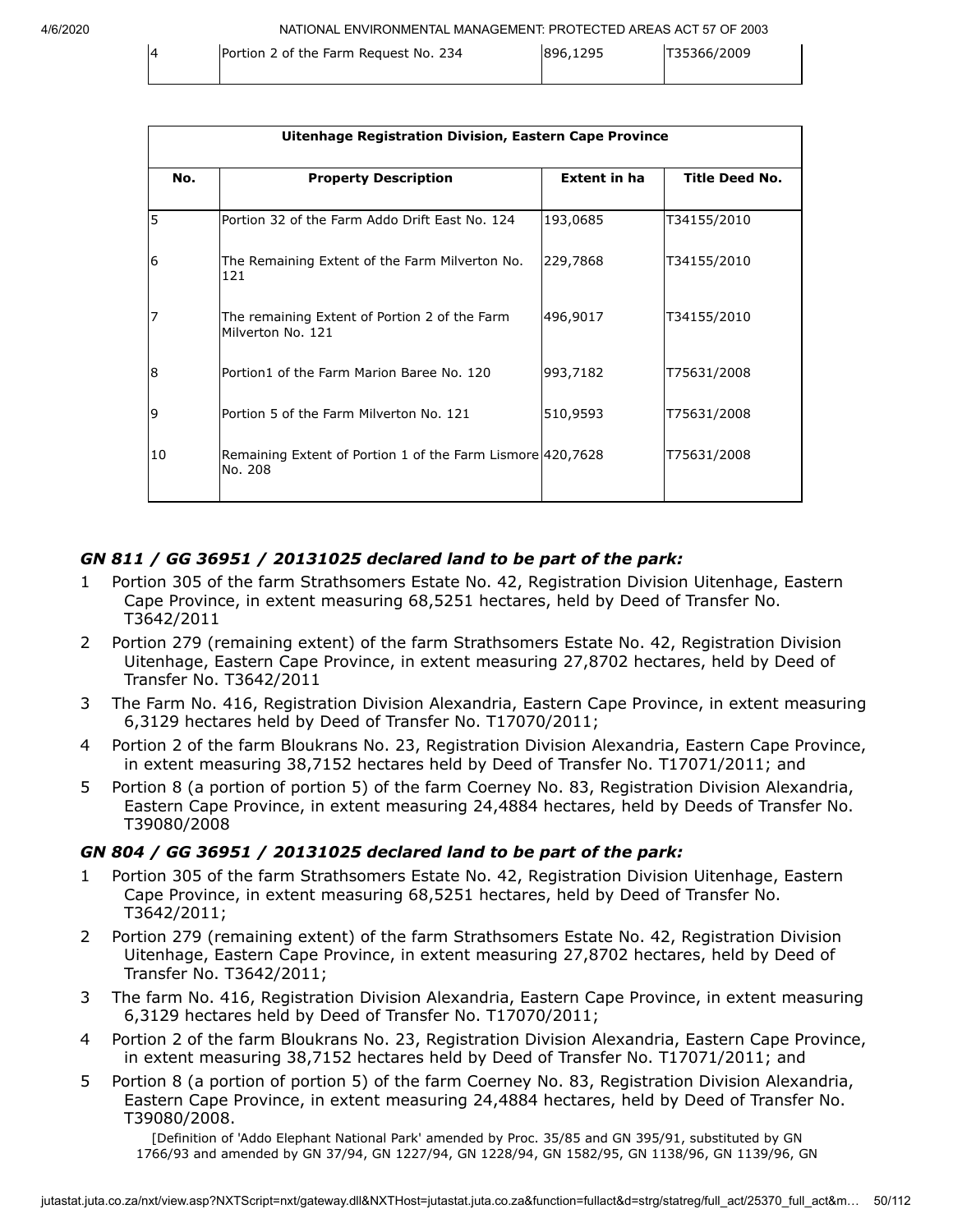1140/96, GN 1106/2001, GN 940/2003, GN 1499/2003, GN 28/2005, GN 281/2005, GN 1066/2005, GN 231/2008 and GN 399/2009]

# **AGULHAS NATIONAL PARK**

# *GN 1135 / GG 20476 / 19990923 declared the following land as a National Park:*

### *Definition of Area*

- 1 The remaining extent of Portion 3 of the farm Paapekuil Fontein 281, Registration District of Bredasdorp, in extent 42, 7573 ha (four two comma seven five seven three hectare).
- 2 Portion 4 of the farm Paapekuil Fontein 281, Registration District of Bredasdorp, in extent 14,2067 ha (one four comma two zero six seven hectare) excluding the Cape Agulhas Lighthouse and associated buildings.
- 3 The remaining extent of Portion 8 of the farm Paapekuil Fontein 281, Registration District of Bredasdorp, in extent 38,2464 ha (three eight comma two four six four hectares).
- 4 Portion 17 of the farm Paapekuil Fontein 281, Registration District of Bredasdorp, in extent 0,9935 ha (zero comma nine nine three five hectares).

# *GN 1495/2003 declared the following land to be part of the park:*

- 1 Portion 4 of the farm Sout Bosch 286, Bredasdorp Registration Division, Western Cape Province, in extent 618,4311 hectare, held under Title Deed No. T68150/1999
- 2 The farm Brak Fontein A283, Bredasdorp Registration Division, Western Cape Province, in extent 392,2917 hectare, held under Title Deed No. T68150/1999
- 3 Portion 1 of the farm of Ziydendaals Valley 278, Bredasdorp Registration Division, Western Cape Province, in extent 107,0665 hectare, held under Title Deed No. T68150/1999
- 4 Portion 6 of the farm Rhenoster Kop 285, Bredasdorp Registration Division, Western Cape Province, in extent 210,3328 hectare, held under Title Deed No. T68150/1999
- 5 Portion 2 of Farm 287, Bredasdorp Registration Division, Western Cape Province, in extent 183,8008 hectare, held under Title Deed No. T13626/2000
- 6 Portion 3 of Farm 287, Bredasdorp Registration Division, Western Cape Province, in extent 51,7460 hectare, held under Title Deed No. T13626/2000
- 7 Remainder of the farm Berg Plaas 291, Bredasdorp Registration Division, Western Cape Province, in extent 830,7775 hectare, held under Title Deed No. T14239/2000
- 8 Portion 1 of Farm 342, Bredasdorp Registration Division, Western Cape Province, in extent 1071,9766 hectare, held under Title Deed No. T31166/2000
- 9 Portion 58 of the farm Paapekuil Fontein 281, Bredasdorp Registration Division, Western Cape Province, in extent 1033,6320 hectare, held under Title Deed No. T36980/2000
- 10 Portion 6 of the farm Sout Bosch 286, Bredasdorp Registration Division, Western Cape Province, in extent 246,3062 hectare, held under Title Deed No. T83402/2000
- 11 Portion 1 of the farm Berg Plaas 291, Bredasdorp Registration Division, Western Cape Province, in extent 939,9084 hectare, held under Title Deed No. T90698/2000
- 12 Portion 10 of the farm Paapekuil Fontein 281, Bredasdorp Registration Division, Western Cape Province, in extent 35,7796 hectare, held under Title Deed No. T55695/2001
- 13 Portion 57 of the farm Paapekuil Fontein 281, Bredasdorp Registration Division, Western Cape Province, in extent 44,5798 hectare, held under Title Deed No. T65966/2001
- 14 Erf 426, Suiderstrand, Bredasdorp Registration Division, Western Cape Province, in extent 26,7329 hectare, held under Title Deed No. T82662/2001
- 15 Portion 36 of the farm Paapekuil Fontein 281, Bredasdorp Registration Division, Western Cape Province, in extent 4,0548 hectare, held under Title Deed No. T87716/1998

# *GN 903/2004 declared the following land to be part of the park:*

- 1 Farm Rattel Rivier No. 300, Bredasdorp Registration Division, Province of the Western Cape, in extent 2007,4612 hectare, held under Title Deed T71418/2003
- 2 The Remainder of the Farm Riet Fontein No. 293, Bredasdorp Registration Division, Province of the Western Cape, in extent 260,2301 hectare, held under Title Deed T71418/2003
- 3 Portion 2 (a portion of Portion 1) of the Farm No. 312, Bredasdorp Registration Division, Province of the Western Cape, in extent 4,0509 hectare, held under Title Deed T71418/2003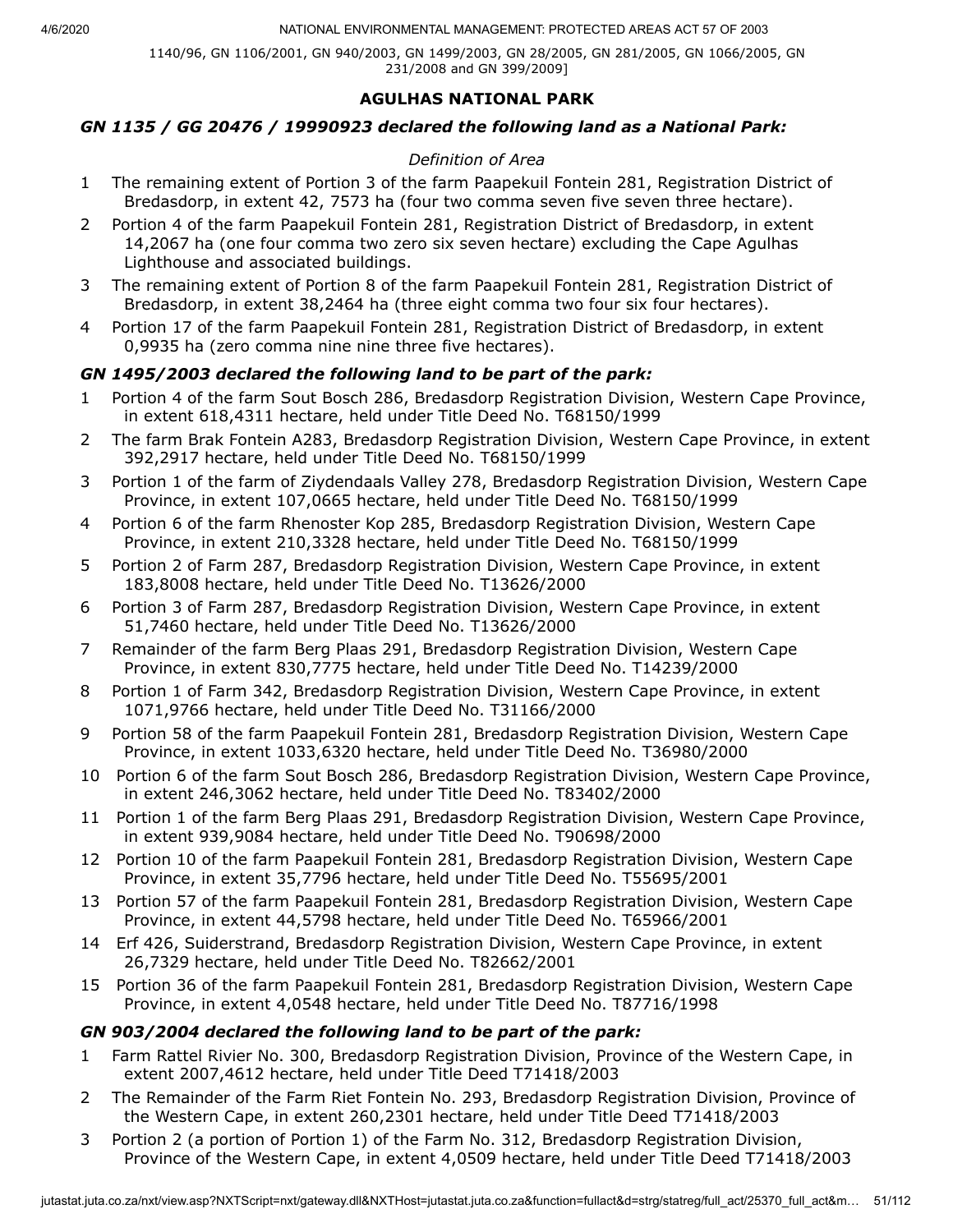- 4 Portion 7 (a portion of Portion 4) of the Farm Sout Bosch No. 286, Bredasdorp Registration Division, Province of the Western Cape, in extent 607,4721 hectare, held under Title Deed T83403/2000
- 5 The Remainder of Portion 3 of the Farm Rhenosterkop No. 285, Bredasdorp Registration Division, Province of the Western Cape, in extent 180,6028 hectare, held under Title Deed T83403/2000
- 6 Portion 5 (a portion of Portion 3) of the Farm Rhenosterkop No. 285, Bredasdorp Registration Division, Province of the Western Cape, in extent 210,4035 hectare, held under Title Deed T83403/2000
- 7 Portion 5 (a portion of Portion 4) of the Farm Sout Bosch No. 286, Bredasdorp Registration Division, Province of the Western Cape, in extent 366,6502 hectare, held under Title Deed T83403/2000

# *GN 1064 / GG 28185 / 20051028 declared the following land to be part of the park:*

1 Portion 6 of the farm Rietfontein A No. 299, Bredasdorp Registration Division, Western Cape Province, in extent 3 906.4962 hectares, held under Title Deed of Transfer T37792/2005

# *GN 1055 / GG 31461 / 20081003 declared the following land to be part of the park:*

- Remainder of the Farm Rhenoster Kop No. 285, Bredasdorp Registration Division, Western Cape Province, measuring 461,7178 hectares in extent and held by the Title Deed No. T101072/2002;
- 2 Portion 1 of the Farm Rhenoster Kop No. 285, Bredasdorp Registration Division, Western Cape Province, measuring 303,8139 hectares in extent and held by Title Deed No. T101072/2002;
- 3 Remainder of the Farm No. 287, Bredasdorp Registration Division, Western Cape Province, measuring 203,5144 hectares in extent and held by Title Deed No. T101074/2002;
- 4 Farm No. 287, Bredasdorp Registration Division, Western Cape Province, measuring 1665,5171 hectares in extent and held by Title Deed No. T101074/2002.
- 5 Portion 1 (Remaining extent) of the farm 287, Bredasdorp Registration Division, Western Cape Province, measuring 1665 [sic]

# *GN 400 / GG 32094 / 20090409 declared the following land to be part of the park:*

- 1 The Farm Waterford 314, situated in the Bredasdorp Registration, Western Cape Province, and measuring 4052.9810 hectares in extent and held by Title Deed No. T79097/2007. [Definition of 'Agulhas National Park' amended by GN 1135/99, GN 1495/2003, GN 903/2004, GN 1064/2005 and GN 400/2009]
- 2 Portion 1 of the Farm Waterford 314, Bredasdorp Registration Division, Western Cape Province, measuring 4052,9810 hectares in extent, and held by Title Deed No. T79097/2007.

# *GN 154 / GG 35073 / 20120302 declared the following land to be part of the park:*

3 Portion 4 of the Farm Rietfontein A299, Registration Division Bredasdorp, Western Cape Province, in extent 287.1602 hectares, held by Title Deed No. T57834/2009.

# **AUGRABIES FALLS NATIONAL PARK**

# *GN 216.1966 / GG 1506 declared the following state land to be a National Park:*

# *Definition of Area*

Beginning at the south-western beacon of Portion 1 of the farm Waterval 497, administrative district of Gordonia, thence south-eastwards and southwards along the boundaries of the said Portion 1 and Portion 1 of the farm Omdraai 492 so as to exclude them from this area, to the southwestern beacon of the last-mentioned portion, thence farther southwards along the prolongation of the western boundary of the said Portion 1 of the farm Omdraai 492 to a point where it intersects the left bank of the Orange River, thence north-westwards along the said left bank of the Orange River to a point where it intersects the south-eastern boundary of the farm Rooipad 15, administrative district of Kenhardt, thence south-westwards and north-westwards along the boundaries of the said farm Rooipad 15 to a point where it intersects the south-eastern boundary of Portion 7 (Omruil) of the farm Rooipad 15, thence generally north-eastwards and north-westwards along the boundaries of the said Portion 7 (Omruil) so as to exclude it from this area to the northernmost beacon thereof, thence north-eastwards in a straight line along the north-western boundary of Portion 1 of the farm Rooipad 15 to point a on the diagram thereof, thence generally east-wards along the left bank of the Orange River to point b on the diagram of the said Portion 1 of the farm Rooipad 15, thence north-eastwards along the prolongation of the boundary CB on the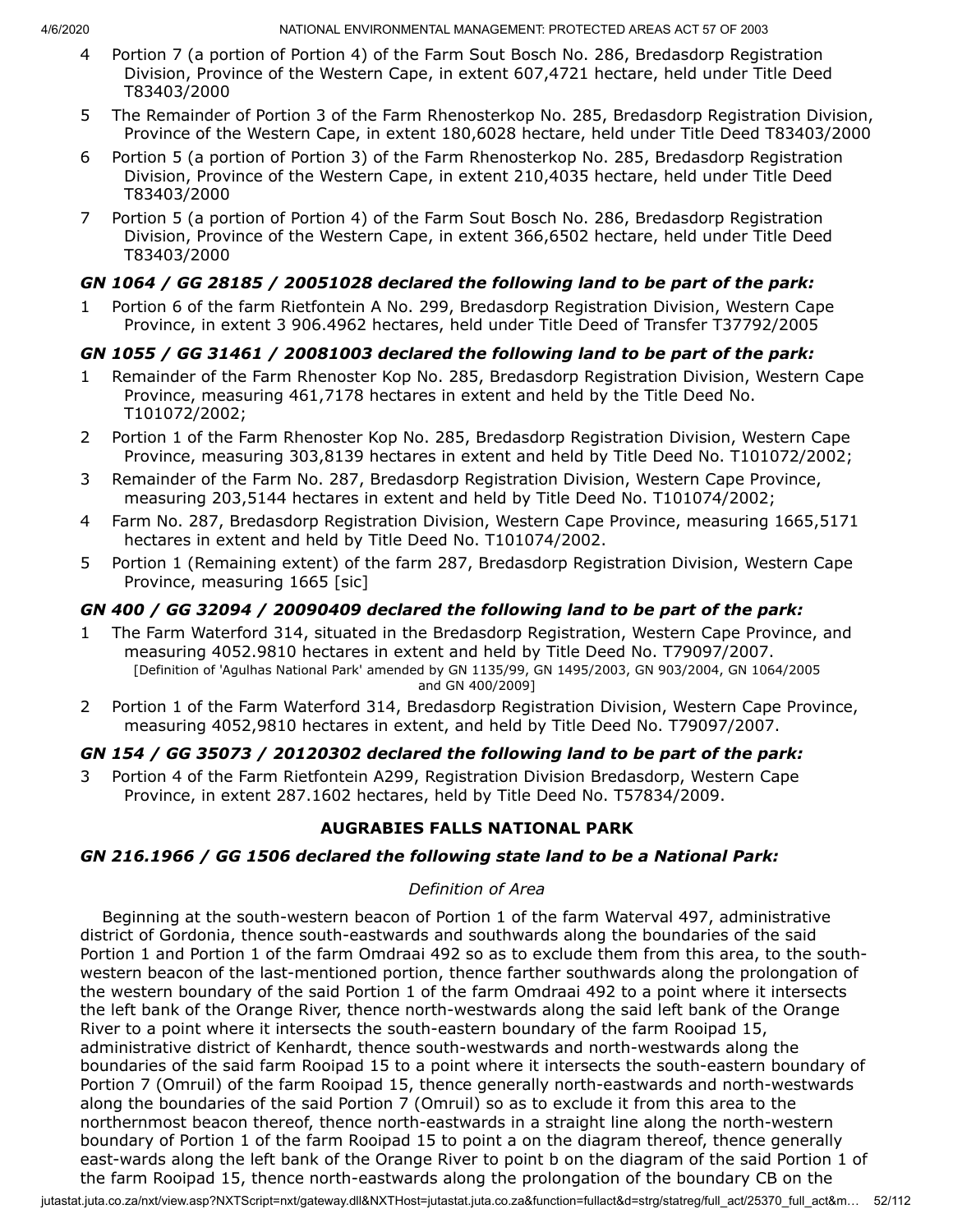diagram of the said Portion 1 of the farm Rooipad 15 to a point where it intersects the middle of the Orange River, thence generally eastwards along the middle of the Orange River to a point where it intersects the prolongation of the western boundary of the said farm Waterval 497, administrative district of Gordonia, thence northwards along the said prolongation and the said western boundary of the farm Waterval 497 to the beacon first named.

# *Proc. 44/82 declared the following State land to be part of this park:*

1 An area, situated in the Administrative District of Gordonia, Province of the Cape of Good Hope, in extent 4270 hectares, as represented by and described in Diagram SG 208/76 (Cape Town).

# *GN 2856 / GG 11084 / 19871231 declared the following portions of land, situated in the Administrative Division of Kenhardt, Province of the Cape of Good Hope to be part of this park:*

- 1 Portion 31 of the farm Blouputs 10, in extent 18,2688 ha;
- 2 Portion 10 (portion of Portion 9) of the farm Rooipad 15, in extent 173,3459 ha;
- 3 Portion 30 of the farm Blouputs 10, in extent 0,1191 ha;
- 4 Portion 11 (portion of Portion 9) of the farm Rooipad 15, in extent 4,0826 ha; and
- 5 Portion 12 (portion of Portion 9) of the farm Rooipad 15, in extent 18,2496 ha.

## *GN 2856 / GG 11084 / 19871231 excluded the following portions of land, situated in the Administrative Division of Kenhardt, Province of the Cape of Good Hope, from this park:*

- 1 Portion 14 (portion of Portion 1) of the farm Rooipad 15, in extent 25,5022 ha;
- 2 Portion 15 (portion of Portion 1) of the farm Rooipad 15, in extent 40,5703 ha;
- 3 Portion 13 (portion of Portion 1) of the farm Rooipad 15, in extent 1,8979 ha; and
- 4 Portion 16 of the farm Rooipad 15, in extent 35, 4444 ha.

#### *GN 1520 / GG 12597 / 19900706, as corrected by GN 1211 / GG 13273 / 19910530, declared the following properties, situate in the Administrative District of Gordonia, Province of the Cape of Good Hope, to be part of this park:*

- 1 Bokvasmaak Native Reserve 498, in extent 73 700ha; and
- 2 Lot 495, in extent 791 ha.

### *GN 2202 / GG 15262 / 1993 excluded the following land, situated in the Division of Gordonia, Province of the Cape of Good Hope, from this park:*

- 1 Bokvasmaak Native Reserve 498, in extent 73 700 ha; and
- 2 Lot 495, in extent 791 ha.

### *GN 2202 / GG 15262 / 1993 declared the following land, situated in the Division of Gordonia, Province of the Cape of Good Hope, to be part of this park:*

An unsurveyed portion of Farm 498, in extent approximately 70 928 hectares.

# *GN 1350 / GG 15892 / 19940805 declared the following land to be part of this park:*

1 Portion 1 of the farm Waterval 497, situated in the Division of Gordonia, Northern Cape Province (previously the Province of the Cape of Good Hope), in extent 5 803,3145 hectares.

### *GN R599 / GG 17093 / 19960412 excluded the following portion of land, situated in the Division of Gordonia, Province of the Cape of Good Hope, from this park:*

1 The land described as Bokvasmaak 498, in extent 70 928 hectares.

# *GN 657/2004 excluded the following portion of land from this park:*

1 Portion 1 of the Farm Riemvasmaak No. 498 (Melkbosrand), in extent 4137 ha, from the Augrabies Waterfall National Park, situated in the Administrative District of Gordonia, Northern Cape Province.

# *GN 907/2004 declared the following land to be part of this park:*

1 Portion 2 of the Farm Deberas NO. 8, Kenhardt Registration Division, Northern Cape Province, in extent 2121,3428 hectare, held under Title Deed T2456/2004

# *GN 1067 / GG 28185 / 20051028 declare the following land to be part of the park:*

1 Portion 23 (a portion of Portion 9) of Farm Rooipad 15, Kenhardt Registration Division, Northern Cape Province, in extent 706.0205 hectares, held under Title Deed of Transfer T26889/2005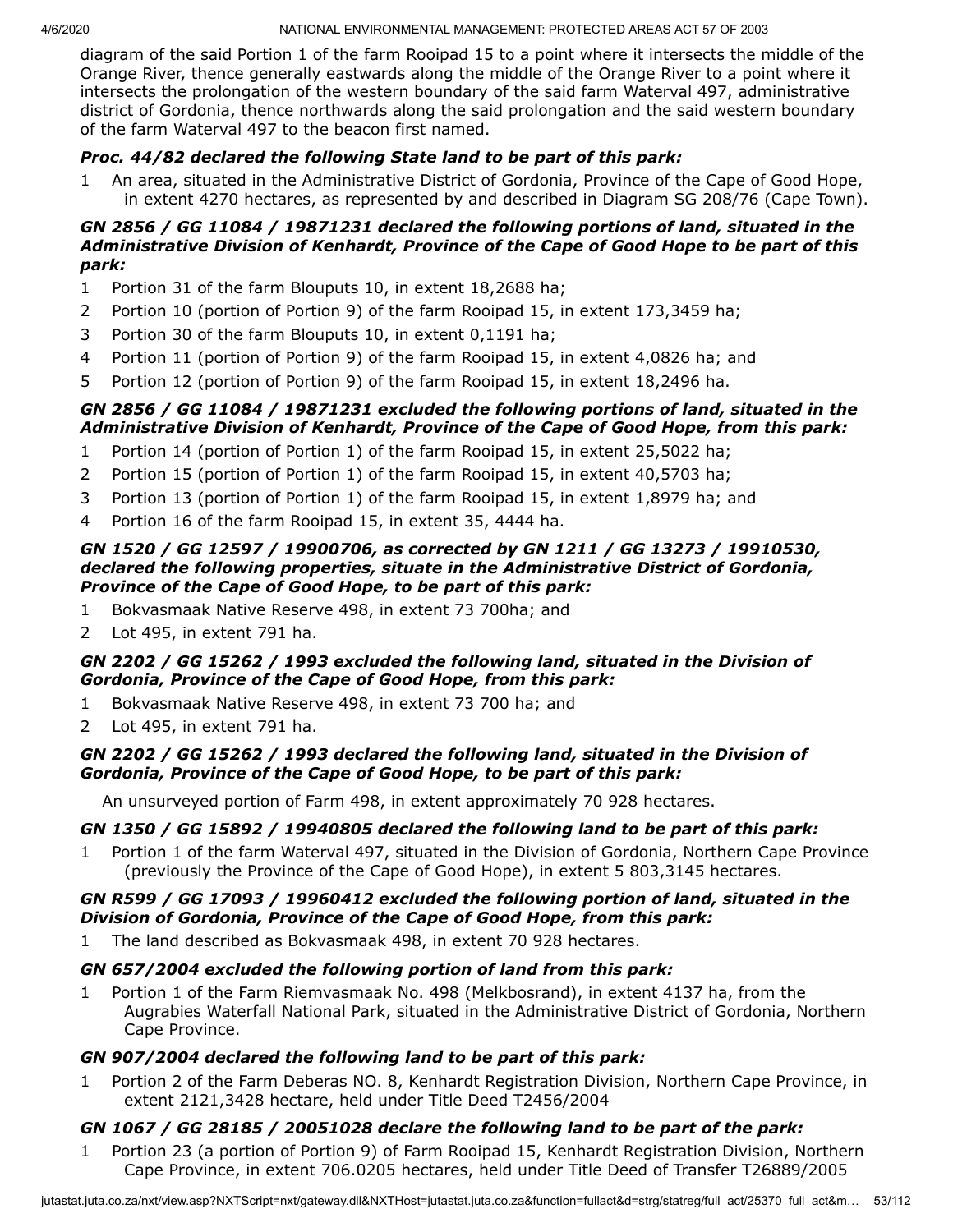- 2 Portion 15 (a portion of Portion 1) of Farm Rooipad 15, Kenhardt Registration Division, Northern Cape Province, in extent 40.5703 hectares, held under Title Deed of Transfer T26889/2005
- 3 Portion 24 (a portion of Portion 20) of Farm Rooipad 15, Kenhardt Registration Division, Northern Cape Province, in extent 25.9198 hectares, held under Title Deed of Transfer T26891/2005
- 4 Portion 25 (a portion of Portion 22) of Farm Rooipad 15, Kenhardt Registration Division, Northern Cape Province, in extent 39.4307 hectares, held under Title Deed of Transfer T26887/2005
- 5 Remainder of the farm Daberas No. 8, Kenhardt Registration Division, Northern Cape Province, in extent 4 205,6169 hectares, held under Title Deed of Transfer T66616/2002
- 6 Portion 51 (a portion of Portion 32) of the farm Zeekoe-Streek No. 9, Kenhardt Registration Division, Northern Cape Province, in extent 286,0872 hectares, held under Title Deed of Transfer T39422/2004
- 7 Remainder of the Farm Blouputs No. 10, Kenhardt Registration Division, Northern Cape Province, in extent 13 065.5341 hectares, held under Title Deed of Transfer T4745/2001
- 8 Remainder of Portion 18 of the farm Zeekoe-Streek No. 9, Kenhardt Registration Division, Northern Cape Province, in extent 7 116,0904 hectares, held under Title Deed of Transfer T89356/1999
- 9 The remainder of Portion 35 of the farm Zeekoe-Streek No. 9, Kenhardt Registration Division, Northern Cape Province, in extent 4 259.9741 hectares, held under Title Deed of Transfer T69355/2000
- 10 Portion 7 of the farm Daberas No. 8, Kenhardt Registration Division, Northern Cape Province, in extent 37.0830 hectares, held under Title Deed of Transfer T75537/2002
- 11 The Remainder of portion 2 of the farm Zeekoe-Streek No. 9, Kenhardt Registration Division, Northern Cape Province, in extent 1 650.1791 hectares, held under Title Deed of Transfer T69355/2000
- 12 Portion 1 (Annex Gamcaip) of the Farm Zeekoe-Streek No. 9, Kenhardt Registration Division, Northern Cape Province, in extent 339.2215 hectares, held under Title Deed of Transfer T69355/2000

[Definition of 'Augrabies Falls National Park' amended by Proc. 44/82, GN 2856/87, GN 1520/90, GN 2202/93, GN 1350/94, GN 599/96, GN 657/2004, GN 907/2004, GN 28/2005 and GN 1067/2005]

#### *GN 236/GG 30805/ 20081003 has declared the following part of land to be part of the park:*

Portion 56 (a portion of 48) in extent of the farm Zeekoe-Steek No. 9, Kenhardt Registration Division, Northern Cape Province, measuring 1,1991 hectares in extent and held by Title Deed No. T32392/2006; [sic]

- 1 Portion 56 (a portion 48) in extent of the farm Zeekoe-Steek No. 9 Kenhardt Registration Division, Northern Cape Province, measuring 1,1991 hectares in extent and held by Title Deed No. T32392/2006.
- 2 Portion 13 of the farm Rooipad No. 15, Kenhardt Registration Division, Northern Cape Province, measuring 1,8979 hectares in extent and held by Title Deed No. T79267/2005;
- 3 Portion 14 of the farm Rooipad No. 15, Kenhardt Registration Division, Northern Province, measuring 25,5022 hectares in extent and held by Title Deed No. T79267/2005;
- 4 Portion 5 of the farm Omdraai No. 492, Kenhardt Registration Division, Northern Cape Province, measuring 3 001,6988 hectares in extent and held by Title Deed No. T3027/1995;
- 5 Portion 2 of the farm Nelshoop No. 12, Kenhardt Registration Division, Northern Cape Province, measuring 1 777,0263 hectares in extent and held by Title Deed No. T89880/2002.

# **BONTEBOK NATIONAL PARK**

# *GN 1070/ GG 28185 declared the following land as a National Park:*

# *Definition of Area*

Beginning at the beacon lettered A on the diagram of Erf 1699 Swellendam, thence in an easterly direction along the boundaries of the said Erf 1699 and Erf 23, so as to include them in this area, to the northernmost beacon of Erf 2477; thence south-westwards along the western boundaries of the said Erf 2477 and Erf 2476, so as to exclude them from this area, to the southernmost beacon of the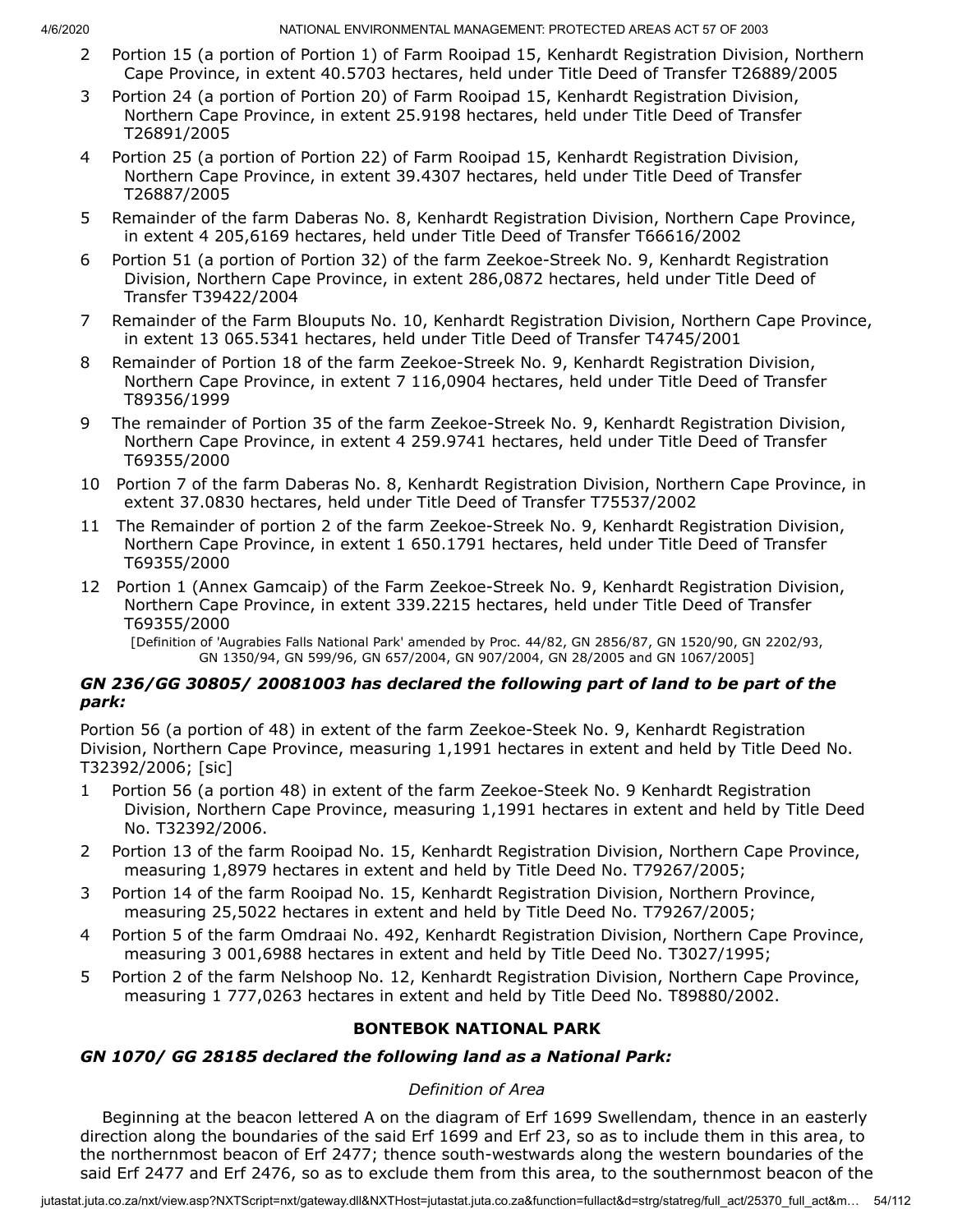last-mentioned erf; thence southwestwards along the boundaries of the said Erf 23 and Erf 153, so as to include them in this area, to the westernmost point of the last-mentioned erf; thence southwestwards along the prolongation of the northwestern boundary of the said Erf 153 to the middle of the Breede River; thence north-westwards along the middle of the said Breede River to the southernmost point of Portion 3 of Farm 259 Swellendam; thence northwestwards along the boundaries of the said Portion 3, and Portion 8 of Farm 254 Swellendam, so as to include them in this area, to the westernmost point of the last-mentioned portion; thence north-westwards in a straight line to the beacon lettered H on the diagram of the said Erf 1699; thence along the northwestern boundary of the said Erf 1699, so as to include it in this area, to the beacon first named.

# *GN 41/2004 declared the following land to be part of this park:*

- 1 Erf 5338, Swellendam, Province of the Western Cape, measuring 535,5909 hectare, held by Deed of Transfer No. T5463/2001
- 2 Erf 5339, Swellendam, Province of the Western Cape, measuring 95,9582 hectare, held by Deed of Transfer No. T5463/2001

[Definition of 'Bontebok National Park' amended by GN 41/2004]

### **CAMDEBOO NATIONAL PARK**

### *GN 1070 / 2005 / GG 28185 declared the following as a National Park:*

#### *Definition of Area*

- 1 Erf 4311, a portion of Erf 1814, Graaff-Reinet in the extent of 7693.1067 hectares situated in the municipality district of Graaff-Reinet as described in SG Diagram 1548/1988.
- 2 Erf 3908, a portion of Erf 1814, Graaff-Reinet in the extent of 2359.1783 hectares situated in the municipality and district of Graaff-Reinet as described in SG Diagram 8779/1981.
- 3 Erf 3569, a portion of Erf 1814, Graaff-Reinet in the extent of 2230.0292 hectares situated in the municipality and district of Graaff-Reinet as described in SG Diagram 790/1977.
- 4 Erf 1920, Graaff-Reinet in the extent of 54.3331 hectares situated in the municipality and district of Graaff-Reinet as described in SG Diagram 3860/1939.
- 5 Erf 3570, a portion of Erf 1814, Graaff-Reinet in the extent of 1586.1569 hectares situated in the municipality and district of Graaff-Reinet as described in SG Diagram 791/1977.
- 6 Erf 3866, a portion of Erf 1814, Graaff-Reinet in the extent of 311.5285 hectares situated in the municipality and district of Graaff-Reinet as described in SG Diagram 3417/1980.
- 7 Erf 5289, a portion of Erf 1814, Graaff-Reinet in the extent of 221.9590 hectares situated in the municipality and district of Graaff-Reinet as described in SG Diagram 7314/1990.

# *GN 805 / GG 36951 / 20131025 declared the following land to be part of the park:*

- 1 Portion 3 of the Farm Pienaars River No. 208, Graaff-Reinet Registration Division, Eastern Cape Province, in extent measuring 122,2142 hectares, held by Deed of Transfer No. T71460/2006;
- 2 Portion 4 (Soethoek) (a portion of portion 1) of the Farm Grasrand No. 334, Graaff-Reinet Registration Division, Eastern Cape Province, in extent measuring 112,9771 hectares, held by Deed of Transfer No. T71460/2006;
- 3 Remainder of the Farm Winterhoek No. 269, Graaff-Reinet Registration Division, Eastern Cape Province, in extent measuring 3983,2293, held by Deed of Transfer No. T71460/2006;
- 4 Farm No. 271, Graaff-Reinet Registration Division, Eastern Cape Province, in extent measuring 119,8031 hectares, held by Deed of Transfer no. T71460/2006;
- 5 Farm No. 272, Graaff-Reinet Registration Division, Eastern Cape Province, in extent measuring 46,3241 hectares, held by Deed of Transfer no. T71460/2006;
- 6 Remainder of the Fram Annex Corndale No. 335, Graaf-Reinet Registration Division, Eastern Cape Province, in extent measuring 71,7303 hectares, held by Deed of Transfer No. T71460/2006; and
- 7 Farm Annex Winterhoek No. 336, Graaff-Reinet Registration Division, Eastern Cape Province, in extent measuring 33,4390, held by Deed of Transfer No. T71460/2006. [Definition of 'Camdeboo National Park' inserted by GN 1070/2005]

# **GARDEN ROUTE NATIONAL PARK**

*Definition of Area*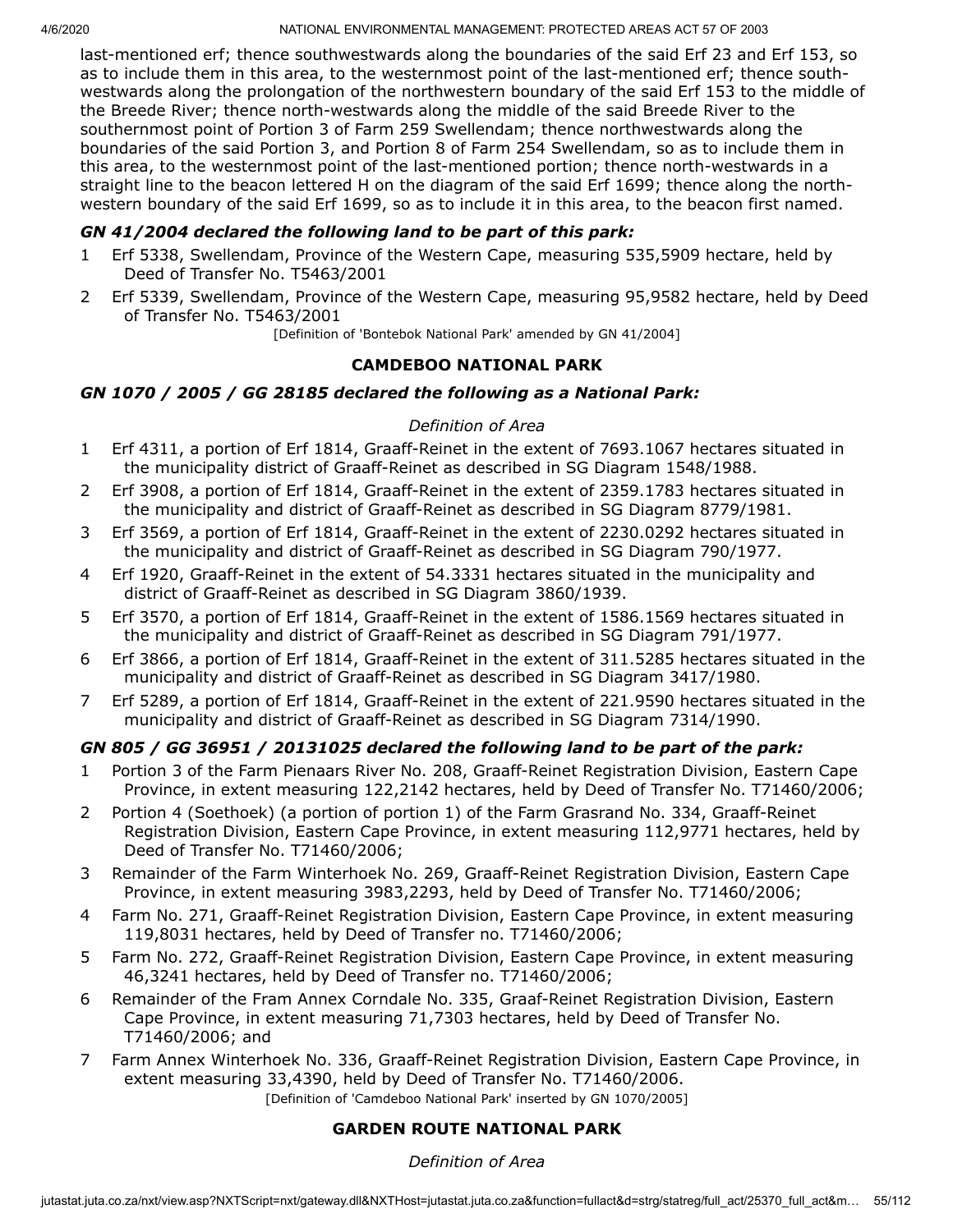#### Published under Government Notice 248 in *Government Gazette* 13981 of 6 March 2009.

|                | <b>Eastern Cape Province</b>                                                                                   |                         |                       |                     |
|----------------|----------------------------------------------------------------------------------------------------------------|-------------------------|-----------------------|---------------------|
| No.            | <b>Farm description</b>                                                                                        | <b>Title Deed No.</b>   | <b>SG Diagram No.</b> | <b>Extent in Ha</b> |
| 1              | Portion 1 of the farm Robbe<br>Hoek Forest Reserve No. 583,<br>Humansdorp Registration<br>Division.            | Unregistered State Land | 8149/1994             | 131,6838            |
| 2              | Portion 1 of the farm<br>Langebosch Forest Reserve<br>No. 446, Humansdorp<br>Registration Division.            | Unregistered State Land | 8155/1998             | 133,2781            |
| 3              | Portion 1 of the farm<br>Kwaaibrand Forest Reserve<br>No. 524, Humansdorp<br>Registration Division.            | Unregistered State Land | 8148/1998             | 440,3524            |
| $\overline{4}$ | Portion 1 of the farm<br>Koomans Bush Reserve No.<br>523, Humansdorp<br>Registration Division.                 | Unregistered State Land | 8147/1998             | 380,1488            |
| 5              | Remainder of Portion 1 of the<br>farm Palmiet River No. 584,<br>Humansdorp Registration<br>Division.           | T30672/1992             | 2503/1991             | 109,4415            |
| 6              | Portion 1 of the No. 881,<br>Humansdorp Registration<br>Division.                                              | Unregistered State Land | 8152/1998             | 139,8506            |
| 7              | Portion 3 (portion of Portion<br>1) of the farm Palmiet River<br>No. 584, Humansdorp<br>Registration Division. | Unregistered State Land | 8157/1998             | 58,8805             |
| 8              | Portion 2 of the Farm No.<br>880, Humansdorp<br>Registration Division.                                         | Unregistered State Land | 4757/2004             | 86,4151             |
| 9              | Portion 1 of the farm No. 463, Unregistered State Land<br>Humansdorp Registration<br>Division.                 |                         | 8156/1998             | 61,6406             |
| 10             | The farm No. Tsitsikamabos<br>Park B No. 465, Humansdorp<br>Registration Division.                             | T74947/1990             | 2652/1964             | 6,7681              |
| 11             | Remainder of the farm<br>Tsitsikamabos Park A No. 464, T104776/2003<br>Humansdorp Registration<br>Division.    | T64406/1989 and         | 2651/1964             | 327,5140            |
| 12             | Remainder of the farm Gouna G74/1947<br>No. 89, Knysna Registration<br>Division.                               |                         | 447/1947              | Unknown             |
| 13             | Remainder of the farm<br>Blaauw Krantz No. 250 (the<br>portion outside the                                     | G34/1952                | 7995/1950             | Unknown             |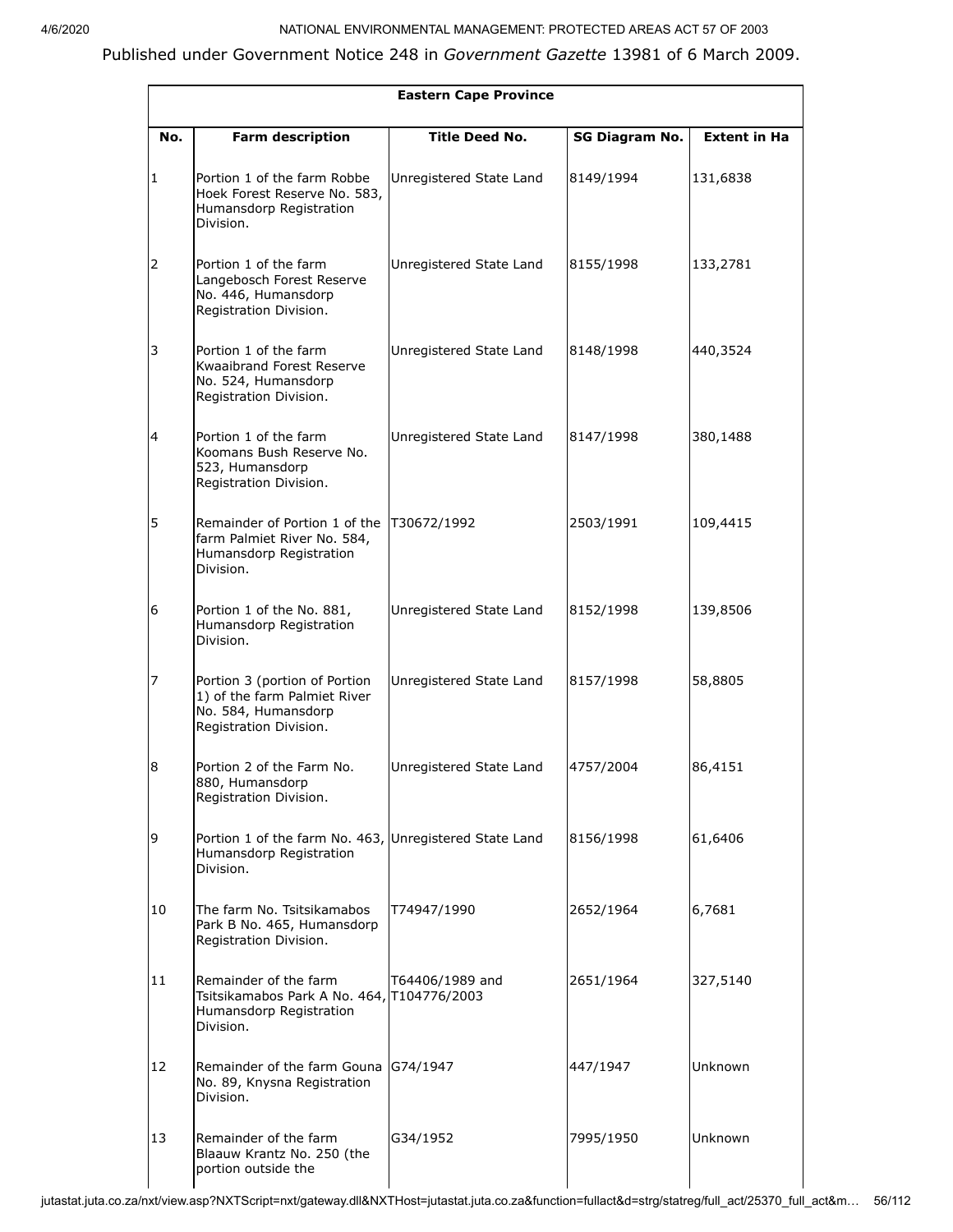|    | Tsitsikamma National Park as<br>declared by proclamation 61,<br>Government Gazette 4237<br>dated 29 March 1974),<br>Knysna Registration Division.                                                                                                                       |                         |           |            |
|----|-------------------------------------------------------------------------------------------------------------------------------------------------------------------------------------------------------------------------------------------------------------------------|-------------------------|-----------|------------|
| 14 | Portion 1 of the Farm No.<br>226, Knysna Registration<br>Division.                                                                                                                                                                                                      | T5398/1932              | 4007/1920 | 292,18     |
| 15 | Remainder of Portion 2 of the<br>farm Saltrifor No. 241,<br>Knysna Registration Division.                                                                                                                                                                               | Unregistered State Land | 5665/1993 | 248,64     |
| 16 | Remainder of the farm<br>Saltrifor No. 241 (the portion<br>outside the Tsitsikamma<br>National Park as declared by<br>proclamation 2814,<br>Government Gazette 11068<br>dated 1 December 1987),<br>Knysna Registration Division.                                        | G169/1957               | 6089/1950 | Unknown    |
| 17 | Portion 1 of the Farm No.<br>225, Knysna Registration<br>Division.                                                                                                                                                                                                      | T27/1933                | 2835/1932 | 239,5879   |
| 18 | Remainder of the farm<br>Goudveld No. 515, Knysna,<br>Knysna Registration Division.                                                                                                                                                                                     | T45795/1999             | 4678/1997 | 3 653,3536 |
| 19 | Portion 2 of the farm<br>Keurbooms River Forest<br>Reserve No. 522, Knysna<br>Registration Division.                                                                                                                                                                    | Unregistered State Land | 2823/1998 | 418,4632   |
| 20 | The farm Klein Palmiet River<br>No. 14, Knysna Registration<br>Division.                                                                                                                                                                                                | T3425/1938              | 261/1884  | 3 923,07   |
| 21 | Remainder of the farm<br>Keurbooms River Forest<br>Reserve No. 522, Knysna<br>Registration Division,<br>excluding the portion south<br>west of the Whiskey Creek<br>Forest Nature Reserve as<br>declared in Proclamation 2675<br>in Gazette 9519 on 7<br>December 1984. | Unregistered State Land | 2821/1998 | Unknown    |
| 22 | Remainder of the farm No.<br>558, Knysna Registration<br>Division.                                                                                                                                                                                                      | Unregistered State Land | 1686/2006 | 4 672,6324 |
| 23 | Remainder of the farm No.<br>556, Knysna Registration<br>Division.                                                                                                                                                                                                      | Unregistered State Land | 756/2006  | 3 910,5064 |
| 24 | Portion 2 of the farm<br>Outeniquaberge No. 352,<br>George Registration Division                                                                                                                                                                                        | Unregistered State Land | 1319/2005 | 1 208,4537 |
| 25 | Farm No. 291, George<br>Registration Division.                                                                                                                                                                                                                          | T24631/1999             | 8102/1978 | 28,3514    |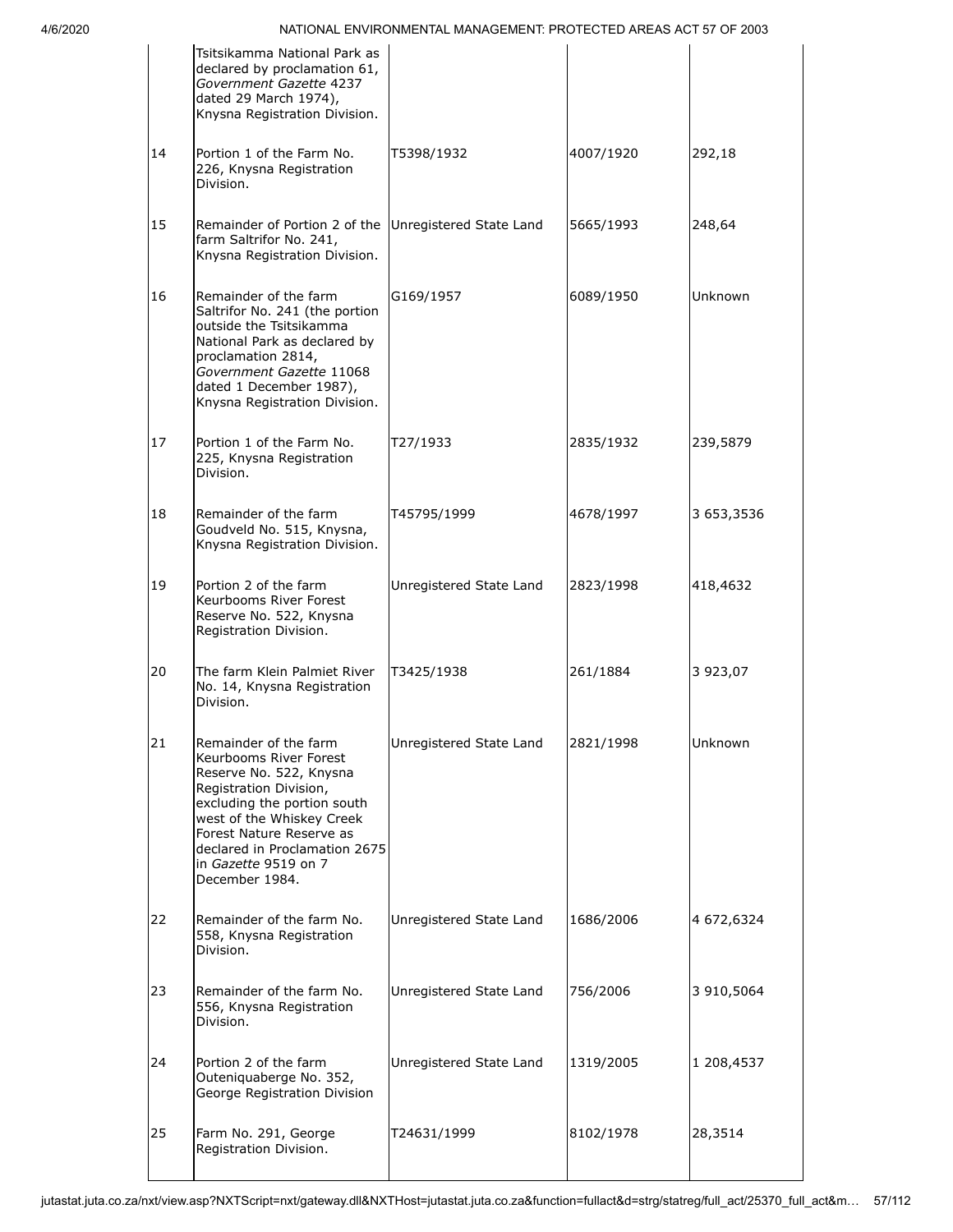|     | <b>Western Cape Province</b>                                                                                          |                         |                       |                     |  |
|-----|-----------------------------------------------------------------------------------------------------------------------|-------------------------|-----------------------|---------------------|--|
| No. | <b>Farm description</b>                                                                                               | <b>Title Deed No.</b>   | <b>SG Diagram No.</b> | <b>Extent in Ha</b> |  |
| 26  | Remainder of Portion 3 of the<br>farm Roode Kraal No. 184,<br>Knysna Registration Division.                           | Unregistered State Land | 3374/1933             | 227,9187            |  |
| 27  | The farm Karatara No. 512,<br>Knysna Registration Division.                                                           | T45795/1999             | 4675/1997             | 4 079,9694          |  |
| 28  | The remainder of Portion 3 of Unregistered State Land<br>the farm Lawn Wood No. 186,<br>Knysna Registration Division. |                         | 6673/2004             | 1 019,2686          |  |
| 29  | Remainder of the farm Deep<br>Wall No. 218, Knysna<br>Registration Division.                                          | T110/1952               | 7040/1949             | 4 139,3614          |  |
| 30  | Portion 117 (portion of<br>Portion 116) of the farm East<br>Brook No. 183, Knysna<br>Registration Division            | Unregistered State Land | 300/2005              | 61,7574             |  |
| 31  | The farm Yzernek No. 527,<br>Knysna Registration Division.                                                            | T28432/2000             | 6840/1998             | 1 620,0092          |  |
| 32  | Remainder of the farm<br>Buffelsnek No. 529, Knysna<br>Registration Division.                                         | T28433/2000             | 6842/1998             | 3 270,8044          |  |
| 33  | Portion 1 of the farm<br>Buffelsnek No. 529, Knysna<br>Registration Division.                                         | Unregistered State Land | 12/2005               | 52,5733             |  |
| 34  | Remainder of Portion 2 (Klein<br>River Nek) of the farm Roode<br>Muur No. 6, Knysna<br>Registration Division.         | T3524/1930              | B72/1930              | 641,6901            |  |
| 35  | Portion 3 of the farm Roode<br>Muur No. 6, Knysna<br>Registration Division.                                           | T12053/1946             | 1837/1942             | 93,85295            |  |
| 36  | Portion 25 (portion of Portion<br>3) of the farm Roode Kraal<br>No. 184, Knysna Registration<br>Division.             | T45796/1999             | 4671/1997             | 21,5933             |  |
| 37  | Remainder of the farm Van<br>Der Wattsbos No. 513,<br>Knysna Registration Division.                                   | T45795/1999             | 4676/1997             | 616,6741            |  |
| 38  | The farm Gouna North No.<br>530, Knysna Registration<br>Division.                                                     | T28431/2000             | 6843/1998             | 2 339,9556          |  |
| 39  | Farm No. 173, Knysna<br>Registration Division.                                                                        | T34734/1996             |                       | 8,9322              |  |
| 40  | Farm No. 174, Knysna                                                                                                  | T34734/1996             | 2303/1883             | 10,5097             |  |

jutastat.juta.co.za/nxt/view.asp?NXTScript=nxt/gateway.dll&NXTHost=jutastat.juta.co.za&function=fullact&d=strg/statreg/full\_act/25370\_full\_act&m… 58/112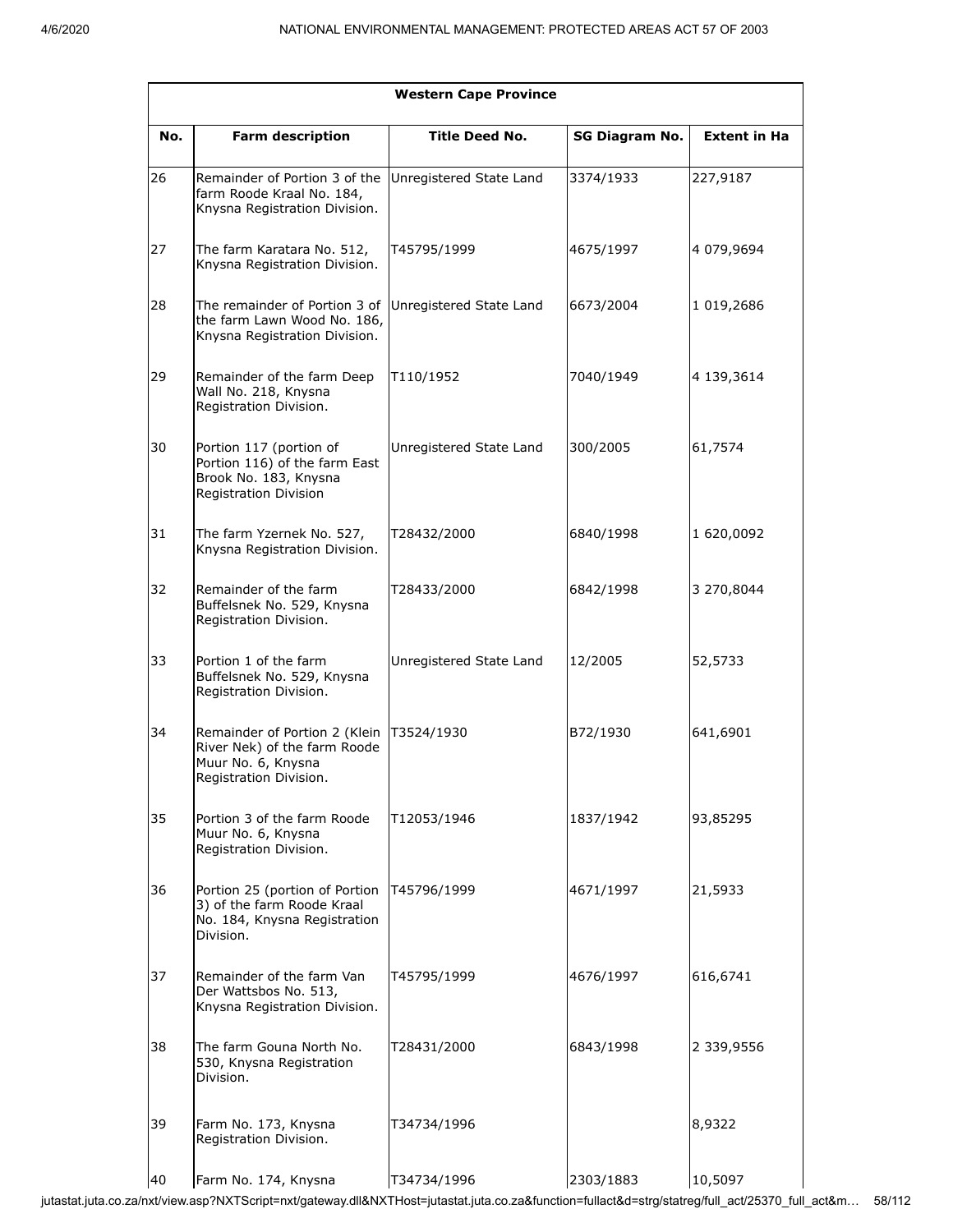|    | Registration Division.                                                            |                         |           |            |
|----|-----------------------------------------------------------------------------------|-------------------------|-----------|------------|
| 41 | The farm Taitskop No. 516,<br>Knysna Registration Division.                       | T45795/1999             | 4679/1997 | 265,5174   |
| 42 | The farm Church Millwood<br>Bush No. 117, Knysna<br>Registration Division.        | T14243/1957             | 1459/1918 | 1 006,0939 |
| 43 | The farm Bloubos No. 517,<br>Knysna Registration Division.                        | T45795/1999             | 4680/1997 | 731,220    |
| 44 | Remainder of the farm Boven<br>Diep River No. 5, Knysna<br>Registration Division. | T683/1930               | 273/1884  | 400,6      |
| 45 | Portion 1 of the farm Boven<br>Diep River No. 5, Knysna<br>Registration Division. | T7060/1927              | A276/1927 | 433,69     |
| 46 | The farm Farleigh No. 511,<br>Knysna Registration Division                        | T45795/1999             | 4674/1997 | 4 353,1152 |
| 47 | The farm Millwood No. 519,<br>Knysna Registration Division.                       | T45797/1999             | 4682/1997 | 2 211,4495 |
| 48 | Barkhuis Berg Forest Reserve<br>No. 2, Knysna Registration<br>Division.           | Unregistered State Land | 5450/2003 | 4 502,2538 |
| 49 | Portion 5 of the farm<br>Outeniquaberge No. 352,<br>George Registration Division. | Unregistered State Land | 1322/2005 | 12,0143    |

### *GN 95 / GG 34017 / 20110211 included the Tsitsikamma National Park as part of the Garden Route National Park:*

#### *Definition of Area*

- 1 The farms Tsitsikama Forest Park 464 and Tsitsikama Forest Park 465, administrative district of Humansdorp.
- 2 Beginning at a point on the low-water mark of the sea and to the south of the beacon lettered E on the diagram of Portion 1 of the farm Blaauw Krantz 250, administrative district of Knysna, thence northwards in a straight line through the said beacon lettered E to the high-water mark of the sea and the boundaries of said Portion 1 of the farm Blaauw Krantz 250, so as to include it in this area, to the beacon lettered D on the said diagram of Portion 1 of the farm Blaauw Krantz 250, thence generally eastwards in a series of straight lines through the beacons lettered E, F, 1, 2, crossing the Blaauw Krantz River, through the beacons in the administrative district of Humansdorp lettered 3, 5, 6, 7, 8, 9, 10, 12, 13, 13A, 14, 15, 16, 16A, 17, 18, 18A, 19, 20, 21, 22, 22A and 23 (the co-ordinates for these beacons are filed as Survey Record E.1538/1967 in the Office of the Surveyor-General, Cape Town) to the westernmost beacon of the farm Storms River Camping Site 430, thence eastwards, northeastwards and southeastwards along the boundaries of said farm Storms River Camping Site 430, so as to include it in this area to the easternmost point thereof, thence south-eastwards in a straight line to the beacon lettered L (said E.1538/1967), thence generally eastwards in a series of straight lines through the beacons lettered 25, 27 and 28 (said E.1538/1967) to the south-western beacon of Farm 438, thence generally eastwards along the southern boundaries of the following properties so as to exclude them from this area, viz. said Farm 438, Farm 441, Farm 442 and Farm 443 to the southwestern beacon thereof, thence eastwards in a straight line to the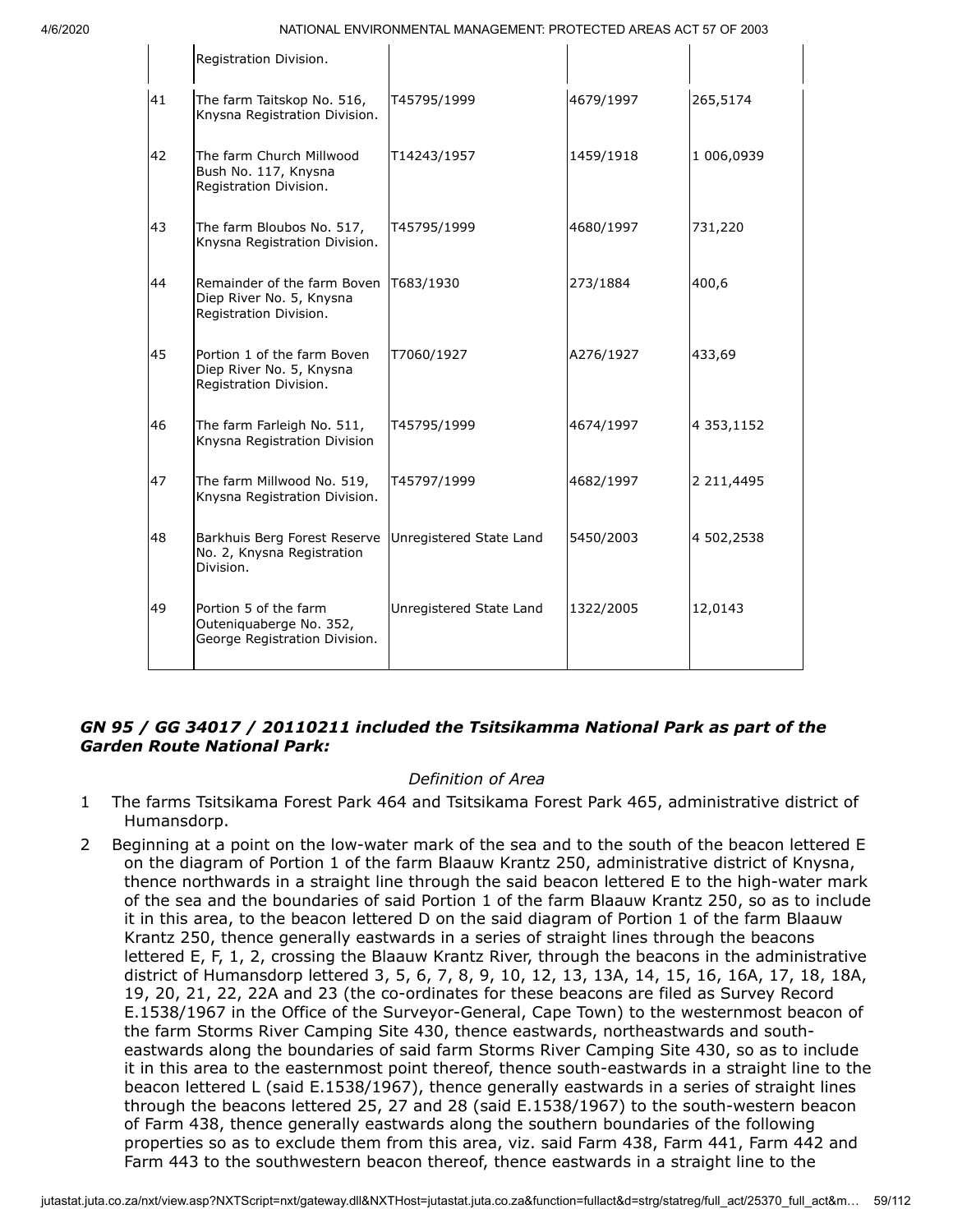beacon lettered 39A (said E.1538/1967), thence eastwards in a straight line to the westernmost beacon of Portion 2 of the Farm 449, thence generally eastwards along the southern boundaries of the following properties, so as to exclude them from this area, viz. said Portion 2 of the Farm 449, Farm 449 and Portion 1 of the Farm 449 to the easternmost point thereof, thence southwards in a straight line to the beacon lettered 43 (said E.1538/1967), thence generally eastwards in a series of straight lines through beacons lettered 44, 45, 45A, 45B, 45C, 45D, 46, 46A, 46B, 47, 47A, 47B, 48A, 49 and 50 (said E.1538/1967), thence generally eastwards along the southern boundaries of the following properties, so as to exclude them from this area, viz. Portions 6 and 1 of Farm 569, Farm 569, Portions 5 and 2 of the Farm 569 and said Farm 569 to the easternmost beacon thereof, thence generally eastwards in a series of straight lines through the beacons lettered 55, 56, 56A, 56B, 57, 58 and 59 (said E.1538/1967), thence generally eastwards along the southern boundaries of the following farms, so as to exclude them from this area, viz. Farm 575, Portions 5, 4 and 3 of the Farm 576, Portion 1 of the Farm 577, Farm 578, Farm 579, Farm 580, and Portion 1 of the Farm 580 to the south-western beacon of Farm 581, thence southwards to the point where the prolongation of the western boundary of the said Farm 581 intersects the right bank of the Groot River, thence southwards along the said right bank of the Groot River to the low-water mark of the sea, thence generally westwards along the low-water mark of the sea to the point of beginning.

3 The following portion of the sea:

Beginning at a point on the low-water mark and to the south of beacon marked E on Diagram 2822/1964 of Portion 1 of the farm Blaauw Krantz 250, Administrative District of Knysna, thence generally eastwards along the low-water mark to the right bank of the Groot River, Administrative District of Humansdorp, thence southwards in a straight line to a point three sea miles from the lowwater mark, thence generally westwards along a line three sea miles from and parallel to the low-water mark to a point three sea miles south of the right bank of the Bloukrans River; thence northwards in a straight line along the right bank of the Bloukrans River to a point 0,5 sea miles from the low-water mark; thence generally westwards along a line 0,5 sea miles from and parallel to the low-water mark to a point 0,5 sea miles south of the point of beginning; thence northwards in a straight line to the point of beginning.

# *Proc. 294/78 declared the following State land to be part of this park:*

1 The Farm 777, situated in the Administrative District of Humansdorp, Province of the Cape of Good Hope, in extent 234,673 6 hectares, as represented by and described in Diagram SG 2674/1978.

# *Proc. 8/84 excluded the following portion of land from this park:*

1 Portion 1 of Farm 777, Administrative District of Humansdorp, Province of the Cape of Good Hope, in extent 28,5744 hectares, as represented by and described in Diagram SG 1496/82.

# *GN 2814/87 declared the following land to be part of this park:*

1 Portion of the farm Saltriver (previously known as the De Vasselot Nature Reserve) in extent 2 533 ha.

# *GN 577 / GG 11791 / 19890331 excluded the following land situated in the Administrative Division of Humansdorp, Province of the Cape of Good Hope from the park:*

1 The land known as Tsitsikama Forest Park A, in extent 335, 0408 ha and Tsitsikama Forest Park B, in extent 6, 7681 ha.

# *GN 368 / GG 16293 / 19950310 declared the following land to be part of this park:*

Erven 382, 444 and the Remainder of Erf 434, Nature's Valley, situated in the Administrative District of Knysna, Western Cape Province (previously the Province of the Cape of Good Hope).

# *GN 30 / GG 16927 / 19960119 declared the following land to be part of this park:*

- 1 Portion 1 of Farm 299 in extent 185,8228 hectares, in the Knysna District, as described in Diagram 5240/40.
- 2 Portion 3 of the farm Matjes River 295 in extent 55,1618 hectares, in the Division of Knysna, as described in Diagram 3830/48.

# *GN 538/96 declared the following land to be part of this park:*

1 Beginning at the point where the boundary marked LM on the diagram of the farm Saltrifor 241, Administrative District of Knysna, intersects the high-water mark of the Indian Ocean; thence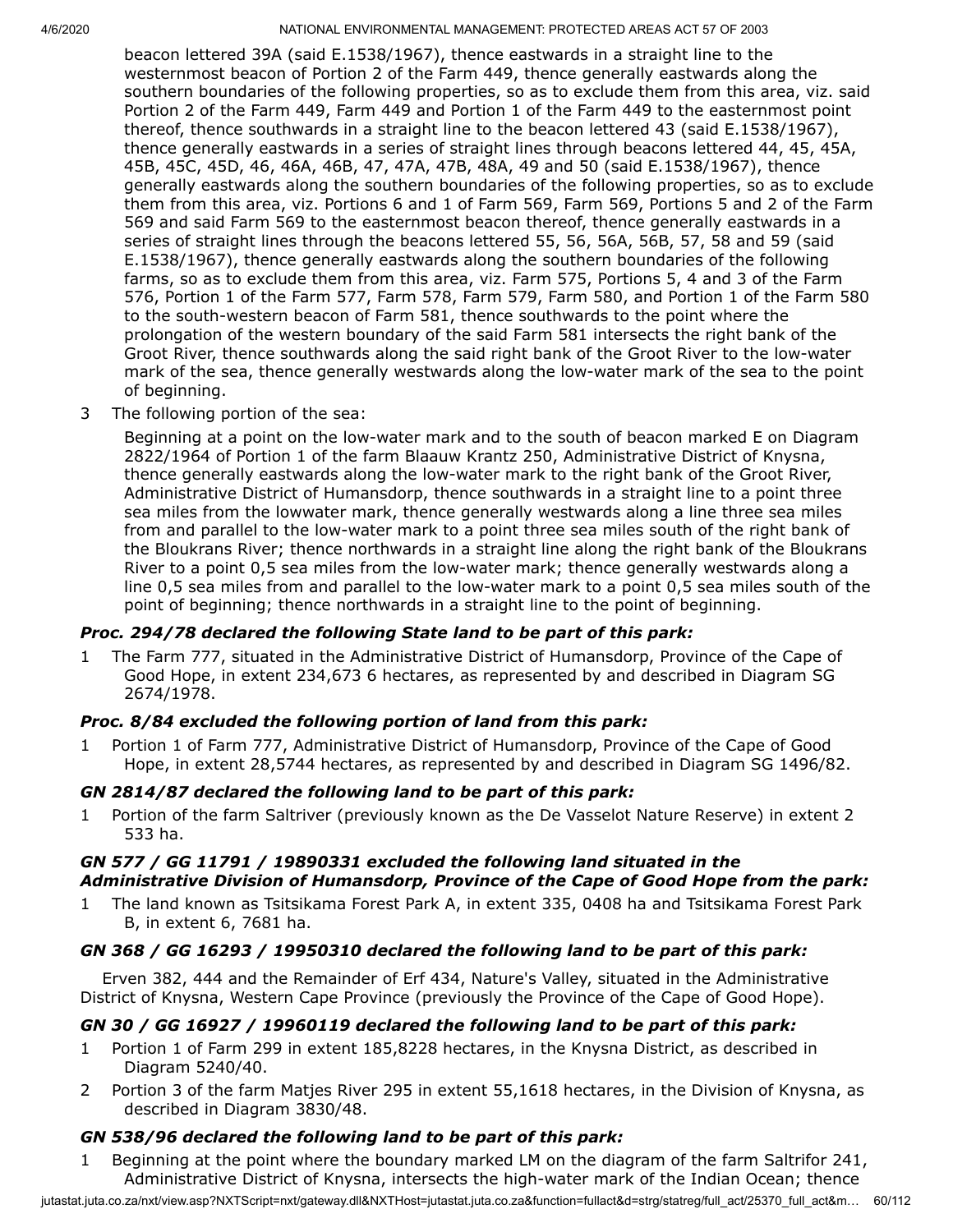generally north-eastwards along the last-mentioned high-water mark, the high-water mark of the Salt River, the said high-water mark of the Indian Ocean and the high-water mark of the Groot River to the point marked E on the diagram of Portion 1 of the farm Blaauw Krantz 250; thence southwards in a straight line to a point 0,5 sea miles from the high-water mark of the said Indian Ocean; thence generally westwards along a line 0,5 sea miles from and parallel to the last-mentioned high-water mark, to the point where it intersects the south-westward extension of the boundary mark LM on the diagram of the said farm Saltrifor 241; thence north-eastwards along the last-mentioned extension to the point where it intersects the highwater mark of the said Indian Ocean, the point of the beginning.

# *GN R100 / GG 17728 / 19970117 declared the following land to be part of the park:*

The following farms situated in the Division of Knysna, Western Cape Province:

- 1 Slaaps Bosch 15: 3 497, 9483 ha.
- 2 Langbosch Rivier 16: 2 598, 9893 ha.
- 3 Keur Rivier 18: 1 595, 4907 ha.
- 4 Zoetkraal 19: 2 268,2109 ha.
- 5 Boven Palmiet Rivier 20: 3 390,5249 ha.
- 6 Onder Palmiet Rivier 22: 2.592,8366 ha.
- 7 Dwars Rivier 23: 3.026,4702 ha.
- 8 Adjoining Klipheuwel 296: 1.097,4631 ha.

The following farm situated in the Division of Uniondale, Western Cape Province:

1 Adjoining Onbedacht 271: 4 322,1319 ha.

[Definition of 'Tsitsikama Forest and Coastal National Park' amended by Proc. 294/78, Proc.125/83, Proc. 8/84, GN 2814/87, GN 577/89, GN 538/96, GN 1077/96 and GN 100/97.]

#### *GN 95 / GG 34017 / 2011/02/11 included Wilderness National Park as part of the Garden Route National Park:*

### *Definition of Area*

The undermentioned State land, situated in the Administrative District of George, Province of the Cape of Good Hope:

| 1 | The following portions of the farm Klein Krantz 192:           |                                     |             |  |
|---|----------------------------------------------------------------|-------------------------------------|-------------|--|
|   | Description of property                                        |                                     | Extent (ha) |  |
|   | 1                                                              | Portion 136 (portion of Portion 26) | 4,0828      |  |
|   | $\overline{2}$                                                 | Portion 135 (portion of Portion 25) | 3,7375      |  |
|   | 3                                                              | Portion 134 (portion of Portion 8)  | 4,4743      |  |
|   | 4                                                              | Portion 131 (portion of Portion 24) | 13,3897     |  |
|   | 5                                                              | Portion 64                          | 488,9102    |  |
|   | 6                                                              | Portion 31                          | 14,5422     |  |
| 2 | The following portions of Farm 191:<br>Description of property |                                     |             |  |
|   |                                                                |                                     | Extent (ha) |  |
|   | 1                                                              | Portion 33 (portion of Portion 6)   | 4,9551      |  |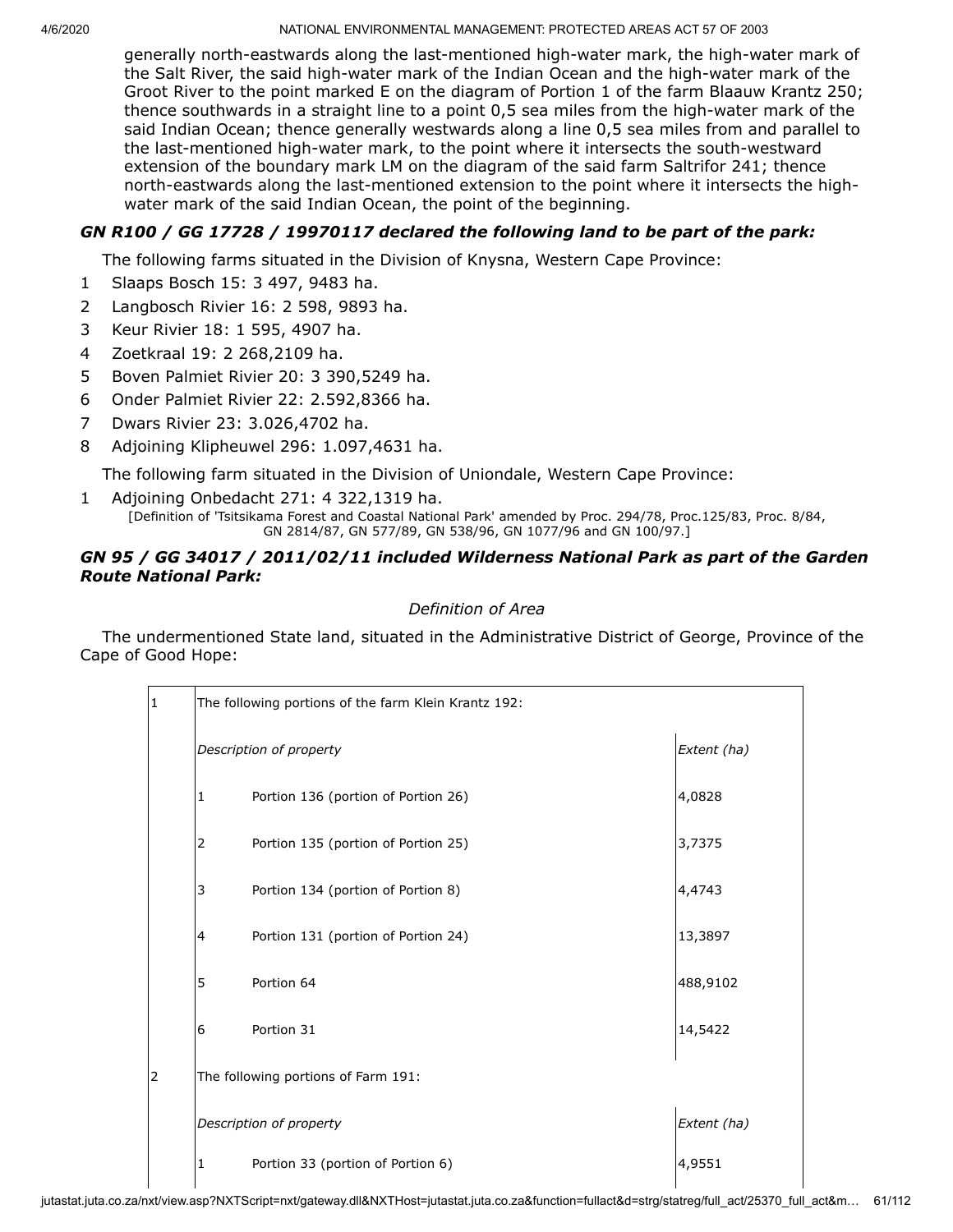|                                                                                       |   | 2                                                  | Portion 32 (portion of Portion 5)                          | 5,6883      |
|---------------------------------------------------------------------------------------|---|----------------------------------------------------|------------------------------------------------------------|-------------|
|                                                                                       |   | 3                                                  | Portion 31 (portion of Portion 4)                          | 5,8727      |
|                                                                                       |   | 4                                                  | Portion 30 (portion of Portion 3)                          | 5,7758      |
|                                                                                       |   | 5                                                  | Portion 29 (portion of Portion 2)                          | 5,2487      |
|                                                                                       |   | 6                                                  | Portion 28 (portion of Portion 1)                          | 3,5021      |
|                                                                                       | 3 |                                                    | The following portions of the farm Boven Lange Valley 189: |             |
|                                                                                       |   |                                                    | Description of property                                    | Extent (ha) |
|                                                                                       |   | 1                                                  | Portion 38                                                 | 9,9108      |
|                                                                                       |   | 2                                                  | Portion 37                                                 | 27,2767     |
|                                                                                       |   | 3                                                  | Portion 36 (portion of Portion 28)                         | 1,6516      |
|                                                                                       |   | 4                                                  | Portion 35 (portion of Portion 16)                         | 10,4355     |
|                                                                                       |   | 5                                                  | Portion 34 (portion of Portion 15)                         | 15,3413     |
|                                                                                       |   | 6                                                  | Portion 11 (portion of Portion 3)                          | 5,3533      |
|                                                                                       |   | 7                                                  | Portion 32 (portion of Portion 7)                          | 3,9909      |
|                                                                                       |   | 8                                                  | Portion 31 (portion of Portion 3)                          | 5,9552      |
|                                                                                       |   | 9                                                  | Portion 26                                                 | 0,8009      |
|                                                                                       |   | 10                                                 | Portion 4                                                  | 9,7473      |
| The following portions of the farm Drie Valleyen 186:<br>4<br>Description of property |   |                                                    |                                                            |             |
|                                                                                       |   |                                                    |                                                            | Extent (ha) |
|                                                                                       |   | 1                                                  | Portion 22 (portion of Portion 13)                         | 2,2232      |
|                                                                                       |   | 2                                                  | Portion 21 (portion of Portion 10)                         | 2,3299      |
|                                                                                       |   | 3                                                  | Portion 20 (portion of Portion 4)                          | 0,0146      |
|                                                                                       | 5 | The following erven in the Township of Wilderness: |                                                            |             |
|                                                                                       |   | Number                                             |                                                            | Extent (ha) |
|                                                                                       |   |                                                    |                                                            |             |

jutastat.juta.co.za/nxt/view.asp?NXTScript=nxt/gateway.dll&NXTHost=jutastat.juta.co.za&function=fullact&d=strg/statreg/full\_act/25370\_full\_act&m… 62/112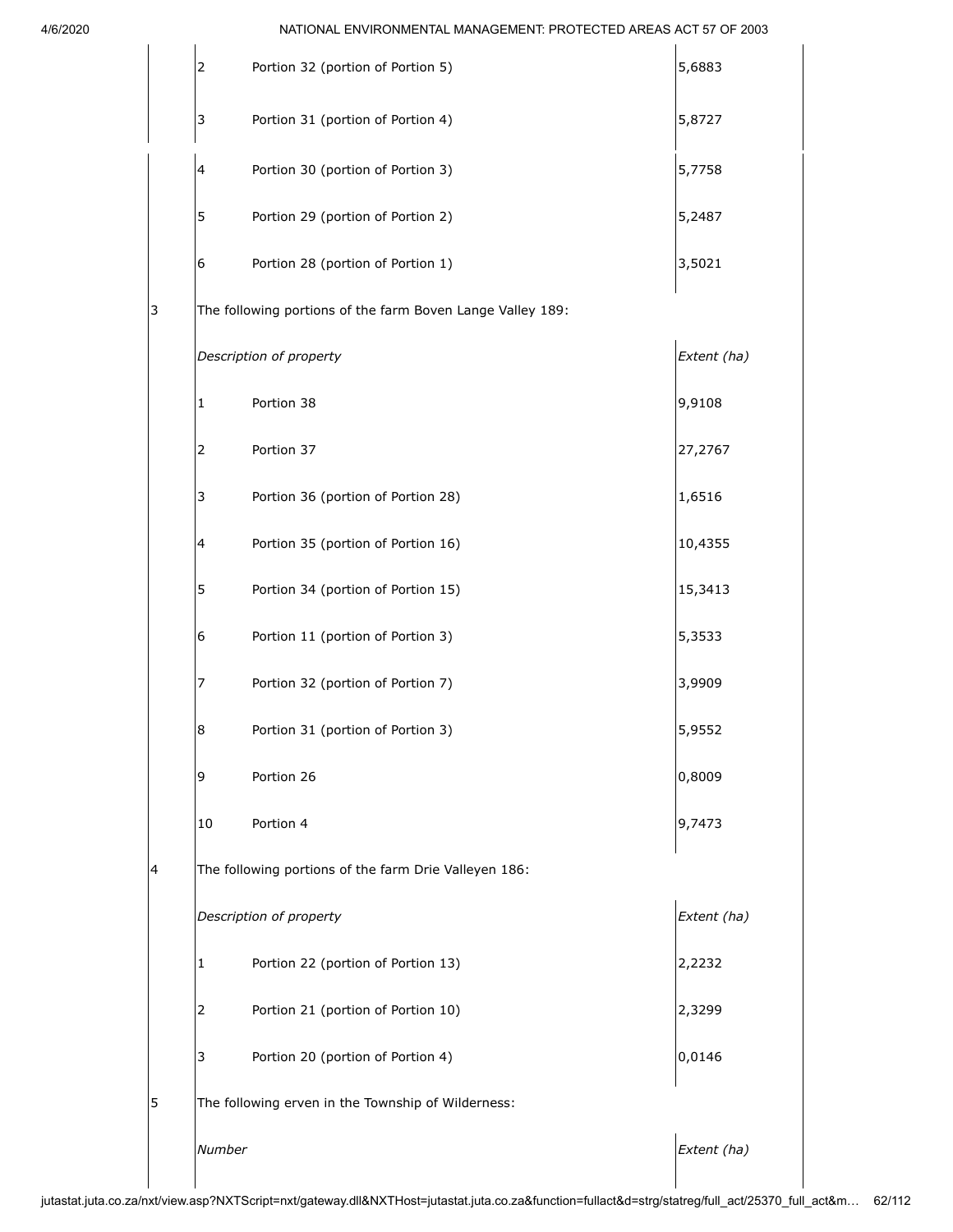|                          | <b>INATIONAL ENVIRONMENTAL MANAGEMENT, FROTECTED AREAS ACT 37 OF 2003</b> |          |
|--------------------------|---------------------------------------------------------------------------|----------|
| $\mathbf 1$              | 1096                                                                      | 2,8825   |
| $\overline{2}$           | 1095                                                                      | 1,6487   |
| $\overline{\mathbf{3}}$  | 1094                                                                      | 1,0881   |
| $\overline{\mathcal{L}}$ | 963                                                                       | 49,9536  |
| 5                        | 428                                                                       | 0,0788   |
| $\boldsymbol{6}$         | 424                                                                       | 0,1615   |
| 7                        | Remainder of 422                                                          | 0,2300   |
| $\bf8$                   | 1017                                                                      | 6,4916   |
| 9                        | 1269                                                                      | 0,5288   |
| 10                       | 1270                                                                      | 16,2943  |
| $11\,$                   | 1271                                                                      | 20,62572 |
| 12                       | 1272                                                                      | 1,7916   |
| 13                       | 1273                                                                      | 0,1370   |
| 14                       | Remainder of 1278                                                         | 22,7196  |
| 15                       | 1281                                                                      | 5,8313   |
| 16                       | 1282                                                                      | 78,9010  |
| 17                       | 1283                                                                      | 56,4907  |
| 18                       | 1295                                                                      | 8,8208   |
| 19                       | 1749                                                                      | 2,2996   |

- The water and the bed as well as the water and the land between the low-water mark and the highwater mark of Swartvlei and the Touw River lagoon.
- The Admiralty Zone from the point where the southwards prolongation of the eastern boundary of Portion 111 of the farm Ruygte Valley 205 intersects the high-water mark of the Indian Ocean, generally north-westwards to the point where the southwards prolongation of the western boundary of Erf 1095, Wilderness intersects the said Zone as well as the water and the land between the low-water mark and the high-water mark situate opposite this area.

#### *GN 1732/95 declared the following land to be part of the park:*

The undermentioned land situated in the Division of George, Western Cape Province: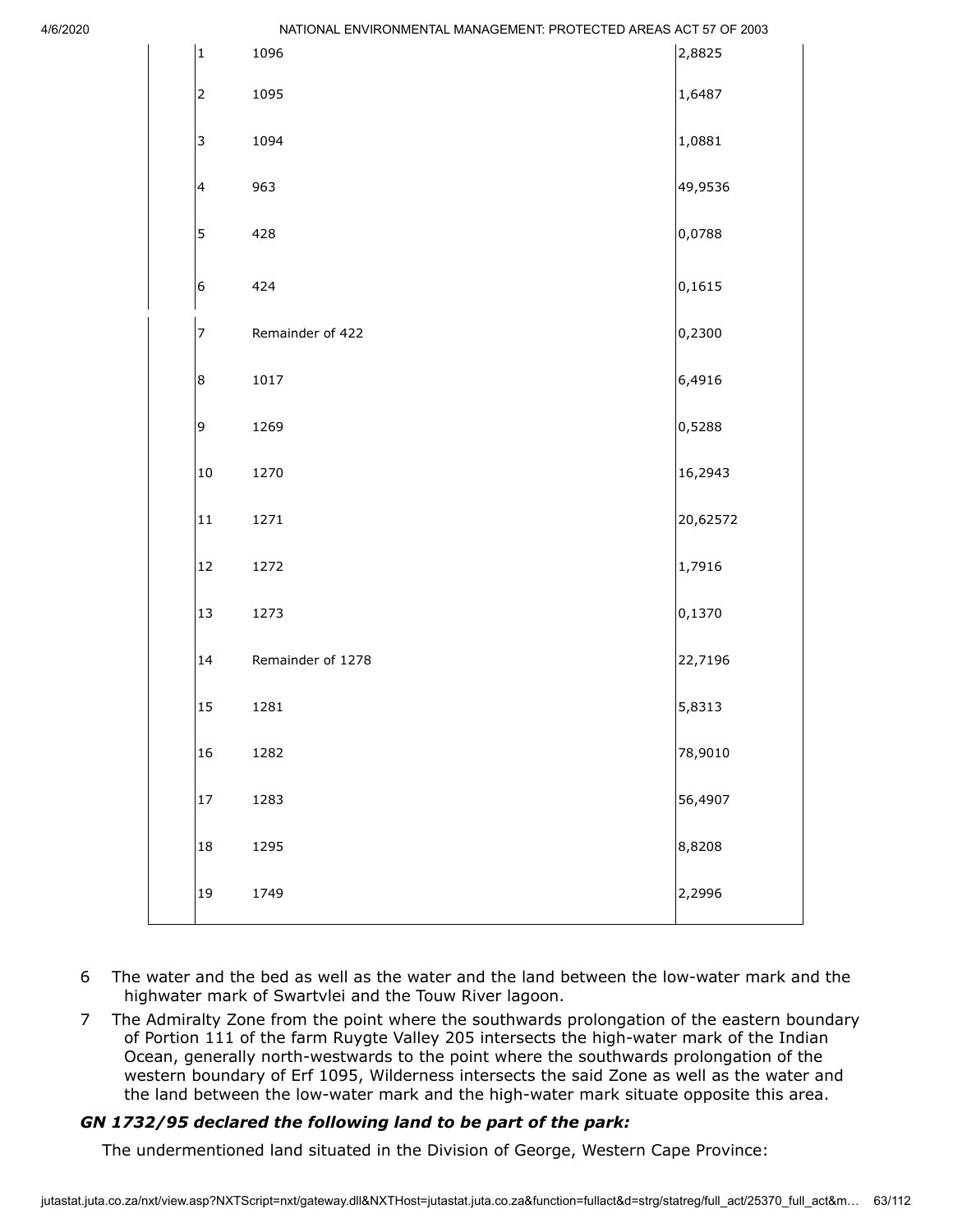- 1 Portion 10 of the farm Ronde Valley 187 in extent 208,1473 ha, as represented on and described in Diagram 4714/1935;
- 2 Portion 11 of the farm Ronde Valley 187 in extent 56, 8756 ha, as represented on and described in Diagram 3990/1953;
- 3 Portion 23 of the farm Ronde Valley 187, in extent 147, 0419 ha, as represented on and described in Diagram 14890/1957.

# *GN R99 / GG 17727 / 19970117 declared the following land to be part of the park:*

1 Lot 108, Hoekwil, situated in the Division of George, Western Cape Province, in extent 72,1909 hectares.

[Definition of 'Wilderness National Park' added by GN 2509/87 and amended by GN 1732/95 and GN R99/97]

### **GOLDEN GATE HIGHLANDS NATIONAL PARK**

[Golden Gate Highlands National Park amended by GenN 123 in *GG* 40621 of 17 February 2017.]

#### *Definition of Area*

1 From the south-western beacon of the farm Wilgenhof 698, common to the farms Noord Brabant 282, Groenland 267 and the said Wilgenhof 698; thence generally north-eastwards, eastwards and southwards along the boundaries of the following farms so as to include them: The said Wilgenhof 698, Melsetter 327, Wodehouse 328, Zulu Hoek 1349 and Gladstone 297, to the southernmost beacon of the last-named farm; thence generally north-westwards along the boundaries of the following farms so as to include them: Gladstone 297 and Wilgenhof 698, in the administrative district of Bethlehem, to the point of beginning.

# *GN 1249/88 declared the following land to be part of this park:*

1 The farm Spelonken 738, in extent 245, 4084 ha, situated in the District of Bethlehem, Province of the Orange Free State.

### *GN 214/93 declared the following land to be part of this park:*

The following properties situated in the District of Bethlehem, Province of the Orange Free State:

- 1 Remainder of the farm Wonderhoek 1698, in extent 453,7592 hectares, as represented on and described in Diagram SG No. F332/25.
- 2 The farm Diepkloof 1720, in extent 535,5766 hectares, as represented on and described in Diagram SG No. F334/25.
- 3 The farm Zaphira 1251, in extent 181,6705 hectares, as represented on and described in Subdivisional Survey No. 313/D dated 18 June 1907.
- 4 The farm Zaphira 876, in extent 62,4412 hectares, as represented on and described in Subdivisional Survey No. 311/D dated 18 June 1907.
- 5 Remainder of the farm Kalieskraal 78, in extent 295,1194 hectares, as represented on and described in Diagram SG No. 159/33.
- 6 Subdivision 1 of the farm Kalieskraal 78, in extent 500,7992 hectares, as represented on and described in Diagram SG No. 160/33.
- 7 Snowhills 'A' 153 of the farm Rhebokkop 518, in extent 145,6846 hectares as represented on and described in Diagram SG No. F22/29.
- 8 Remainder of the farm Rhebokkop 518, in extent 782,2021 hectares, as represented on and described in Subdivisional Survey No. 172/B dated 19 September 1904.
- 9 Remainder of the farm Snowhills 711, in extent 1022,4094 hectares, as represented on and described in Subdivisional Survey No. 170/B dated 19 September 1904.

The following properties situated in the District of Harrismith, Province of the Orange Free State:

- 1 Remainder of the farm Malima 621, in extent 153,5051 hectares, as represented on and described in Subdivisional Survey No. 1312 dated 25 June 1904.
- 2 The farm Altcar 1875, in extent 290,5241 hectares, as represented on and described in Diagram SG No. 1303/1987.
- 3 The farm General Will 623, in extent 709,1186 hectares, as represented on and described in Subdivisional Survey No. 1516 dated 25 June 1904.
- 4 The farm Rondawelkop 1864, in extent 95,1178 hectares, as represented on and described in Diagram SG No. 194/1987.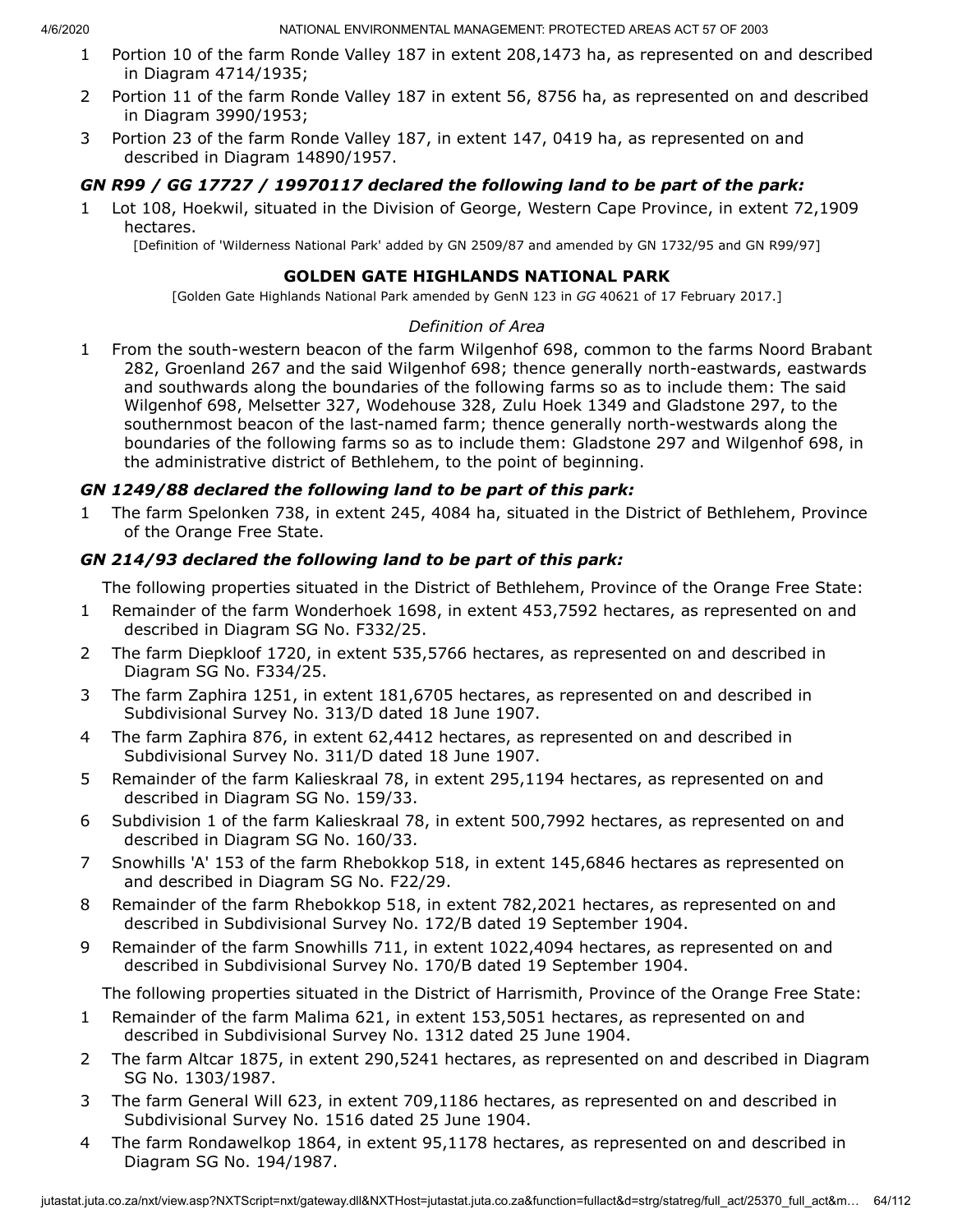#### *GN 1239/2008 declared the following land to be part of this park:*

The following land is considered for inclusion in the Golden Gate Highlands National Park.

BETHLEHEM REGISTRATION DIVISION

- 1 Remainder of the farm VRINDSKAP 1737 in the Bethlehem district in the extent of 170,0329 hectares.
- 2 Remainder of the farm PLAATJE 1480 in the Bethlehem district in the extent of 63,1993 hectares.
- 3 Remainder of the farm GOEDGEWAAG 1358 in the Bethlehem district in the extent of 112 4478 hectares.
- 4 Remainder of the farm ESPERANZO 997 in the Bethlehem district in the extent of 163,4386 hectares.
- 5 Remainder of the farm DE BRUG 1243 in the Bethlehem district in the extent of 142,3892 hectares.
- 6 Portion 1 of the farm DE BRUG 1243 in the Bethlehem district in the extent of 9,9230 hectares.
- 7 Portion 1 of the farm GEGUND 739 in the Bethlehem district in the extent of 170,0820 hectares.
- 8 Remainder of the farm DANIELSRUST B 1074 in the Bethlehem district in the extent of 76,2135 hectares.
- 9 Remainder of the farm DANIELSRUSTA 1073 in the Bethlehem district in the extent of 21,4133 hectares.
- 10 Remainder of the farm DANIELSRUST 1071 in the Bethlehem district in the extent of 279,0261 hectares.
- 11 Remainder of the farm WITHOEK 499 in the Bethlehem district in the extent of 282,2630 hectares.
- 12 Remainder of the farm KLEIN BEGIN 44 in the Bethlehem district in the extent of 34,2773 hectares.
- 13 Remainder of the farm TWEEDE GELUK 1245 in the Bethlehem district in the extent of 102,6218 hectares.
- 14 Remainder of farm WELVERDIEND 1719 in the Bethlehem district in the extent of 804,7561 hectares.
- 15 Remainder of the farm EERSTE GELUK 131 in the Bethlehem district in the extent of 1012,7063 hectares, 16. Portion 1 of the farm EERSTE GELUK 131 in the Bethlehem district in the extent of 497,6126 hectares.
- 17 Portion 1 of the farm UITKYK 673 in the Bethlehem district in the extent of 159,7728 hectares.
- 18 Portion 1 of the farm VOORSPOED 227 in the Bethlehem district in the extent of 9,9062 hectares.
- 19 Remainder of the farm RIET SPRUIT 703 in the Bethlehem district in the extent of 575,7323 hectares.
- 20 Remainder of the farm PLATKOP 1411 in the Bethlehem district in the extent of 115,7853 hectares.
- 21 Portion 1 of the farm MOOIHOEK 674 in the Bethlehem district in the extent of 37,1966 hectares.
- 22 Remainder of the farm ANNA'S HOPE 1257 in the Bethlehem district in the extent of 132,8881 hectares.
- 23 Remainder of the farm MOOIGELEGEN 115 in the Bethlehem district in the extent of 59,9811 hectares.
- 24 Remainder of portion 1 of the farm GROENDRAAI 117 in the Bethlehem district in the extent of 226,5604 hectares.
- 25 Portion 1 of the farm GROENDRAAI 737 in the Bethlehem district in the extent of 128,5269 hectares.
- 26 Remainder of the farm GOENDRAAI 737 in the Bethlehem district in the extent of 487,8035 hectares.
- 27 Remainder of the farm STERKFONTEIN 118 in the Bethlehem district in the extent of 114,7642 hectares.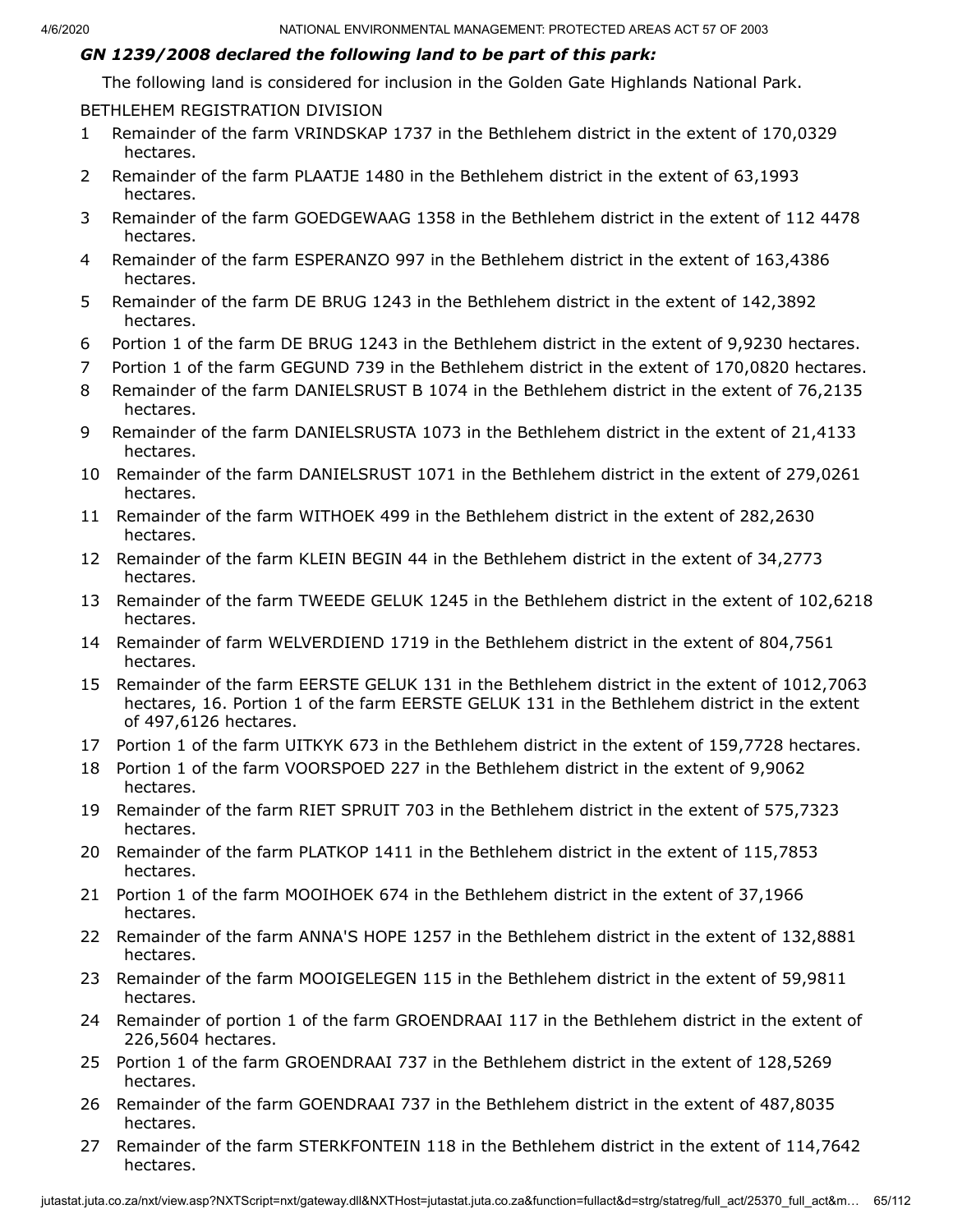- 28 Remainder of the farm HAWEE 1203 in the Bethlehem district in the extent of 122,8510 hectares.
- 29 Remainder of the farm GROENHOEK 1190 in the Bethlehem district in the extent of 325,0619 hectares.
- 30 Remainder of the farm GEGUND 739 in the Bethlehem district in the extent of 195,4645 hectares.
- 31 Portion 2 of the farm ONSSAAM 1741 in the Bethlehem district in the extent of 148,7461 hectares.
- 32 Remainder of the farm BOS EN DAL 1739 in the Bethlehem district in the extent of 13,4161 hectares.
- 33 Portion 1 of the farm WATERVAL 290 in the Bethlehem district in the extent of 12,0138 hectares.
- 34. Remainder of farm WELGEDACHT 1740 in the Bethlehem district in the extent of 34,0914 hectares.
- 35 Remainder of the farm BO DIE WOLKE 1344 in the Bethlehem district in the extent of 299,7862 hectares.
- 36 Remainder of the farm TESMANIE HOEK 1345 in the Bethlehem district in the extent of 256,9596 hectares, 37. Portion 1 of the farm BETSEMES 1346 in the Bethlehem district in the extent of 6,9300 hectares.
- 38 Servitude on the remainder the farm BETSEMES 1346 in the Bethlehem district in the extent of 0,8411 hectares.
- 39 Remainder of the farm BETSEMES 1346 in the Bethlehem district in the extent of 86,5135 hectares.
- 40 Remainder of the farm LETSEWAAN 1213 in the Bethlehem district in the extent of 98,9425 hectares.
- 41 Portion 1 of the farm LETSEWAAN 1213 in the Bethlehem district in the extent of 46,6085 hectares.
- 42 Remainder of the farm HOOGTE VAN PISGA 1537 in the Bethlehem district in the extent of 20,3141 hectares.
- 43 Portion 1 of the farm GROENHOEK 1190 in the Bethlehem district in the extent of 43,4910 hectares.
- 44 Remainder of the farm BOSCH EN DAL 1217 in the Bethlehem district in the extent of 476,0299 hectares.
- 45 Portion 1 of the farm BOSCH EN DAL 1217 in the Bethlehem district in the extent of 184,8083 hectares.
- 46 Remainder of the farm WELGEDACHT 189 in the Bethlehem district in the extent of 162,7411 hectares.
- 47 Portion 1 of the farm WELVERDIEND 1804 in the Bethlehem district in the extent of 4,0361 hectares.
- 48 Remainder of the farm AVONDRUST 223 in the Bethlehem district in the extent of 627,2395 hectares.
- 49 Portion 1 of the farm AVONDRUST 223 in the Bethlehem district in the extent of 896,5309 hectares.
- 50 Remainder of the farm PYP 357 in the Bethlehem district in the extent of 77,0879 hectares.

HARRISMITH REGISTRATION DIVISION

- 51 Portion 1 of the farm PLATRAND 1423 in the Harrismith district in the extent of 7,3081 hectares.
- 52 Portion 3 of the farm SOLFERINO 289 in the Harrismith district in the extent of 96,1866 hectares.
- 53 Portion 1 of the farm DE KLERK SPRUIT 196 in the Harrismith district in the extent of 265,5984 hectares.
- 54 Portion 1 of the farm JACOBSZ VILLA 952 in the Harrismith district in the extent of 209,6818 hectares.
- 55 Remainder of farm STOCKBRIDGE 619 in the Harrismith district in the extent of 419,5736 hectares.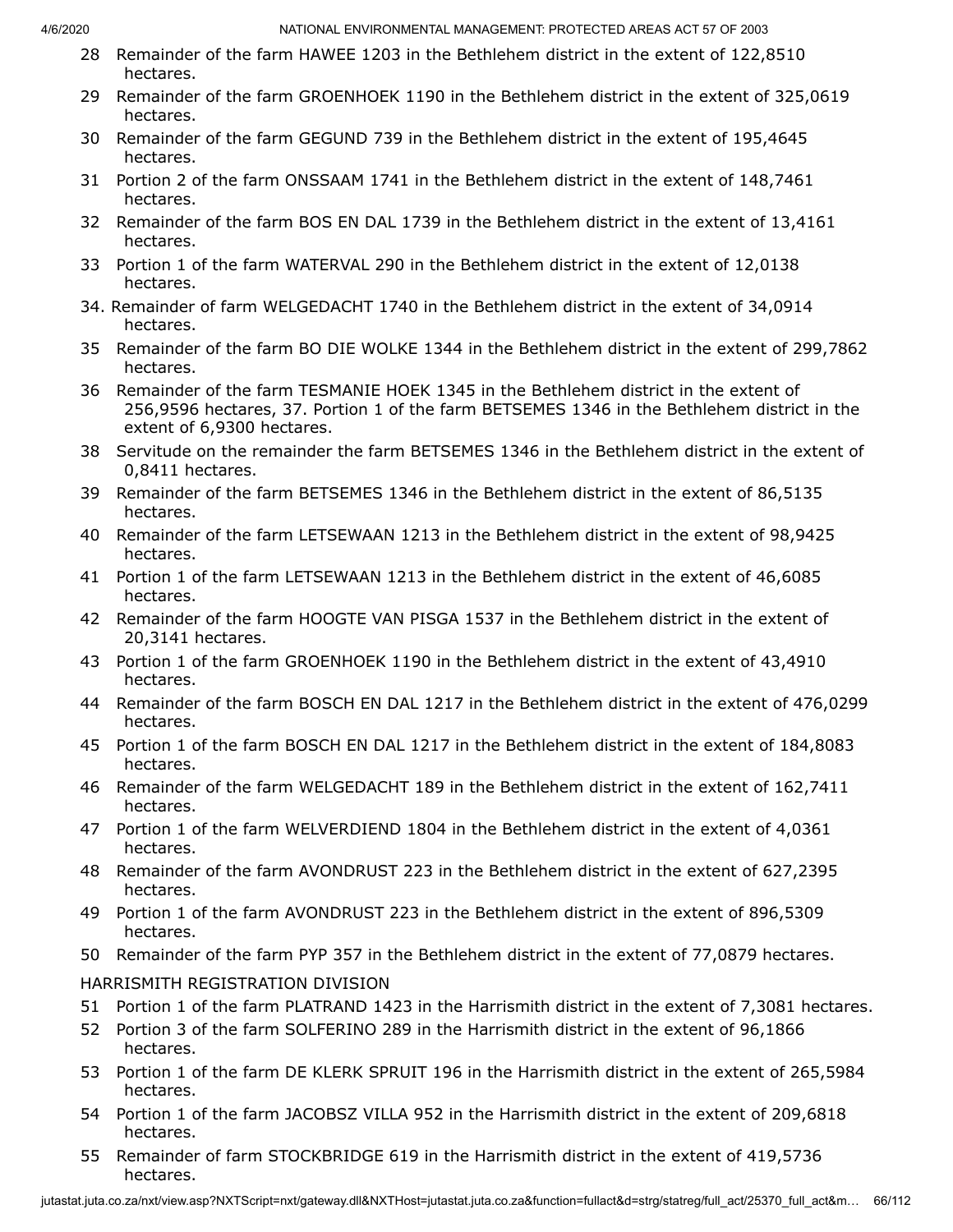- 56 Remainder of the farm ASCOT 1051 in the Harrismith district in the extent of 144,1058 hectares.
- 57 Remainder of the farm OLDENBURG 1870 in the Harrismith district in the extent of 207,9372 hectares.
- 58 Portion 4 of the farm MALIMA 621 in the Harrismith district in the extent of 57,1331 hectares.
- 59 Remainder of the farm ALMA 1511 in the Harrismith district in the extent of 129,7233 hectares.
- 60 Remainder of the farm GESKENK 1547 in the Harrismith district in the extent of 33,6232 hectares.
- 61 Remainder of the farm STILLERUST 766 in the Harrismith district in the extent of 44,6239 hectares.
- 62 Remainder of the farm BRAKVLEI 1546 in the Harrismith district in the extent of 342,6042 hectares.
- 63 Remainder of the farm HONING KLOOF 1026 in the Harrismith district in the extent of 554,9485 hectares.
- 64 Remainder of the farm KLERKSVLEY 387 in the Harrismith district in the extent of 342,6128 hectares.
- 65 Remainder of the farm LANDSEND 59 in the Harrismith district in the extent of 117,3592 hectares.
- 66 Remainder of the farm SANDOWN 620 in the Harrismith district in the extent of 522,5991 hectares.
- 67 to 69 ......

[Items 67 to 69 inclusive deleted by GenN 123 in *GG* 40621 of 17 February 2017.]

70 ……….

### [Item 70 withdrawn by GN 811/2009]

- 71 Remainder of the farm DONCASTER 1052 in the Harrismith district in the extent of 295,4521 hectares.
- 72 Remainder of the farm TOSSLINE 665 in the Harrismith district in the extent of 648,9757 hectares.
- 73 Remainder of the farm HEUVELTOP 1603 in the Harrismith district in the extent of 331,3908 hectares.
- 74 Remainder of the farm GIFT 1059 in the Harrismith district in the extent of 48, 327 hectares.
- 75 Remainder of the farm ALLANDALE 66 in the Harrismith district in the extent of 243,9617 hectares.
- 76 Remainder of the farm TWIJFELHOEK 50 in the Harrismith district in the extent of 655,6567 hectares.
- 77 Remainder of the farm DAVID 1173 in the Harrismith district in the extent of 135,452 hectares.
- 78 Remainder of the farm VREDENHOF 1057 in the Harrismith district in the extent of 138,7582 hectares.
- 79 Remainder of the farm KLIPFONTEIN 1056 in the Harrismith district in the extent of 135,4377 hectares.
- 80 Remainder of the farm WITKRANS 430 in the Harrismith district in the extent of 768,6203 hectares.
- 81 Remainder of the farm RIETVLEI 765 in the Harrismith district in the extent of 432,8442 hectares.
- 82 Remainder of the farm GOOD LUCK 1624 in the Harrismith district in the extent of 20,4725 hectares.
- 83 Portion 1 of the farm INITIUM 718 in the Harrismith district in the extent of 158,8464 hectares.
- 84 Portion 2 of the farm INITIUM 718 in the Harrismith district in the extent of 1,3061 hectares.
- 85 Portion 1 of the farm BESTERS VALLEY 192 in the Harrismith district in the extent of 280,4199 hectares.
- 86 Portion 11 of the farm BLUEGUM BOSCH 199 in the Harrismith district in the extent of 184,7481 hectares.
- 87 Portion 1 of the farm BEGINSEL 1468 in the Harrismith district in the extent of 51,2854 hectares.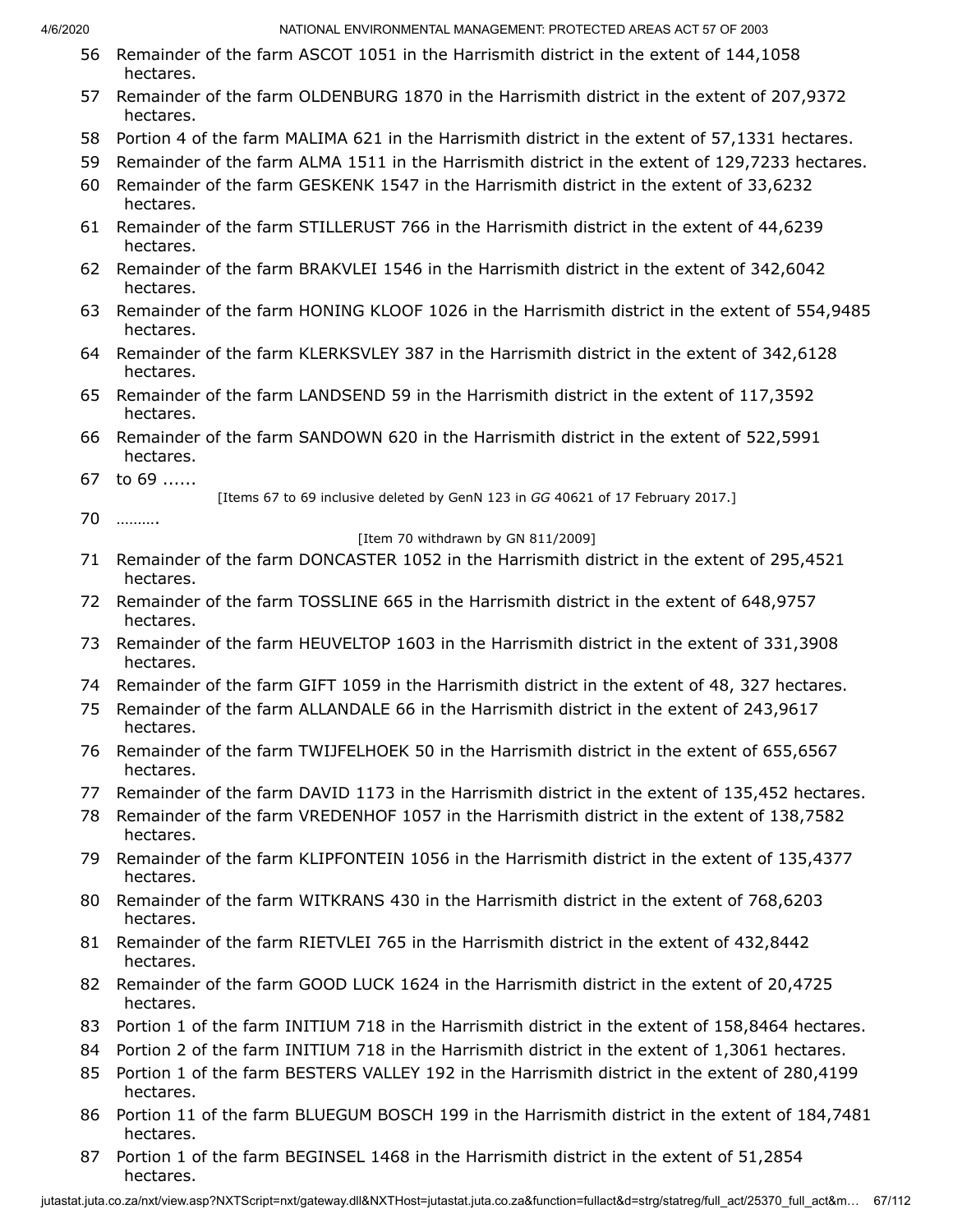- 88 Portion 2 of the farm ONTEVREDE 1466 in the Harrismith district in the extent of 1, 7202 RR hectares.
- 89 Portion 3 of the farm ONTEVREDE 1466 in the Harrismith district in the extent of 30,3552 hectares.
- 90 Portion 2 of the farm SOLFERINO 289 in the Harrismith district in the extent of 40,2071 hectares.
- 91 Remainder of the farm MOUNT ARARAT 1058 in the Harrismith district in the extent of 401,3738 hectares.
- 92 Remainder of the farm QUAQUA 1025 in the Harrismith district in the extent of 8,2741 hectares.
- 93 Remainder of farm KORFSHOEK 193 in the Harrismith district in the extent of 1927,7837 hectares.
- 94 The farm SCHUINSKOP 428 in the Harrismith district in the extent of 512,7557 hectares.
- 95 The farm WELGENOEG 429 in the Harrismith district in the extent of 122,0401 hectares. [Definition of 'Golden Gate Highlands National Park' amended by GN 1249/88, GN 214/93 and GN 1239/2008]

# **GROENKLOOF NATIONAL PARK**

# **DECLARATION OF A NATIONAL PARK IN THE DISTRICT OF PRETORIA, PROVINCE OF THE TRANSVAAL**

**Published under Proc. 75 in** *Government Gazette* **2025 of 26 March 1968.**

# *Definition of Area*

# *GN 1214 / GG 28326 / 20051215 amended the definition of the area of the Park by the deletion of the following land:*

1 Portion 89 (a portion of Portion 63) of the farm Groenkloof 358, Registration Division J.R., in extent 4484m2 (SG No. A221/77)

## *GN 1216 / GG 28326 / 20051215 declared the following consolidated land to be part of the Park:*

1 Portion 90 of the farm Groenkloof No 358, Registration Division J.R., in extent 6,8116 hectares (S.G. Diagram No. 222/77), as part of Groenkloof National Park (T37351/1978).

[Definition of Groenkloof National Park inserted by Proc. 75/68 and amended by GN 1214/2005 and GN 1216/2005]

# **KALAHARI GEMSBOK NATIONAL PARK**

# *GN 243/1931 declared the following land as a National Park:*

# *Definition of Area*

1 From the point where the extension of the western boundary of the farm Unions End in the division of Gordonia (map 2676/1921) intersects the middle of the Nossob River; from there in a southerly direction along the middle of the said river to the point where the extension of the southern boundary of the farm Twee Rivieren (map B.498/1897) crosses the middle of the Nossob River; from there in a westerly direction along the said extension and the boundaries of the following farms so that they are included in this area: the said farm Twee Rivieren, Houmoed (map 6865/1917), Monro (map 6864/1917), Auchterlonie (map 454/1918), Batu Lama (map 455/1918), Kamqua (map 456/1918), Klein Skrij Pan (map 457/1918), Groot Skrij Pan (map 458/1918), Cal Decote (map 459/1918), Kafirs Pan (map 460/1918) and Sitszas (map 223/1919) to where the south-western boundary of the last-mentioned farm meets the border line between the Republic of South Africa and Namibia; from there in a northerly direction along the said border to the place of beginning.

# *GN 5/87 declared the following properties to be part of this park:*

- 1 Portion 2 of the farm Mier 566, situated in the Administrative District of Gordonia, Province of the Cape of Good Hope, in extent 362,3704 hectares, as represented on and described in Diagram SG 8603/83;
- 2 Portion 3 of the farm Mier 566, situated in the Administrative District of Gordonia, Province of the Cape of Good Hope, in extent 10 893,5794 hectares, as represented on and described in Diagram SG 8604/83; and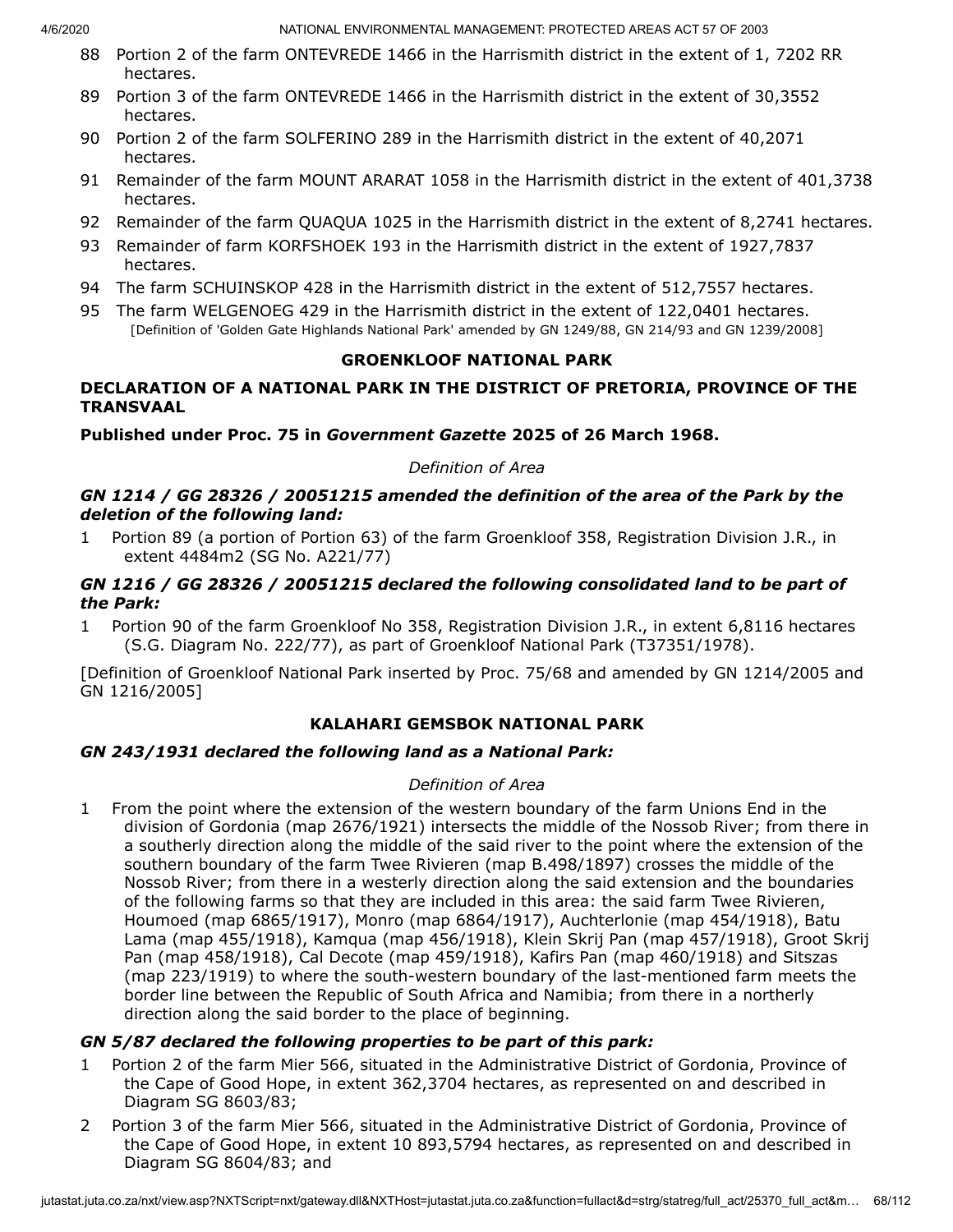3 Portion 4 of the farm Mier 566, situated in the Administrative District of Gordonia, Province of the Cape of Good Hope, in extent 1 754,8153 hectares, as represented on and described in Diagram SG 8605/83.

## *GN 5/87 excluded the following properties from the definition of this park:*

- 1 Portion 1 of the farm Monro 69, situated in the Administrative District of Gordonia, Province of the Cape of Good Hope, in extent 0,6914 hectares, as represented on and described in Diagram SG 8606/83;
- 2 Portion 1 of the farm Caldecote 76, situated in the Administrative District of Gordonia, Province of the Cape of Good Hope, in extent 50,1302 hectares, as represented on and described in Diagram SG 8607/83;
- 3 Portion 1 of the farm Kaffirs Pan 77, situated in the Administrative District of Gordonia, Province of the Cape of Good Hope, in extent 4,8271 hectares, as represented on and described in Diagram SG 8608/83;
- 4 Farm 586, situated in the Administrative District of Gordonia, Province of the Cape of Good Hope, in extent 5,6156 hectares, as represented on and described in Diagram SG 422/84; and
- 5 Portion 1 of the farm Twee Rivieren 97, situated in the Administrative District of Gordonia, Province of the Cape of Good Hope, in extent 5 019,2199 hectares, as represented on and described in Diagram SG 8609/83.

# *GN 1442/2002 excluded the following land from the park:*

- 1 Portion 1 (Miergronde) of the Farm 643, situated in the Division of Gordonia, Province Northern Cape, in extent 30 134,7803 hectares, held under Title Deed No. T2456/2002.
- 2 Portion 2 (Sangronde) of Farm 643, situated in the Division of Gordonia, Province Northern Cape, in extent 27 769,2969 hectares, held under Title Deed No. T2457/2002.

# *GN 1442/2002 declared the following land to be part of this park:*

- 1 Portion 1 (Miergronde) of the Farm 643, situated in the Division of Gordonia, Province Northern Cape, in extent 30 134,7803 hectares, held under Title Deed No. T2456/2002.
- 2 Portion 2 (Sangronde) of Farm 643, situated in the Division of Gordonia, Province Northern Cape, in extent 27 769,2969 hectares, held under Title Deed No. T2457/2002. [sic] [Definition of 'Kalahari Gemsbok National Park' amended by GN 5/87, s. 1 of Act 49/96, GN 1442/2002]

# **KAROO NATIONAL PARK**

# *GN 201/1979 declared the following land as National Park:*

#### *Definition of Area*

- 1 Erf 3545, Beaufort West, measuring 6 696,8138 hectares, as represented by and described in Diagram SG 1488/1979;
- 2 Erf 1943, a portion of Erf 1, Beaufort West, measuring 2,464 4 hectares, as represented by and described in Diagram SG 8735/1963
- 3 Erf 1707, a portion of Erf 1361, Beaufort West, measuring 6,7368 hectares, as represented by and described in Diagram SG 4092/1956;

all situated in the Municipality and Administrative District of Beaufort West, Province of the Cape of Good Hope; and

- 4 The farm Groothoek 194, measuring 162,2357 hectares, as represented by and described in Diagram SG 279/1901;
- 5 The farm Stolshoek 184, measuring 6 391,7559 hectares, as represented by and described in Diagram SG 2107/1903;
- 6 The remainder of Portion 2 (Stolshoek) of the farm Stolshoek 182, measuring 10,1872 hectares, as represented by and described in Diagram SG 1253/1900;
- 7 Portion 1 (Gouvernementshoek) of the farm Wolvehokskloof 195, measuring 690,9073 hectares, as represented by and described in Diagram SG 2126/1903;
- 8 Portion 6 of the farm Alwins Gate 186, measuring 253,168 7 hectares, as represented by and described in Diagram SG 4091/1956;
- 9 Portion 7 (a portion of Portion 2) of the farm Alwins Gate 186, measuring 122,613 2 hectares, as represented by and described in Diagram SG 156/1964; and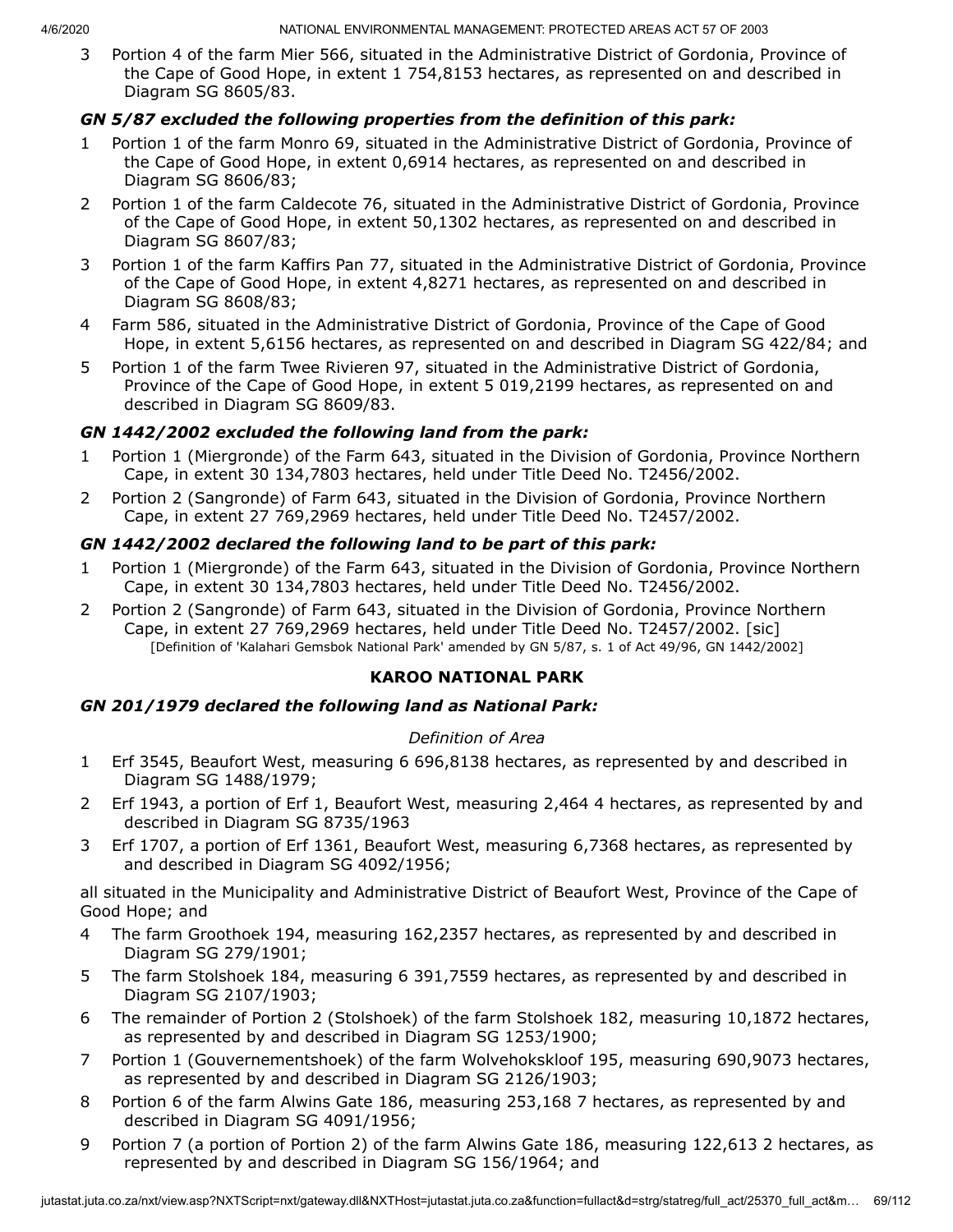10 The remainder of the farm Puttersvlei 190, measuring 3 368,8549 hectares, as represented by and described in Diagram SG 1530/1884;

all situated in the Administrative District of Beaufort West, Province of the Cape of Good Hope.

# *Proc. 132/83 declared the following land to be part of the park:*

- 1 Portion 5 of the farm Alwins Gate 186, in extent 1,7770 hectares;
- 2 Erf 1442, Beaufort West, in extent 10,1357 hectares;
- 3 Portion 5 (Paarden Kraal) (a portion of Portion 2) of the farm Stols Hoek 182, in extent 2 310,2809 hectares;
- 4 the farm Klein Plaat 183, in extent 843,0559 hectares;
- 5 Portion 8 (a portion of Portion 2) of the farm Stols Hoek 182, in extent 6,9435 hectares;
- 6 Portion 9 (De Kamp) (a portion of Portion 7) of the farm Stols Hoek 182, in extent 545,6109 hectares;
- 7 Remainder of the farm Doornhoek 197, in extent 4 413,5851 hectares; and
- 8 certain portion of Portion 2 of the farm Stols River 171, indicated by figure Dr, D, Pi, imaginary line Pi parallel to line PE until it crosses line Pdr, Dr, shown on Diagram 61/1879 registered in the Office of the Surveyor-General, Cape Town;

all situate in the Administrative District of Beaufort West, Province of the Cape of Good Hope.

### *GN 1047/88 declared the following land to be part of the park:*

- 1 Portion 1 (Sandrivier) of the farm Doornhoek 197, in extent 2 633, 8722 ha;
- 2 Portion 2 of the farm Doornhoek 197, in extent 3 147,2233 ha;

both situated in the Administrative District of Beaufort West, Province of the Cape of Good Hope.

#### *GN 2201/93 excluded the following land, situated in the Administrative District of Beaufort West, Province of the Cape of Good Hope, from this park and amended the definition accordingly:*

- 1 Erf 5290 (a portion of Erf 3545), Beaufort West, in extent 765,5797 hectares;
- 2 an unsurveyed portion (Grootplaat) of Erf 3545, Beaufort West, in extent approximately 3 115 hectares;
- 3 Erf 1943 (a portion of Erf 1), Beaufort West, in extent 2,4644 hectares;
- 4 Portion 6 of the farm Alwins Gate 186, in extent 253,1687 hectares;
- 5 Portion 7 (a portion of Portion 2) of the farm Alwins Gate 186, in extent 122,6132 hectares;
- 6 Portion 5 of the farm Alwins Gate 186, in extent 1,7770 hectares; and
- 7 Erf 1442, Beaufort West, in extent 10,1337 hectares.

# *GN 2244/94 declared the following land to be part of the park:*

1 Erf 5289, Beaufort West, situated in the Administrative District of Beaufort West, Western Cape Province (previously the Province of the Cape of Good Hope), in extent 765,5802 hectares.

# *GN 35/97 declared the following land to be part of the park:*

1 Farm 393, in extent 5033,9783 hectares, in the Division of Beaufort West, as described in Diagram SG No. 1789/75.

# *GN 1496/2003 declared the following land to be part of the park:*

- 1 Remainder of the farm Morceaux 207, Beaufort West Registration Division, Western Cape Province, in extent 3068,1913 hectare, held under Title Deed No. T77007/1993
- 2 Portion 3 of the farm Klipplaats Fontein 210, Beaufort West Registration Division, Western Cape Province, in extent 9,8506 hectare, held under Title Deed No. T9790/1994
- 3 Portion 3 of the farm of Afsaal 301, Beaufort West Registration Division, Western Cape Province, in extent 325,8232 hectare, held under Title Deed No. T9790/1994
- 4 Portion 8 of the farm Hendriks Kraal 298, Beaufort West Registration Division, Western Cape Province, in extent 1028,7389 hectare, held under Title Deed No. T9790/1994
- 5 Remainder of the farm Hendriks Kraal 298, Beaufort West Registration Division, Western Cape Province, in extent 2036,0047 hectare, held under Title Deed No. T9790/1994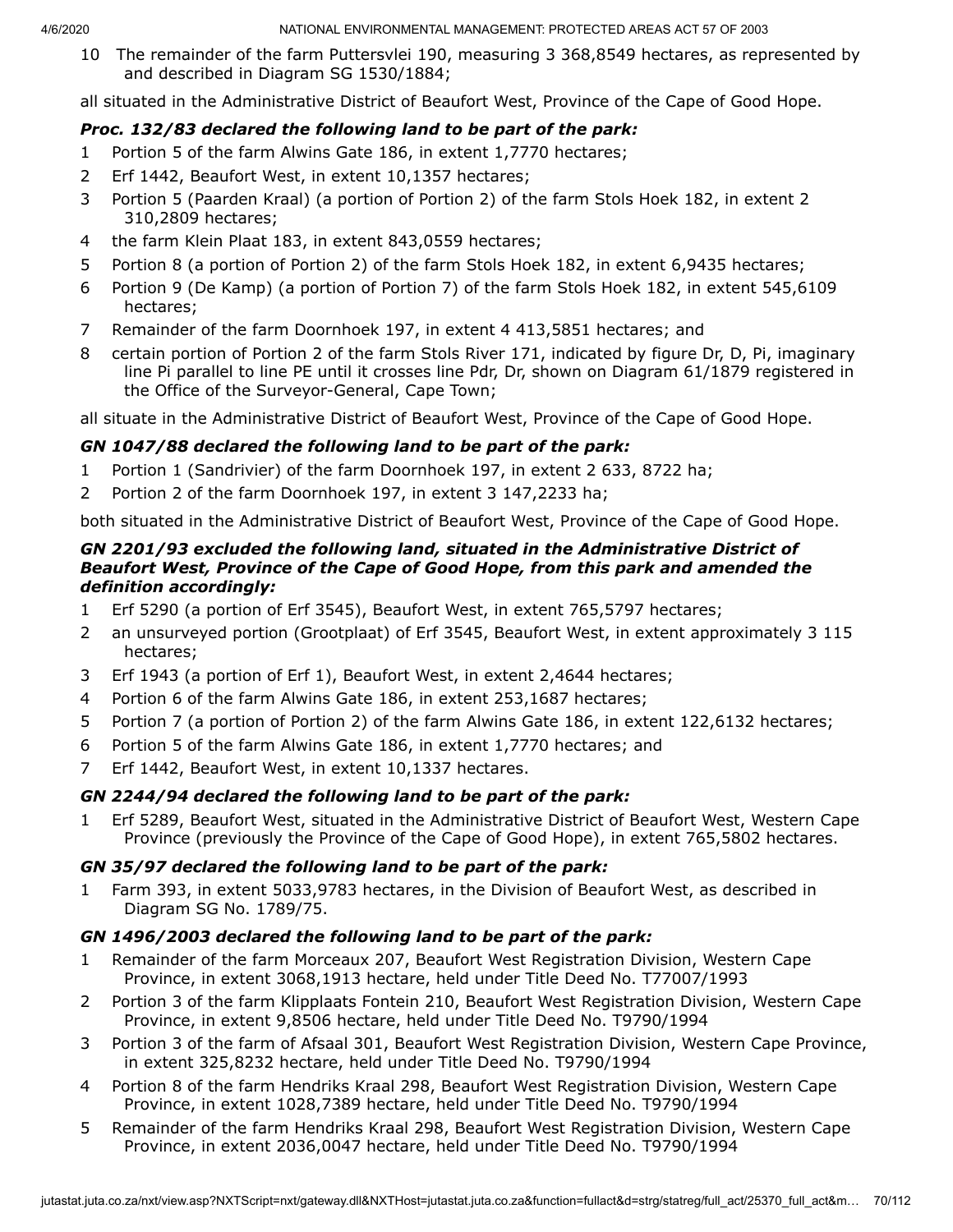- 6 Remainder of the farm Afsaal 301, Beaufort West Registration Division, Western Cape Province, in extent 389,0086 hectare, held under Title Deed No. T7970/1994
- 7 Portion 4 of the farm Hendriks Kraal 298, Beaufort West Registration Division, Western Cape Province, in extent 1725,4842 hectare, held under Title Deed No. T9790/1994
- 8 Portion 2 of the farm Klipplaats Fontein 210, Beaufort West Registration Division, Western Cape Province, in extent 630,1734 hectare, held under Title Deed No. T30286/1994
- 9 Remainder of Farm 211, Beaufort West Registration Division, Western Cape Province, in extent 1212,1270 hectare, held under Title Deed No. R30286/1994
- 10 Portion 1 of Farm 211, Beaufort West Registration Division, Western Cape Province, in extent 132,3913 hectare, held under Title Deed No. T30286/1994
- 11 Portion 1 of the farm Adjoining Klipplaats Fontein 212, Beaufort West Registration Division, Western Cape Province, in extent 240,9567 hectare, held under Title Deed No. T31286/1994
- 12 Portion 1 of the farm Alwynsgat 187, Beaufort West Registration Division, Western Cape Province, in extent 2,8109 hectare, held under Title Deed No. T92428/1997
- 13 The farm Paalhuis 392, Beaufort West Registration Division, Western Cape Province, in extent 4980,7315 hectare, held under Title Deed No. T33632/1999
- 14 Portion 1 of the farm De Hook 204, Beaufort West Registration Division, Western Cape Province, in extent 869,9788 hectare, held under Title Deed No. T84798/2000
- 15 Portion 3 of the farm Drooge Hoek 92, Beaufort West Registration Division, Western Cape Province, in extent 55,6028 hectare, held under Title Deed No. T84798/2000
- 16 Remainder of the farm De Hoek 204, Beaufort West Registration Division, Western Cape Province, in extent 993,8120 hectare, held under Title Deed No. T84798/2000
- 17 Remainder of the farm Drooge Hoek 92, Beaufort West Registration Division, Western Cape Province, in extent 208,9406 hectare, held under Title Deed No. T84798/2000
- 18 Remainder of the farm Rietfontein 205, Beaufort West Registration Division, Western Cape Province, in extent 4114,0303 hectare, held under Title Deed No. T84798/2000
- 19 Remainder of the farm Slagt Kloof 203, Beaufort West Registration Division, Western Cape Province, in extent 434,8913 hectare, held under Title Deed No. T84798/2000
- 20 Portion 1 of the farm Morceaux 207, Beaufort West Registration Division, Western Cape Province, in extent 2669,3378 hectare, held under Deed of Transfer T78548/1997

# *GN 905/2004 declared the following land to be part of the park:*

- 1 Portion 1 of the Farm No. 427, Beaufort West Registration Division, Province of the Western Cape, in extent 2640,1482 hectare, held under Title Deed No. T7529/2000
- 2 Portion 12 (a portion of Portion 10) of the Farm Brandewyns Ghat No. 214, Beaufort West Registration Division, Province of the Western Cape, in extent 1103,2217 hectare, held under Title Deed No. T24174/2000
- 3 Portion 5 (a portion of Portion 1) of the Farm Blaauwkrans No. 216, Beaufort West Registration Division, Province of the Western Cape, in extent 1647,1115 hectare, held under Title Deed No. T24174/2000
- 4 Portion 3 (a portion of Portion 2) of the Farm Danster Fontein No. 219, Beaufort West Registration Division, Province of the Western Cape, in extent 66,0108 hectare, held under Title Deed No. T24174/2000
- 5 The Remainder of Portion 1 of the Farm KlipplaatsFontein No. 210, Beaufort West Registration Division, Province of the Western Cape, in extent 2227,7541 hectare, held under Title Deed No. T36913/2000
- 6 The Remainder of the adjoining Klipplaats Fontein No. 212, Beaufort West Registration Division, Province of the Western Cape, in extent 987,6171 hectare, held under Title Deed No. T36913/2000
- 7 Portion 6 (Vliege Fontein) (a portion of Portion 3) of the Farm Brandewyns Ghat No. 214, Beaufort West Registration Division, Province of the Western Cape, in extent 838,6604 hectare, held under Title Deed No. T37905/2000
- 8 Portion 2 of the Farm De Kruis No. 458, Fraserburg Registration Division, Province of the Western Cape, in extent 223,0894 hectare, held under Title Deed No. T37905/2000
- 9 Portion 3 of the Farm De Kruis No. 458, Fraserburg Registration Division, Province of the Western Cape, in extent 337,6192 hectare, held under Title Deed No. T37905/2000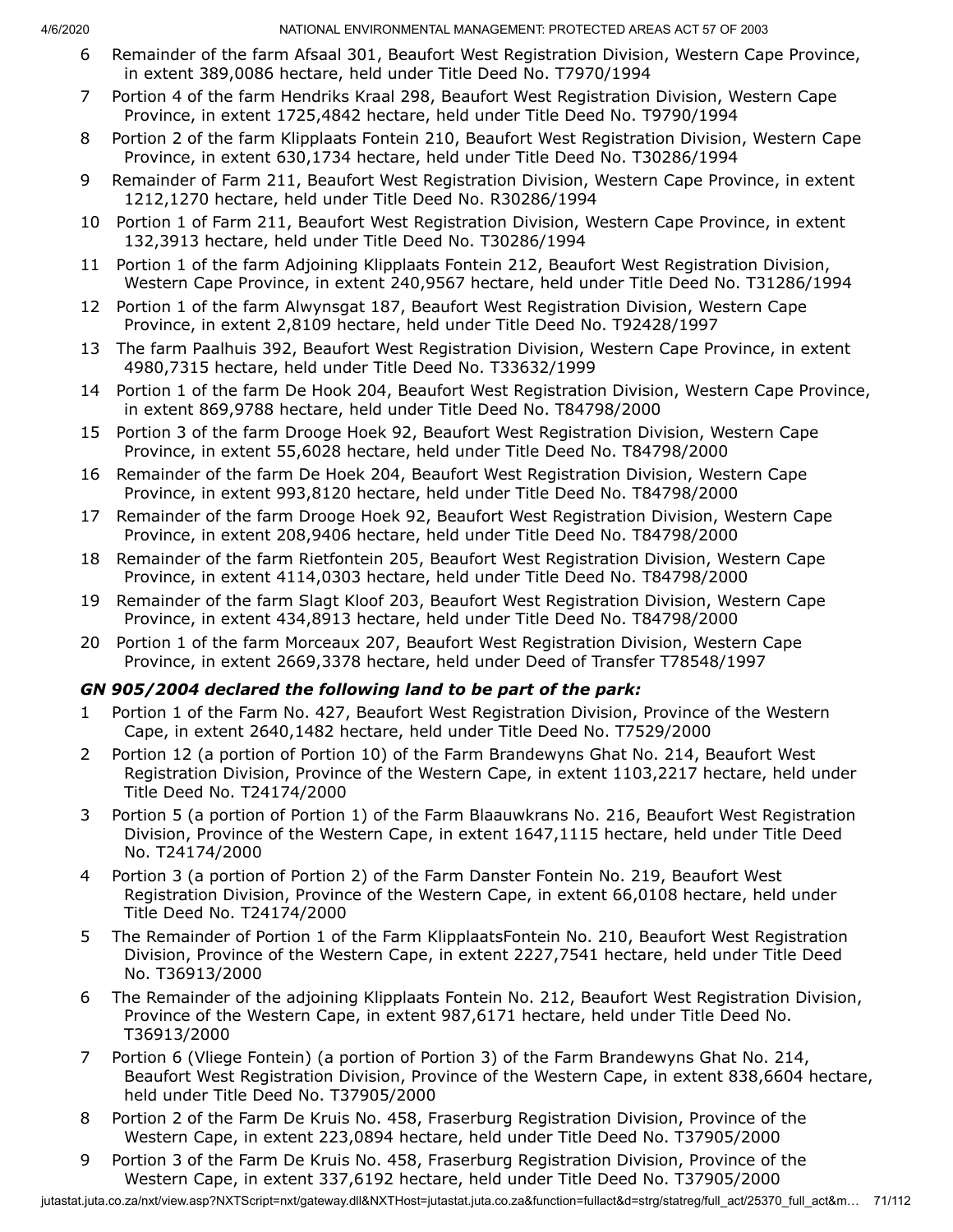- 10 The Remainder of the Farm Berg-En-Dal No. 391, Beaufort West Registration Division, Province of the Western Cape, in extent 2162,5604 hectare, held under Title Deed No. T37905/2000
- 11 Portion 3 (a portion of Portion 1) of the farm Grootfontein No. 180, Beaufort West Registration Division, Province of the Western Cape, in extent 576,6013 hectares, held under Title Deed No. T52481/1999
- 12 Portion 1 of the Farm Afsaal No. 301, Beaufort West Registration Division, Province of the Western Cape, in extent 1189,7343 hectare, held under Title Deed No. T3907/1999
- 13 Portion 3 of the Farm Brand Kraal No. 209, Beaufort West Registration Division, Province of the Western Cape, in extent 467,8092 hectare, held under Title Deed No. T3907/1999
- 14 Portion 3 (Lasco Ridge) of the farm La-De-Da No. 178, Beaufort West Registration Division, Province of the Western Cape, in extent 2938,0263 hectares, held under Title Deed No. T88793/2001

# *GN 208/2006 excluded the following land, from this park:*

- 1 Portion 3 (a portion of Portion 1) of the farm Grootfontein No. 180, Beaufort West Registration Division, Province of the Western Cape, in extent 576,6013 hectares, held under Title Deed No. T52481/1999
- 2 Portion 3 (Lasco Ridge) of the farm La-De-Da No. 178, Beaufort West Registration Division, Province of the Western Cape, in extent 2938,0263 hectares, held under Title Deed No. T88793/2001

# *GN 810 / GG 36951 / 20131025 declared the following land to be part of the park:*

- 1 Portion 5 (a portion of portion 3 Kruis Aar) of the Farm Klipplaats Fontein No. 210, Beaufort West Registration Division, Western Cape Province, in extent measuring 1717,9305 hectares held bt [sic] Deed of Transfer No. T17703/2005;
- 2 Portion 5 of the farm Hendriks Kraal No. 298, Beaufort West Registration Division, Western Cape Province, in extent measuring 403,1691 hectares held by Deed of Transfer No. T17703/2005;
- 3 Portion 6 (a portion of portion 3 Kruis Aar) of the Farm Klipplaats Fontein No. 210, Beaufort West Registration Division, Western Province, in extent measuring 655,1503 hectares held by Deed of Transfer NO. T17703/2005;
- 4 Portion 2 of the Farm Afsaal No. 301, Beaufort West Registration Division, Western Cape Province, in extent measuring 250,4055 hectares held by Deed of Transfer No. T17703/2005;
- 5 Remainder of the Farm Brand Kraal No. 209, Beaufort West Registration Division, Western Cape Province, in extent measuring 398,7409 hectares held by Deed of Transfer No. T17703/2005;
- 6 Remainder of the Farm Klipplaats Fontein No. 210, Beaufort West Registration Division, Western Cape Province, in extent measuring 3549,4686 hectares held by Deed of Transfer No. T17703/2005;
- 7 Portion 10 (Sewefontein) of the Farm Brandewyns Ghat No. 214, Beaufort West Registration Division, Western Cape Province, in extent measuring 1910,7881 hectares held by Deed of Transfer No. T17703/2005;
- 8 Portion 2 of the Farm Alwynsgat No. 187, Beaufort West Registration Division, Western Cape Province, in extent measuring 411,0147 hectares held by Deed of Transfer No. T98716/2005;
- 9 Portion 4 (a portion of portion 2) (Paardefontein) of the Farm Grootfontein No. 180, Beaufort West Registration Division, Western Cape Province, in extent measuring 1419,8561 hectares held by Deed of Transfer No. T46520/2007; and
- 10 Farm No. 202, Beaufort West Registration Division, Western Cape Province, in extent measuring 200,7911 hectares held by Deed of Transfer No. T72330/2008. [Definition of 'Karoo National Park' added by Proc. 201/79 and amended by Proc. 132/83, GN 1047/88, GN 2201/93, GN 2244/94, GN 35/97, GN 1496/2003, GN 905/2004 and GN 208/2006]

# **KRUGER NATIONAL PARK**

# *GN 194, 1926 / GG 1576 declared the following land as a National Park:*

# *Definition of Area*

1 From the confluence of the Limpopo River with the Luvuvhu River (Pafuri River) generally southwards along the boundary of the Province of the Transvaal and Mozambique (Survey Records 1762/75) to the point where the last-named boundary is intersected by the right bank of the Komati River; thence westwards along the right bank of the said Komati River to its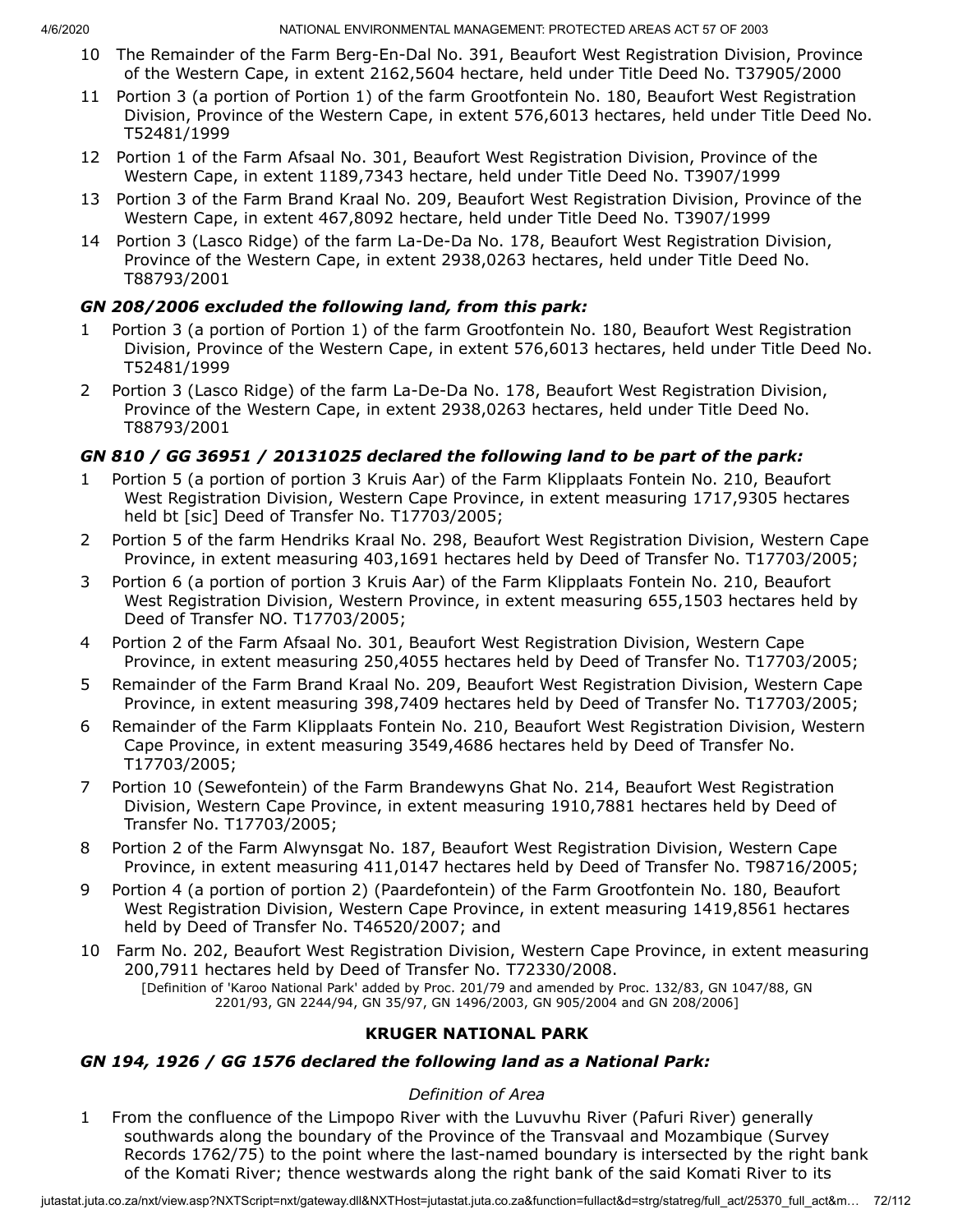confluence with the Crocodile River and continuing generally westwards along the right bank of the Crocodile River to the south-eastern corner of Lot 347 in the Kaap Block Section E; thence generally north-eastwards along the boundaries of the following lots in the Kaap Block Section E so as to exclude them from this area: Lots 347, 372, 370, 366 and 367, to the south-eastern corner of the last-named lot; thence generally northwards along the right bank of the Nsikazi River to the south-eastern corner of the farm Daannel 33 JU; thence northwestwards along the boundaries of the last-named farm, so as to exclude it from this area, to the northwestern beacon thereof; thence north-westwards and north-eastwards along the boundaries of the farm Numbi 32 JU, so as to include it in this area to the north-eastern beacon thereof; thence northwestwards along the north-eastern boundary of Lot 201 in the Kaap Block Section F to the southernmost beacon of the farm Rooiduiker 19 JU; thence north-westwards and northwards along the boundaries of the said last-named farm, so as to include it in this area, to the northern-most beacon thereof, and continuing north-eastwards along the south-eastern boundaries of Lots 147 and 146 in the Kaap Block Section F to the north-eastern corner of the latter lot; thence generally eastwards along the left bank of the Sabie River to the southeastern corner of the farm Kingstown 380 KU; thence eastwards and generally northwards along the boundaries of the following farms so as to exclude them from this area: The said farm Kingstown 380 KU, Toulon 383 KU, Charleston 378 KU, Flockfield 361 KU, Malamala 359 KU, Eyrefield 343 KU, Gowrie 342 KU, Buffelshoek 340 KU, Sarabank 323 KU, Jeukpeulhoek 222 KU, Middel In 202 KU, Albatross 201 KU, Kempiana 90 KU and Vlakgezicht 75 KU to the north-eastern beacon of the last-named farm; thence north-eastwards along the north-western boundary of Portion 1 (Diagram S.G. A 1815/61) of the farm Addger 69 KU to the northernmost beacon thereof; thence generally northwards along the boundaries of the following farms so as to exclude them from this area: Ceylon 53 KU, Sumatra 47 KU, Brazilie 48 KU, Op Goedehoop 25 KU, Buffelsbed 26 KU, Roodekrantz 27 KU, Rietvley 28 KU, Diepkloof 406 KU, Portion 6 (Diagram S.G. A 8744/69) of the farm Klaseriemond 15 KU, Zeekoegat 12 KU, Portion 2 (Diagram S.G. A 6362/65) of the farm Vereeniging 11 KU, the farms Merensky 32 LU, Laaste 24 LU, Silonque 23 LU, Genoeg 15 LU and Letaba Ranch 17 LU to the north-eastern corner of the last-named farm; thence eastwards along the left bank of the Great Letaba River to its confluence with the Klein Letaba River; thence generally northwestwards along the right bank of the Klein Letaba River to the northern-most beacon of the farm Draai 2 LU; thence north-westwards in a straight line to the south-eastern beacon of the farm Alten 222 LT; thence north-westwards and north-eastwards along the boundaries of the following farms so as to exclude them from this area: The said farm Alten 222 LT, Plange 221 LT, Lombaard 220 LT, Ntlaveni 2 MU and Mhingas Location Extension 259 MT to the north-eastern beacon of the last-named farm; thence westwards along the northern boundaries of the farms Mhingas Location Extension 259 MT and Mhingas Location 258 MT to the north-western corner of the last-named farm; thence generally northeastwards along the middle of the Luvuvhu River (Pafuri River) to the point where the prolongation southwards of boundary BA on Diagram S.G. A 58/73 of a boundary line for purposes of proclamation over State land intersects the middle of the Luvuvhu River (Pafuri River); thence northwards along the said prolongation to the point where the said prolongation intersects the Mutale River; thence generally south-eastwards along the middle of the Mutale River to its confluence with the Luvuvhu River (Pafuri River); thence generally eastwards along the middle of the last-named river to its confluence with the Limpopo River, the point of beginning.

# *Proclamation 210/84 declared the following property to be part of this park:*

1 Portion 2 (a portion of Portion 1) of the farm Toulon 383 KU, Province of the Transvaal, 8,9993 hectares in extent, as represented by and described in Diagram SG A4827/82.

#### *GN 703/89 excluded the following portions of land, situated in the Province of Transvaal, from this park:*

- 1 Remainder of the farm Sigambule 216, Registration Division JU, in extent 547,0131 ha;
- 2 Portion 1 of the farm Sigambule 216, Registration Division JU, in extent 468, 6482 ha;
- 3 farm Matsulu 543, Registration Division JU, in extent 1 155,6013 ha;
- 4 farm Makawusi 215, Registration Division JU, in extent 1 067,1731 ha.

# *GN 482 / GG 15540 / 19940311 declared the following portions of land to be part of this park:*

- 1 Remaining Extent of the farm Kempiana 90, in extent 3 960,5422 hectares;
- 2 the farm Lillydale 89, in extent 3 919,6874 hectares;

jutastat.juta.co.za/nxt/view.asp?NXTScript=nxt/gateway.dll&NXTHost=jutastat.juta.co.za&function=fullact&d=strg/statreg/full\_act/25370\_full\_act&m... 73/112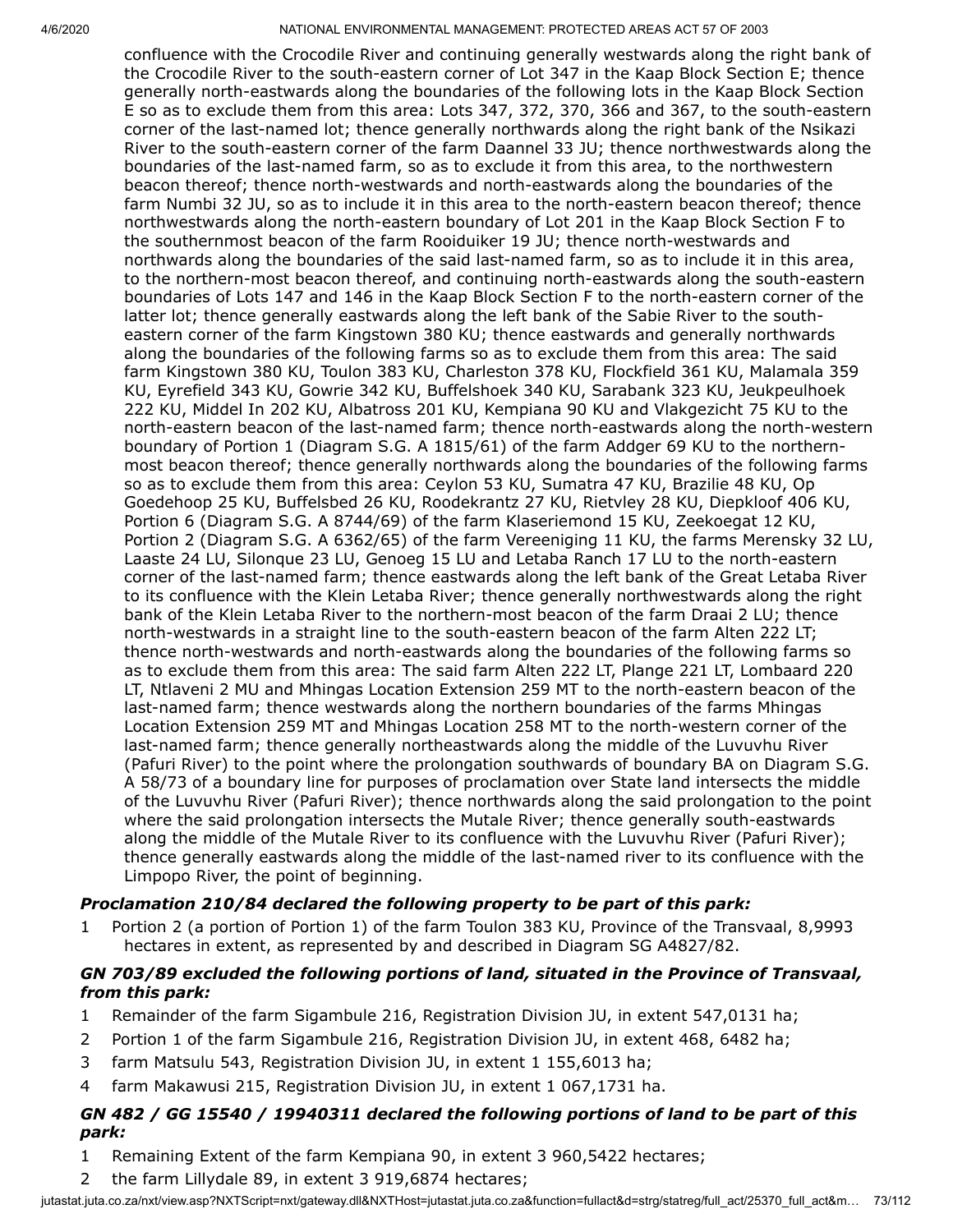- 3 the Remaining Extent of the farm Morgenzon 199, in extent 2 114,3169 hectares;
- 4 the farm Springvalley 200, in extent 3 838,1499 hectares; and
- 5 Remaining Extent of Portion 1 of the farm Valkgezicht 75, in extent 863,8188 hectares, all situated in the Registration Division KU, Transvaal.

#### *GN 458/99 excluded the following land from this park:*

1 The land described by the figure 'aABCQq middle of the Limpopo River n middle of the Luvuvbu River p middle of the Mutale River a' in extent about 19 176 hectares, situated in the Pafuri area, Soutpansberg District, Northern Province.

#### *GN 458/99 declared the following land to be part of this park:*

2 The land described by the figure 'aBCDEFGHJKLm middle of the Limpopo River n middle of the Luvuvhu River p middle of the Mutale River a' and referred to as 'the farm Makuleke No. 6-MU' in Diagram SG No. 10710/1998 in extent 22 733,6360 hectares, situated in the Pafuri area Soutpansberg District, Northern Province.

[Definition of Kruger National Park substituted by s. 2 of Act 60/79 and amended by Proc. 210/84, GN 703/89 and GN 458/99]

#### **MAPUNGUBWE NATIONAL PARK**

[Name of 'Vhembe-Dongola National Park' substituted by GN 900/2004]

#### *Definition of Area*

#### *GN 490 / GG 18814 / 19980409 declared the following land to be part of the park:*

1 Farm Den Staat 27 MS (remainder), Registration Division MS, Northern Province, in extent 1 842,1763 hectares, as indicated on Diagram SG No. A1237/60

#### *GN 339 / GG 21042 / 20000407 declared the following land to be part of the park:*

1 Farm Greefswald 37 MS, in extent 2 503,8386 hectares, situated in the District of Zoutpansberg, as described in Diagram SG No. A3456/1906.

#### *GN 355 / GG 22231 / 20010426 declared the following land to be part of the park:*

- 1 Portion 1 of the Farm Riedel 48, Registration Division M.S., Northern Province, in extent 2569,7720 hectares as described in Diagram SG No. A2781/43.
- 2 Portion 1 of the farm Balemo 18 MS, Limpopo Province, in extent 768, 6940 (Seven Six Eight Comma Six Nine Four Zero) hectare, held under Deed of Transfer T146928/2002
- 3 Portion 3 of the farm Tuscanen 17 MS, Limpopo Province, in extent 1301, 0380 (One Three Zero One Comma Zero Three Eight Zero) hectare, held under Deed of Transfer T154756/2000
- 4 Remainder of the farm Schroda 46 MS, Limpopo Province, in extent 929, 0942 (Nine Two Nine Comma Zero Nine Four Two) hectare, held under Deed of Transfer T37654/1990
- 5 Portion 4 of the farm Schroda 46 MS, Limpopo Province, in extent 929,0942 (Nine Two Nine Comma Zero Nine Four Two) hectare, held under Deed of Transfer T37654/1990
- 6 Portion 7 of the farm Schroda 46 MS, Limpopo Province, in extent 1295,4212 (One Two Nine Five Comma Four Two One Two) hectare, held under Deed of Transfer T25629/1990
- 7 Portion 8 of the farm Schroda 46 MS, Limpopo Province, in extent 419, 9119 (Four One Nine Comma Nine One One Nine) hectare, held under Deed of Transfer T47452/1990.

# *GN 902 / GG 26615 / 20040730 declared the following land to be part of the park:*

- 1 Portion 2 of the Farm Hamilton 41, M.S Registration Division, Limpopo Province, in extent 65,1140 hectares, held under Title Deed T5669/2004-06-23
- 2 The Remaining extent of the Farm Hamilton 41, M.S Registration Division, Limpopo Province, in extent 359,4617 hectare, held under Title Deed T5669/2004-06-23
- 3 Portion 3 of the Farm Tuscanen No. 17, M.S Registration Division, Limpopo Province, in extent 1301,0380 hectare, held under Title Deed T154756/2000

# *GN 1494 / GG 25562 / 20031017 declared the following land to be part of the park:*

# *GN 961 / GG 28083 / 20051007 corrected GN 1494/2003*

1 Portion 1 of the farm Balemo 18 MS, Limpopo Province, in extent 768,6940 (Seven Six Eight Comma Six Nine Four Zero) hectare, held under Deed of Transfer T146928/2002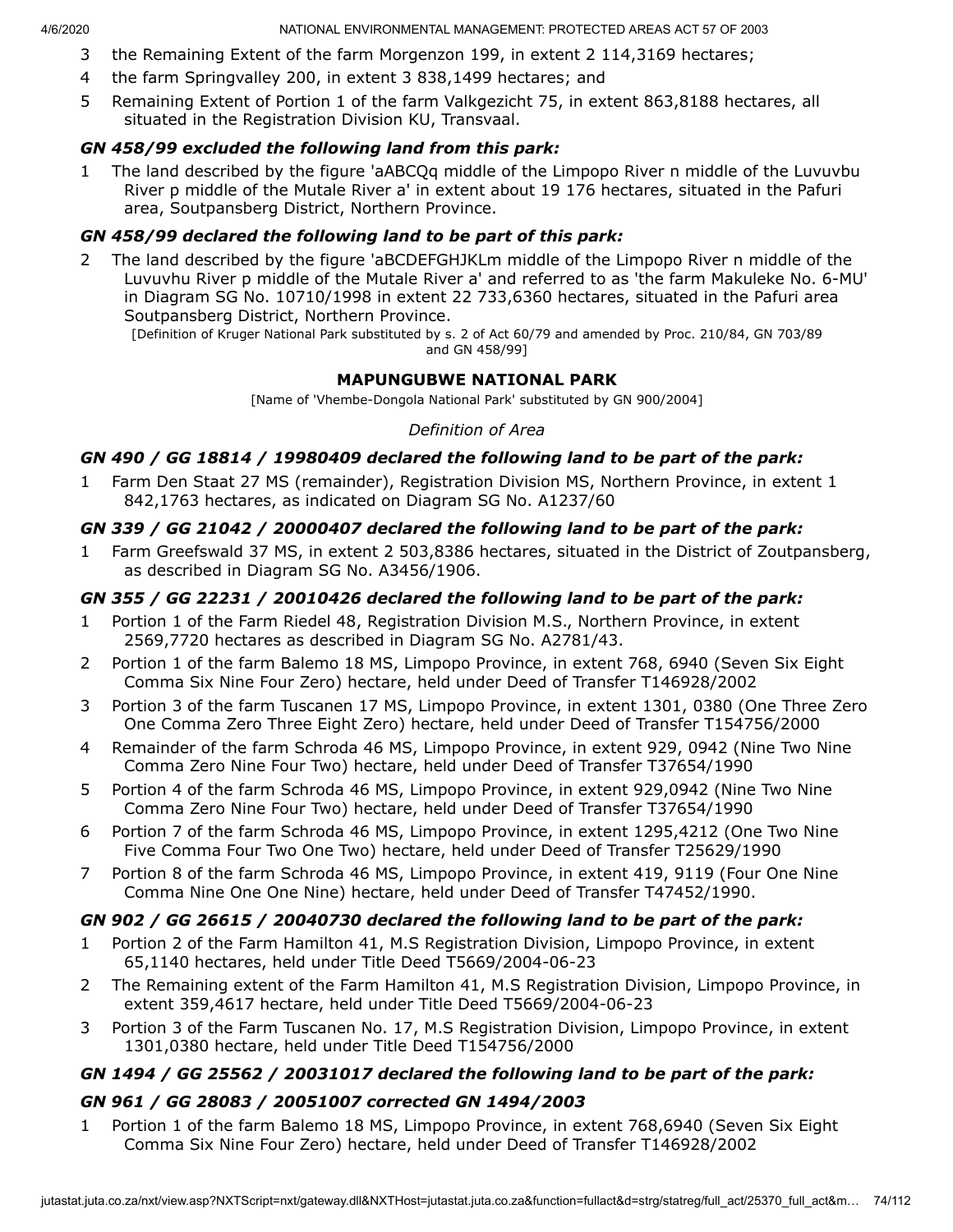- 2 Remainder of the farm Schroda 46 MS, Limpopo Province, in extent 929,0942 (Nine Two Nine Comma Zero Nine Four Two) hectare, held under Deed of Transfer T37654/1990
- 3 Portion 4 of the farm Schroda 46 MS, Limpopo Province, in extent 929,0942 (Nine Two Nine Comma Zero Nine Four Two) hectare, held under Deed of Transfer T37654/1990
- 4 Portion 7 of the farm Schroda 46 MS, Limpopo Province, in extent 1295,4212 (One Two Nine Five Comma Four Two One Two) hectare, held under Deed of Transfer T25629/1990
- 5 Portion 8 of the farm Schroda 46 MS, Limpopo Province, in extent 419,9119 (Four One Nine Comma Nine One One Nine) hectare, held under Deed of Transfer T47452/1990 [Definition amended by GN/98, GN 339/2000, GN 355/2001, GN 902/2004 and GN 1494/2003 as corrected by GN 961/2005]

# *GN 1056 / GG 31461 / 20081003 declared the following land to be part of the park:*

- 1 Portion 1 of the Farm Janberry No. 44, MS Registration Division, Limpopo Province, measuring 755,5492 hectares in extent and held by Title Deed No. T3014/2005;
- 2 Remainder of the farm Samaria 28, MS Registration Division, Limpopo Province, measuring 431,9858 hectares in extent and held by Title Deed No. T141762/2004;
- 3 Portion 3 of the farm Samaria 28, MS Registration Division, Limpopo province, measuring 431,9858 hectares in extent and held by Title Deed No. T141762/ 2004;
- 4 Portion 3 of the Farm Welton 16, MS Registration Division, Limpopo Province, measuring 708,0486 hectares in extent and held by Title Deed No. T103662/1997 and T46309/1998.

#### **MARAKELE NATIONAL PARK**

# *GN 248 / GG 15483 declared this land as a National Park:*

# *Definition of Area*

- 1 The farm Kransberg 593, situated in the Registration Division KQ, Transvaal, in extent 15742,9812 hectares, as represented on and described in Diagram S.G. No. A8390/88.
- 2 The farm Zwarthoek 276, situated in the Registration Division KQ, Transvaal, in extent 2331,5443 hectares, as represented on and described in Diagram S.G. No. A877/1908.

# *GN 248/94 declared the following land to be part of the park:*

The undermentioned land situated in the Registration Division KQ, Transvaal:

- 1 Portion 4 (portions of Portion 1 and the Remaining Extent) of the farm Elandshoek 263, in extent 2026,7031 hectares;
- 2 The farm Waterhoutboom 264, in extent 5711,7851 hectares;
- 3 Portion 2 of the farm Vygeboomfontein 239, in extent 842,2167 hectares;
- 4 Remaining Extent of Portion 3 of the farm Buffelspoort 280, in extent 2398,8034 hectares-
- 5 Portion 2 of the farm Aapiesrivierpoort 272, in extent 552,0407 hectares;
- 6 Remaining Extent of the farm Aapiesrivierpoort 272, in extent 551,0664 hectares;
- 7 Remainder of the farm Blespaardspruit 275, in extent 711,4923 hectares;
- 8 Portion 5 of the farm Blespaardspruit 275, in extent 50,8414 hectares;
- 9 Portion 1 of the farm Tweeloopfontein 235, in extent 505,7162 hectares;
- 10 A portion of the Remaining Extent of Portion 1 of the farm Duikerspan 136, in extent approximately 412 hectares;
- 11 A portion of Portion 5 (a portion of Portion 1) of the farm Duikerspan 136, in extent approximately 355 hectares;
- 12 Portion 1 of the farm Aapiesrivierpoort 272, in extent 276,0222 hectares;
- 13 Portion 4 of the farm Geelhoutbosch 269, in extent 678,5004 hectares;
- 14 Portion 6 (a portion of Portion 1) of the farm Geelhoutbosch 269, in extent 113,0834 hectares; and
- 15 Portion 7 (a portion of Portion 1) of the farm Geelhoutbosch 269, in extent 226,1688 hectares.

# *GN 857/94 declared the following land to be part of the park:*

1 Portion 3 of the farm Groothoek 278, situated in the Registration Division KQ, Transvaal, in extent 624,0511 hectares, as represented on and described in Diagram SG No. A2989/30.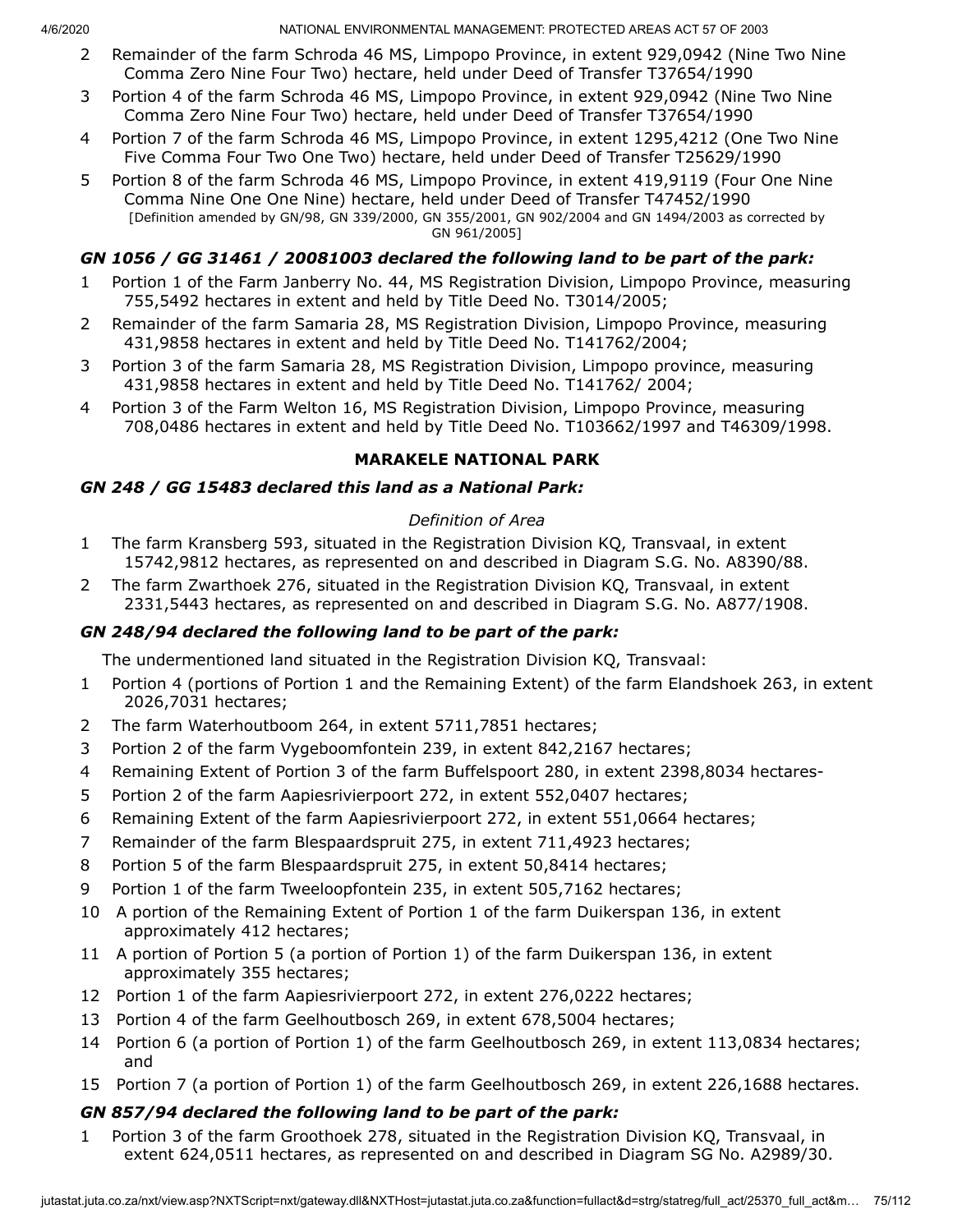### *GN 857/94 declared the following land to be part of the park:*

The undermentioned land situated in the Registration Division KQ, Transvaal:

- 1 Portion 9 (a portion of Portion 4) of the farm Duikerspan 136, in extent 92,4852 hectares;
- 2 Portion 1 of the farm Marakeli 437, in extent 1026,5500 hectares;
- 3 Portion 5 (a portion of Portion 1) of the farm Geelhoutbosch 269, in extent 113,0834 hectares; and
- 4 Remaining Extent of the farm Zandfontein 31 5, in extent 666,1830 hectares.

# *GN 1037 / GG 16527 / 19950714 declared the following land to be part of the park:*

1 Portion 4 (a portion of Portion 3) of the farm Vygeboomfontein 239, in extent 534,4720 hectares, situated in the Registration Division KQ.

# *GN 1372 / GG 17372 / 19960823 declared the following land to be part of the park:*

- 1 Remaining portion of Portion 3 of the farm Vygeboomfontein 239KQ in extent 108,0579 hectares as indicated on Diagram No. 66756/1993.
- 2 Remaining portion of Portion 1 of the farm Geelhoutbosch 269 KQ in extent 113,0834 hectares as indicated on Diagram No. T7662/1992.
- 3 Portion 3 of the farm Aapiesrivierpoort KQ in extent 298,5883 hectares as indicated on Diagram T3595/1946.

# *GN 408 / GG 22335 / 20010529 declared the following land to be part of the park:*

- 1 The remainder of the farm Hoopdaal 96, KQ, in extent 67,9290 hectares, held under title deed No. T21440/2001.
- 2 Portion 5 of the farm Hoopdaal 96, KQ, in extent 421,3876 hectares, held under title deed No. T21441/2001.
- 3 Portion 6 of the farm Hoopdaal 96, KQ, in extent 42,8266 hectares, held under title deed No. T21441/2001.
- 4 Portion 7 of the farm Hoopdaal 96, KQ, in extent 192,2528 hectares, held under title deed No. T214441/2001.
- 5 Portion 11 of the farm Hoopdaal 96, KQ, in extent 222,6003 hectares, held under title deed No. T21440/2001.
- 6 Portion 19 of the farm Diamant 228, KQ, in extent 1284,7980 hectares, held under title deed No. T96214/1999.
- 7 Portion 2 of the farm Klipdrift 231, KQ, in extent 873,6626 hectares, held under title deed No. T4635/2001.
- 8 Portion 3 of the farm Klipdrift 231, KQ, in extent 873,6626 hectares, held under title deed No. T96214/1999.
- 9 Portion 4 of the farm Klipdrift 231, KQ, in extent 873,6626 hectares, held under title deed No. T96214/1999.
- 10 Portion 5 of the farm Klipdrift 231, KQ, in extent 873,6626 hectares, held under title deed No. T96214/1999.
- 11 The remainder of the farm Waterval 267, KQ, in extent 1708,0761 hectares, held under title deed No. T3295/2001.
- 12 The farm Retseh 594, KQ, in extent 878,9510 hectares, held under title deed No. T4806/2001.

# *GN 672 / GG 22492 / 200100727 declared the following land to be part of the park:*

1 The remainder of the farm Buffelspoort 265, KQ, measuring 1997,5010 hectare, held under Title Deed No. T30444/200.

# *GN 1493/2003 declared the following land to be part of the park:*

- 1 Portion 10 of the farm Groothoek 278 KQ, Limpopo Province, in extent 45,8005 hectare, held under Title Deed No. T68773/2000
- 2 Portion 3 of the farm Geelhoutbosch 269 KQ, Limpopo Province, in extent 678,5004 hectare, held under Title Deed No. T46677/2001
- 3 Portion 10 of the farm Kareehoek 274 KQ, Limpopo Province in extent 124,9725 hectare, held under Title Deed No. T108909/1997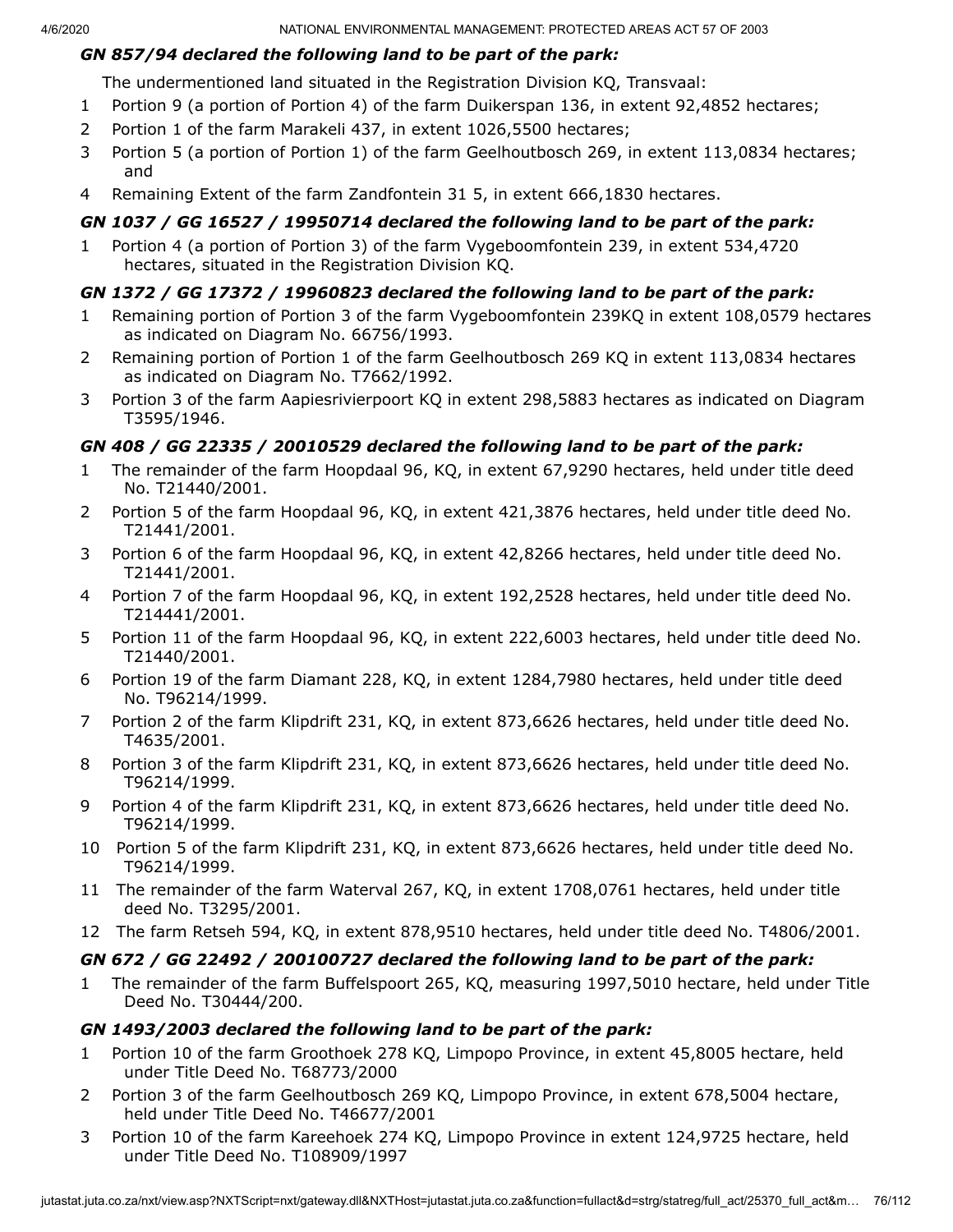- 4 Portion 4 of the farm Blespaardspruit 275 KQ, Limpopo Province, in extent 146,1206 hectare, held under Title Deed No. T33762/1997
- 5 Portion 11 of the farm Kareehoek 274 KQ, Limpopo Province, in extent 287,7296 hectare, held under Title Deed No. T87487/1997
- 6 Portion 9 of the farm Kareehoek 274 KQ, Limpopo Province, in extent 139,0113 hectare, held under Title Deed No. T54595/1997
- 7 Portion 3 of the farm Zandfontein 315 KQ, Limpopo Province, in extent 156,1240 hectare, held under Title Deed No. T78232/1998
- 8 The farm Kameeldraai 595 KQ, Limpopo Province, in extent 2087,5117 hectare, held under Title Deed No. T8989/2001
- 9 Portion 9 of the farm Geelhoutbosch 269 KQ, Limpopo Province, in extent 203,5494 hectare, held under Title Deed No. T46677/2001
- 10 Portion 2 of the farm Kareehoek 274 KQ, Limpopo Province, in extent 137,7624 hectare, held under Title Deed No. T71313/2001
- 11 Portion 8 of the farm Zandfontein 315 KQ, Limpopo Province, in extent 487,1674 hectare, held under Title Deed No. T85428/2001
- 12 Portion 6 of the farm Kareehoek 274 KQ, Limpopo Province, in extent 0,4409 hectare, held under Title Deed No. T122255/2001
- 13 Remainder of the farm Zandspruit 138 KQ, Limpopo Province, in extent 791,2958 hectare, held under Title Deed No. T47051/2001
- 14 Portion 4 of the farm Marakeli 437 KQ, Limpopo Province, in extent 49,3317 hectare, held under Title Deed No. T6630/2002
- 15 The farm Blespaardspruit 640 KQ, Limpopo Province, in extent 96,6567 hectare, held under Title Deed No. T54883/2002
- 16 Portion 2 of the farm Zandfontein 315 KQ, Limpopo Province, in extent 151,1948 hectare, held under Title Deed No. T152250/2002
- 17 Portion 4 of the farm Zandfontein 315 KQ, Limpopo Province, in extent 146,9640 hectare, held under Title Deed No. T152250/2002
- 18 Portion 7 of the farm Zandfontein 315 KQ, Limpopo Province, in extent 211,8998 hectare, held under Title Deed No. T152250/2002
- 19 The farm Jagtersrus 418, Limpopo Province, in extent 1000,0000 hectare, held under Title Deed No. T74496/1991
- 20 Portion 1 of the farm Waterval 267 KQ, Limpopo Province, in extent 1713,0640 hectare, held under Title Deed No. T74496/1991

# *GN 1063 / GG 28185 / 20051028 declared the following land to be part of the park:*

1 Portion 5 (a portion of Portion 3) of the farm Buffelspoort No. 280, KQ Registration Division, Limpopo Province, in extent 197.8588 hectares, held under Title Deed of Transfer T73337/2003.

# *GN 1068 / GG 28185 / 20051028 declared the following land to be part of the park:*

- 1 Portion 26 (a portion of Portion 25) of the farm Hartebeesfontein No. 281, KQ Registration Division, Limpopo Province, in extent 182,9970 hectares, held under Title Deed of Transfer T73337/2003
- 2 Portion 12 (a portion of Portion 3) of the farm Duikerspan 136, KQ Registration Division, Limpopo Province, in extent 2,7631 hectares, held under Title Deed of Transfer T86262/2003
- 3 Portion 5 (a portion of Portion 3) of the farm Buffelspoort No. 280, KQ Registration Division, Limpopo Province, in extent 197,8588 hectares, held under Title Deed of Transfer T73337/2003
- 4 0,077882 share in Portion 1 of the farm Kareehoek 274, KQ Registration Division, Limpopo Province in extent 275,6326 hectares, held under Title Deed of Transfer T35245/2003
- 5 Portion 21 of the farm Hartebeesfontein No. 281, KQ Registration Division, Limpopo Province in extent 267,4391 hectares, held under Title Deed of Transfer T75971/2001. [Definition of 'Marakele National Park' inserted by GN 248/94 and amended by GN 857/94, GN 1037/95, GN 1372/96, GN 408/2001, GN 672/2001, GN 1493/2003, GN 1063/2005 and GN 1068/2005]

# *GN 1058 / GG 31461 / 20081003 declared the following land to be part of the park***:**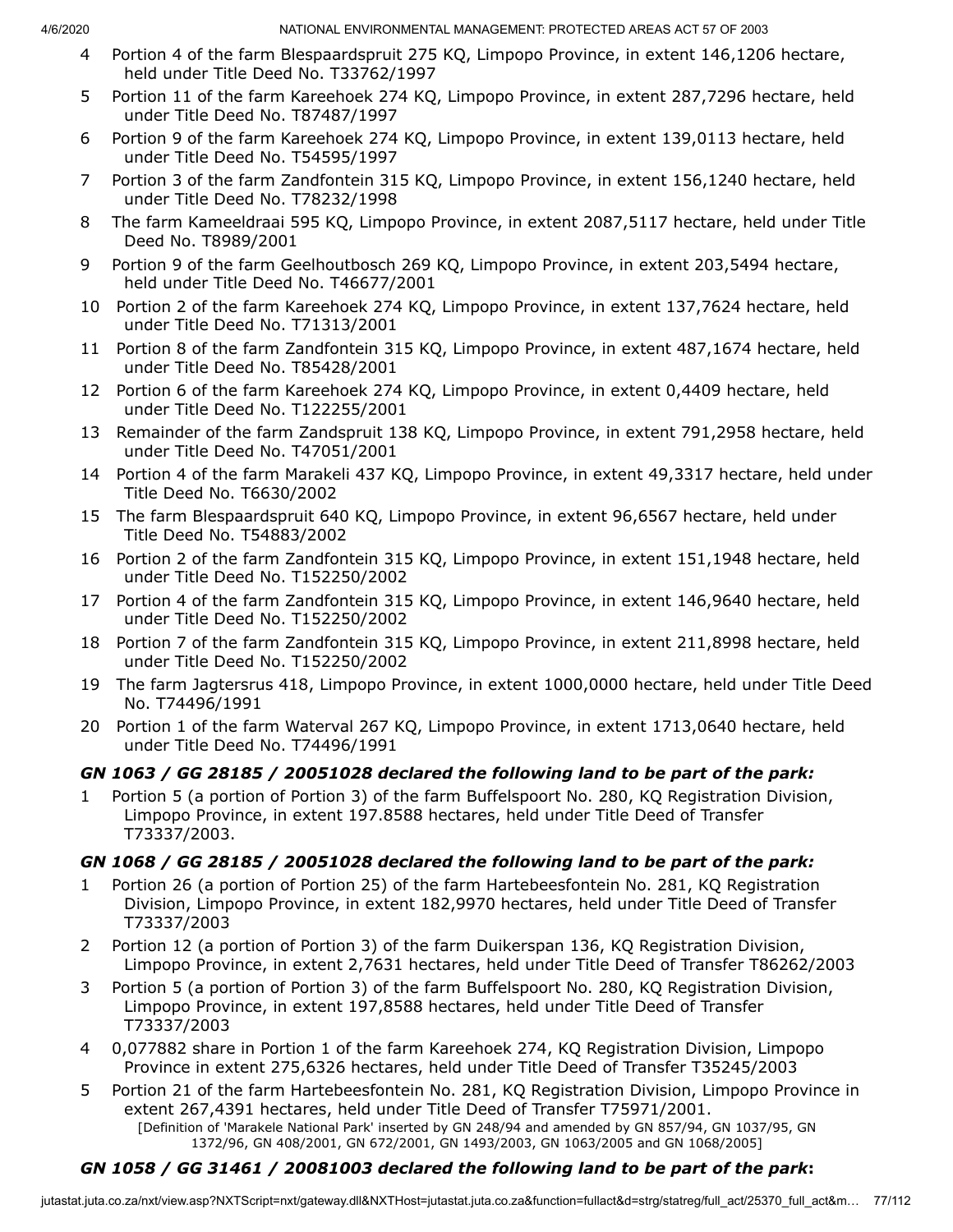- 1 Portion 3 of the farm Blespaardpruit No. 275, KQ Registration Division, Limpopo Province, measuring 291,8616 hectares in extent and held by Title Deed No. T94985/2006;
- 2 Portion 3 of the farm Kareehoek No. 274, KQ Registration Division, Limpopo Province, measuring 297,5279 hectares in extent and held by Title Deed No. T94986/2006;
- 3 The remaining extent of the farm Kareehoek No. 274, KQ Registration Division, Limpopo Province, measuring 297,5279 hectares in extent and held by Title Deed No. T141653/2006;
- 4 Portion 27 of the farm Hartbeestfontein No. 281, Limpopo Province, measuring 8,4975 hectares in extent and held by Title Deed No. T57698/2006;
- 5 Portion 28 of the farm Hartbeestfontein No. 281, KQ Registration Division, Limpopo Province, measuring 8,4975 hectares in extent and held by Title Deed No. T57698/2006;
- 6 Portion 29 of the farm Hartbeestfontein No. 281, KQ Registration Division, Limpopo Province, measuring 434,5636 hectares in extent and held by Title Deed No. T57699/2006;
- 7 Portion 3 of the farm Hartbeestfontein No. 281, KQ Registration Division, Limpopo Province, measuring 49,5628 hectares in extent and held by Title Deed No. T57699/2006;
- 8 Portion 6 of the farm Hartbeestfontein No. 281, KQ Registration Division, Limpopo Province, measuring 81,7899 hectares in extent and held by Title Deed No. T121763/2001;
- 9 Portion 15 of the Farm Hartbeestfontein No. 281, KQ Registration Division, Limpopo Province, measuring 108,1972 hectares in extent and held by Title Deed No. T84228/2001;
- 10 Portion 18 of the farm Hartbeestfontein No. 281, KQ Registration Division, Limpopo Province, measuring 8565, 0000 Square Meters in extent and held by Title Deed No. T84228/2001;
- 11 Portion 20 of the farm Hartbeestfontein No. 281, KQ Registration Division, Limpopo Province measuring 604,7828 hectares in extent and held by Title Deed No. T3606/2003;
- 12 Portion 10 of the farm Groothoek No. 278, KQ Registration Division, Limpopo Province, measuring 45,8005 hectares in extent and held by Title Deed No. T57699/2000;
- 13 Portion 7 of the farm Buffelspoort No. 280, KQ Registration Division, Limpopo Province, measuring 942,7229 hectares in extent and held by Titles Deed No. T786454/2006;
- 14 Portion 1 of the Farm Buffelspoort No. 295, KQ Registration Division, Limpopo Province measuring 12,5768 hectares in extent, and held by Title Deed No. T78649/2006.

# *GN 535 / GG 38844 / 20150605 declared the following land to be part of the park:*

- 1 Portion 1 of the Farm Zandfontein No. 315, Division of KQ, Limpopo Province, in extent measuring 882.1574 hectares, held by Deed of Transfer No. T33906/2012; and
- 2 Portion 30 of the Farm Groothoek No. 278, Division of KQ, Limpopo Province, in extent measuring 26.63 hectares, held by Deed of Transfer No. T81244/2006.

# **MOKALA NATIONAL PARK**

# *GN 505/ 1998/ GG 29996 declared the following land as a National Park:*

# *Definition of Area*

- 1 Remaining extent of the farm Scholtzfontein North No. 137, Registration Division Herbert, measuring 1712,5523 hectares in extent and held by Title Deed No. T 24/ 1988;
- 2 Portion 1 of the farm Scholtzefontein North No. 137, Registration Division Herbert, measuring 856,5320 hectares in extent and held by Title Deed No. T 342/1991;
- 3 Portion 15 of the farm Scholtzfontein North No. 137, Registration Division Herbert, measuring 1712,5522 hectares in extent and held by Title Deed No. T3138/1996;
- 4 Remaining extent of the farm Goede Hoop No. 119, Registration Division Herbert, measuring 985,5759 hectares in extent and held by Title Deed No. T 1061/1999;
- 5 Portion 2 0f the farm Goede Hoop No. 119, Registration Division Herbert measuring 985,5755 hectares in extent and held by Title Deeds No. T 294/1989;
- 6 Portion 1 of the farm Goede Hoop No. 119, Registration Division Herbert, measuring 51,2891 hectares in extent and held by Title Deed No. T 446/2002;
- 7 Remaining extent of Portion 6 of the farm Wolve Pan No. 138, Registration Division Herbert, measuring 584,2794 hectares in extent and held by Title Deed No T342/1991;
- 8 The farm Doon Laagte No. 102, Registration Division Herbert, measuring 6283,5572 hectares in extent and held by Title Deed No. T446/2002;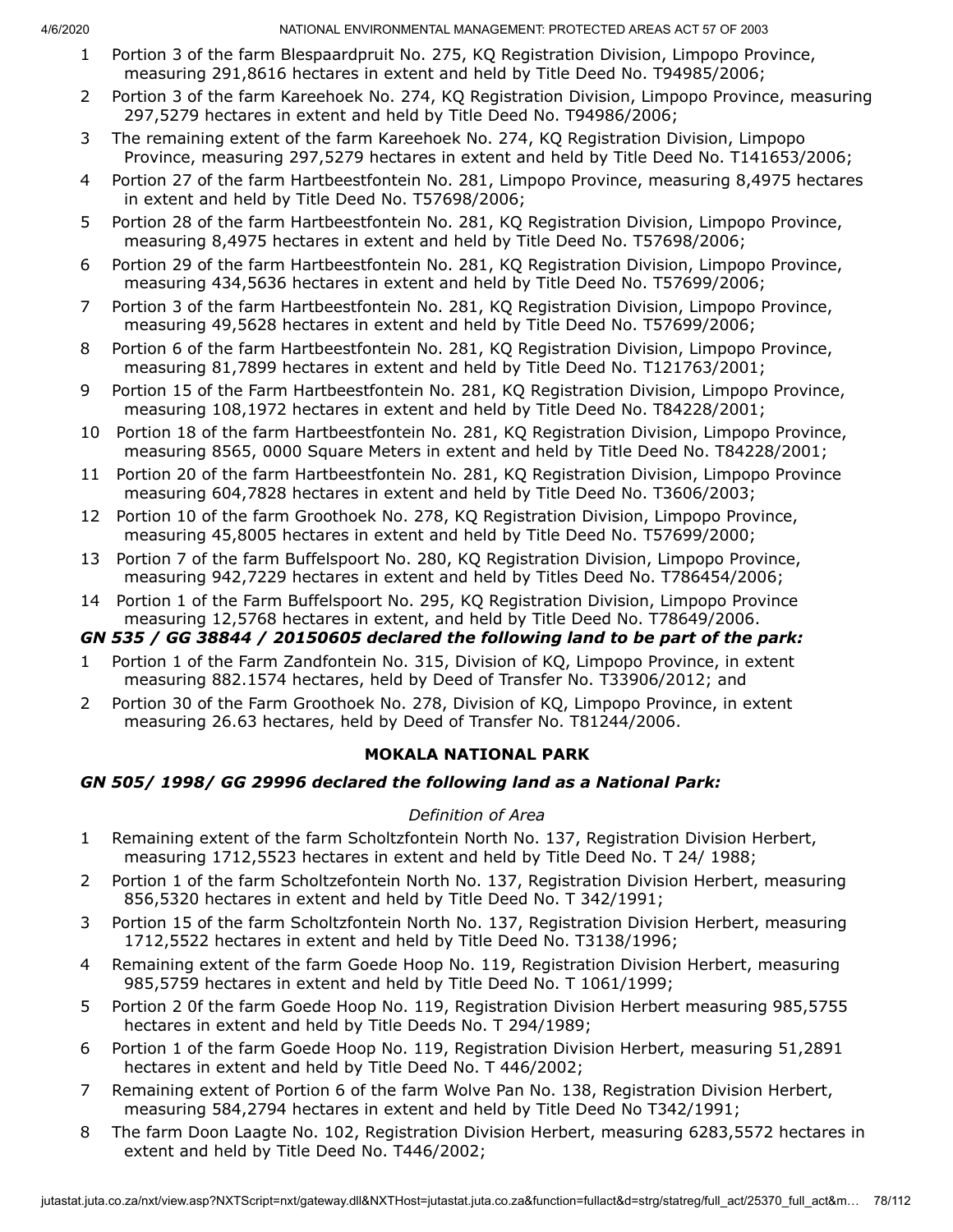- 9 The farm Vaalbosch Pan No. 102, Registration Division Herbert, measuring 2156,1451 hectares in extent and held by Title Deed No. T 446/2002;
- 10 Portion 2 of the farm Wilde Honde Pan No. 117, Registration Division Herbet, measuring 1284,8094 hectares in extent and held by Title Deed No. T 446/2002;
- 11 Remaining extent of Portion 13 of the farm of Scholtzfontein North No. 137, Registration Division Herbert, measuring 856,7692 hectares in extent and held by Title Deed No. T 4313/2001;
- 12 Remaining in extent of Portion 4 of the farm Scholtzfontein North 137, Registration Division Herbert, measuring 1285,0806 hectares in extent and held by Title Deed No. T 4213/2001;
- 13 Portion 19 of the farm Scholtzfontein North No. 137, Registration Division Herbert, measuring 856,6270 hectares in extent and held by Title Deed No. T4213/2001.

# *GN 812 / GG 32471 / 20090803 declared the following consolidated land to be part of the Mokala National Park:*

- 1 The remainder of the farm Knoffelfontein no. 104, situated in the Herbet Registration, Northern Cape Province and measuring 796,3877 hectares in extent and held by Title Deed No. T545/2008.
- 2 Portion 1 of the farm Knoffelfontein No. 104, situated in the Herbert Registration, Northern Cape Province, and measuring 1696,3617 hectares in extent and held by Title Deed No. T545/2008.
- 3 Portion 2 of the farm Knoffelfontein No. 104, situated in the Herbet Registration, Northern Cape Province, and measuring 904,1381 hectares in extent and held by Title Deed No. T545/2008.

### *GN 812 / GG 32471 / 20090803 declared the following consolidated land to be part of Mokala National Park:*

- 1 The reminder of the farm Knoffelfontein No. 104, situated in the Herbet Registration, Northern Cape Province, and measuring 796,3877 hectares in extent and held by Title Deed No. T545/2008;
- 2 Portion 1 of the farm Knoffelfontein No. 104, situated in Herbert Registration, Northern Cape Province, and measuring 1696,3617 hectares in extent and held by Title Deed No. T545/2008;
- 3 Portion of the farm Knoffelfontein No. 104, situated in the Herbert Registration, Northern Cape Province, and measuring 904,1381 hectares in extent and held by Title Deed No. T545/2008.

# *GN 158/GG 35073 / 20120302 declared the following consolidated land to be part of Mokala National Park:*

- 1 Remainder of the Farm Valsch Fontein No. 105, Registration Division Herbert, Northern Cape Province, in extent 2805.4578 hectares, held by Title Deed No. T737/2010; and
- 2 Portion 2 (Springfield) of the Farm Valsch Fontein No. 105, Registration Division Herbet, Northern Cape Province, in extent 88.8566 hectares, held by Title Deed No. T737/2010.

# **MOUNTAIN ZEBRA NATIONAL PARK**

# *GN 112/1937 declared the following land as a National Park:*

# *Definition of Area*

1 Beginning at the north-western beacon of Portion 1 of the farm Doornhoek 284, administrative district of Cradock; thence clockwise along the boundaries of the following properties, so as to include them in this area: Said Portion 1 of the farm Doornhoek 284, Portions 2 and 1 of the farm Babylons Toren 288 and Farm 375, to the westernmost beacon of Portion 1 of the Farm 376; thence south-eastwards along the south-western boundary of said Portion 1 of Farm 376, so as to exclude it from this area, to the southernmost beacon thereof; thence southwards, south-eastwards, westwards and southwestwards along the boundaries of the following farms, so as to include them in this area: Farms 376, 468 and 466, to the southernmost beacon of the last-mentioned farm; thence south-westwards along the boundaries of the following properties, so as to exclude them from this area: The farm Brand Hoek 471, Farm 464, Portion 1 (Annex Vaal Draai) of Farm 463 and Farm 463, to the southwestern beacon of the farm Zebra Hoek 467; thence north-westwards along the boundaries of the said farm Zebra Hoek 467, so as to include it in this area, to the easternmost beacon of the farm Kranskop 458; thence northwestwards along the boundaries of said farm Kranskop 458, so as to exclude it from this area, to the northwestern beacon thereof; thence north-eastwards along the southeastern boundary of Farm 454, so as to exclude it from this area, to the southernmost beacon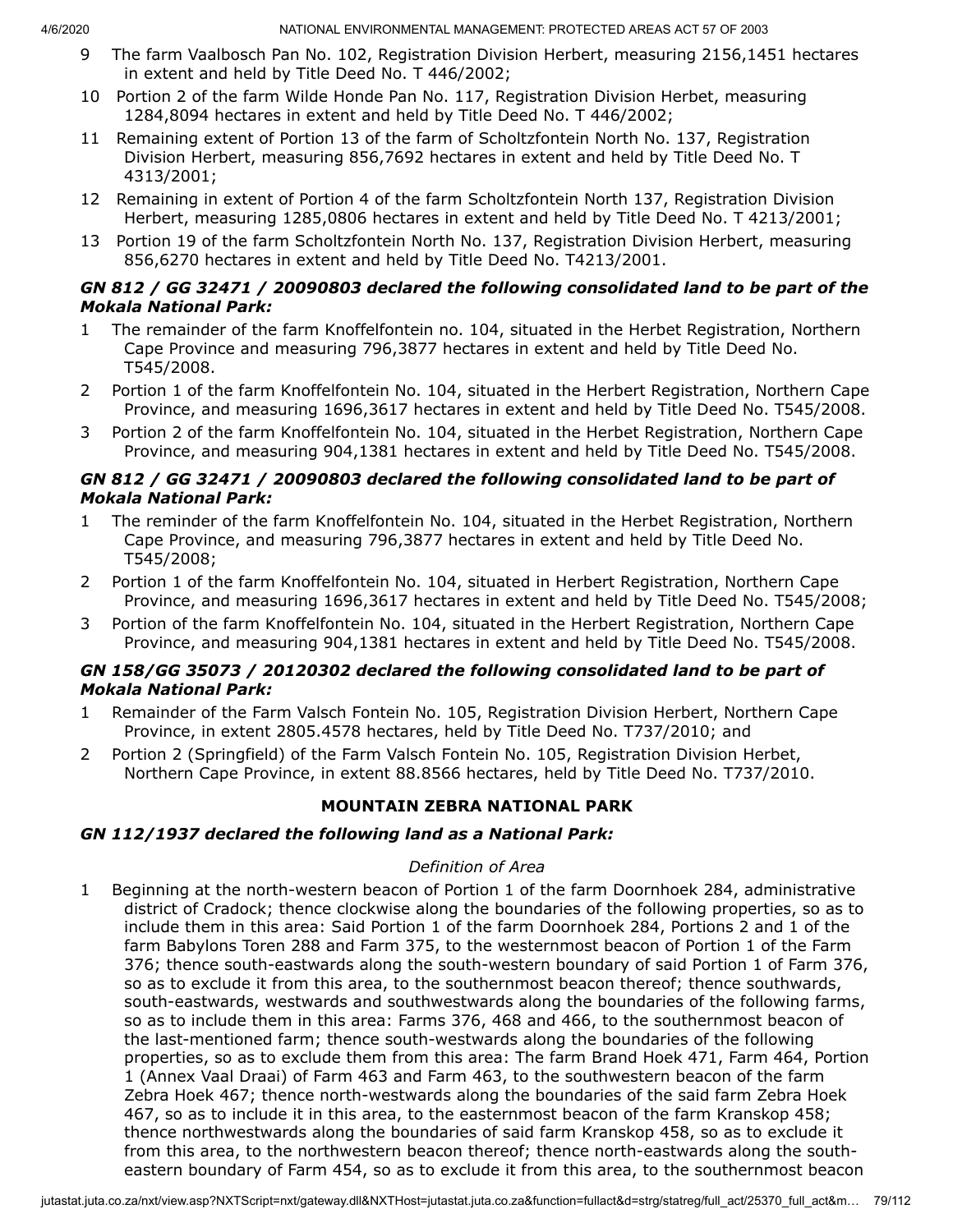of said Portion 1 of the farm Doornhoek 284; thence north-westwards along the boundaries of said Portion 1 of the farm Doornhoek 284, so as to include it in this area, to the beacon first named.

# *GN 809 / GG 36951 / 20131025 declared land to be part of the park***:**

- 1 The farm No. 372, Cradock Registration Division, Eastern Cape Province, in extent measuring 935,9376 hectares held by Deed of Transfer no. T8599/1999; and
- 2 The farm Toekoms No. 567, Cradock Registration Division, Eastern Cape Province, in extent measuring 2300,2175 hectares held by Deed of Transfer no. T6133/2004

# *GN 536 / GG 38844 / 20150605 declared the following land to be part of the park:*

- 1 Portion 6 of the Kaal Pleat No, 278, Cradock Division, Eastern Cape Province, in extent 594.8686 hectares, held by Deed of Transfer No. 197910/1996;
- 2 Farm No. 593, Cradock Division, Eastern Cape Province, in extent 1164.0039 hectares, held by Deed of Transfer No. T29619/1999;
- 3 The Wendover No. 287, Cradock Division, Eastern Cape Province, in extent 1800.9891 hectares, held by Deed of Transfer No. T46504/1999;
- 4 The remaining extent of the farm Doomhoek No. 284, Cradock division, Eastern Cape Province, in extent 1801.5648 hectares, held by Deed of Transfer No. T28204/1999;
- 5 Portion 3 of the farm Doomhoek No. 284, Cradock Division, Eastern Cape province, in extent 2224.6218 hectares, held by Deed of Transfer No. T28204/1999
- 6 Portion 1 of the Farm No. 595, Cradock Division, Eastern Cape Province, in extent 223.2069 hectares, held by Deed of Transfer No. T75513/2000;
- 7 Farm No. 596, Cradock Division, Eastern Cape Province, in extent 2224.6218 hectares, held by Deed of Transfer No. T75513/2000;
- 8 Portion 1 of the Farm No. 376, Cradock Division, Eastern Cape Province, in extent 25.9087 hectares, held by Deed of Transfer No. T66528/2008;
- 9 The remainder of the Farm No. 374, Cradock Division, Eastern Cape Province, in extent 199.9874 hectares, held by Deed of Transfer No. T66528/2005;
- 10 The remainder of Farm Juriesdam Zyn Plaaten No. 373, Cradock Division, Eastern Cape Province, in extent 1076.8245 hectares, held by Deed of Transfer No. T51469/2000; and
- 11 Portion 3 of the Ingleside No. 215, Cradock Division, Eastern Cape Province, in extent 430.3617 hectares, held by Deed of Transfer No. T51469/2000; and
- 12 Portion 3 of the Ingleside No. 215, Cradock Division, Eastern Cape Province, in extent 11.1045 hectares, held by Deed of Transfer No. T67907/2000.

# **NAMAQUA NATIONAL PARK**

#### *Definition of Area*

# *GN 578 / GG 22414 / 20010629 declared the following land to be a national park:*

1 Portion 15 (portion of portion 13) of the farm Keerom 341, division Namaqualand, Northern Cape province, in extent 1047,1096 ha (one zero four seven comma one zero nine six hectare).

# *GN 53 / GG 23037 / 20020125 declared the following land to be part of the park:*

- 1 Portion 1 of the farm Doornfontein, 464, Namaqualand, measuring 3513,3458 hectare, held by Deed of Transfer No. T75491/2001;
- 2 Portion 1 of the farm Kookfontein, 466, Namaqualand, measuring 3535,4786 hectare, held by Deed of Transfer No. T75491/2001;
- 3 Portion 2 of the farm Kookfontein, 466, Namaqualand, measuring 1305,9258 hectare, held by Deed of Transfer No. T75491/2001;
- 4 Portion 3 of the farm Kookfontein, 466, Namaqualand, measuring 2,0029 hectare, held by Deed of Transfer No. T75491/2001;
- 5 Portion 4 of the farm Kookfontein, 466, Namaqualand, measuring 997,1303 hectare, held by Deed of Transfer No. T75491/2001;
- 6 Remainder of the farm Kookfontein, 466, Namaqualand, measuring 3253,5968 hectare, held by Deed of Transfer No. T75491/2001;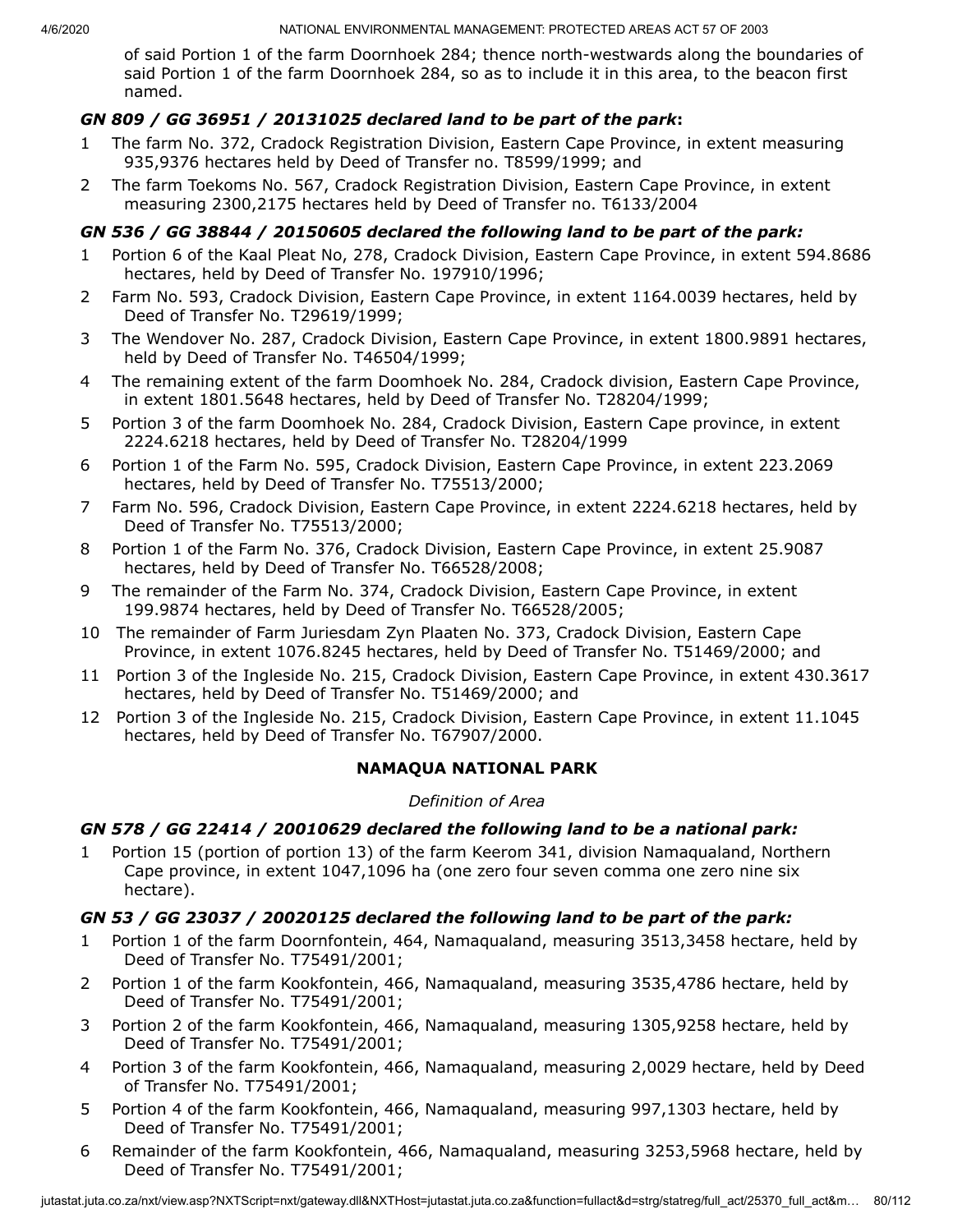7 The farm Wildepaarde Hoek 340, Namaqualand, measuring 7910,9296 hectare, held by Deed of Transfer No. T75491/2001.

Subject to an agreement entered into between the South African National Park (the Board), as well as the owner of the land defined in the Schedule, the following land in terms of section 2B (1) (b) of the Act:

8 Portion 13 of the farm Wolvepoort 459, Namaqualand, measuring 930,2412 hectare, held by Deed of Transfer No. T1020/1989.

# *GN 901 / GG 26615 / 20040730 declared the following land to be part of the park:*

- 1 Portion 5 (a portion of Portion 1) of the Farm Canariesfontein No. 465, Namaqualand Registration Division, Province of the Northern Cape, in extent 963,5410 hectare, held under Title Deed of Transfer T104720/2002
- 2 Portion 6 (Plat Klip) of the Farm Keerom No. 341, Namaqualand Registration Division, Province of the Northern Cape, in extent 2064, 2421, held under Title Deed of Transfer T104720/2002
- 3 0,093750 share in Portion 2 of the Farm Rodeklipheuwel No. 470, Namaqualand Registration Division, Province of the Northern Cape, in extent 2187,2544 hectare, held under Title Deed of Transfer T115475/2003
- 4 Portion 6 (a portion of Portion 1) of the Farm Canariesfontein No. 465, Namaqualand Registration Division, Province of the Northern Cape, in extent 481,7712 hectare, held under Title Deed of Transfer T96065/2000
- 5 Portion 2 (Niekerkshoop) of the Farm Canariesfontein No. 465, Namaqualand Registration Division, Province of the Northern Cape, in extent 2407,9271 hectare, held under Title Deed of Transfer T96065/2000
- 6 The Remainder of Portion 1 (Ronde Klip) of the Farm Canariesfontein No. 465, Namaqualand Registration Division, Province of the Northern Cape, in extent 962,6148 hectare, held under Title Deed of Transfer T95852/2000
- 7 Portion 7 (Portion of  $1 \pm$  Zand Vlei) of the Farm Soubattersfontein No. 467, Namaqualand Registration Division, Province of the Northern Cape, in extent 262,0988 hectare, held under Title Deed of Transfer T83030/1999
- 8 The Farm Oubees No. 339, Namaqualand Registration Division, Province of the Northern Cape, in extent 13170,8926 hectare, held under Title Deed of Transfer T83030/1999
- 9 Portion 1 (Goedemoed) of the Farm Rodeklipheuwel No. 470, Namaqualand Registration Division, Province of the Northern Cape, in extent 6563,6989 hectare, held under Title Deed of Transfer T83030/1999
- 10 The Remainder of the Farm Kameelboom Vley No. 338, Namaqualand Registration Division, Province of the Northern Cape, in extent 1783,8949 hectare, held under Title Deed of Transfer T83030/1999
- 11 The Remainder of the Farm Taaibosch Vlakte No. 337, Namaqualand Registration Division, Province of the Northern Cape, in extent 1645,5265 hectare, held under Title Deed of Transfer T83030/1999
- 12 Portion 2 (Euphorbia) of the Farm Kraaifontein No. 312, Namaqualand Registration Division, Province of the Northern Cape, in extent 1605,2559 hectare, held under Title Deed of Transfer T83030/1999
- 13 Portion 1 (Stapelia of the Farm Kraaifontein No. 312, Namaqualand Registration Division, Province of the Northern Cape, in extent 147,7543 hectare, held under Title Deed of Transfer T83030/1999

# *GN 1065 / GG 28185 / 20051028 declared the following land to be part of the park:*

- 1 Portion 7 (Klipbokfontein) of the farm Doornfontein No. 464, Namaqualand Registration Division, Northern Cape Province, in extent 769.2185 hectares, held under Title Deed of Transfer T33480/2003
- 2 Portion 9 (Melkboom) of the farm Doornfontein No. 464, Namaqualand Registration Division, Northern Cape Province, in extent 796.0465 hectares, held under Title Deed of Transfer T33480/2003
- 3 Portion 16 (a portion of Portion 14) of the farm Keerom No. 341, Namaqualand Registration Division, Northern Cape Province, in extent 790.3648 hectares, held under Title Deed of Transfer T94550/2002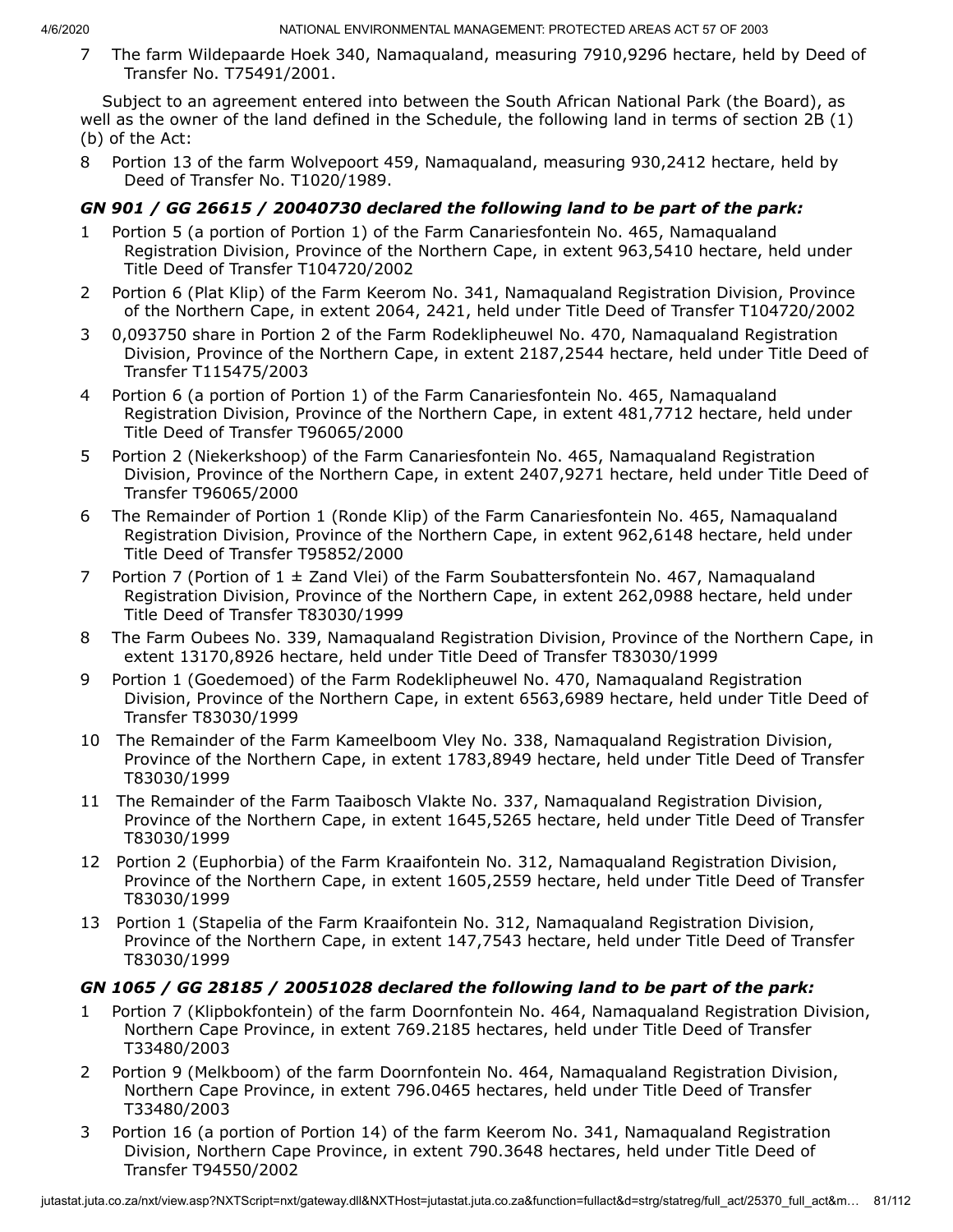- 4 Portion 3 (Nieuwe Puts) of the farm Keerom No. 341, Namaqualand Registration Division, Northern Cape Province, in extent 1 836.6673 hectares, held under Title Deed of Transfer T95762/2002
- 5 Remainder of portion 4 (Kykokeis) of the farm Keerom No. 341, Namaqualand Registration Division, Northern Cape Province, in extent 981.7906 hectares, held under Title Deed of Transfer T95762/2002
- 6 Remainder of the farm Keerom No. 341, Namaqualand Registration Division, Northern Cape Province, in extent 1 340.9971 hectares, held under Title Deed of Transfer T94550/2002
- 7 Portion 10 (portion of Portion 3) of the farm Keerom No. 341, Namaqualand Registration Division, Northern Cape Province, in extent 330.3586 hectares, held under Title Deed of Transfer T94550/2002
- 8 Portion 11 of the farm Keerom No. 341, Namaqualand Registration Division, Northern Cape Province, in extent 670.4972 hectares, held under Title Deed of Transfer T94550/2002
- 9 Remainder of portion 13 of the farm Keerom No. 341, Namaqualand Registration Division, Northern Cape Province, in extent 378.3595 hectares, held under Title Deed of Transfer T94550/2002
- 10 Remainder of portion 14 (a portion of Portion 13) of the farm Keerom No. 341, Namaqualand Registration Division, Northern Cape Province, in extent 66.1623 hectares, held under Title Deed of Transfer T94550/2002
- 11 Portion 12 (a portion of Portion 4) of farm Keerom No. 341, Namaqualand Registration Division, Northern Cape Province, in extent 860.0601 hectares, held under Title Deed of Transfer T90891/2002

# *GN 1057 / GG 31461 / 20081003 declared the following land to be part of the park:*

- 1 The remaining extent of the farm Rodeklipheuvel No. 470, Namaqualand Registration Division, Northern Cape Province, measuring 1 419,4421 hectares in extent and held by Title Deed No. T776675/2005;
- 2 Portion 4 (a portion of portion 3) of the farm Kwoap No. 494, Namaqualand Registration Division, Northern Cape Province, measuring 75,1079 hectares in extent and held by Title Deed No. T95383/2005;
- 3 Farm Vorentoe No. 493, Namaqualand Registration Division, Northern Province, measuring 2084,2203 hectares in extent and held by Title Deed No, T95383/2005;
- 4 Portion 2 (Taaibosch Duin) of the farm No. 577, Namaqualand Registration Division, Northern Cape Province, measuring 907,2230 hectares in extent and held by Title Deed No. T102624/2005;
- 5 Portion 1 of the Farm Graskom No. 483, Namaqualand Registration Division, Northern Cape Province, measuring 855,6560 hectares in extent and held by Title Deed No. T102624/2005;
- 6 The remainder of the farm Graskom No. 483, Namaqualand Registration Division, Northern Cape Province, measuring 1919,5172 hectares in extent and held by Title Deed No. T81192/2005;
- 7 Portion 1 (Duinen) of the farm Roodelaagte No. 476, Namaqualand Registration Division, Northern Cape Province, measuring 876,1023 hectares in extent and held by Title Deed No. T64984/2006;
- 8 The remainder of Portion 4 (Hardeleegte) of the farm Roodelaagte No. 476 Namaqualand Registration Division, Northern Cape Province, measuring 1054, 9534 in extent and held by Title Deed No. T64984/2006;
- 9 Farm No. 623, Namaqualand Registration Division, Northern Cape Province, measuring 2691,4319 hectares in extent and held by Title Deed No. T64984/2006;

# *GN 540 / GG 33285 / 20100618 declared the following land to be part of the park:*

- 1 The farm Gemsbok Vlakte 498, Registration Division Namaqualand, Northern Cape Province, in extent 2278,3237 hectares;
- 2 Portion 1 of the farm Strandfontein 499, Registration Division Namaqualand, Northern Cape Province, in extent 1969,1728 hectares;
- 3 Portion 2 of the farm Strandfontein 499, Registration Division Namaqualand, Northern Cape Province, in extent 2124,1994 hectares, known as Duinen;
- 4 Portion 3 of the farm Strandfontein 499, Registration Division Namaqualand, Northern Cape Province, in extent 313,4859 hectares;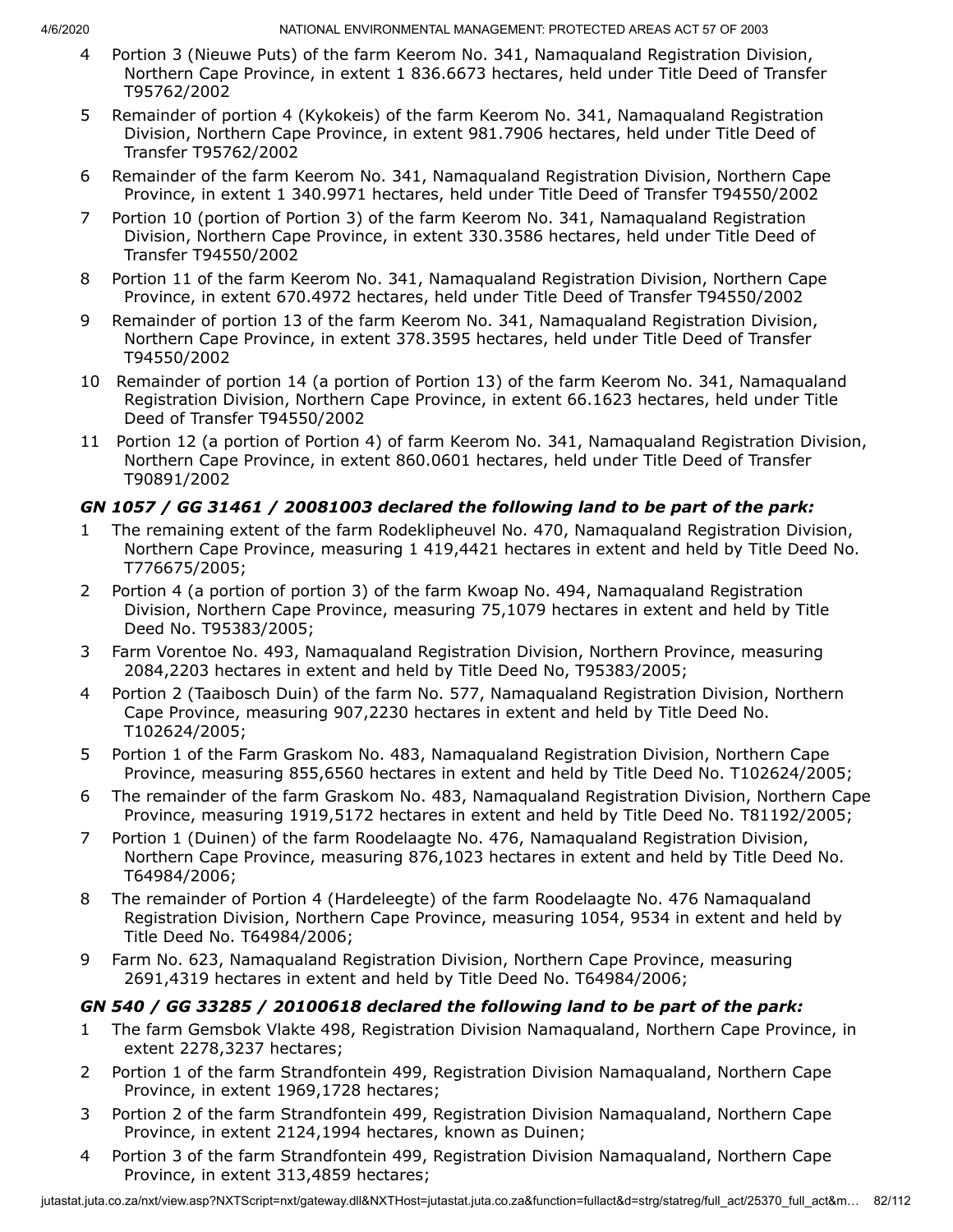- 5 The remaining extent of the farm Strandfontein 499, Registration Division Namaqualand, Northern Cape, in extent 4644,6161 hectares;
- 6 The farm Driekop 500, Registration Namaqualand, Northern Cape Province, in extent 6509,9387 hectares;
- 7 The farm Kwass 501, Registration Division Namaqualand, Northern Cape Province, in extent 6509,9430 hectares;
- 8 The farm Kwass 548, Registration Division Namaqualand, Northern Cape Province, in extent 1063,8355 hectares;
- 9 Portion 1 of the farm Klipkuil 547, Registration Division Namaqualand, Northern Cape Province, in extent 1208,6823 hectares, known as De Mond;
- 10 Portion 3 of the farm Klipkuil 547, Registration Division Namaqualand, Northern Cape Province, in extent 592,0006 hectares, known as Middle Vlakte;
- 11 Portion 4 of the farm Klipkuil 547, Registration Division Namaqualand, Northern Cape Province, in extent 28,7924 hectares; known as Common Werf;
- 12 Portion 5 of the farm Klipkuil 547, Registration Division Namaqualand, Northern Cape Province, in extent 397,6150 hectares; known as Twee Kuilen; and
- 13 Portion 6 of the farm Klipkuil 547, Registration Division Namaqualand, Northern Cape Province, in extent 220,6597 hectares, known as Snels Kop.

# *GN 157 / GG 35073 / 20120302 declared the following land to be part of the park:*

- 1 A portion of the Farm Michells Bay No. 495, Registration Division Namaqualand, Northern Cape Province, in extent 13.6578 hectares; which portion is represented by the 'Ab' high water mark of the Atlantic Ocean, 'a', curvilinear boundary 350 meter north of the middle of the Spoeg River and described as '**HUURKONTRAKGEBIED NO. 1'** as more fully described and set out on diagram L.G. No. 1985/2008 annexed hereto; held by Deed of Transfer No. T7076/1942;
- 2 A portion of the Farm Kliphuis No. 496, Registration Division Namaqualand, Northern Cape Province, in extent: 956.4286 hectares, which portion is represented by the figure 'A', curvinear boundary 250 meter north of the middle of the Spoeg River, 'B C D E' and described as **'HUURKONTRAKGEBIED NO.1'** as more fully described and set out on Diagram L.G. No. 1986/2008 annexed hereto; Registration Division Namakwaland, Northern Cape Province held by Deed of Transfer No. T2550/1960; and
- 3 A portion of Remaining Extent of the Farm Kanoep no. 491, Registration Division Namaqualand, Northern Cape Province, in Extent 4793.3190 hectares, which portion is represented by the figure 'A' curvilinear boundary 250 meter north west of the middle of the Spoeg River, 'B C D E F G H' and described as '**HUURKONTRAKGEBIED NO.1'** as more fully described and set out on Diagram L.G. No. 1984/2008 annexed hereto, held by Deed of Transfer No. T7076/1942.

# *GN 808 / GG 36951 / 20131025 declared the following land to be part of the park:*

- 1 Remainder of portion 1 (Onder Kanoep) of the Farm Kanoep No. 491, Namaqualand Registration Division, Northern Cape Province, in extent measuring 905,4722 hectares, held by Deed of Transfer No. T2339/2006;
- 2 Remainder of the Farm Annex Kanoep No. 490, Namaqualand Registration Division, Northern Cape Province, in extent measuring 67,4659 hectares, held by Deed of Transfer No. T2339/2006;
- 3 The Farms Ghaams No. 492, Namaqualand Registration Division, Northern Cape Province, in extent measuring 2026,9165 hectares, held by Deed of Transfer No. T8680/2006;
- 4 Portion 7 of the Farm Kwoap no. 494, Namaqualand Registration Division, Northern Cape Province, in extent measuring 115,7408 hectares, held by Deed of Transfer No. T8680/2006;
- 5 Remainder of the Farm Avontuur No. 488, Namaqualand Registration Division, Northern Cape Province, in extent measuring 2808,7787 hectares, held by Deed of Transfer No. T100398/2005;
- 6 Remainder of the Farm Diknek No. 486, Namaqualand Registration Division, Northern Cape Province, in extent measuring 1971,9015 hectares, held by Deed of Transfer No. T29609/2006; and
- 7 Portion 1 of the Farm Diknek No. 486, Namaqualand Registration Division, Northern Cape Province, in extent measuring 1971,9015 hectares, held by Deed of Transfer No. T1919/2007. [Definition of Namaqua National Park amended by GN 578/2001, GN 53/2002, GN 901/2004 and GN 1065/2005]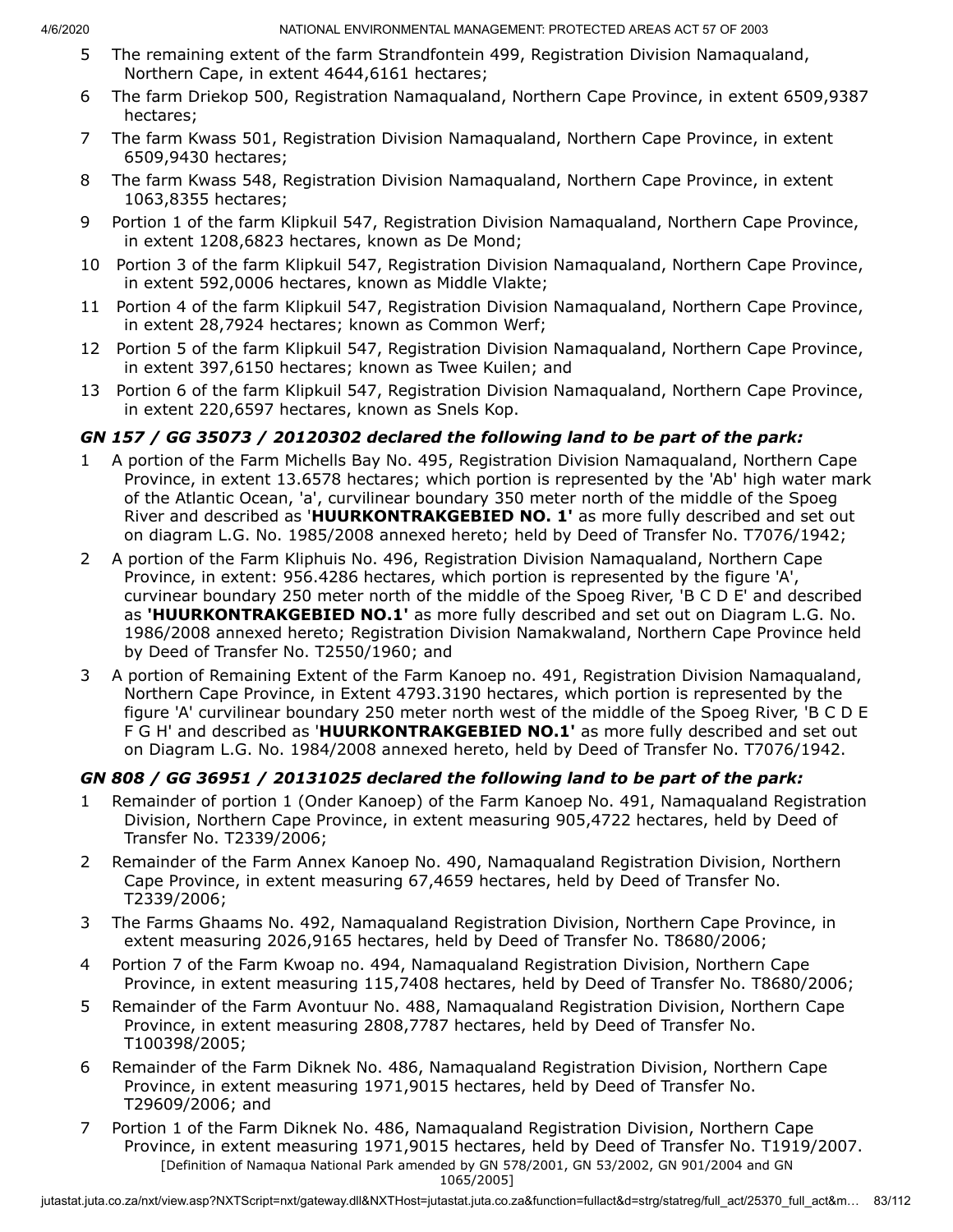#### *GN 540 / GG 38844 / 20150605 declared the following land to be part of the park:*

- 1 Portion 37 of the farm Soubatters Fontein No. 467, Namaqualand Registration Division, Northern Cape Province, in extent measuring 2632.2768 hectares, held by Deed of Transfer No. T47840/2002;
- 2 Portion 5 of the farm Kookfontein No. 466, Namaqualand Registration Division, Northern Cape Province, in extent measuring 1400.9523 hectares, held by Deed of Transfer No. 110284/1999
- 3 The farm No. 497, Namaqualand Registration Division, Northern Cape Province, in extent measuring 698.8459 hectares, held by Deed of Transfer No. T72050/2011; and
- 4 Admiralty zone area between the Groen and Spoeg Rivers, as currently designated to be managed by SANParks by the letter from Minister of Water and Environmental Affairs, Ref. 03/4/1.
- 5 Portion 1 of the Farm Zoutpan No. 471, Namaqualand Registration Division, Northern Cape Province, in extent measuring 2632.2768 hectares, held by Deed of Transfer No. T47840/2002;
- 6 The farm No. 619, Namaqualand Registration Division, Northern Cape Province, in extent measuring 3562.4014 hectares, held by Deed of Transfer No. T40703/2004;
- 7 The farm 624, Namaqualand Registration Division, Northern Cape Province, in extent measuring 3264.8316 hectares, held by Deed of Transfer No. T14098/2008
- 8 Portion 29 of the Farm Avontuur No. 487; Namaqualand No. 487, Namaqualand Registration Division, Northern Cape Province, in extent measuring 130.6785 hectares, held by Deed of Transfer No, T62850/2009;
- 9 Portion 30 of the Farm Avontuur No. 487, Namaqualand Registration Division, Northern Cape Province, in extent measuring 50.9727 hectares, held by Deed of Transfer No. T62850/2009; and
- 10 Portion 31 of the Farm Avontuur No. 487, Namaqualand Registration Division, Northern Cape Province, in extent measuring 239.7998 hectares, held by Deed of Transfer No. T62850/2009.

#### **RICHTERSVELD NATIONAL PARK**

# *GN 1969 / GG 13457 / 19910816 declared the following area to be a national park:*

#### *Definition of Area*

1 Beginning at the point where the eastern boundary of the 31 m wide electric powerline servitude, as indicated on approved SG Diagram 3615/1981, intersects the international border between the Republic of South Africa and Namibia; thence north-eastwards and clockwise upstream along the said international border, to a point where the said international border meets the eastward prolongation of the northern boundary of Portion 12 of Farm 600, Administrative District of Namaqualand; thence westwards along the latter prolongation and the northern boundaries of the said Portion 12 and Portion 11 of the said Farm 600; so as to exclude the said portions from the area, to Beacon A as indicated on approved SG Diagram 11352/85 of the latter Portion 11; thence north-westward along a straight line connecting the said Beacon A with Beacon L on the said 31 m wide electric powerline servitude as indicated on the said approved SG Diagram 3615/1981, to the point where it intersects the eastern boundary of the 31 m wide electric powerline servitude; thence generally northwards along the latter eastern boundary, to the point where it intersects the said international border between the Republic of South Africa and Namibia, the point of beginning.

#### *GN 538 / GG 38844 / 20150605 declared the following land to be part of the park:*

1 The farm Oograbies West No. 153, Namaqualand Registration Division, Northern Cape Province, in extent measuring 7928.1087 hectares, held by Deed of Transfer No. T29431/1997.

#### **TABLE MOUNTAIN NATIONAL PARK**

[Name of 'Table Mountain National Park', formerly 'Cape Peninsula National Park', substituted by GN 554/2004]

#### *Definition of Area*

# *GN 739 / GG 18916 / 19980529 declared the following land to be part of the park: GN 960 / GG 28083 / 20051007 corrected GN 739/98*

#### **Municipality of Cape Town**

jutastat.juta.co.za/nxt/view.asp?NXTScript=nxt/gateway.dll&NXTHost=jutastat.juta.co.za&function=fullact&d=strg/statreg/full\_act/25370\_full\_act&m... 84/112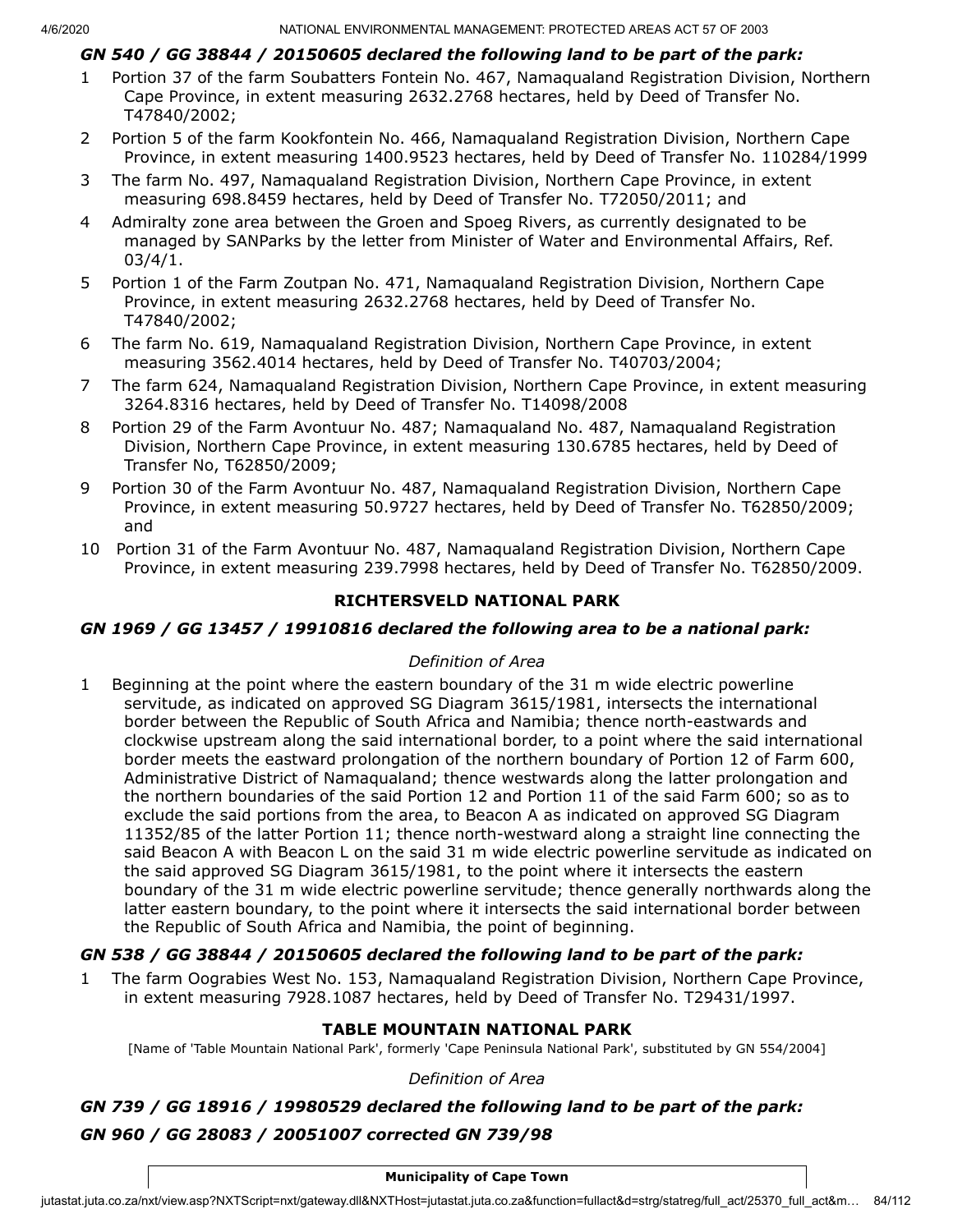| CT 12713                               | CT 12715                                | <b>CT 47808</b>            |
|----------------------------------------|-----------------------------------------|----------------------------|
| [CT 47809/1 deleted by GN<br>960/2005] | [CT 47809/10 deleted by GN<br>960/2005] | CT 4709/11                 |
| [CT 47809/2 deleted by GN              | [CT 47809/25 deleted by GN              | [CT 47809/26 deleted by GN |
| 960/2005]                              | 960/2005]                               | 960/2005]                  |
| [CT 47809/3 deleted by GN              | [CT 47809/34 deleted by GN              | [CT 47809/37 deleted by GN |
| 960/2005]                              | 960/2005]                               | 960/2005]                  |
| [CT 47809/5 deleted by GN              | [CT 47809/7 deleted by GN               | [CT 47809/8 deleted by GN  |
| 960/2005]                              | 960/2005]                               | 960/2005]                  |
| [CT 47809/9 deleted by GN              | [CT 47817 deleted by GN                 | [CT 47835 deleted by GN    |
| 960/2005]                              | 960/2005]                               | 960/2005]                  |
| [CT 47842 deleted by GN                | [CT 47878 deleted by GN                 | [CT 47899 deleted by GN    |
| 960/2005]                              | 960/2005]                               | 960/2005]                  |
| [CT 47900 deleted by GN                | [CT 47903 deleted by GN                 | [CT 47904 deleted by GN    |
| 960/2005]                              | 960/2005]                               | 960/2005]                  |
| [CT 47906 deleted by GN                | [CT 47907 deleted by GN                 | [CT 47931 deleted by GN    |
| 960/2005]                              | 960/2005]                               | 960/2005]                  |
| [CT 47933 deleted by GN                | [CT 47936 deleted by GN                 | [CT 47961 deleted by GN    |
| 960/2005]                              | 960/2005]                               | 960/2005]                  |
| [CT 47968 deleted by GN                | [CT 47969 deleted by GN                 | [CT 47974 deleted by GN    |
| 960/2005]                              | 960/2005]                               | 960/2005]                  |
| [CT 47992 deleted by GN                | [CT 47995 deleted by GN                 | [CT 47996 deleted by GN    |
| 960/20051                              | 960/2005]                               | 960/2005]                  |
| [CT 47997 deleted by GN                | [CT 48012 deleted by GN                 | [CT 48014 deleted by GN    |
| 960/2005]                              | 960/2005]                               | 960/2005]                  |
| [CT 48016 deleted by GN                | [CT 48017 deleted by GN                 | [CT 48034 deleted by GN    |
| 960/2005]                              | 960/2005]                               | 960/2005]                  |
| [CT 48037 deleted by GN                | [CT 48042 deleted by GN                 | [CT 48046 deleted by GN    |
| 960/2005]                              | 960/2005]                               | 960/2005]                  |
| [CT 48053 deleted by GN                | [CT 48056 deleted by GN                 | [CT 48071 deleted by GN    |
| 960/2005]                              | 960/2005]                               | 960/2005]                  |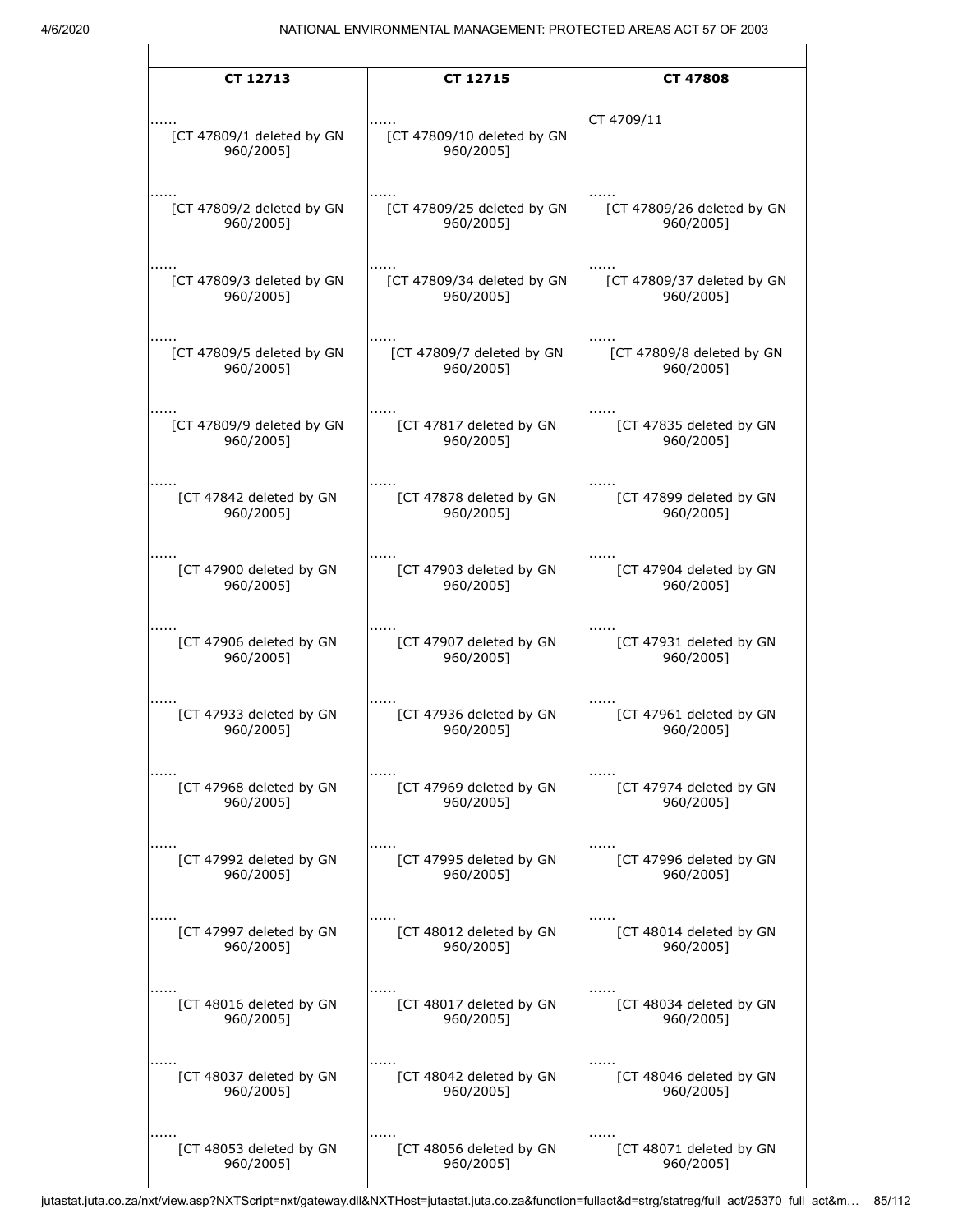| CT 48157                             | [CT 49374 deleted by GN<br>960/2005]                            | [CT 8801/1 deleted by GN<br>960/2005]    |
|--------------------------------------|-----------------------------------------------------------------|------------------------------------------|
| [CT 8802 deleted by GN<br>960/2005]  | [CT 983 deleted by GN 960/2005] [CT 984 deleted by GN 960/2005] |                                          |
| [CT 985 deleted by G 960/2005]       | [CT 983/1 deleted by GN<br>960/2005]                            | [CT 985/1 deleted by GN<br>960/2005]     |
| [CT 985/2 deleted by GN<br>960/2005] | <b>CB 12</b>                                                    | CB <sub>2</sub>                          |
| CB <sub>23</sub>                     | CB <sub>3</sub>                                                 | <b>CLI 11</b>                            |
| FRE <sub>1</sub>                     | <b>FRE 12</b>                                                   | <b>FRE 1231</b>                          |
| <b>FRE 1242</b>                      | <b>FRE 1243</b>                                                 | <b>FRE 1244</b>                          |
| <b>FRE 1245</b>                      | <b>FRE 1247</b>                                                 | <b>FRE 1249</b>                          |
| <b>FRE 1250</b>                      | <b>FRE 1251</b>                                                 | <b>FRE 13</b>                            |
| <b>FRE 1362</b>                      | <b>FRE 14</b>                                                   | <b>FRE 1412</b>                          |
| <b>FRE 1420</b>                      | <b>FRE 1426</b>                                                 | <b>FRE 1429</b>                          |
| <b>FRE 182</b>                       | FRE <sub>2</sub>                                                | FRE <sub>3</sub>                         |
| FRE <sub>4</sub>                     | <b>FRE 512</b>                                                  | <b>FRE 728</b>                           |
| TBK 1033                             | TBK 1137                                                        | <b>TBK 1140</b>                          |
| TBK 1171                             | TBK 1172                                                        | TBK 1173                                 |
| TBK 1174                             | <b>TBK 1175</b>                                                 | .<br>[TBK 857 deleted by GN<br>960/20051 |
| <b>TBK 956</b>                       | <b>TBK 957</b>                                                  | TBK 97                                   |
| ORA 1996                             | ORA 1997                                                        | ORA 2000/1                               |
| ORA 2000/2                           | ORA 2001                                                        | ORA 2002                                 |
| ORA 2003                             | ORA 2005                                                        | ORA 2009                                 |
| ORA 2021                             | ORA 2453                                                        | ORA 658                                  |
| VRE 1139                             | <b>VRE 1165</b>                                                 | <b>VRE 1166</b>                          |
| <b>VRE 1179</b>                      | <b>VRE 1180</b>                                                 | <b>VRE 1213</b>                          |
| <b>VRE 1815</b>                      | <b>VRE 2084</b>                                                 | <b>VRE 614</b>                           |

jutastat.juta.co.za/nxt/view.asp?NXTScript=nxt/gateway.dll&NXTHost=jutastat.juta.co.za&function=fullact&d=strg/statreg/full\_act/25370\_full\_act&m… 86/112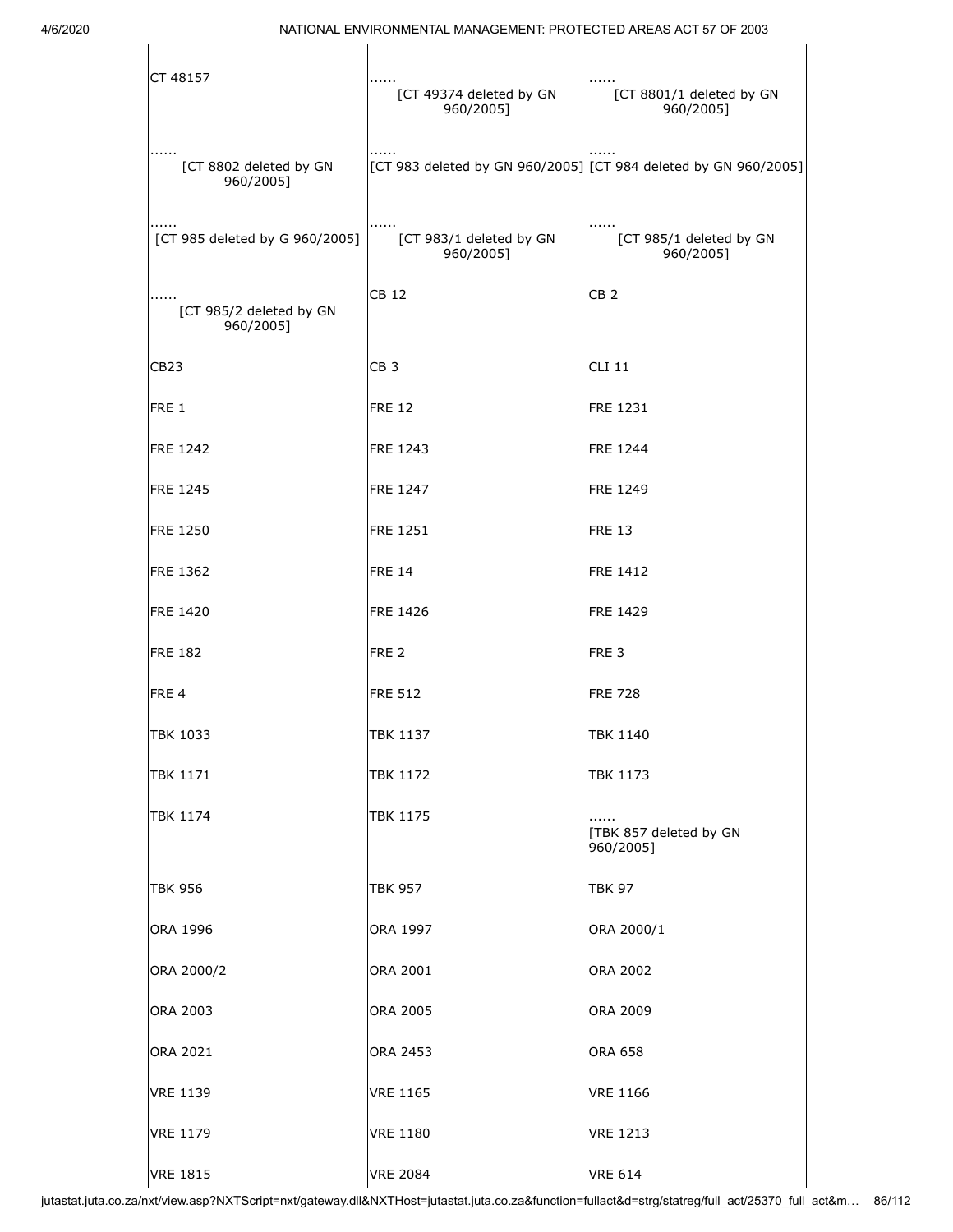| CF 1068                                   | CF 850        | <b>CF 851</b>  |
|-------------------------------------------|---------------|----------------|
| .<br>[CF 851/1 deleted by GN<br>960/2005] | <b>CF 855</b> | <b>CF 856</b>  |
| CF 857                                    | CF 862        | CF 870         |
| CF 897                                    | <b>CF 898</b> | CT 89895       |
| CF 899                                    | <b>CF 900</b> | CF 900/1       |
| CF 902/9                                  | CF 917        | <b>VRE 585</b> |
| CB 1559                                   |               |                |

| <b>Cape Metropolitan Council</b>      |                |                                                          |  |
|---------------------------------------|----------------|----------------------------------------------------------|--|
|                                       |                | <b>SCA 770</b>                                           |  |
| <b>SCA 790</b>                        | <b>SCA 791</b> | CF 1000/2                                                |  |
| CF 1001                               | CF 1030        | CF 1031                                                  |  |
| CF 1032                               | CF 1033        | CF 1034                                                  |  |
| CF 1035                               | CF 1036        | CF 1044/1                                                |  |
| CF 1044/3                             | CF 1048        | CF 1049/1                                                |  |
| CF 1050                               | CF 1052/1      | CF 1054                                                  |  |
| [CF 1054/1 deleted by GN<br>960/2005] | CF 1056/1      | CF 1056/2                                                |  |
| CF 1056/3                             | CF 1056/4      | CF 1056/5                                                |  |
| CF 1056/6                             | CF 1057        | CF 1056<br>[CF 1058 changed to CF1056 by<br>GN 960/2005] |  |
| CF 1058                               | CF 1059        | CF 983/1                                                 |  |

| <b>South Peninsula Municipality</b> |          |           |
|-------------------------------------|----------|-----------|
| <b>CT 84812</b>                     | CT 85247 | ICT 85540 |
| <b>CT 86244</b>                     | CT 86245 | ICT 86246 |
| <b>CT 86247</b>                     | CT 86248 | CT 86249  |

jutastat.juta.co.za/nxt/view.asp?NXTScript=nxt/gateway.dll&NXTHost=jutastat.juta.co.za&function=fullact&d=strg/statreg/full\_act/25370\_full\_act&m… 87/112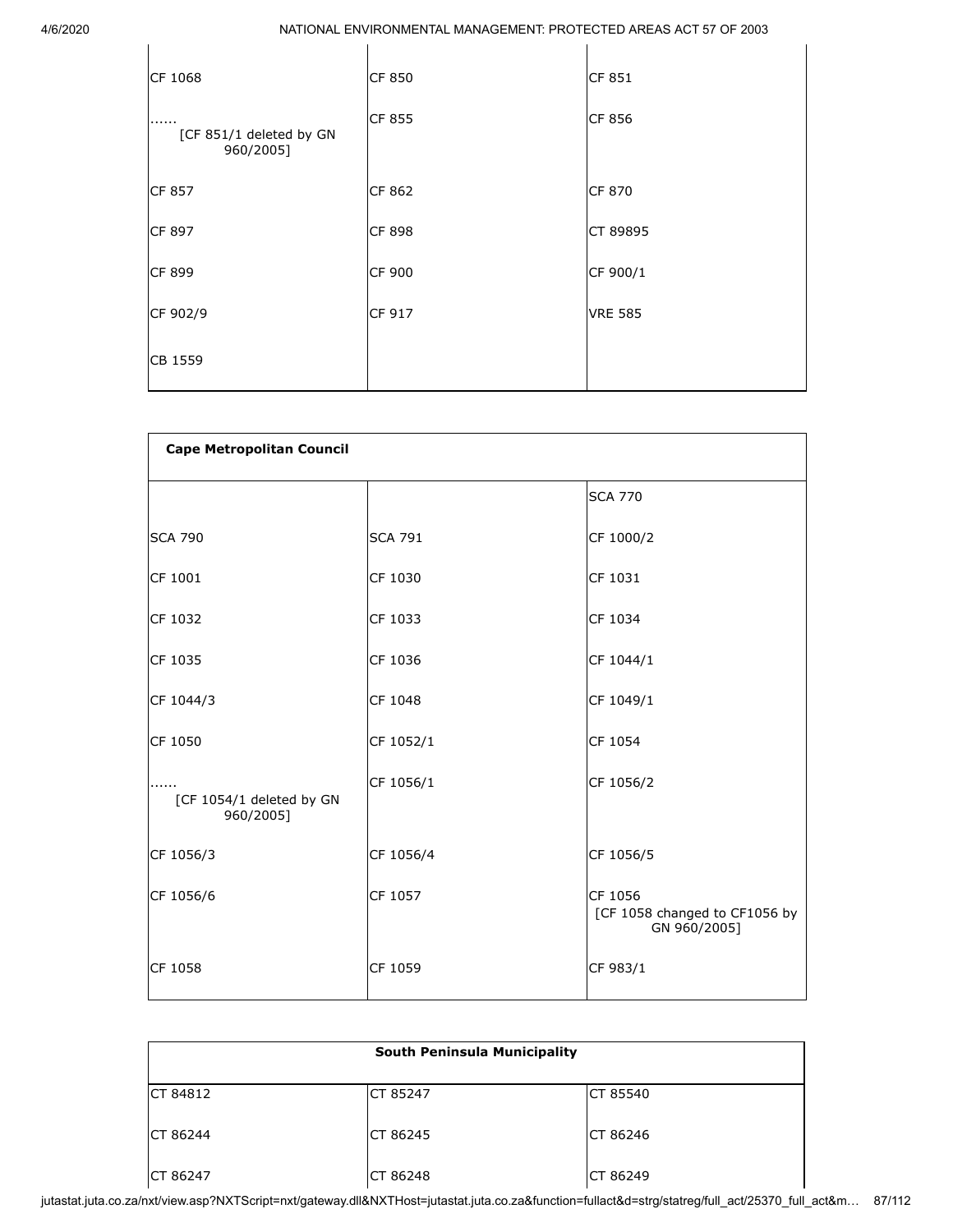| CT 86250                               | CT 86251                             | CT 86252 |
|----------------------------------------|--------------------------------------|----------|
| CT 86253                               | CT 86254                             | CT 86255 |
| CT 86256                               | CT 86257                             | CT 86258 |
| CT 86266                               | CT 86273                             | CT 86333 |
| CT 86334                               | CT 86335                             | CT 86336 |
| CT 86337                               | CT 86338                             | CT 86339 |
| CT 86340                               | CT 86341                             | CT 86342 |
| CT 86343                               | CT 86344                             | CT 86345 |
| CT 86359                               | CT 86360                             | CT 86361 |
| CT 86362                               | CT 86373                             | CT 86376 |
| CT 86377                               | CT 86378                             | CT 86394 |
| CT 86395                               | CT 86398                             | CT 86420 |
| CT 86913                               | CT 88291                             | CT 88354 |
| CT 88369                               | CT 88370                             | CT 88371 |
| CT 88372                               | CT 88411                             | CT 88412 |
| CT 88413                               | CT 88414                             | CT 88415 |
| CT 88416                               | CT 88417                             | CT 88420 |
| CT 88421                               | CT 88422                             | CT 88423 |
| CT 88424                               | CT 88425                             | CT 88426 |
| CT 88427                               | CT 88461                             | CT 88488 |
| CT 88489                               | CT 88492                             | CT 88526 |
| CT 88530                               | CT 88533                             | CT 88755 |
| CT 88756                               | CT 88764                             | CT 88772 |
| [CT 88801/1 deleted by GN<br>960/2005] | [CT 88802 deleted by GN<br>960/2005] | CT 89896 |
| CT 90138                               | CT 90178                             | CT 90179 |
| CT 90180                               | CT 90181                             | CT 90182 |
| CT 90183                               | CT 90184                             | CT 90185 |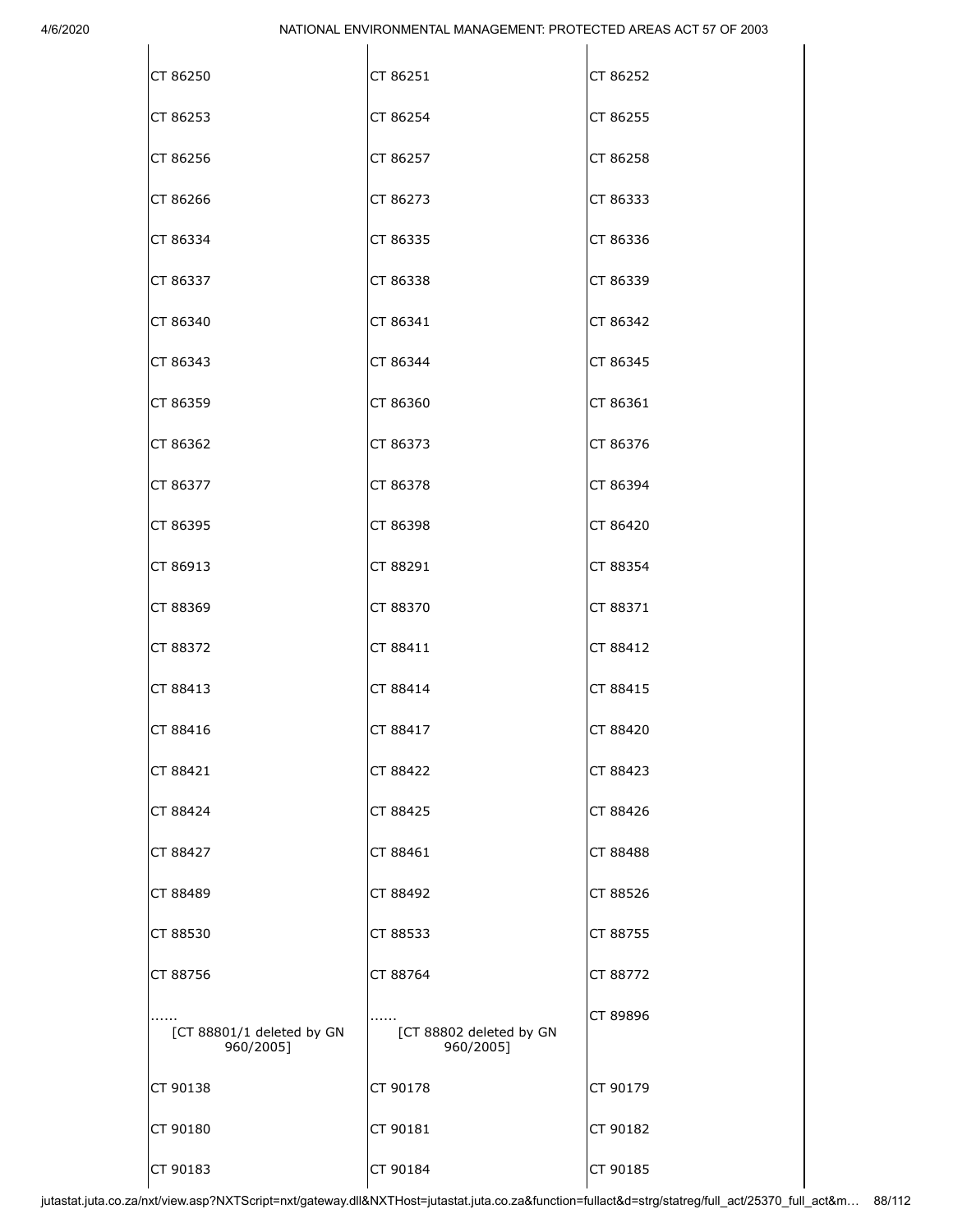| CT 90186                                | CT 90187        | CT 90188                             |
|-----------------------------------------|-----------------|--------------------------------------|
| CT 90189                                | CT 90191        | CT 90192                             |
| CT 90193                                | CT 90194        | CT 90195                             |
| CT 90196                                | CT 90198        | CT 90199                             |
| CT 90200                                | CT 90201        | CT 90202                             |
| CT 90203                                | CT 90216        | CT 90217                             |
| CT 90219                                | CT 90220        | CT 90221                             |
| CT 90222                                | CT 90223        | CT 90224                             |
| CT 90225                                | CT 90226        | CT 90227                             |
| CT 90228/1                              | CT 90228/2      | CT 90229                             |
| CT 90242                                | CT 90243        | CT 90303                             |
| CT 93290                                | CT 93659        | <b>CON 1069</b>                      |
| <b>CON 1119</b>                         | <b>CON 4665</b> | [CON 4669 deleted by GN<br>960/2005] |
| HB 1430                                 | HB 1457         | HB 1478                              |
| [HB 1516 deleted by GN<br>960/2005]     | HB 1734         | HB 1737                              |
| HB 1749                                 | HB 1756         | HB 1762                              |
| HB 1771                                 | HB 1772         | HB 1773                              |
| HB 1774                                 | HB 1776         | HB 1778                              |
| HB 1779                                 | HB 1780         | HB 1481                              |
| HB 1782                                 | HB 1784         | HB 1786                              |
| .<br>[HB1847 deleted by GN<br>960/2005] | HB 2023         | HB 2029                              |
| HB 2054                                 | HB 2069         | HB 2079                              |
| HB 2286                                 | HB 2383         | <b>HB 2530</b>                       |
| [HB 2736 deleted by GN<br>960/2005]     | HB 2939         | HB 2959                              |
|                                         |                 |                                      |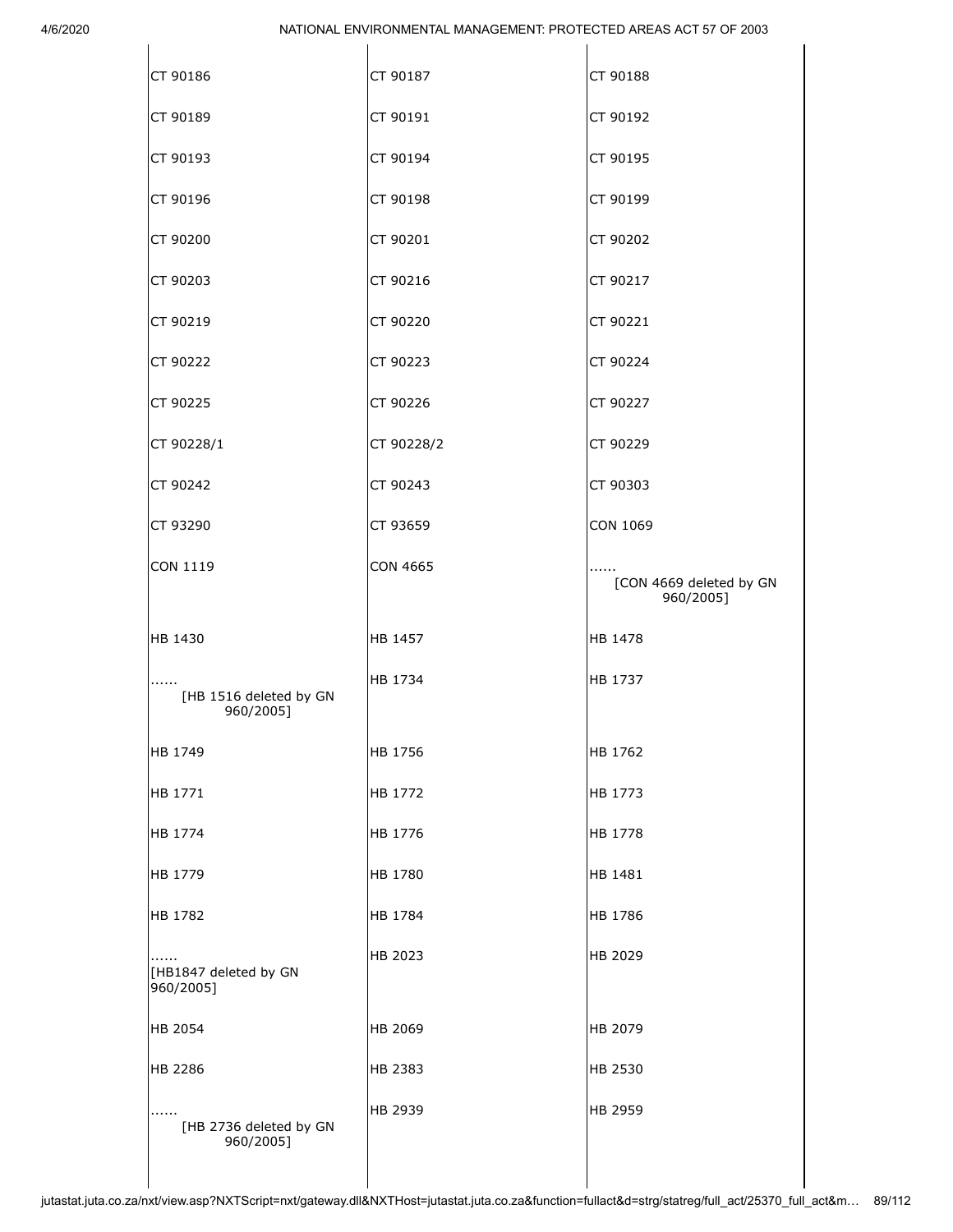| HB 2977                                                                 | HB 3079                                                                 | HB 3209                                                    |
|-------------------------------------------------------------------------|-------------------------------------------------------------------------|------------------------------------------------------------|
| Kommetjie 3441<br>[HB 3441 changed to Kommetjie<br>3441 by GN 960/2005] | Kommetjie 3442<br>[HB 3442 changed to Kommetjie<br>3442 by GN 960/2005] | <b>HB 3558</b>                                             |
| HB 3559                                                                 | HB 3560                                                                 | HB 3720                                                    |
| HB 4015                                                                 | [HB 4703 deleted by GN<br>960/2005]                                     | [HB 4930 deleted by GN<br>960/2005]                        |
| FH 12050                                                                | [FH 12193 deleted by GN<br>960/2005]                                    | [FH 7000 deleted by GN<br>960/2005]                        |
| FH 8422                                                                 | FH 8563                                                                 | FH 8564                                                    |
| FH 8611                                                                 | .<br>[S'T (ROAD RESERVE) deleted by<br>GN 960/2005]                     | S'T 1312                                                   |
| S'T 2010                                                                | S'T 2011                                                                | [S'T 2402 deleted by GN<br>960/2005]                       |
| S'T 2510                                                                | S'T 2577                                                                | S'T 4067                                                   |
| S'T 516                                                                 | [S'T 517/0/1 deleted by GN<br>960/2005]                                 | <b>S'T 518</b>                                             |
| S'T 519                                                                 | S'T 520                                                                 | S'T 521                                                    |
| <b>S'T 522</b>                                                          | S'T 523                                                                 | <b>S'T 524</b>                                             |
| S'T 531                                                                 | <b>S'T 533</b>                                                          | <b>S'T 534</b>                                             |
| S'T 535                                                                 | S'T 536                                                                 | S'T 538                                                    |
| <b>S'T 540</b>                                                          | S'T 541                                                                 | S'T 542                                                    |
| S'T 608                                                                 | S'T 693                                                                 | OV 2060<br>[S'T 2060 changed to OV 2060<br>by GN 960/2005] |
| OV 681                                                                  | [N937 deleted by GN 960/2005]                                           | CF 1023                                                    |
| [CF 1051/1 deleted by GN<br>960/2005]                                   | [CF 1130/2 deleted by GN<br>960/2005]                                   | [CF 1130/4 deleted by GN<br>960/2005]                      |
| [CF 1134 deleted by GN<br>960/2005]                                     | FH 12053                                                                | CF 1368                                                    |
| CF 914                                                                  | CF 917                                                                  | CF 921                                                     |
| CF 923/1                                                                | CF 923/2                                                                | CF 923/3                                                   |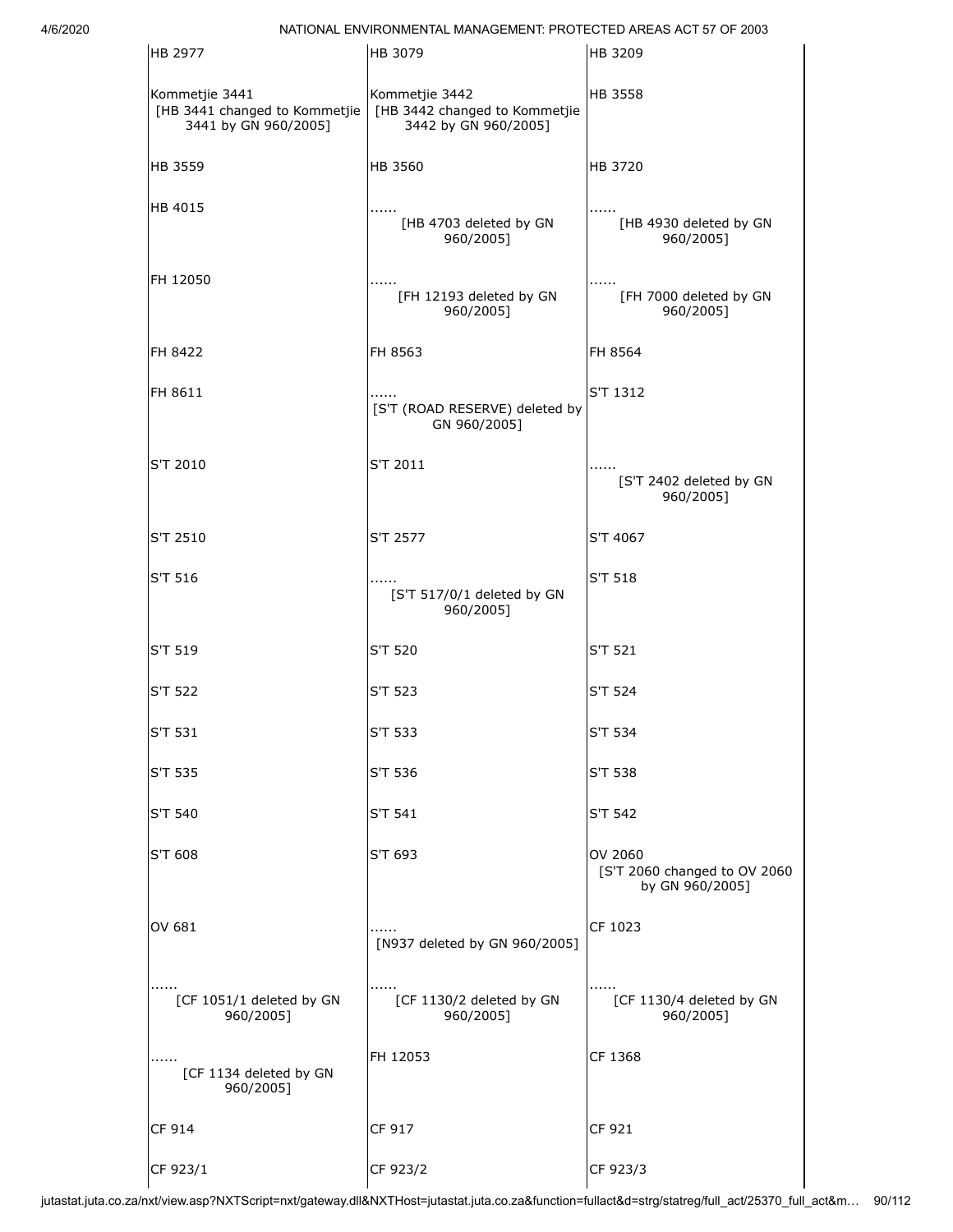| CF 923/4 | CF 923/5                             | CF 923/6                              |
|----------|--------------------------------------|---------------------------------------|
| CF 924   | CF 926                               | CF 927                                |
| CF 927/3 | CF 927/4                             | CF 948/1                              |
| CF 948/7 | CF 948/7                             | [CF 953/26 deleted by GN<br>960/2005] |
| CF 955   | CF 963/2                             | CF 971/2                              |
| CF 977/1 | [CF 979/2 deleted by GN<br>960/2005] | [CF 979/3 deleted by GN<br>960/2005]  |
| CF 983/6 | [CF 985/2 deleted by GN<br>960/2005] | CF 994                                |
| CF 948/9 | CF 1368                              | CF 940/4                              |

Cape Farm 992, situated within the Southern Peninsula Municipality, in the division of the Cape, Province of the Western Cape, measuring 31,3491 hectares.

#### *GN 543/99 declared the following land to be part of the park:*

- 1 Erf 27410, Cape Town, in extent 14,6924 ha-registered Title Deed T1607/1891.
- 2 Erf 27411, Cape Town, in extent 15,6317 ha-registered Title Deed T1607/1891.
- 3 Erf 28001, Cape Town, in extent 32,3987 ha-registered Title Deed T27/1826.
- 4 Erf 28004, Cape Town (unmeasured)-registered Title Deed T1607/1891.
- 5 Erf 28002, Cape Town, in extent 153,0714 ha-registered Title Deed T16078/1891.
- 6 Erf 44213, Cape Town, in extent 7,4172 ha-registered Title Deed T1607/1891.
- 7 Erf 44214, Cape Town, in extent 74,2105 ha-registered Title Deed T10435/1956.
- 8 Erf 44246, Cape Town, in extent 2 366 m2-registered Title Deed CPF3-8/1833.
- 9 Erf 46162, Cape Town, in extent 67,1721 ha-registered Title Deed T1823/1894 (all parts of the property within the CCPNE boundary as described previously in PK171 in *Government Gazette* No. 9056 of 10 February 1984).
- 10 Erf 46165, Cape Town, in extent 25,9172 ha-registered Title Deed T17284/1954.
- 11 Erf 46166, in extent 4,2133 ha-registered Title Deed T1824/1894.
- 12 Ptn 1, Cape Farm 902, Hout Bay, unregistered, in extent 59,3921 ha.
- 13 Erf 1434, in extent 36,5584 ha-registered Title Deed 6740/1941.
- 14 Erf 1432, in extent 23,6046 ha-registered Title Deed T6740/1941.
- 15 State land west of Hout Bay, unmeasured and unregistered.
- 16 Cape Farm 964 (ptn), in extent 40,4587 ha-registered Title Deed T6117/1987.
- 17 Cape Farm 981 unregistered, in extent 17,1360 ha.
- 18 Cape Farm 980, in extent 98, 8581 ha-registered Title Deed SGST 148/1953.
- 19 State Land in front of Misty Cliffs, unregistered and unmeasured.
- 20 Erf 750, Scarborough, unregistered, in extent 25,6960 ha.
- 21 State seawards of Cape Town 1021 and Cape Farm 1022, unregistered and unmeasured.
- 22 Cape Farm 1053 (Smitswinkel Bay), unregistered in extent 17,1360 ha.

#### *GN 409/2001 declared the following land to be part of the park:*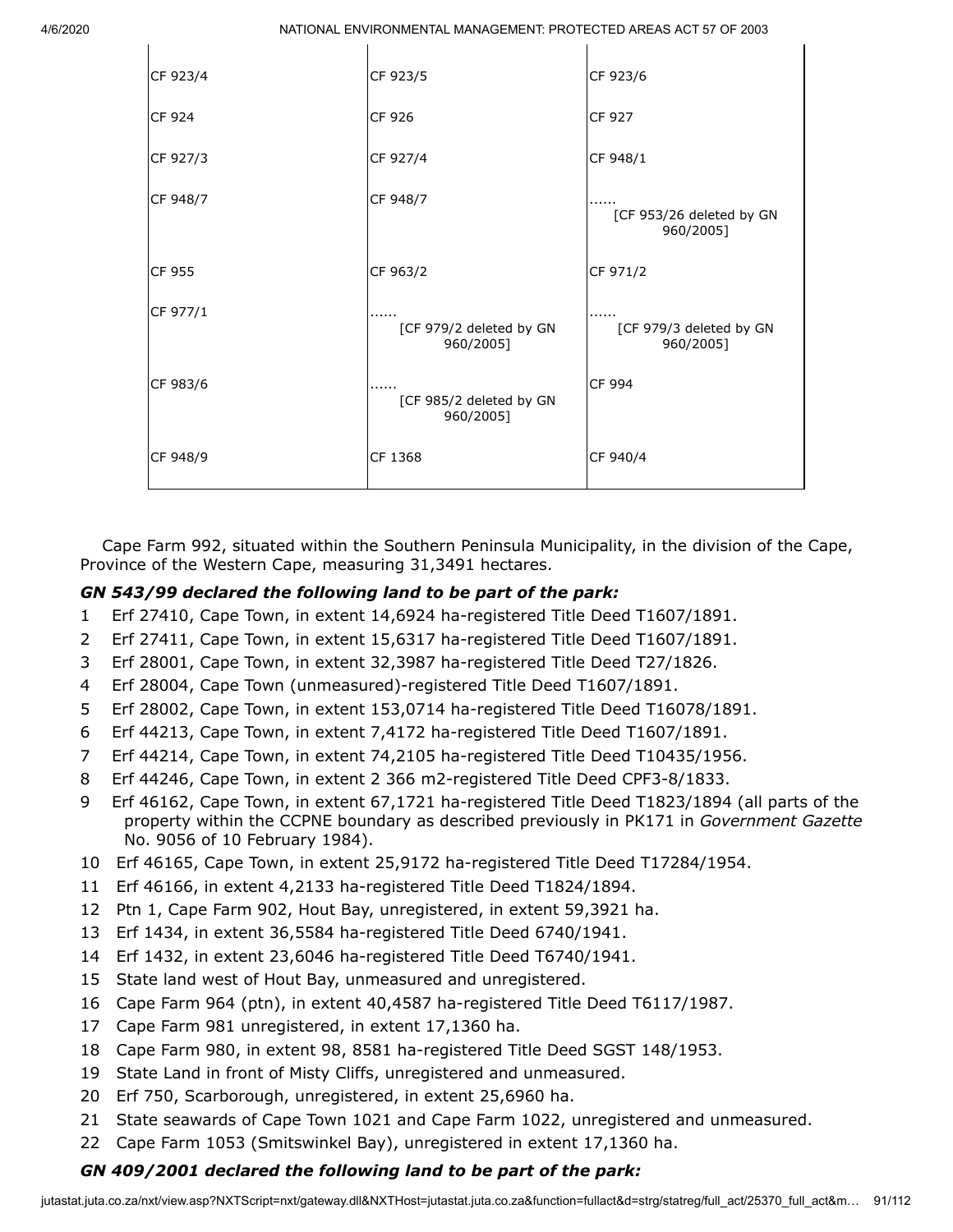- 1 Erf 12714, Cape Town, Province of the Western Cape, measuring 13,1012 (one three comma one zero one two) hectare, held by Deed of Transfer No. T1540/1911.
- 2 Remainder of Erf 13072, Cape Town, Province of the Western Cape, measuring 33,2104 (three three comma two one zero four) hectare, held by Deed of Transfer No. T478/1894.
- 3 Erf 14661, Cape Town, Province of the Western Cape, measuring 4 698 (four six nine eight) square metres, held by Deed of Transfer No. T1300/1931.
- 4 Remainder of Erf 14662, Cape Town, Province of the Western Cape, measuring 30,9140 (three zero comma nine one four zero) hectare, held by Deed of Transfer No. T4476/1936.
- 5 The farm Cecilia No. 884, Cape Registration Division, Province of the Western Cape, measuring 194,9371 (one nine four comma nine three seven one) hectare, held by Deed of Transfer No. T117/1950.
- 6 The farm Tokai No. 908, Cape Registration Division, Province of the Western Cape, measuring 702,1237 (seven zero two comma one two three seven) hectare, held by Deed of Transfer No. G311/1954.

# *GN 410 / GG 22335 / 20010529 declared the following land to be part of the park:*

- 1 Portion 1 of Cape Farm 1047 in extent 1,700 ha-registered Title Deed T6759/1935.
- 2 Erf 3366, Hout Bay in extent 249, 9327 ha-held by T60024/97.
- 3 Portion 1 of Erf 61, Simon's Town in extent 206,1068 ha-registered Title Deed T1560/1951.

# *GN 1126 / GG 22819 / 20011116 declared the following land to be part of the park:*

- 1 The remainder of the Farm No. 999, in the South Peninsula Municipality, Division of the Cape, Province of the Western Cape, measuring 77,5465 (Seven Seven comma Five Four Six Five) hectares.
- 2 Portion 9 of the Farm No. 979, in the South Peninsula Municipality, Division of the Cape, Province of the Western Cape, measuring 139,2233 (One Three Nine comma Two Two Three Three) hectares.
- 3 The remainder of the Farm No. 991, in the South Peninsula Municipality, Division of the Cape, Province of the Western Cape, measuring 16,8437 (One Six comma Eight Four Three Seven) hectares.

# *GN 1127/2001 declared the following land to be part of the park:*

- 1 Erf 4460, Cape Town, Province of the Western Cape, measuring 3, 9941 (Three comma Nine Nine Four One) hectares, held by Deed of Transfer No. T50880/1997.
- 2 Erf 2406, Cape Town, Province of the Western Cape, measuring 0, 2342 (Zero comma Two Three Four Two) hectares, held by Deed of Transfer No. T6009/1976.

# *GN 722/2002 declared the following land to be part of the park:*

- 1 The farm Table Mountain Forest Reserve No. 859, Cape RD, Province of the Western Cape, measuring 518,3912 hectares, to be registered as depicted on Surveyor-General Diagram No. 1976/2001.
- 2 Farm 860, Cape RD, Province of the Western Cape, measuring 33,5674 hectares, to be registered as depicted on Surveyor-General Diagram No. 1977/2001.
- 3 The farm Hout Bay Forest Reserve No. 905, Cape RD, Province of the Western Cape, measuring 1 184,5167 hectares, to be registered as depicted on Surveyor-General Diagram No. 651/1996.
- 4 Farm 901, Cape RD, Province of the Western Cape, measuring 505,4943 hectares, to be registered as depicted on Surveyor-General Diagram No. 1978/2001.
- 5 Erf 165993, Cape Town, Cape RD, Province of the Western Cape, measuring 1,1098 hectares, to be registered as depicted on Surveyor-General Diagram No. 1979/2001.

# *GN 1497 / GG 25562 / 20031017 declared the following land to be part of the park:*

- 1 Erf 1781, Hout Bay, Province of the Western Cape, measuring 12,8480 (One Two comma Eight Four Eight Zero) hectares, held by Deed of Transfer T8646/1957
- 2 Portion 2 of the farm Silvermyn 927, Cape Registration Division, measuring 24, 5640 (Two Four comma Five Six Four Zero) hectares, held by Deed of Transfer T3008/1971.

# *GN 1498/2003 declared the following land to be part of the park:*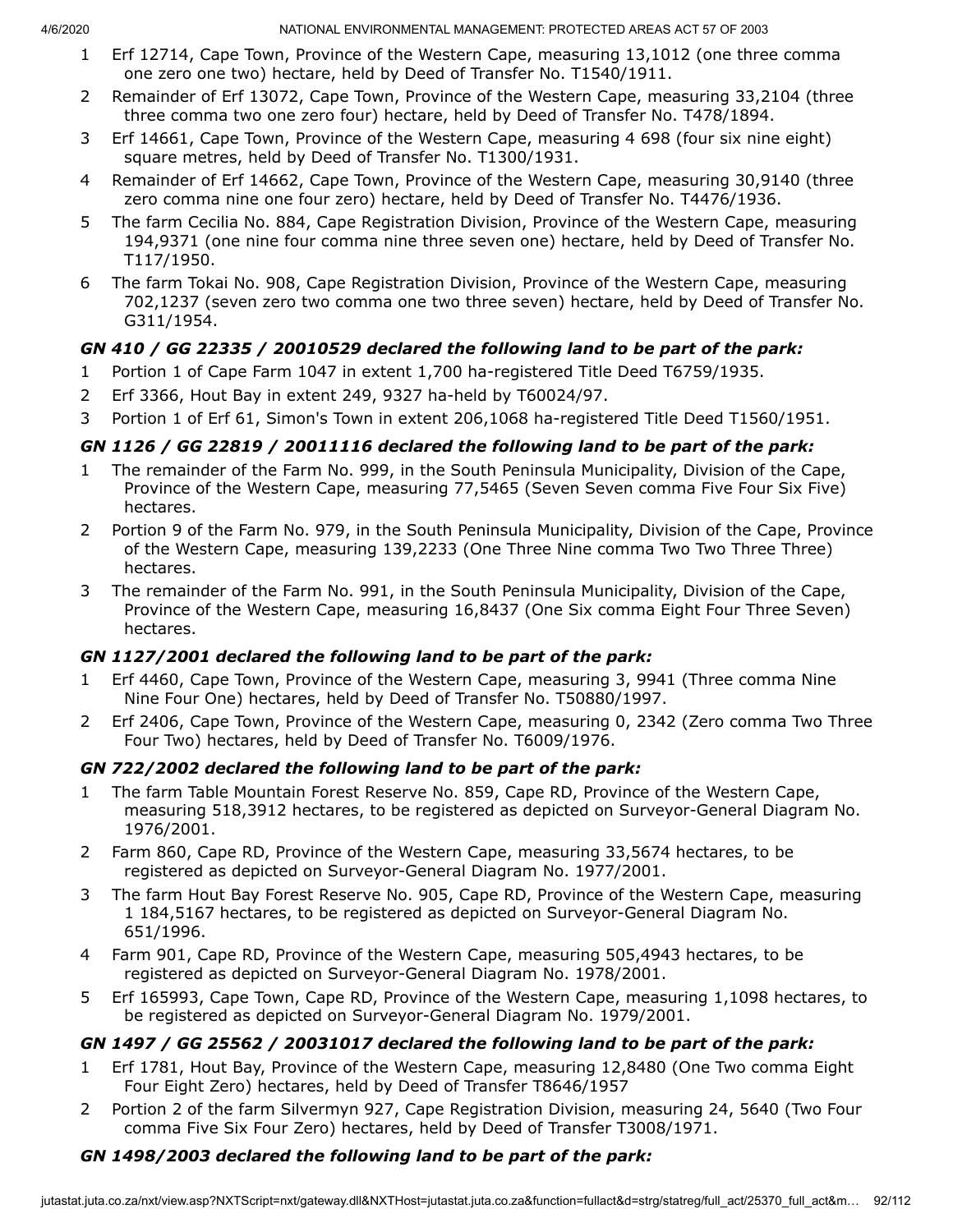- 1 Erf 1212, Hout Bay, Province of the Western Cape, measuring 202, 3557 (Two Zero Two comma Three Five Five Seven) hectare, held by Deed of Grant No. 116/1948.
- 2 Erf 1213, Hout Bay, Province of the Western Cape, measuring 129, 4363 (One Two Nine comma Four Three Six Three) hectare, held by Deed of Grant No. 116/1948.

# *GN 906 / GG 26615 / 20040730 declared the following land to be part of the park:*

- 1 Erf 12043 Fish Hoek, Cape Registration Division, Province of the Western Cape, in extent 37,1890 hectare, held under Title Deed T109604/2003
- 2 Erf 1614 Simon's Town, Cape Registration Division, Province of the Western Cape, in extent 31,5377 hectare, held under Title Deed T84375/2003
- 3 Portion 33 (a portion of Portion 32) of the Farm Kommetjie Estates No. 948, Cape Registration Division, Province of the Western Cape, in extent 259,8105 hectare, held under Title Deed of T81851/2003
- 4 Erf 5113 Kommetjie, Cape Registration Division, Province of the Western Cape, in extent 179,3984 hectare, held under Certificate of Consolidate Title T110099/2002
- 5 The Farm No. 990, Cape Registration Division, Province of the Western Cape, in extent 3,9957 hectare, held under Title Deed T85759/2002
- 6 Erf 90196 Cape Town, Cape Registration Division, Province of the Western Cape, in extent 2,5555 hectare, held under Title Deed T26590/1999
- 7 Portion 5 of the Farm Wildschutsbrandvlei No. 983, Cape Registration Division, Province of the Western Cape, in extent 21,9922 hectare, held under Title Deed T6010/2001
- 8 Portion 2 of the Farm Wildschutsbrandvlei No. 983, Cape Registration Division, Province of the Western Cape, in extent 22,1661, held under Title Deed T35335/2002
- 9 The Remainder of Erf 8562 Fish Hoek, Cape Registration Division, Province of the Western Cape, in extent 10,7056 hectare, held under Title Deed T52044/2000
- 10 The Remainder of Erf 8607 Fish Hoek, Cape Registration Division, Province of the Western Cape, in extent 3,8517 hectare, held under Title Deed T36804/2000

# *GN 1071 / GG 28185 / 20051028 declared the following land to be part of the park:*

- 1 Erf 8884 Hout Bay, Cape Registration Division, Western Cape Province, in extent 5.0319 hectares, held under Title Deed of Transfer T111003/2002
- 2 Erf 12946 Constantia, Cape Registration Division, Western Cape Province, in extent 32.9168 hectares, held under Title Deed of Transfer T87603/2002
- 3 Erf 4198 Kommetjie, Cape Registration Division, Western Cape Province, in extent 49.1829 hectares, held under Title Deed of Transfer T75725/2004
- 4 Erf 154058 Cape Town, Cape Registration Division, Western Cape Province, in extent 235.9477 hectares, held under Title Deed of Transfer T97851/1996

# *GN 401 / GG 32094 / 20090409 declared the following land to be part of the park:*

- 1 Erf 1801, Cape Town, situated in the Cape Registration Division, West Cape Province measuring 3,2087 hectares in extent, and held by Title Deed No. CPF20-27/1892
- 2 Erf No. 1802, Cape Town situated in the Cape Registration Division, Western Cape Province, measuring 0.8726 hectares in extent and held by Title Deed No. CPF20-27/1892;
- 3 Erf No. 558, Sea Point East situated in the Cape Registration Division, Western Cape Province, measuring 0.450 hectares in extent and held by Title Deed No. CPF21/3/1894;
- 4 Erf No. 1455, Green Point situated in the Cape Registration Division, Western Cape Province, measuring 0.1335 hectares in extent and held by Title Deed No. CPF21-2/1894;
- 5 Erf No. 2044, Hout Bay, situated in the Cape Registration Division, Western Cape Province, measuring 4,2478 hectares in extent and held by Title Deed No. T86078/2008;
- 6 Erf No. 9581, Hout Bay, situated in the Cape Registration Division, Western Cape Province, measuring 4,4837 hectares in extent and held by Title Deed No. T12913/2008;
- 7 Erf No. 1063, Simon's Town, situated in the in the Cape Registration Division, Western Cape Province, and measuring 53,3464 hectares in extent, and held by Tittle Deed T86078/2006;
- 8 Erf No. 1541, Simon's Town situated in the Cape Registration Division, Western Cape Province, measuring 73.1563 hectares in extent and held by Title Deed No. T88078/2008;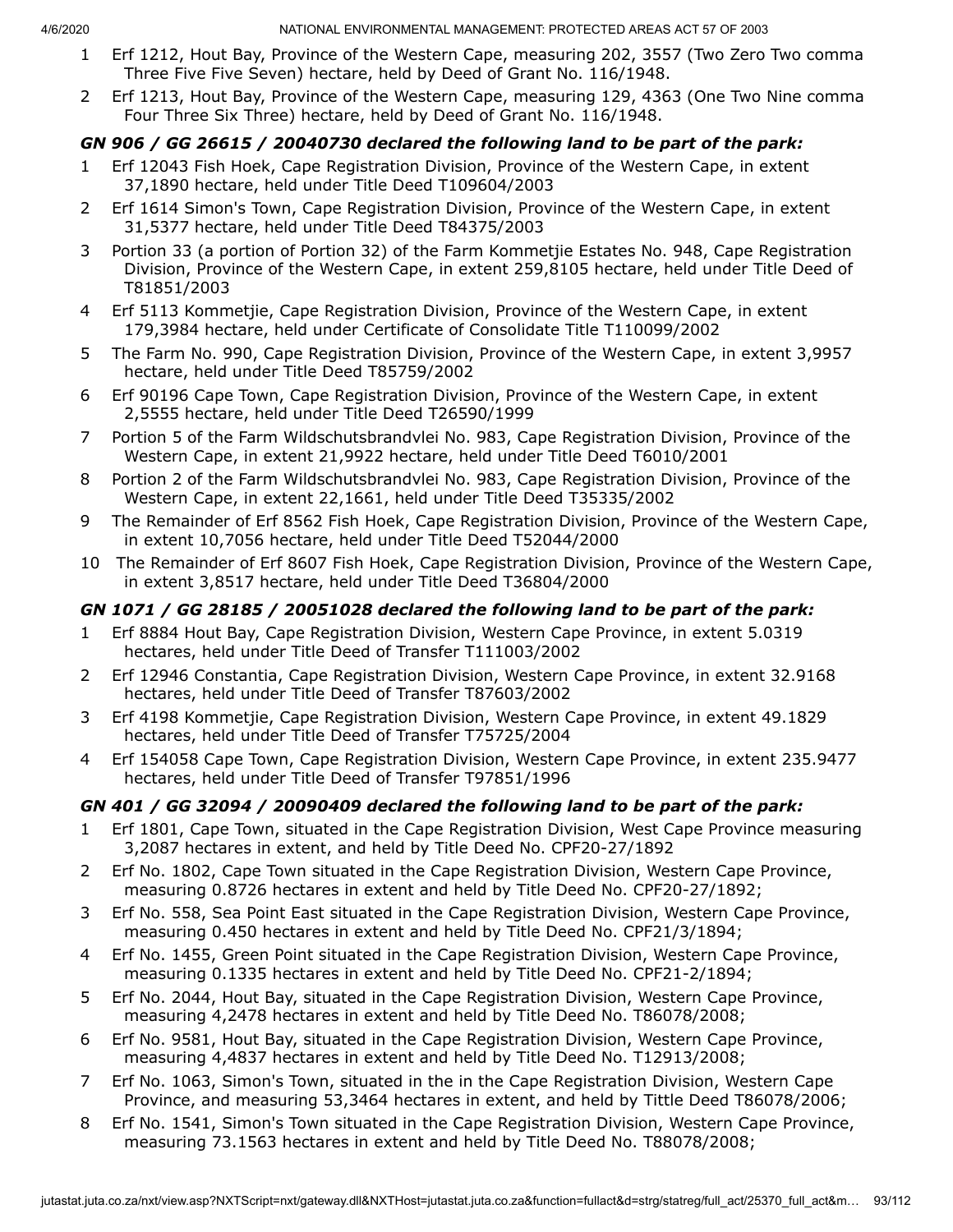- 9 Erf No. 5011, Simon's Town situated in the Cape Registration Division, Western Cape Province, measuring 33.2172 hectares in extent and held by Title Deed No. T88078/2008;
- 10 Erf No. 691, Simon's Town situated in the Cape Registration Division, Western Cape Province, measuring 3.5297 hectares in extent and held by Title Deed No, CPF23-10/1900;
- 11 Erf No. 692, Simon's Town situated in the Cape Registration Division, Western Cape Province, and measuring 1.3503 hectares in extent and held by Title Deed No. CPF22-14/1898;
- 12 Erf No. 701, Simon's Town situated in the Cape Registration Division, Western Cape Province, and measuring 0.413 hectares in extent and held by Title Deed No. CPF21- 35/1897;
- 13 Farm No. 1015, situated in the Cape Registration Division, Western Cape Province, and measuring 303.5563 hectares in extent and held by Title Deed No. T86078/2006;
- 14 Remainder of the farm Jansberg No. 1029, situated in the Cape Registration Division, Western Cape Province, measuring 281.0133 hectares in extent and held by Title Deed No. T86078/2006;
- 15 Remainder of the farm Heisdingen No. 906, situated in the Cape Registration Division, Western Cape Province, measuring 51.3919 hectares in extent and held by Title Deed No. T86078/2006;
- 16 The remaining extent of the farm Commonage Section 3, No. 920 situated in the Cape Registration Division, Western Cape Province, measuring 714,9903 hectares in extent, and held by Title Deed No. CPF33-19/1927
- 17 Farm No. 942, situated in the Cape Registration Division, Western Cape Province, and measuring 72.7743 hectares in extent and held by Title Deed No. T86078/2006;
- 18 The remaining extent of the farm No. 963 situated in the Cape Registration Division, Western Cape Province, measuring 69.9144 hectares in extent and held by Title Deed No. T3723/1956;
- 19 The remaining extent of portion 3 of the farm Welcome Cottage, No. 967 situated in the Cape Registration Division, Western Cape Province, measuring 7.0943 hectares in extent and held by Title Deed No. T222/1958;
- 20 Farm 972, situated in the Cape Registration Division, Western Cape Province, and measuring 85,3967 hectares in extent, and held by Tittle Deed T3723/1956;
- 21 Farm No. 973, situated in the Cape Registration Division, Western Cape Province, and measuring 4,5118 hectares in extent, and held by Title Deed No. T3723/1956;
- 22 The remaining extent of the farm Medunsa No. 977 situated in the Cape Registration Division, Western Cape Province, and measuring 17,3637 hectares in the extent, and held by Tittle Deed No. T86078/2006;
- 23 Remainder of the farm No. 985 situated in the Cape Registration Division, Western Cape Province, measuring 3.8812 hectares in extent and held by Title Deed No. T86078/2006;

# *GN 150 / GG 35073 / 20120302 declared the following land to be part of the park:*

- 1 Erf No. 557, Sea Point East, Cape Registratio Division, Western Cape Province in extent measuring 357.0000 square meters, held by Deed CPF 28-1/1913
- 2 The remainder of portion 10 (Kompanjiestuin) (a portion of portion 2) of farm Kommetjie Estate No. 948, Cape Registration Division, Western Cape Province, in extent measuring 185. 7036 hectares, held by Deed of Transfer No. T28888/2010;
- 3 The remaining extent of the farm Olifantsbosch No. 1056, Cape Registration Division, Western Cape Province, in extent measuring 870.2365 hectares, held by Deed of Transfer No. T12048/1941;
- 4 The remainder Erf 90197 Cape Town at Kalk Bay, Cape Registration Division, Western Cape Province, in extent measuring 7448 square meters, held by Deed of Transfer T21291/2007; and
- 5 Erf 90239 Cape Town at Kalk Bay, Cape Registration Division, Western Cape Province, in extent measuring 77696 square meters, held by Deed of Transfer No. T84830/1941.

# *GN 804 / GG 36951 / 20131025 declared the following land to be part of the park:*

- 1 Erf No. 557, Sea Point East, Cape Registration Division, Western Cape Province, in extent measuring 357. 0000 square meters, held by Deed CPF28-1/1913;
- 2 The remainder of portion 10 (Kompanjiestuin) (a portion of portion 2) of farm Kommitjie Estate No. 948, Cape Registration Division, Western Cape Province, in extent measuring 185,7036 hectares, held by Deed of Transfers No. T28888/2010;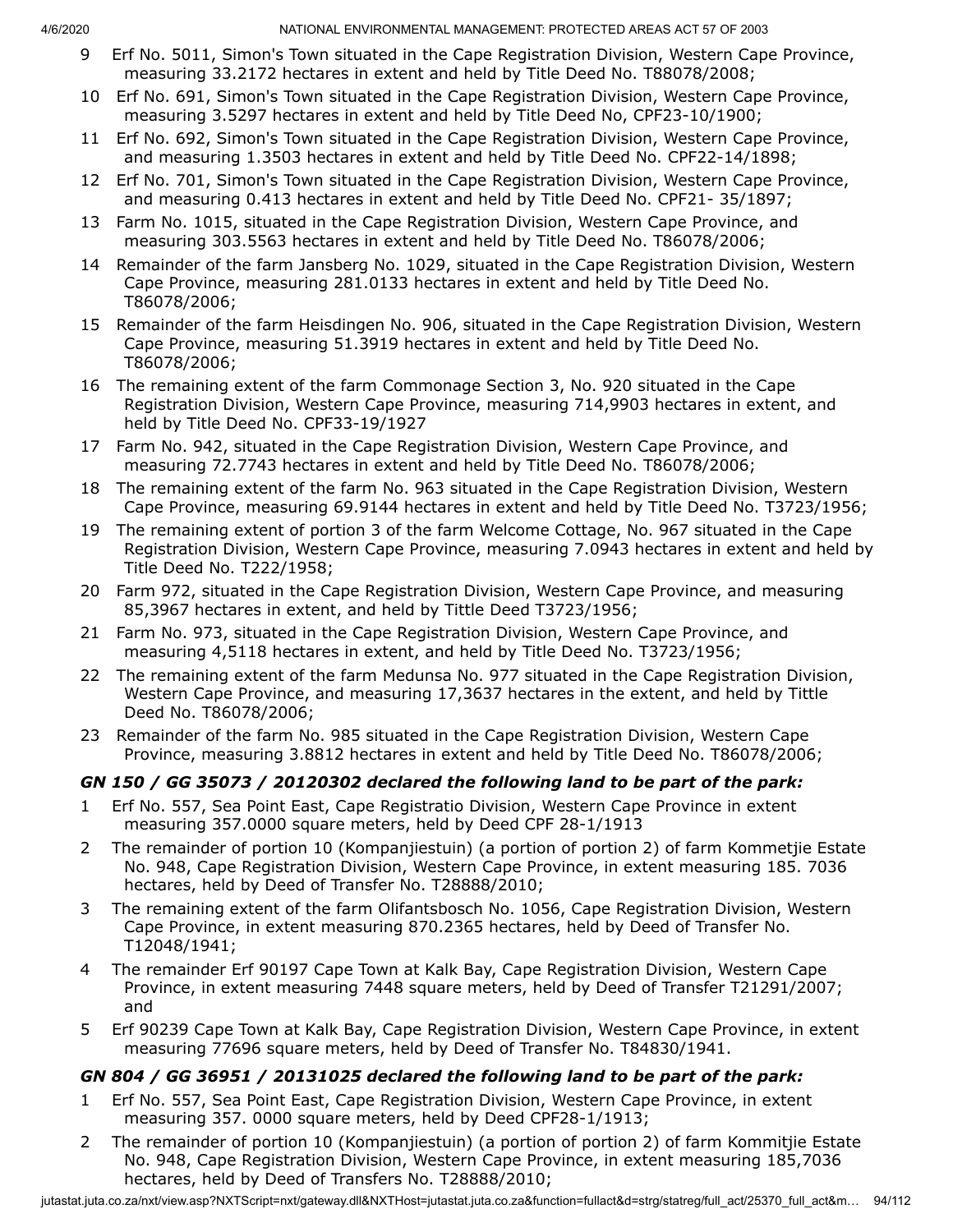- 3 The remaining extent of the farm Olifantsbosch No. 1056, Cape Registration Division, Western Cape Province, in extent measuring 870,2365 hectares, held by Deed of Transfer No. T12048/1941;
- 4 The remainder Erf 90197 Cape TOWN at Kalk Bay, Cape Registration Division, Western Cape Province, in extent measuring 7448 square meters, held by Deed of Transfer No. T21291/2007; and
- 5 Erf 90239 Cape Town at Kalk Bay, Cape Registration Division, Western Cape Province, in extent measuring 77696 square meters, held by Deed of Transfer No. T84830/1941.

# *GN 539 / GG 38844 / 20150605 declared the following land to be part of the park:*

- Erf 124 Constantia, Cape Division, in extent 4.5753 hectares, held by Deed of Transfer No. T6621/1931;
- 2 Erf 1013 Constantia, Cape Division, in extent 2.1756 hectares, held by Deed of Transfer No. T395/1896;
- 3 Portion 1 of the Bel Ombre No. 895, Cape Division, in extent 52.3941 hectares, held by Deed of Transfer No. T395/1896;
- 4 Farm No. 1464, Cape Division, in extent measuring 73.0875 hectares, SG 193/1996;
- 5 Portion 3 of the Farm No. 910, Cape Division, in extent 14.6460 hectares, SG 53/1996;
- 6 Portion 4 of the farm No. 1130, Cape Division, in extent 2.5819 hectares, SG 188/1996; and
- 7 Farm No. 1465, Cape Division, in extent 193.1063 hectares SG 195/1996.

# *Proc 3 / GG 42185 / 20190125 declared the following land to be part of the park:*

The remainder of the farm Kleinplaats No. 976, Cape Division, Western Cape Province, measuring 327.8075 (Three Two Seven Comma Eight Zero Seven Five) hectares and held by the Deed of Transfer No. T20983/1985.

[Definition of 'Table Mountain National Park' inserted by GN 739/98 and amended by GN 543/99, GN 409/2001, GN 410/2001, GN 1126/2001, GN 1127/2001, GN 722/2002, GN 1497/2003, GN 1498/2003, GN 554/2004, GN 906/2004, GN 1071/2005, GN 401/2009, GN 539/2015 and Proc 3/2019]

# **TANKWA-KAROO NATIONAL PARK**

#### *GN 1934/19861116 declared the following properties to be the national park:*

| Description             | Extent (ha) |
|-------------------------|-------------|
| Grasberg North 1084     | 3 806,3269  |
| Varsch Fontein 1085     | 3 226,6345  |
| Potklys Berg South 1095 | 4 126,7712  |
| Springbokfontein 1096   | 3 078,5887  |
| Folmoesfontein 1097     | 3 333,8866  |
| Springbok Vlakte 1098   | 3 453,8368  |
| Luipers Kop 1099        | 3 998,8696  |
| Luipers Kop South 1100  | 2 038,7503  |

*Definition of Area*

# *GN 1492/2003 declared the following land to be part of the park:*

jutastat.juta.co.za/nxt/view.asp?NXTScript=nxt/gateway.dll&NXTHost=jutastat.juta.co.za&function=fullact&d=strg/statreg/full\_act/25370\_full\_act&m... 95/112 1 Blinkvley Vlakte 1087, Calvinia Registration Division, Northern Cape Province, in extent 6270, 0169 (Six Two Seven Zero Comma Zero One Six Nine) hectare, held under Title Deed No.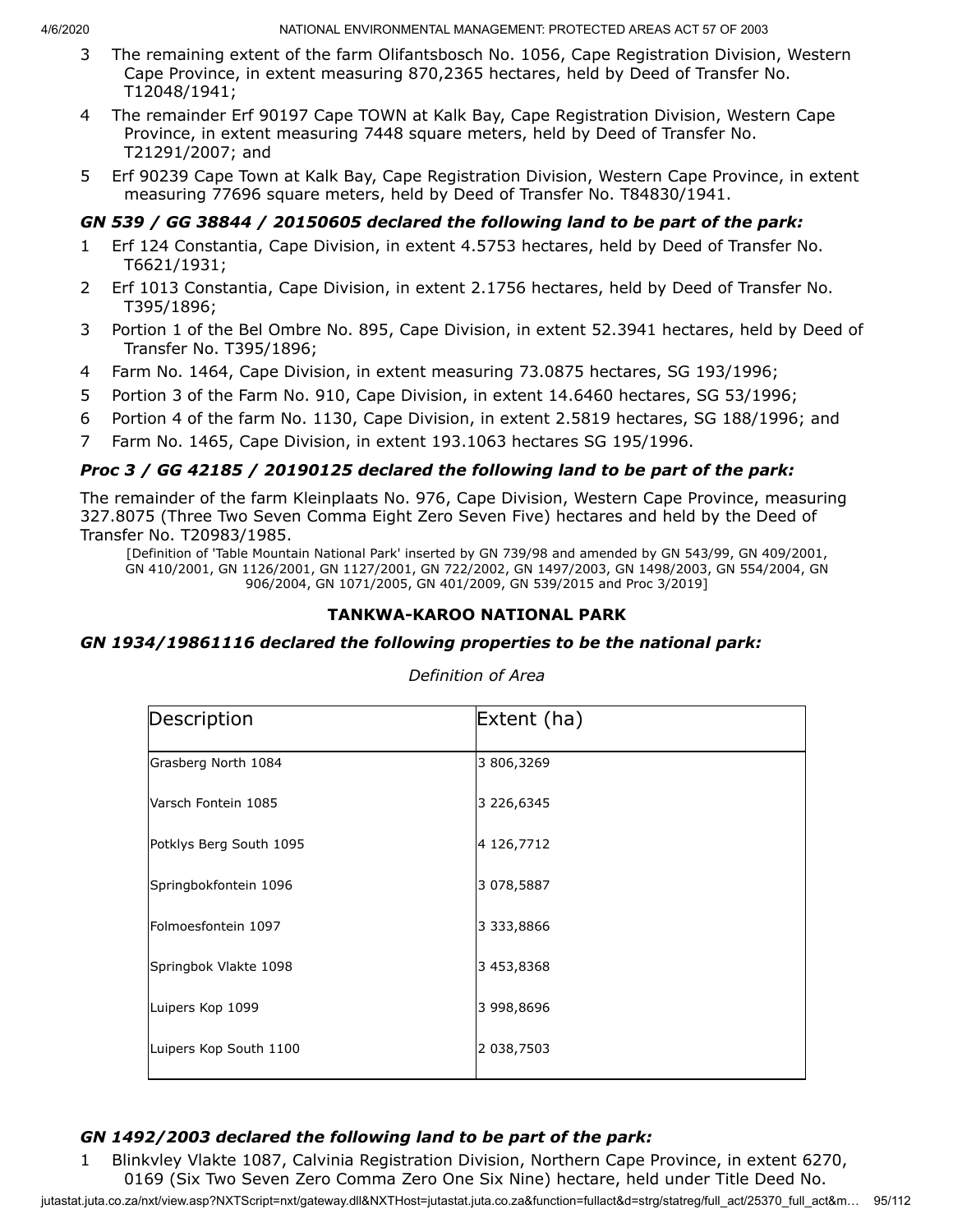T71340/1999

- 2 Biesjes Fontein 1086, Calvinia Registration Division, Northern Cape Province, in extent 3993, 6490 (Three Nine Nine Three Comma Six Four Nine Zero) hectare, held under Title Deed No. T625/2000
- 3 Pramberg Rivier 1092, Calvinia Registration Division, Northern Cape Province, in extent 3729, 2575 (Three Seven Two Nine Comma Two Five Seven Five) hectare, held under Title Deed No. T33134/2000.
- 4 Potklys Berg East 1094, Calvinia Registration Division, Northern Cape Province, in extent 2841, 6476 (Two Eight Four One Comma Six Four Seven Six) hectare, held under Title Deed No. T33134/2000
- 5 Uintjes Bosch 7, Ceres Registration Division, Western Cape Province, in extent 4329,7407 (Four Three Two Nine Comma Seven Four Zero Seven) hectare, held under Title Deed No. T102362/2000
- 6 Pauls Hoek 5, Ceres Registration Division, Western Cape Province, in extent 4155, 5421 (Four One Five Five Comma Five Four Two One) hectare, held under Title Deed No. T40708/2001
- 7 Waai Kop 6, Ceres Registration Division, Western Cape Province, in extent 2861, 2766 (Two Eight Six One Comma Two Seven Six Six) hectare, held under Title Deed No. T71559/2001
- 8 Manus Zyn Dam 1089, Calvinia Registration Division, Northern Cape Province, in extent 4556,1121 (Four Five Five Six Comma One One Two One) hectare, held under Title Deed No. T32482/200
- 9 Portion 1 of the farm Stompiesfontein 1197, Calvinia Registration Division, Northern Cape Province, in extent 6010,0298 (Six Zero One Zero Comma Zero Two Nine Eight) hectare, held under Title Deed No. T93881/2002
- 10 Elandsberg 1088, Calvinia Registration Division, Northern Cape Province, in extent 5276,1058 (Five Two Seven Six Comma One Zero Five Eight) hectare, held under Title Deed No. T48987/2003

# *GN 1181 / GG 31563 / 20081107 declared the following properties to be part of the park:*

- 1 The farm Gannanga No. 1028, Calvinia Registration Division, Northern Cape Province, measuring 1400,4812 hectares in extent and held by Title Deed No. T974581/2005;
- 2 Remaining extent of farm Kleinfontein No. 1027, Calvinia Registration Division, Northern Cape Province, measuring 3527,0681 hectares in extent and held by Title Deed No. T73944/2005;
- 3 Portion 1 of the farm Brandewynsbank No. 1030, Calvinia Registration Division, Northern Cape Province, measuring 69,8502 hectares in extent and held by Title Deed No. 73944/2005;
- 4 The farm Roode Werf No. 1091, situated in Calvinia Registration Division, Northern Cape Province, measuring 44190,7013 hectares in extent and held by Title Deed No. T100067/2005;
- 5 Remainder of the farm Boezak No. 1090 No. 281, Calvinia Registration Division, Northern Cape Province, measuring 3288,9187 hectares in extant and held by Title Deed No. T31010/2005;
- 6 Remaining extent of the farm Lange Kloof No. 80, Sutherland Registration Division, Northern Cape Province, measuring 1563,0271 hectares in extent and held by Title Deed No. T9280/2006;
- 7 The farm Annex Klein Fontein No. 61, situated in Sutherland Registration Division, Northern Cape Province, measuring 128,5869 hectares in extent and held by Title Deed No. T3944/2005;
- 8 Farm Rooi Werf No. 2, Ceres Registration Division, Western Cape Province, measuring 2522,8650 hectares in extent and held by Title Deed No. T92805/2006;
- 9 Farm De Zyfer No. 1 Ceres Registration Division, Western Cape Province, measuring 3259,9808 hectares in extent and held by Title Deed No. 92805/2006.

# *GN 398 / GG 32094 / 20090409 declared the following land to be part of the park:*

| <b>Calvinia Registration Division, Northern Cape</b> |                                                                      |          |             |  |  |
|------------------------------------------------------|----------------------------------------------------------------------|----------|-------------|--|--|
| No.                                                  | <b>Title Deed No.</b><br>Extent in ha<br><b>Property Description</b> |          |             |  |  |
|                                                      | Portion 1 of the farm Kleinfontein No. 1027                          | 176,8453 | T85118/2007 |  |  |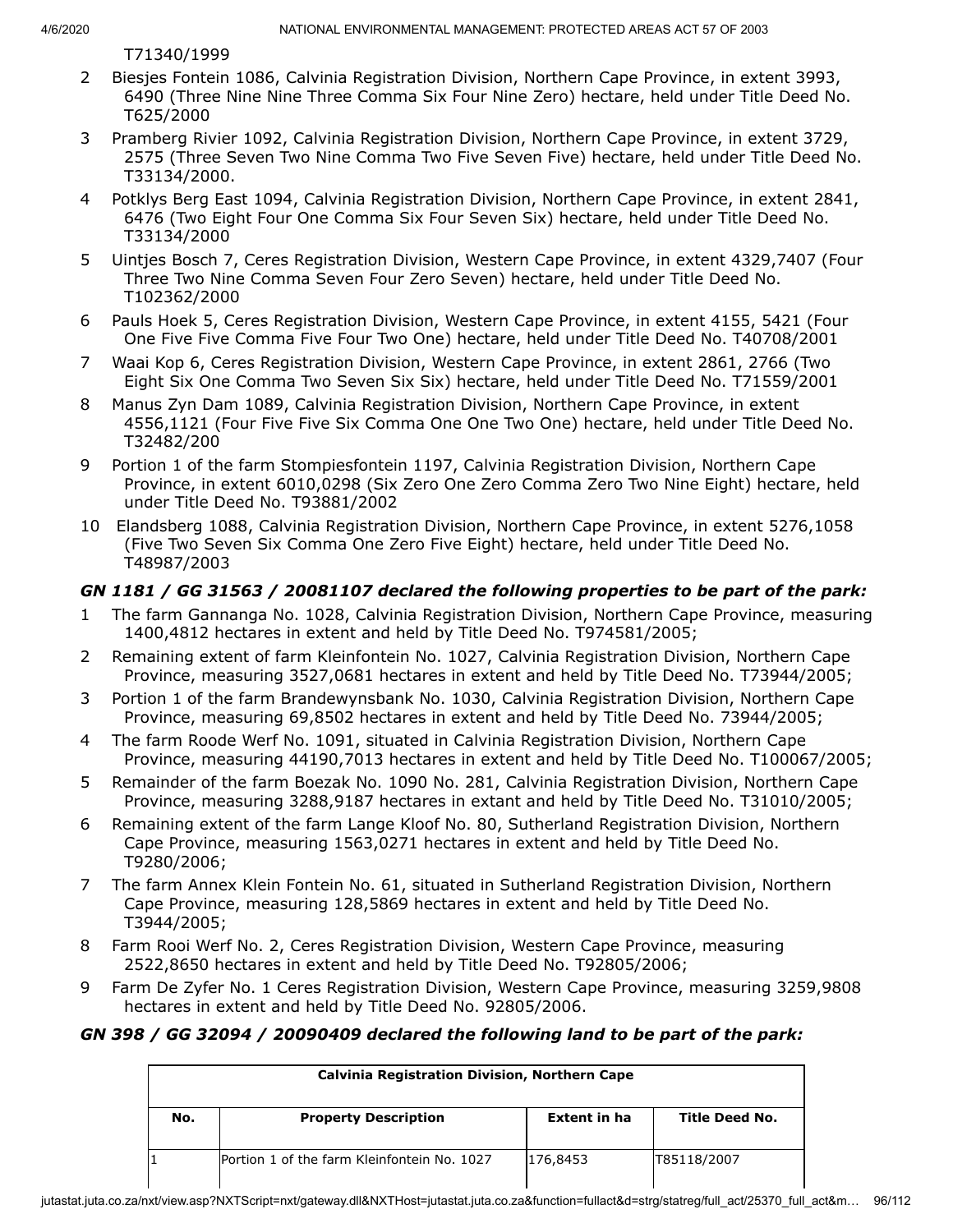| <b>Ceres Registration Division</b> |                                                       |                     |                       |  |
|------------------------------------|-------------------------------------------------------|---------------------|-----------------------|--|
| No.                                | <b>Property Description</b>                           | <b>Extent in ha</b> | <b>Title Deed No.</b> |  |
| $\overline{2}$                     | Remaining Extent of the farm Middel Drift No.<br>12   | 3 499,5016          | T59814/2007           |  |
| 3                                  | Remaining Extent of the farm Oudebaas Kraal<br>No. 13 | 2 364,9592          | T59814/2007           |  |
| 14                                 | Portion 2 of the farm Middel Drift No. 12             | 771,5080            | T59815/2007           |  |
| 5                                  | Portion 1 of the farm Oudebaas Kraal No. 13           | 1 858,4074          | T59815/2007           |  |

| <b>Sutherland Registration Division</b> |                                                                 |              |                       |
|-----------------------------------------|-----------------------------------------------------------------|--------------|-----------------------|
| No.                                     | <b>Property Description</b>                                     | Extent in ha | <b>Title Deed No.</b> |
| 6                                       | The farm Annex Kleinfontein No. 59                              | 278,8326     | T85118/2007           |
| 17                                      | Portion 1 (Klipfontein North) of the farm<br>Klipfontein No. 55 | 1 821,8436   | T85118/2007           |

#### *GN 155 / GG 35073 / 20120302 declared the following land to be part of the park:*

- 1 The Farm Ymasqua No. 14, Registration division Ceres, Northern Cape Province, in the extent 5619.9819 hectares, held by Title Deed No. T45319/2008;
- 2 The Farm Onderste Wagendrift No. 15, Registration Division Ceres, Northern Cape Province, in extent 4715.2301 hectares, held by Title Deed No. T45319/2008;
- 3 The Remainder of the farm Drie Fontein No. 8, Registration Division Ceres, Northern Cape Province, in extent 3371.9627 hectares held by Title Deed No. T34245/2009; and
- 4 The Farm Mieries Fontein No. 1093, Registraion Division Calvinia, Northern Cape Province, in extent 5113.4475 hectares, held by Title Deed No. T34245/2009.

#### *GN 804 / GG 36951 / 20131025 declared the following land to be part of the park:*

- 1 Portion 1 of the farm Drie Fontein No. 8, Ceres Registration Division, Northern Cape Province, in extent measuring 1152,5277 hectares, held by Deed of Transfer No. T50438/2010;
- 2 Portion 1 of the farm Leeuw Kloof No. 114, Sutherland Registration Division, Northern Cape Province, in extent measuring 83,9679 hectares, held by Deed of Transfer no. T50438/2010;
- 3 The remainder of the farm Mosquiot Kolk No. 10, Cere Registration Division, Northern Cape Province, in extent measuring 3671,3061 hectares held by Deed of Transfer No. T54085/2010
- 4 Portion 1 of the Farm Lange Kloof No. 60, Sutherland Registration Division, Northern Cape Province, in extent measuring 1563,1848 hectares held by Deed of Transfer No. T30923/2004;
- 5 Portion 4 of the Farm Kleinfontein No. 1027, Calvinia Registration Division, Northern Cape Province, in extent measuring 934,6540 hectares held by Deed of Transfer No. T30923/2004;
- 6 Portion 2 of the Farm Leeuw Kloof No. 114, Sutherland Registration Division, Northern Cape Province, in extent measuring 599,5724 hectares held by Deed of Transfer No. T8922/2007;
- 7 Remainder of the Farm Paarde Kloof No. 113, Sutherland Registration Division, Northern Cape Province, in extent measuring 261,3679 hectares, held by Deed of Transfer No. T8922/2007;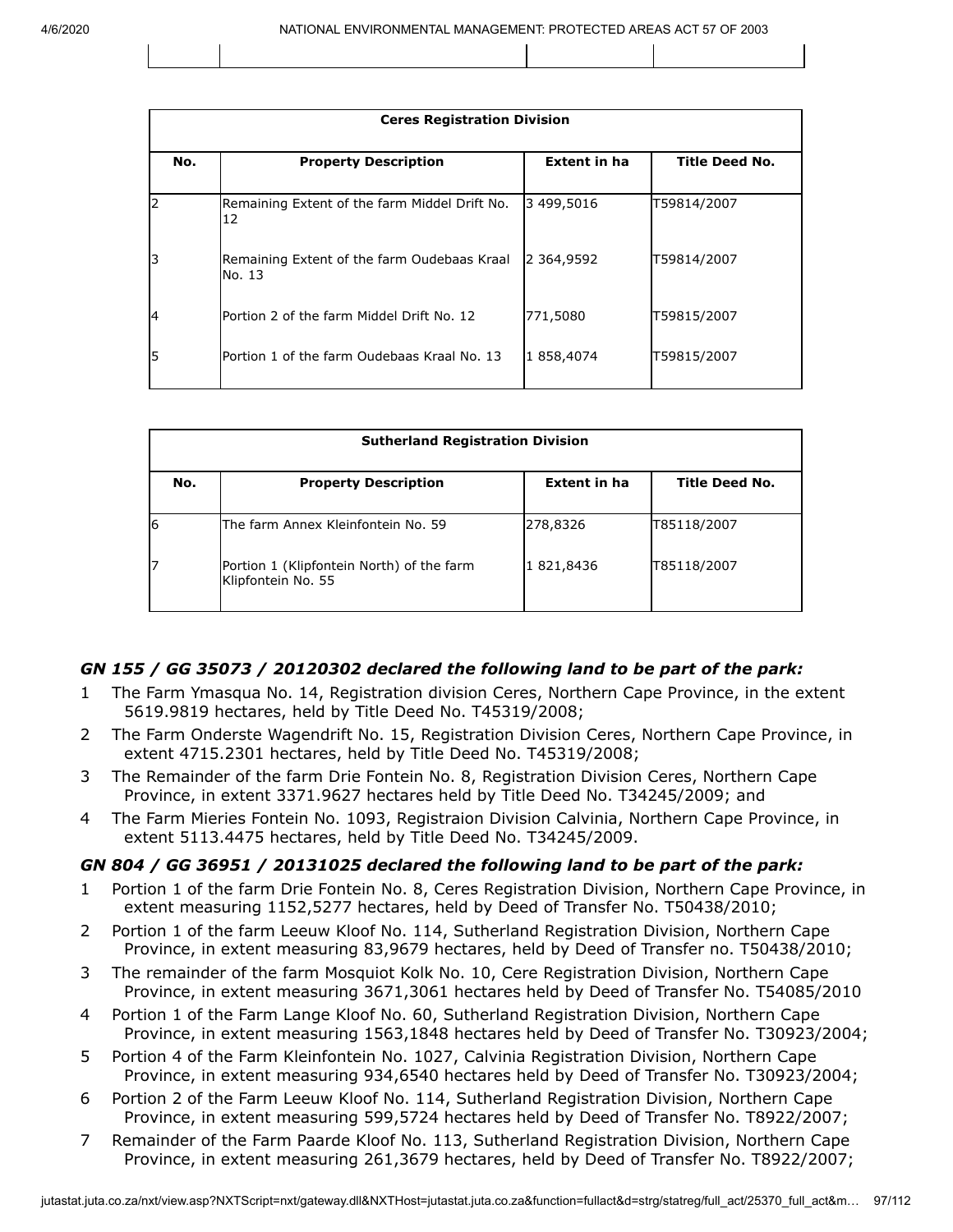- 8 The Farm Paarde Kraal No. 4, Ceres Registration Division, Northern Cape Province, in extent measuring 2714,0573 hectares held by Deed of Transfer No. T8922/2007; and
- 9 Remainder of the Farm Leeuw No. 114, Sutherland Registration Division, Northern Province, in extent measuring 3277,5760 hectares, held by Deed of Transfer No. T8922/2007 [Definition of 'Tankwa-Karoo National Park' added by GN 1934/86 and amended by GN 1492/2003, GN 1181/2008 and GN 398/2009]

# *GN 537 / GG 38844 / 20150605 declared the following land to be part of the park:*

# *CERES REGISTRATION DIVISION, WESTERN CAPE PROVINCE*

1 The remaining extent of the farm Honder Hoek No. 3, Division of Ceres, Western Cape Province, in extent 532.0649 hectares, held by Deed of Transfer No. T55787/2010;

#### *SUTHERLAND REGISTRATION DIVISION, NORTHERN CAPE PROVINCE*

- 1 The remaining extent of the Taai Bosch Kloof No. 63, Division of Sutherland, Northern Cape Province in extent 1035.2617 hectares, held by Deed of Transfer No. T55787/2010;
- 2 The farm Waterval No. 64, Division of Sutherland, Northern Cape Province, in extent 1339.9015 Hectares, held by Deed of Transfer No. T55787/2010; and
- 3 Portion 1 (Quaggafontein North) of the farm Quaggafontein No. 66; Division of Sutherland, Northern Cape Province, in extent 1672.8070 hectares, held by Deed of Transfer No. T55787/2010.

#### **VAALBOS NATIONAL PARK**

# *GN 1933 / GG 10442 declared the land as a National Park:*

#### *Definition of Area*

- 1 Remainder of the farm Hol Pan 90, Administrative District of Kimberley, in extent 2 085,8610 hectares;
- 2 Remainder of the farm Graspan Estate 92, Administrative District of Kimberley, in extent 2 489,2100 Hectares;
- 3 Beginning at the north-eastern corner of the farm; thence south-westwards along the eastern boundary of the farm for a distance of 1 250 metres; thence westwards in a straight line for a distance of 2 750 metres, thence northwards in a straight line to the point where it intersects the northern boundary of the farm in the middle of the Vaal River; thence generally eastwards along the northern boundary of the farm in the middle of the Vaal River to the north-eastern corner of the farm, the point of beginning (all properties are situated in the registration division of Barkly-Wes, held under Title Deed No. T2079/1989).

[Definition of 'Vaalbos National Park' added by GN 1933/86, substituted by GN 225/88 and amended by GN 355/2007]

# **WEST COAST NATIONAL PARK**

[West Coast National Park amended by GenN 119 in *GG* 40621 of 17 February 2017.] [Name of 'West Coast National Park', formerly 'Langebaan National Park', substituted by GN 1490/88]

#### *GN 138.1985 / GG 9904 declared this land as a National Park:*

#### *Definition of Area*

- 1 Beginning at the north-western beacon of the farm Stofbergsfontein 365; thence southeastwards and south-westwards along the boundaries of the farm Stofbergsfontein 365 and Portion 6 of the farm Schrywershoek 362, so as to exclude them from this area, to the point where the south-westward prolongation of the northwestern boundary of last-mentioned Portion 6 of the farm Schrywershoek 362 intersects the high-water mark of the Atlantic Ocean; thence generally south-eastwards along the said high-water mark to the southernmost point of the farm Schrywershoek 362; thence south-westward along the prolongation of the -eastern boundary of the said farm Schrywershoek 362 to the point where it intersects the low-water mark of the Atlantic Ocean; thence generally north-westwards along the said low-water mark to the point where the south-westward prolongation of the northern boundary of the farm Stofbergsfontein 365 intersects the said low-water mark; thence north-eastwards in a straight line to the beginning.
- 2 Beginning at the point where the northern boundary of Breë Street, Langebaan, 37,78 metres wide, intersects the high-water mark of the Atlantic Ocean; thence generally south-eastwards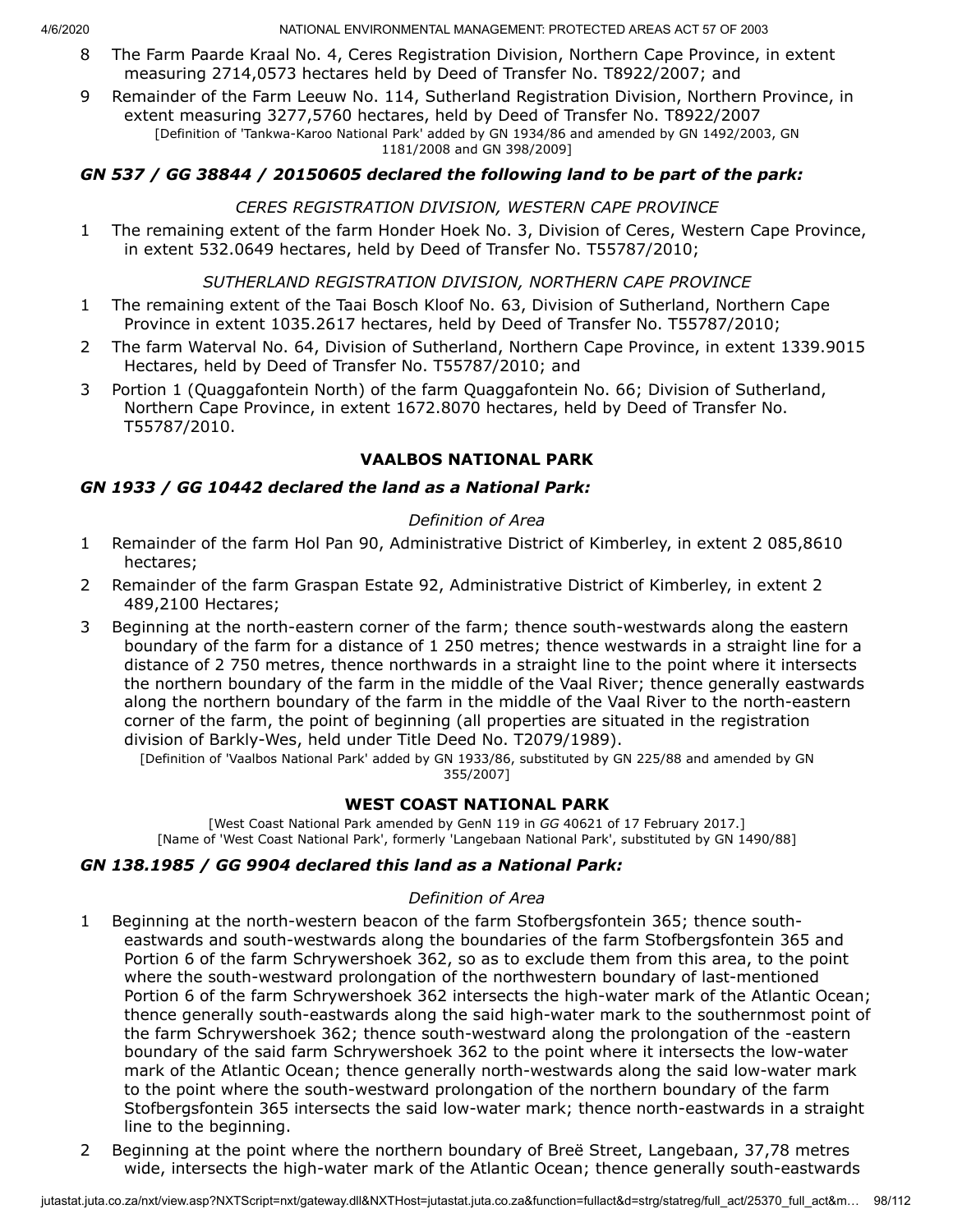along the said high-water mark to the north-western point of State Land 853; thence northeastwards and generally south-eastwards along the boundary of the said State Land 853 so as to include it in this area, to the southernmost point thereof; thence generally south-eastwards along the low-water mark of the Langebaan Lagoon to the north-western beacon of the farm Geelbek Annex 361; thence southeastwards along the north-eastern boundary of last mentioned farm Geelbek Annex 361 so as to include it in this area, to the point where the south-eastern prolongation of the said north-eastern boundary of the said farm Geelbek Annex 361 intersects the said high-water mark; thence clockwise along the said high-water mark to the northernmost point of Portion 6 of the farm Schrywershoek 362; thence southwestwards to the easternmost beacon of the farm Stofbergsfontein 365; thence generally northwestwards along the boundaries of the following properties so as to exclude them from this area, viz the said farm Stofbergsfontein 365, Farm 363, Farm 364, Portion 1 of the said farm Stofbergsfontein 365, the said farm Stofbergsfontein 365, thence from the northern beacon of the said farm Stofbergsfontein direct to the high water-mark of the Langebaan Lagoon thence generally north-westwards along the said high-water mark to the point where it intersects the eastward prolongation of the northern boundary of the farm Oude Post 367 and thence westwards along the said line to the north-eastern beacon of the said farm Oude Post 367 to exclude the portion known as Oude Post Strand 373 as well as Farm 374 and Portion 2 (Leasehold Landing Jetty B) of Oude Post Strand; thence generally north-westwards along the boundary of the farm Nieuwland 289 to the northernmost point of the said farm Nieuwland so as to exclude it from this area; thence north-eastwards in a straight line through the point of intersection of latitude 33 05'10' and longitude 18 00'45'; thence north-westwards in a straight line to the point of intersection of latitude 33 '55' and longitude 18 00'42'; thence southeastwards in a straight line to the first-mentioned point.

- 3 The farms Jutten Island 312 and Malagas Island 310, Administrative District of Malmesbury, in their entirety up to and including the low-water mark of the Atlantic Ocean.
- 4 The farm Marcus Island 311, Administrative District Malmesbury, in its entirety up to and including the low-water mark of the Atlantic Ocean and the retaining wall indicated on Topographical Sheet 3317 BB and 3318 AA Saldanha.

# *GN 1385/87 declared the following land to be part of the park:*

The undermentioned land, being part of the Sandveld State Forest, namely-

- 1 Portion 2 of the farm Geelbek 360, in extent 842,0952 hectares;
- 2 Portion 1 of the farm Papenkuilsfontein 448, in extent 330,6305 hectares;
- 3 Portion 3 (a portion of Portion 2) of the farm Wilde Varkens Valley 452, in extent 538,9246 hectares;
- 4 Portion 4 of the farm Wilde Varkens Valley 452, in extent 86,4669 hectares;
- 5(v) Portion 1 of the farm De Hoek 450, in extent 1 209,0863 hectares; and
- 6(vi) Portion 20 (a portion of Portion 19) of the farm Yzerfontein 560, in extent 42,3513 hectares; and
- 7(vii) the coastal strip adjacent to Portion 1 of the farm De Hoek 450, in extent 23,8459 hectares;

all situate in the Administrative District of Malmesbury, Province of the Cape of Good Hope.

#### *GN 1753/87 declared the following land to be part of the park:*

- 1 Remainder of the farm Nieuwland 289, in extent 358, 3159 ha;
- 2 Remainder of the farm Oude Post 367, in extent 1 238,1435 ha;
- 3 Remainder of the farm Kreefte Baay 368, in extent 219, 3003 ha; and
- 4 Portion 2 of the farm Kreefte Baay 368, in extent 36,1352 ha;

all situated in the Administrative District of Malmesbury, Province of the Cape of Good Hope.

#### *GN 1490/88 declared the following property to be part of the park:*

1 The Remainder of erf 304 Langebaan, in extent 1, 6294 ha, Administrative District of Malmesbury.

# *GN 1374/89 declared the following properties to be part of the park:*

- 1 Portion 1 of the farm Geelbek 360, in extent 179,1405 ha;
- 2 Remainder of the farm Geelbek 360, in extent 2751, 0677 ha;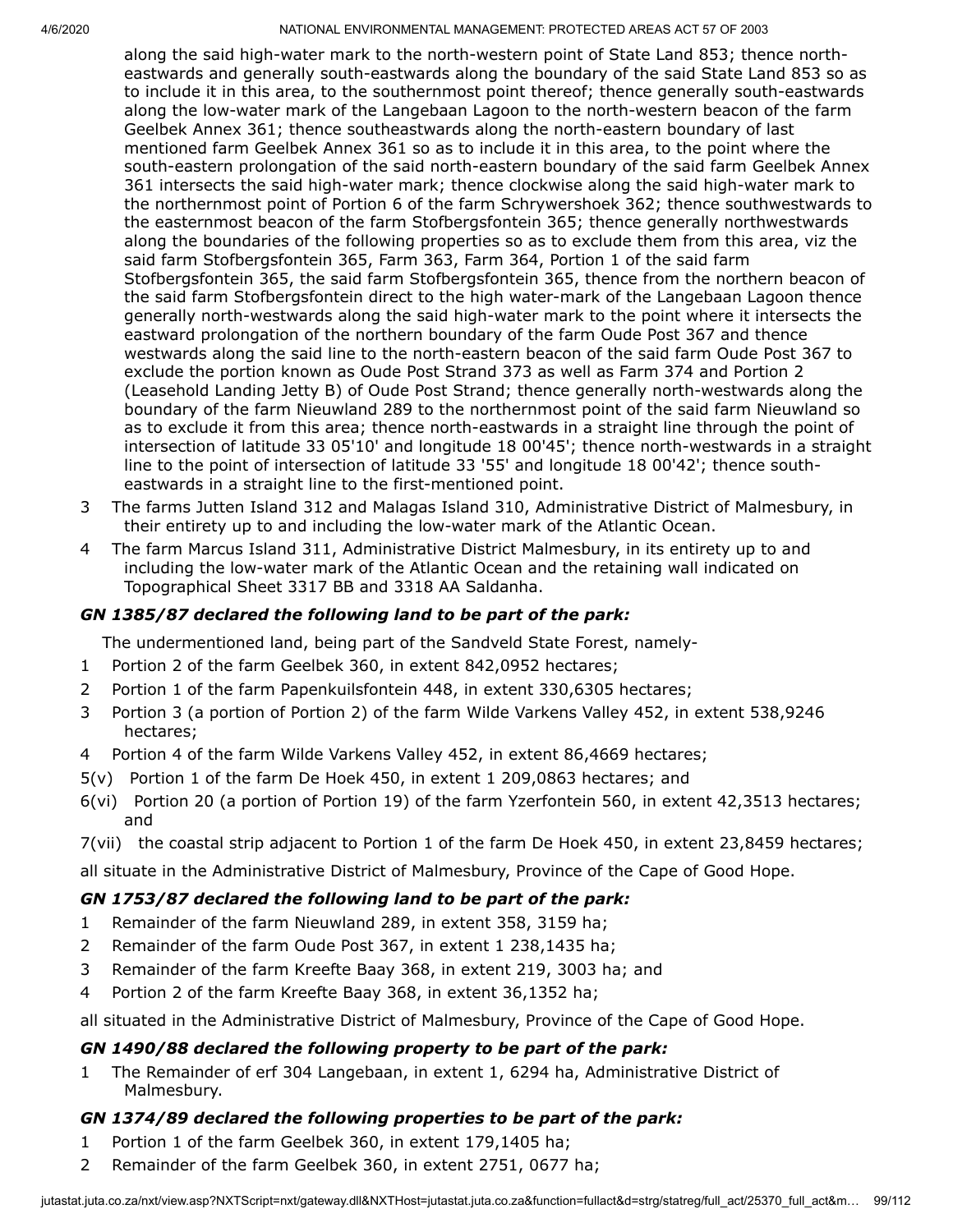- 3 Portion 1 of the farm Abrahams Kraal 449, in extent 923, 3415 ha;
- 4 Remainder of the farm Abrahams Kraal 449, in extent 1093, 9798 ha;
- 5 Remainder of the farm Bottellary 353, in extent 1108, 4407 ha;
- 6 Portion 1 of the farm Schrywershoek 362, in extent 1, 6964 ha;
- 7 Portion 6 of the farm Schrywershoek 362, in extent 25, 0023 ha;
- 8 Portion 7 of the farm Schrywershoek 362, in extent 24, 8539 ha;
- 9 Portion 10 of the farm Schrywershoek 362, in extent 115, 5849 ha;
- 10 Remainder of the farm Schrywershoek 362, in extent 626, 2984 ha; and
- 11 the Sea-shore as defined in the Sea-shore Act, 1935 (Act 21 of 1935), situated opposite the farm Abrahams Kraal 449, the coastal strip adjacent to Portion 1 of the farm De Hoek 450, and Portion 20 (a portion of Portion 19) of the farm Yzerfontein 560, all situate in the Administrative District of Malmesbury, Province of the Cape of Good Hope.

# *GN 2159/92 excluded the following property from the park:*

Portion 20 (a portion of Portion 19) of the farm Yzerfontein 560, in extent 42,3513 hectares, situated in the Administrative District of Malmesbury, Province of the Cape of Good Hope.

#### *GN 183/94 declared the following land to be part of the park:*

1 Portion 1 of the farm Wilde Varkens Valley 452, situate in the Division of Malmesbury, Province of the Cape of Good Hope, in extent 695,5766 hectares, as represented on and described in Diagram 1298/55.

# *GN 1705/94 declared the following land to be part of the park:*

The undermentioned land situated in the Division of Malmesbury, Western Cape Province:

- 1 The farm Oude Post Strand 373 in extent 21,3276 hectares, as represented on and described in Diagram SG No. 1789/1940;
- 2 The farm Lot O.P.G.R. 366 in extent 14,2258 hectares, as represented on and described in Diagram SG No. 6095/49 including that portion of the sea-shore between the high- and lowwater mark situated opposite the said property; and
- 3 The sea-shore and the adjoining coast reserve situated opposite the Remaining Extent and Portion 2 of the farm Kreefte Baay 368 with the following definition of the area:

Beginning at the point where the southwestward prolongation of the south-eastern boundary of Portion 2 of the farm Kreefte Baay 368 intersects the low-water mark of the Atlantic Ocean; thence generally north-westwards along the said low-water mark to the point where it intersects the south-westward prolongation of the south-eastern boundary of the farm Lyfsershoek 288; thence north-eastwards along the said prolongation to the southern-most point of the farm Lyfsershoek 288; thence generally southeastwards along the boundaries of the Remaining Extent and Portion 2 of the farm Kreefte Baay 368, so as to exclude it from the area described herein, to the southern-most point of Portion 2 of the farm Kreefte Baay 368; thence south-westwards with the south-eastern boundary of the last mentioned Portion and along the prolongation of the said boundary of the last mentioned Portion and along the prolongation of the said boundary to the point where the said prolongation intersects the lowwater mark of the Atlantic Ocean, the point of beginning.

# *GN 1947/94 declared the following land to be part of the park:*

Remaining Extent of Portion 2 of the farm Bottellary 353, situated in the Division of Malmesbury, Province of the Cape of Good Hope, in extent 394,2295 hectares, as represented on and described in S.G. Diagram No. 6646/54.

# *GN 537/96 declared the following land to be part of the park:*

The undermentioned land situated in the Division of Malmesbury, Western Cape Province:

- 1 Extent of the farm Massenberg 298, in extent 1902, 6817 ha, as represented on and described in Diagram SG 742/1837;
- 2 Extent of Farm 297, in extent 42, 2528 ha, as represented on and described in Diagram SG 20/1750;
- 3 Extent of Farm 299, in extent 462, 9827 ha, as represented on and described in Diagram SG 247/1872; and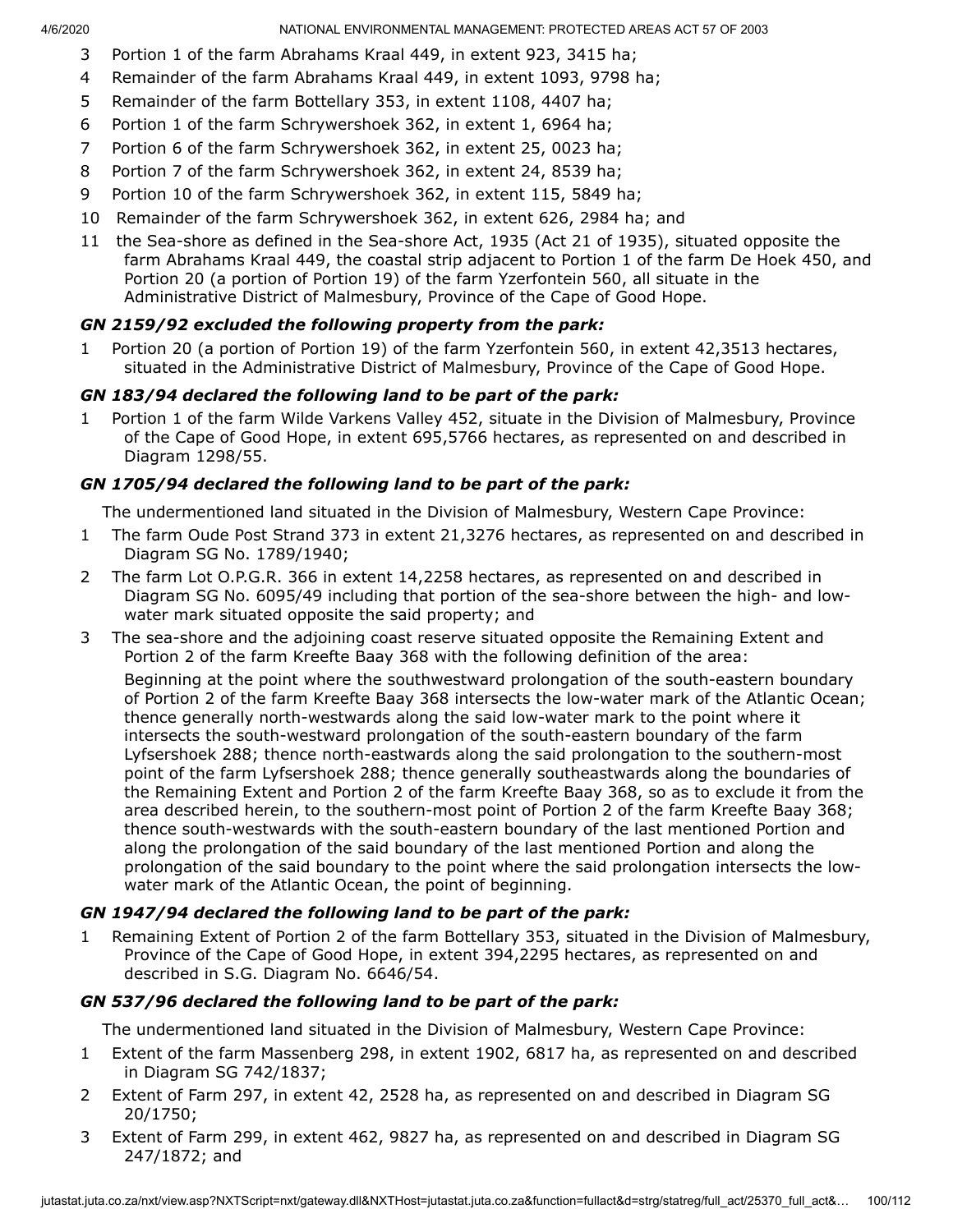4 Portion 3 of the farm Oostewal 292, in extent 100, 2141 ha, as represented on and described in Diagram SG 783/1881.

# *GN 34 / GG 18600 / 19971230 declared the following land to be part of the park:*

1 Portion 2 of the farm Stofbergfontein 365, in the District of Malmesbury, in extent 172,9127 hectares, as indicated on Diagram No. T7976/1997.

# *GN 904/2004 declared the following land to be part of the park:*

- 1 The Remainder of Portion 1 (Mooimaak) of the Farm Bottelary No. 353, Malmesbury Registration Division, Province of the Western Cape, in extent 1510,3637 hectare, held under Title Deed T34805/1992
- 2 Portion 8 (a portion of Portion 2) of the Farm Schrywershoek No. 362, Malmesbury Registration Division, Province of the Western Cape, in extent 24,7097 hectare, held under Title Deed T 54664/1998
- 3 Portion 4 (a portion of Portion 1) of the Farm Buffelsfontein No. 453, Malmesbury Registration Division, Province of the Western Cape, in extent 158,2924 hectare, held under Title Deed T13616/1994
- 4 Portion 5 (a portion of Portion 2) of the Farm Buffelsfontein No. 453, Malmesbury Registration Division, Province of the Western Cape, in extent 199,0509 hectare, held under Title Deed T101028/1997

#### [Corrected by GN 28/2005]

- 5 Portion 1 of the Farm Zwartbergs Valley No. 447, Malmesbury Registration Division, Province of the Western Cape, in extent 102,3727 hectare, held under Title Deed T13641/1995
- 6 The Remainder of Portion 2 of the Farm Wilde Varkens Valley No. 452, Malmesbury Registration Division, Province of the Western Cape, in extent 68,7756 hectare, held under Title Deed T51350/2000
- 7 The Remainder of the Farm Wilde Varkens Valley No. 452, Malmesbury Registration Division, Province of the Western Cape, in extent 609,0951 hectare, held under Title Deed T51350/2000
- 8 The Farm Van Niekerk's Hoop No. 300, Malmesbury Registration Division, Province of the Western Cape, in extent 689,7310 hectare, held under Title Deed T30543/2000
- 9 The Remainder of the Farm Papenkuilsfontein No. 448, Malmesbury Registration Division, Province of the Western Cape, in extent 1532,3267 hectare, held under Title Deed T67804/1998
- 10 The Farm Kalkklipfontein No. 995, Malmesbury Registration Division, Province of the Western Cape, in extent 1878,0869 hectare, held under Title Deed T79051/2002

# *GN 1069 / GG 28185 / 20051028 declared the following land to be part of the park:*

1 Portion 4 of the farm Langefontein No. 377, according to Title Deed: Surveyed, unregistered State Land in extent 1 839, 87 hectares.

# *GN 806 / GG 36951 / 20131025 declared the following land to be part of the park:*

- Remainder of Portion 3 (Elandsfontein) of the farm Elandsfontyn No. 349, Melmesburg [sic] Registration Division, Western Cape Province, in extent measuring 1490,5499 hectares, held by Deed of Transfer No. T112126/2004; and
- 2 Remainder of the farm Groote Fontyn No. 305, Melmesburg [sic] Registration Division, Western Cape Province, in extent measuring 1871,2098 hectares, held by Deed of Transfer No. T19703/2007.

# *GN 806 / GG 36951 / 20131025 declared the following land to be part of the park:*

- 1 Remainder of Portion 3 (Elandsfontein) of the farm Elandsfontyn No. 349, Malmesbury Registration Division, Western Cape Province, in extent measuring 1490,5499 hectares held by Deed of Transfer No. T112126/2004; and
- 2 Remainder of the farm Groote Fontyn No. 305, Malmesbury Registration Division, Western Cape Province, in extent measuring 1871,2098 hectares, held by Deed of Transfer no. T19703/2007.  $[sic]$

[Definition of 'West Coast National Park' added by Proc. 138/85 and amended by GN 1385/87, GN 1490/88, GN 1374/89, GN 2159/92, GN 183/94, GN 1705/94, GN 1947/94, GN 537/96, GN 42/2004, GN 904/2004, GN 28/2005 and GN 1069/2005]

# *GN 534 / GG 38844 / 20150605 declared the following land to be part of the park:*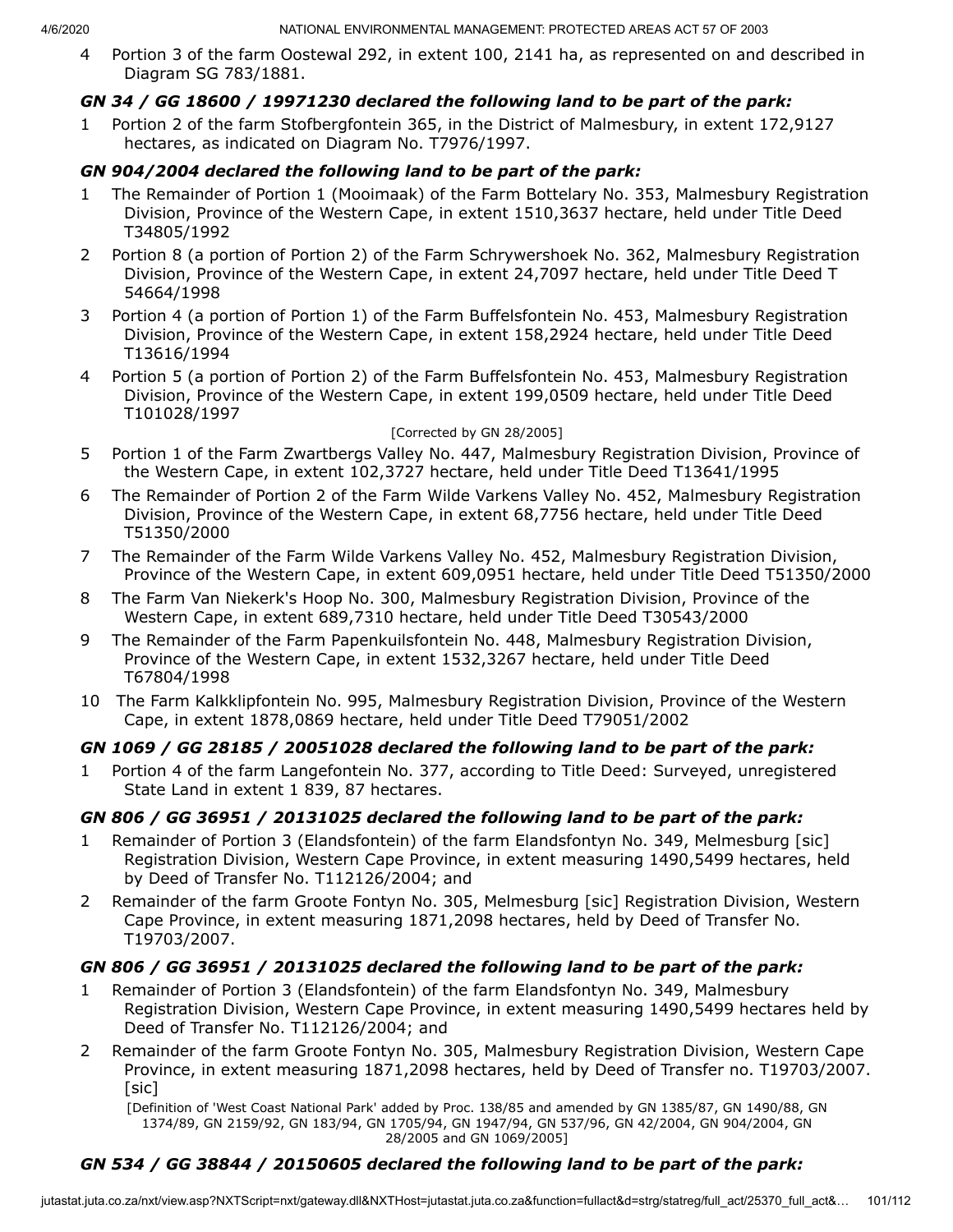- 1 Portion 4 (portion of portion 1) of the farm Bottelary No. 353, Division of Malmesbury, in extent 3.9848 hectares, held by Deed of Transfer No. T49695/1996;
- 2 Portion 5 of the farm Schrywershoek No. 362, Division of Malmesbury in extent 31.2914 hectares, held by Deed of Transfer No. 761146/1995;
- 3 The remainder of the farm Stofbergsfontein No. 365, Division of Malmesbury, in extent 650.3334 hectares, held by Deed of Transfer No. 17977/.1997;
- 4 Portion 2 (Grootfontein West) a portion of portion 1 of the farm Groote Fotyn No. 305, Division of Melmesbury, in extent 805.7482 hectares, held by Deed of Transfer No. T26117/2009; and
- 5 Remainder of Portion 1 (Viaktekamp) of the farm Langefontein No. 377, Division of Malmesbury, in extent 741.3817 hectares, held by Deed of Transfer No. T70597/2011.

# *GenN 119 / GG 40621 / 20170217 declared the following land to be part of the park:*

1 Portion of the property indicated by the figure A B C D E F G H I J K L M N O P Q R S T U V W X Y Z A1 B1 C1 D1 E1 F1 G1 H1 J1 K1 L1 M1 N1 P1, measuring 1183,3995 hectares of land, as will more fully appear from Diagram S.G. No. 74/2013 being a portion of the following farms: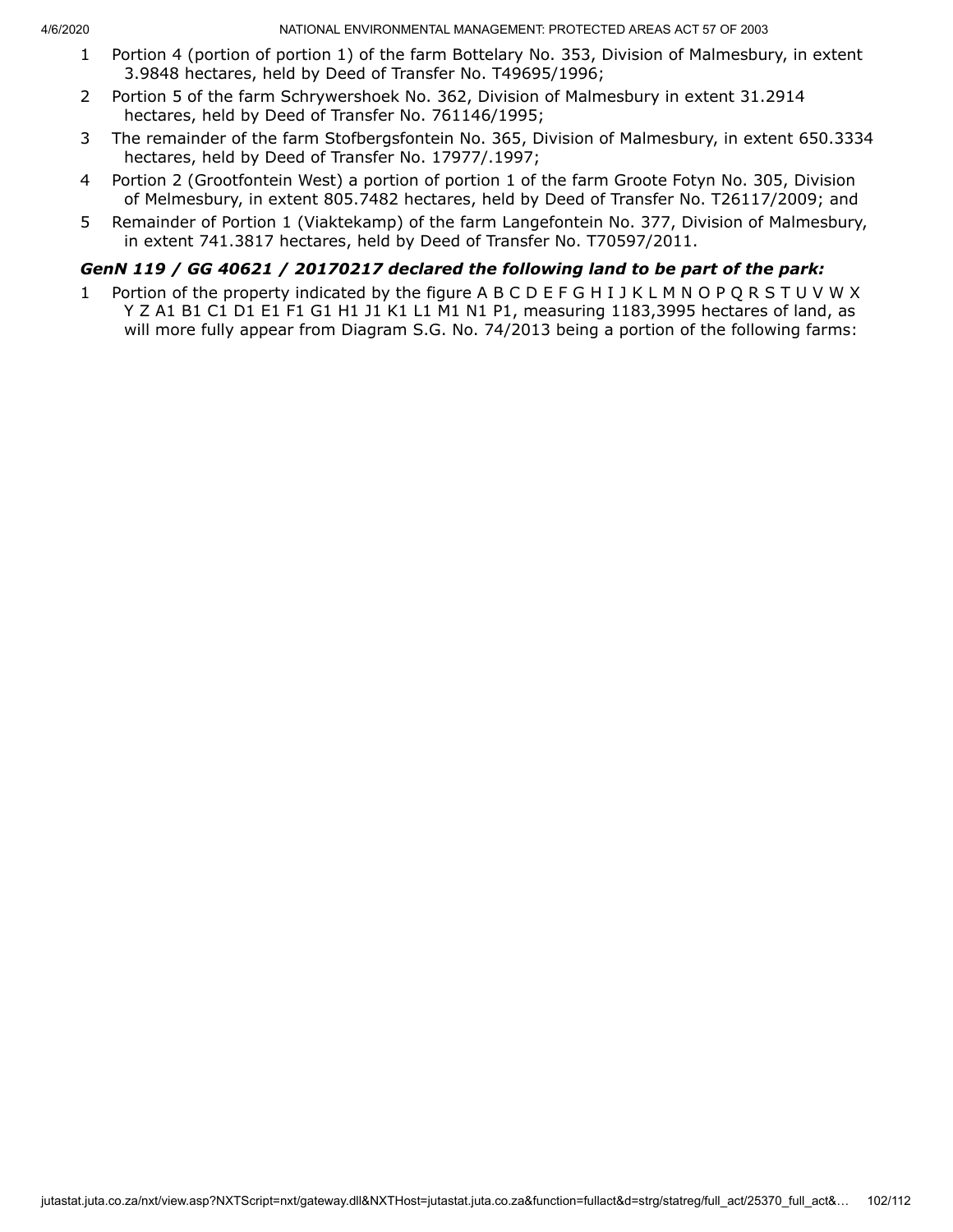151 Marais Müller Yekison PROCLAMATION FURPOSES

| Description of becoms<br>H١<br>J1 L1 M1 N1<br>K1<br>P <sub>1</sub><br>fence post<br>All others are 16mm round iron pegs<br>Servitude notes<br>1. The line ob represents the centre line of on electric power line servitude<br>31.00m wide<br>vide Dam No. 636/77, annexed to D/T<br>$31.00m$ wide | Light rail section fence post<br>Rall section fence post<br>Wooden fence post<br>Light rail section at base of                                      |                                                                                |                                                                                                                                                                            | $S.G.$ No.<br>74/2013<br>Approved<br>2013.0204<br>SHEET 1 OF 3 SHEETS<br>(Form 307/3)                                                                                                                                                                                              |  |  |
|----------------------------------------------------------------------------------------------------------------------------------------------------------------------------------------------------------------------------------------------------------------------------------------------------|-----------------------------------------------------------------------------------------------------------------------------------------------------|--------------------------------------------------------------------------------|----------------------------------------------------------------------------------------------------------------------------------------------------------------------------|------------------------------------------------------------------------------------------------------------------------------------------------------------------------------------------------------------------------------------------------------------------------------------|--|--|
|                                                                                                                                                                                                                                                                                                    |                                                                                                                                                     |                                                                                |                                                                                                                                                                            |                                                                                                                                                                                                                                                                                    |  |  |
|                                                                                                                                                                                                                                                                                                    |                                                                                                                                                     |                                                                                |                                                                                                                                                                            |                                                                                                                                                                                                                                                                                    |  |  |
|                                                                                                                                                                                                                                                                                                    |                                                                                                                                                     |                                                                                |                                                                                                                                                                            |                                                                                                                                                                                                                                                                                    |  |  |
|                                                                                                                                                                                                                                                                                                    |                                                                                                                                                     |                                                                                |                                                                                                                                                                            | for Surveyor-Cenerol                                                                                                                                                                                                                                                               |  |  |
|                                                                                                                                                                                                                                                                                                    |                                                                                                                                                     |                                                                                |                                                                                                                                                                            |                                                                                                                                                                                                                                                                                    |  |  |
|                                                                                                                                                                                                                                                                                                    |                                                                                                                                                     |                                                                                |                                                                                                                                                                            |                                                                                                                                                                                                                                                                                    |  |  |
|                                                                                                                                                                                                                                                                                                    |                                                                                                                                                     |                                                                                |                                                                                                                                                                            |                                                                                                                                                                                                                                                                                    |  |  |
|                                                                                                                                                                                                                                                                                                    |                                                                                                                                                     |                                                                                |                                                                                                                                                                            |                                                                                                                                                                                                                                                                                    |  |  |
|                                                                                                                                                                                                                                                                                                    |                                                                                                                                                     |                                                                                |                                                                                                                                                                            |                                                                                                                                                                                                                                                                                    |  |  |
|                                                                                                                                                                                                                                                                                                    |                                                                                                                                                     | 2. The fine ode represents the centre line of on electric power line servitude |                                                                                                                                                                            |                                                                                                                                                                                                                                                                                    |  |  |
|                                                                                                                                                                                                                                                                                                    | vide Dam No. 639/77, onnexed to D/T<br>(Farm 347)                                                                                                   |                                                                                |                                                                                                                                                                            |                                                                                                                                                                                                                                                                                    |  |  |
|                                                                                                                                                                                                                                                                                                    | SCHEDULE OF FARMS                                                                                                                                   |                                                                                |                                                                                                                                                                            |                                                                                                                                                                                                                                                                                    |  |  |
| Description of figure<br>subject to Noture Reserve                                                                                                                                                                                                                                                 | Areo                                                                                                                                                | Form                                                                           | Diogram<br>No.                                                                                                                                                             | Deed No.                                                                                                                                                                                                                                                                           |  |  |
| <b>MNPORSTUVWX</b><br>Y H1 L1 M1 N1 P1                                                                                                                                                                                                                                                             | 678,7941 Ha                                                                                                                                         | Partion 3<br>of the Form<br>Coeratenberg<br>No. 307                            | 3050/1938                                                                                                                                                                  | 1939.<br>.6954                                                                                                                                                                                                                                                                     |  |  |
| F1 C1                                                                                                                                                                                                                                                                                              |                                                                                                                                                     | Remoinder of<br>of the Farm<br>Kaperfontein<br>No. 346                         | 10617/53                                                                                                                                                                   | 1955.<br>.8740                                                                                                                                                                                                                                                                     |  |  |
|                                                                                                                                                                                                                                                                                                    | 48B, 5555 Hg                                                                                                                                        | No. 347                                                                        |                                                                                                                                                                            | Mai. 0. 5-24                                                                                                                                                                                                                                                                       |  |  |
| The figure A B C D E F G H<br>JKL MNPORSTUVWXYZA1 B1 C1<br>D1 E1 F1 G1 H1 J1 K1 L1 M1 N1 P1                                                                                                                                                                                                        |                                                                                                                                                     |                                                                                |                                                                                                                                                                            |                                                                                                                                                                                                                                                                                    |  |  |
|                                                                                                                                                                                                                                                                                                    |                                                                                                                                                     |                                                                                |                                                                                                                                                                            |                                                                                                                                                                                                                                                                                    |  |  |
|                                                                                                                                                                                                                                                                                                    |                                                                                                                                                     |                                                                                |                                                                                                                                                                            |                                                                                                                                                                                                                                                                                    |  |  |
| Situate in the Municipality of Saldanho Bay                                                                                                                                                                                                                                                        |                                                                                                                                                     |                                                                                |                                                                                                                                                                            |                                                                                                                                                                                                                                                                                    |  |  |
| Administrative District of Malmesbury. Province of the Western Cape.                                                                                                                                                                                                                               |                                                                                                                                                     |                                                                                |                                                                                                                                                                            |                                                                                                                                                                                                                                                                                    |  |  |
| Surveyed for the purposes of proclaiming a National Park in terms of                                                                                                                                                                                                                               |                                                                                                                                                     |                                                                                |                                                                                                                                                                            |                                                                                                                                                                                                                                                                                    |  |  |
| in December 2012                                                                                                                                                                                                                                                                                   |                                                                                                                                                     |                                                                                |                                                                                                                                                                            |                                                                                                                                                                                                                                                                                    |  |  |
| by us                                                                                                                                                                                                                                                                                              |                                                                                                                                                     |                                                                                |                                                                                                                                                                            |                                                                                                                                                                                                                                                                                    |  |  |
| M. Newling PLS 0445<br>J.L. Parkes (PLS 1225)                                                                                                                                                                                                                                                      |                                                                                                                                                     |                                                                                |                                                                                                                                                                            |                                                                                                                                                                                                                                                                                    |  |  |
|                                                                                                                                                                                                                                                                                                    |                                                                                                                                                     |                                                                                |                                                                                                                                                                            |                                                                                                                                                                                                                                                                                    |  |  |
|                                                                                                                                                                                                                                                                                                    |                                                                                                                                                     |                                                                                |                                                                                                                                                                            |                                                                                                                                                                                                                                                                                    |  |  |
|                                                                                                                                                                                                                                                                                                    |                                                                                                                                                     |                                                                                | $BH-1B$                                                                                                                                                                    | (3647)<br>BH-1BD (3650)                                                                                                                                                                                                                                                            |  |  |
|                                                                                                                                                                                                                                                                                                    |                                                                                                                                                     |                                                                                |                                                                                                                                                                            | BH-10A (3655)<br>BH-1DB (3656)                                                                                                                                                                                                                                                     |  |  |
|                                                                                                                                                                                                                                                                                                    |                                                                                                                                                     |                                                                                |                                                                                                                                                                            |                                                                                                                                                                                                                                                                                    |  |  |
|                                                                                                                                                                                                                                                                                                    | 1. ABCDEFGHJKL<br>2. Y 2 A1 B1 C1 D1 E1<br>3. L1 H1 J1 K1<br>This diagram is pnnexed to<br>No.<br>Dated<br>1.4.0. 2014 -07-28<br>Registrar of Deeds |                                                                                | 16.0458 Ho   Portion 25<br>The Form<br>represents 1183,3955 Hectores of Iond, being<br>MK Carro<br>The original diograms are<br>as listed in the schedule<br>LPI CO4600000 | Kersbosch Dom 111/1869<br>A NATIONAL PARK over the forms as listed in the schedule<br>section 20(1) of the Protected Areas Act. 57 of 2003<br>Professiono! Land Surveyors<br>File No. MALM.307,346 &<br>S.R. No. 30/2012<br>Comp.<br>National Park<br>Proclamation Diagram 74/2013 |  |  |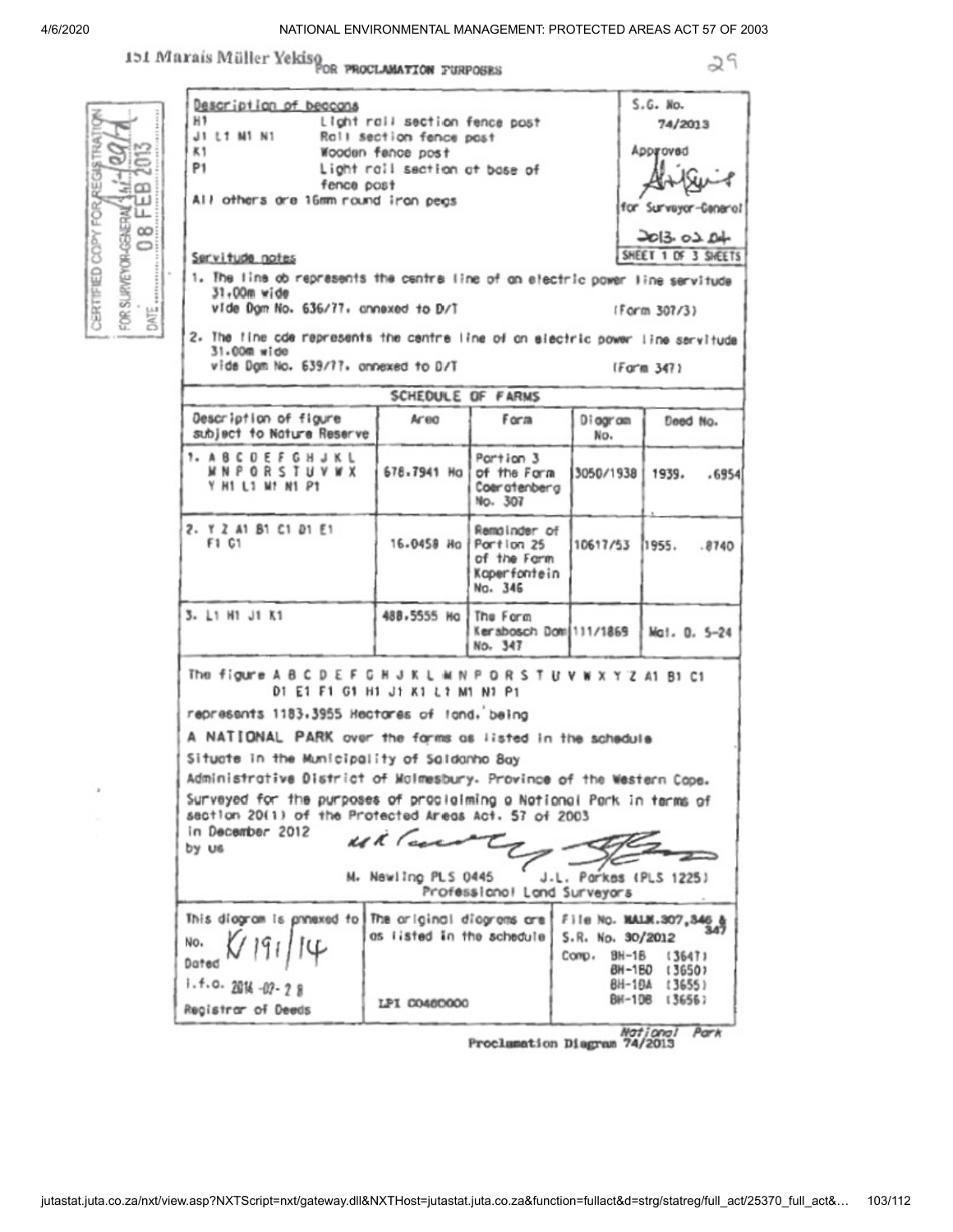

5 Declaration of an area as part of the Addo Elephant National Park - GN 1330 in *GG* 42775 of 18 October 2019 6 Note: Areas derived from 1:50 000 Topographical Maps.

# **NATIONAL ENVIRONMENTAL MANAGEMENT: PROTECTED AREAS AMENDMENT ACT 31 OF 2004 [1](#page-104-0)**

[ASSENTED TO 7 FEBRUARY 2005] [DATE OF COMMENCEMENT: 1 NOVEMBER 2005]

*(English text signed by the President)*

**published in**

*GG* 27274 of 11 February 2005

#### **commencement**

(see s. 31 of this Act)

| provisions | date            | refer to                                   |
|------------|-----------------|--------------------------------------------|
| whole Act  | 1 November 2005 | Proc R58 in GG 28123 of 21 October<br>2005 |

**ACT**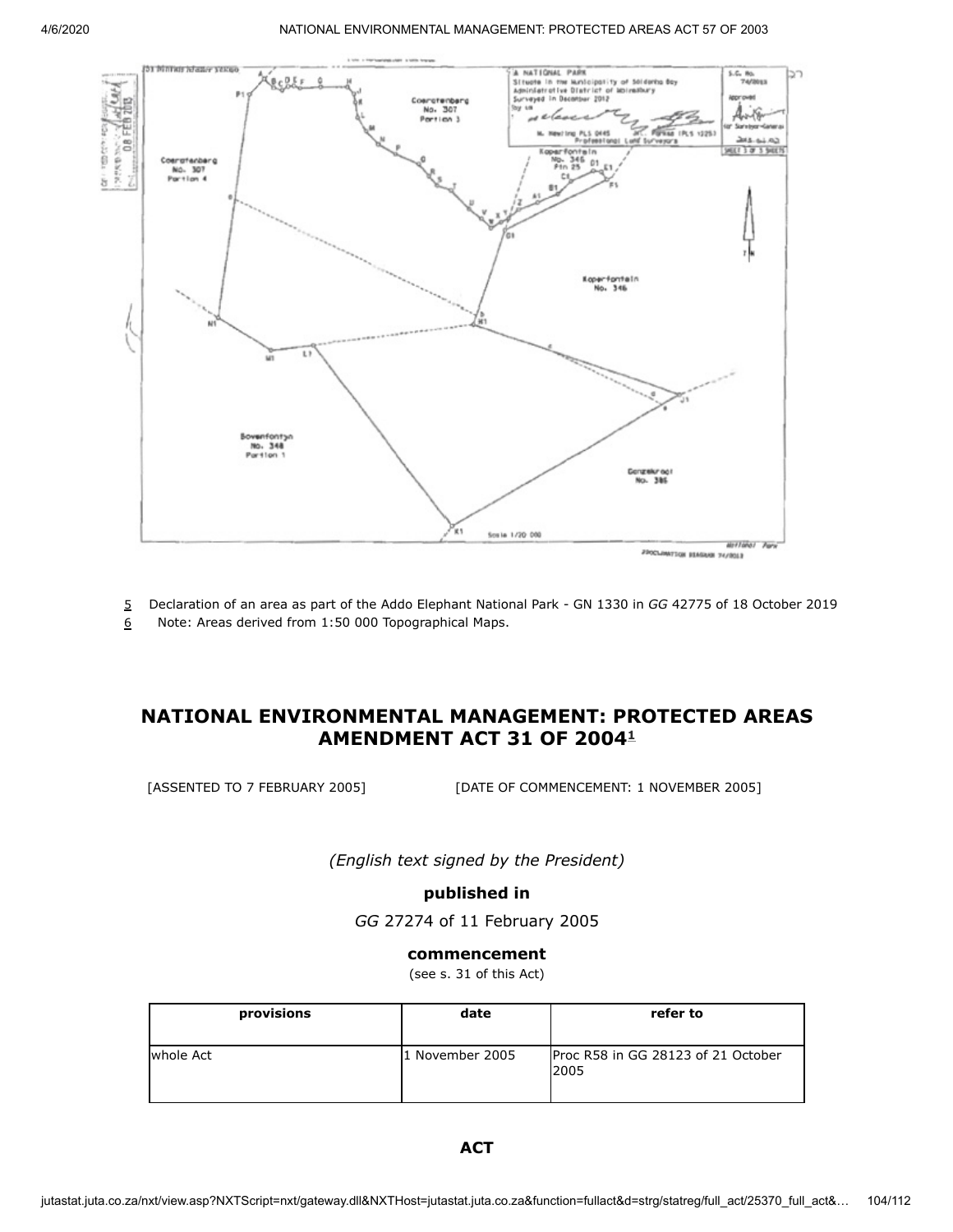**To amend the National Environmental Management: Protected Areas Act, 2003, to provide for the application of that Act in relation to national parks and marine protected areas; and to provide for matters connected therewith.**

<span id="page-104-0"></span>BE IT ENACTED by the Parliament of the Republic of South Africa, as follows:-

 $1$  This Act has been updated to include all available historical commencement details

#### **1**

Amends section 1 of the National Environmental Management: Protected Areas Act 57 of 2003, as follows: paragraph *(a)* inserts the definitions of 'Board' and 'Chief Executive Officer'; paragraph *(b)* inserts the definition of 'marine protected area'; paragraph *(c)* inserts the definitions of 'national park' and 'National Parks Land Acquisition Fund'; paragraph *(d)* inserts paragraph *(b)* of the definition of 'national protected area'; paragraph *(e)* substitutes the definition of 'protected environment'; and paragraph *(f)* inserts the definition of 'the Fund'.

#### **2**

Amends section 2 of the National Environmental Management: Protected Areas Act 57 of 2003, as follows: paragraph *(a)* deletes the word 'and' at the end of paragraph *(e)* and adds the word 'and' at the end of paragraph *(f)*; and paragraph *(b)* adds paragraph *(g)*.

#### **3**

Amends section 9 of the National Environmental Management: Protected Areas Act 57 of 2003, as follows: paragraph *(a)* substitutes paragraph *(a)*; and paragraph *(b)* inserts paragraph *(c)*.

#### **4**

Inserts section 14 in the National Environmental Management: Protected Areas Act 57 of 2003.

#### **5**

Amends section 15 of the National Environmental Management: Protected Areas Act 57 of 2003 by substituting subsection (2).

#### **6**

Inserts Part 2 in Chapter 3 of the National Environmental Management: Protected Areas Act 57 of 2003.

#### **7**

Amends section 23 of the National Environmental Management: Protected Areas Act 57 of 2003, as follows: paragraph *(a)* inserts subsection (2) *(a)*; and paragraph *(b)* substitutes subsection (4).

#### **8**

Amends section 28 of the National Environmental Management: Protected Areas Act 57 of 2003, as follows: paragraph *(a)* substitutes subsection (2) *(a)*; paragraph *(b)* substitutes subsection (2) *(d)*; paragraph *(c)* substitutes subsection (2) *(f)*; paragraph *(d)* substitutes subsection (4); and paragraph *(e)* substitutes subsection (6).

#### **9**

Amends section 31 of the National Environmental Management: Protected Areas Act 57 of 2003 by substituting the words preceding paragraph *(a)*.

#### **10**

Amends section 34 (1) of the National Environmental Management: Protected Areas Act 57 of 2003 by substituting the words preceding paragraph *(a)*.

#### **11**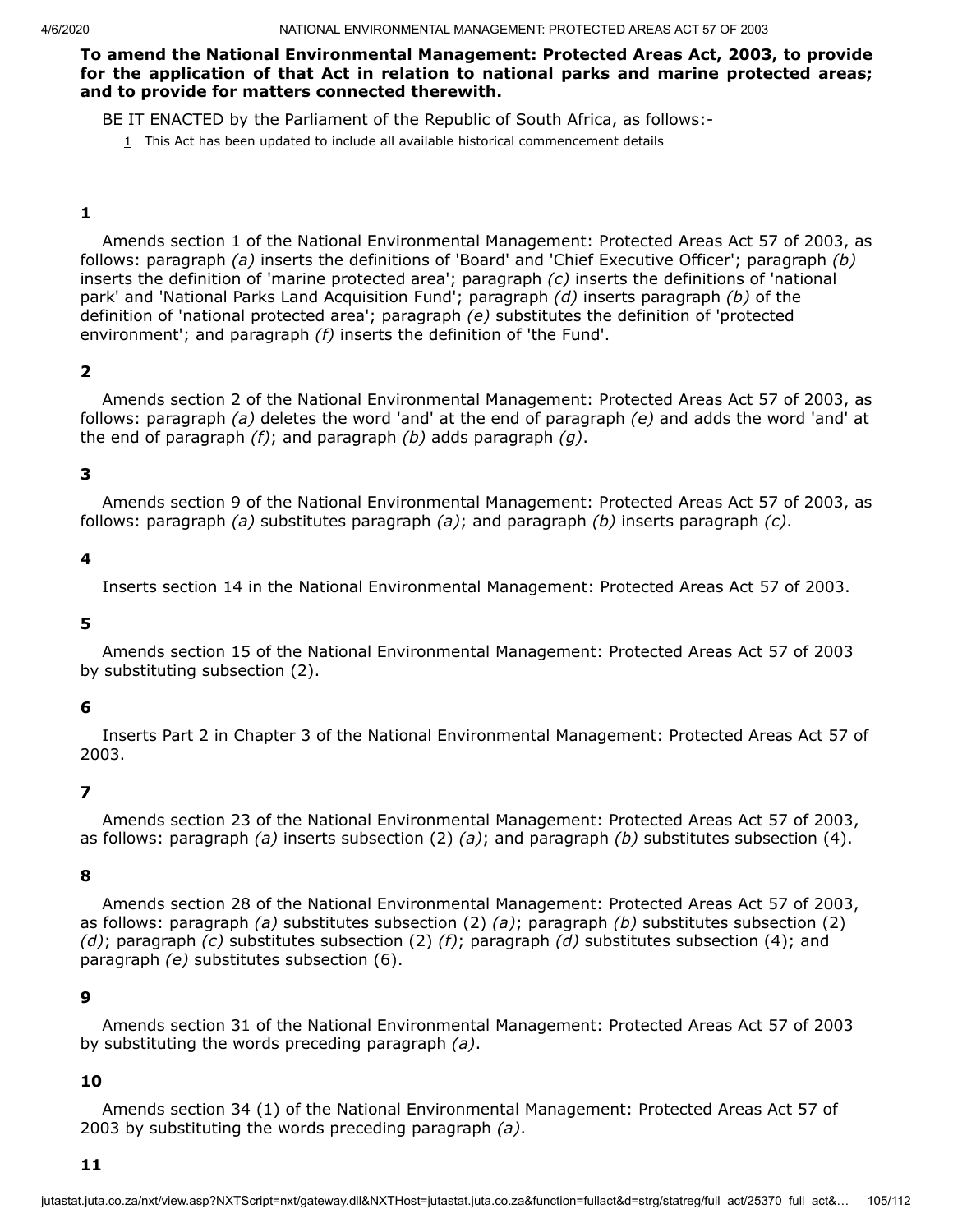Amends section 35 of the National Environmental Management: Protected Areas Act 57 of 2003, as follows: paragraph *(a)* substitutes subsection (1); and paragraph *(b)* substitutes subsection (3) *(a)*.

#### **12**

Amends section 36 of the National Environmental Management: Protected Areas Act 57 of 2003 by substituting subsection (1).

# **13**

Substitutes section 37 of the National Environmental Management: Protected Areas Act 57 of 2003.

#### **14**

Amends section 38 (1) of the National Environmental Management: Protected Areas Act 57 of 2003, as follows: paragraph *(a)* deletes the word 'and' at the end of paragraph *(a)*; and paragraph *(b)* inserts paragraph *(a*A*)*.

#### **15**

Amends section 42 of the National Environmental Management: Protected Areas Act 57 of 2003 by substituting subsection (5).

#### **16**

Substitutes section 46 of the National Environmental Management: Protected Areas Act 57 of 2003.

#### **17**

Amends section 47 of the National Environmental Management: Protected Areas Act 57 of 2003, as follows: paragraph *(a)* substitutes the heading; and paragraph *(b)* substitutes subsections (1), (2) and (3).

#### **18**

Amends section 48 (1) of the National Environmental Management: Protected Areas Act 57 of 2003, as follows: paragraph *(a)* substitutes paragraph *(a)*; and paragraph *(b)* substitutes paragraph *(c)*.

#### **19**

Amends section 50 of the National Environmental Management: Protected Areas Act 57 of 2003, as follows: paragraph *(a)* substitutes the heading; paragraph *(b)* substitutes subsections (1), (2) and (3); and paragraph *(c)* substitutes subsection (5).

#### **20**

Amends section 52 of the National Environmental Management: Protected Areas Act 57 of 2003 by substituting subsection (1).

#### **21**

Inserts Chapter 5 (sections 54 to 79) in the National Environmental Management: Protected Areas Act 57 of 2003.

#### **22**

Inserts section 81 in the National Environmental Management: Protected Areas Act 57 of 2003.

#### **23**

Inserts section 83 in the National Environmental Management: Protected Areas Act 57 of 2003.

#### **24**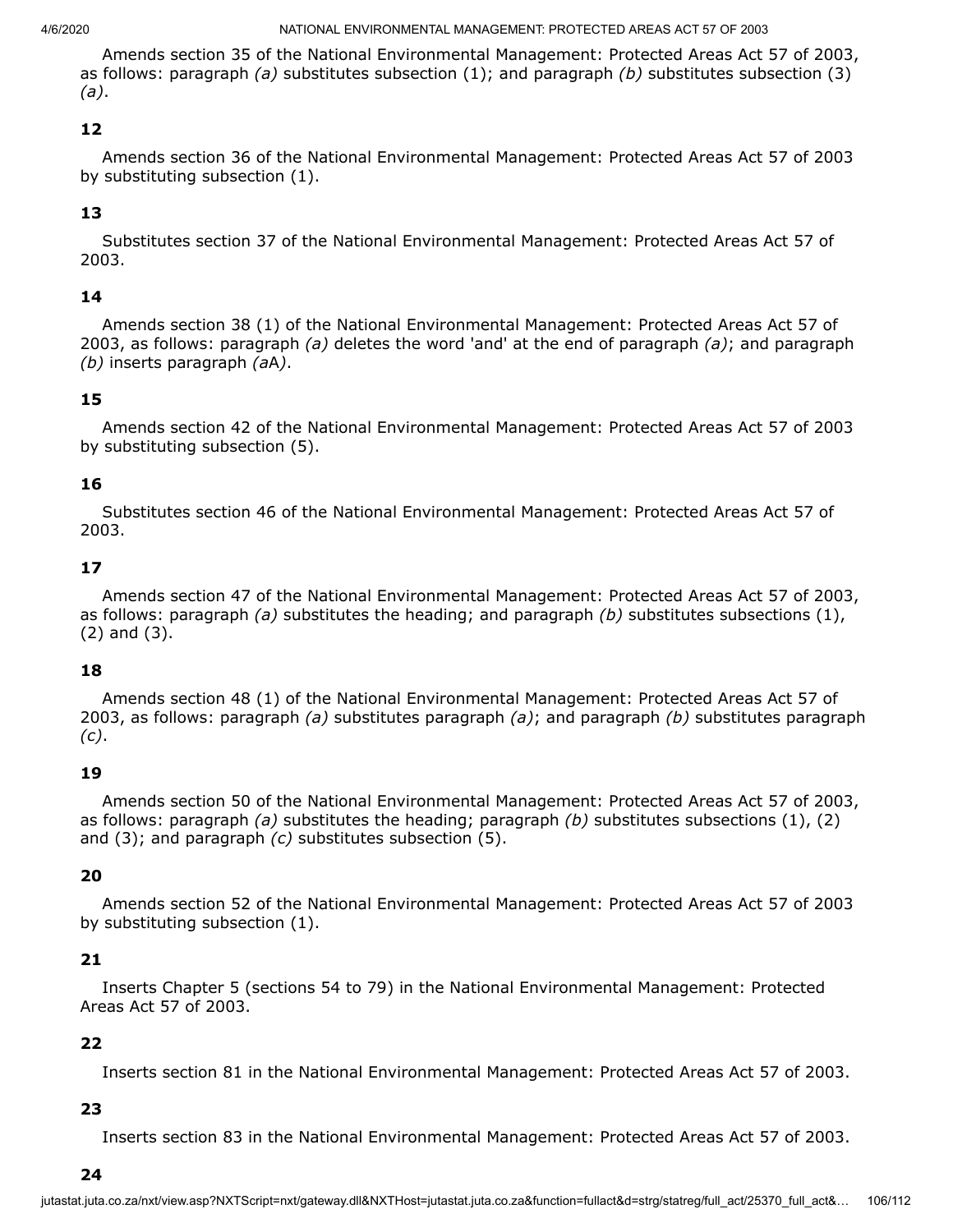Substitutes section 84 of the National Environmental Management: Protected Areas Act 57 of 2003.

#### **25**

Amends section 85 of the National Environmental Management: Protected Areas Act 57 of 2003, as follows: paragraph *(a)* adds subsection (1) *(b)*; and paragraph *(b)* adds subsection (2).

#### **26**

Inserts section 91 in the National Environmental Management: Protected Areas Act 57 of 2003.

### **27**

Amends section 92 of the National Environmental Management: Protected Areas Act 57 of 2003, as follows: paragraph *(a)* inserts subsection (1); and paragraph *(b)* substitutes subsection (2).

#### **28**

Substitutes the Schedule to the National Environmental Management: Protected Areas Act 57 of 2003.

#### **29**

Substitutes the long title of the National Environmental Management: Protected Areas Act 57 of 2003.

#### **30**

Amends the Arrangement of Sections of the National Environmental Management: Protected Areas Act 57 of 2003, as follows: paragraph *(a)* inserts section 14; paragraph *(b)* inserts Part 2 after section 19; paragraph *(c)* substitutes section 46; paragraph *(d)* substitutes section 47; paragraph *(e)* substitutes section 50; paragraph *(f)* inserts Chapter 5; paragraph *(g)* inserts section 81; and paragraph *(h)* inserts section 83.

#### **31 Short title and commencement**

This Act is called the National Environmental Management: Protected Areas Amendment Act, 2004, and takes effect on a date determined by the President by proclamation in the *Gazette*.

# **NATIONAL ENVIRONMENTAL MANAGEMENT: PROTECTED AREAS AMENDMENT ACT 15 OF 2009 [1](#page-107-0)**

[ASSENTED TO 10 JULY 2009] [DATE OF COMMENCEMENT: 23 OCTOBER 2009]

(Unless otherwise indicated)

*(English text signed by the President)*

#### **published in**

*GG* 32404 of 14 July 2009

#### **commencements**

(see s. 9 of this Act)

| provisions                    | date            | refer to                                  |
|-------------------------------|-----------------|-------------------------------------------|
| whole Act, except ss. 1 and 8 | 23 October 2009 | Proc 69 in GG 32660 of 23 October<br>2009 |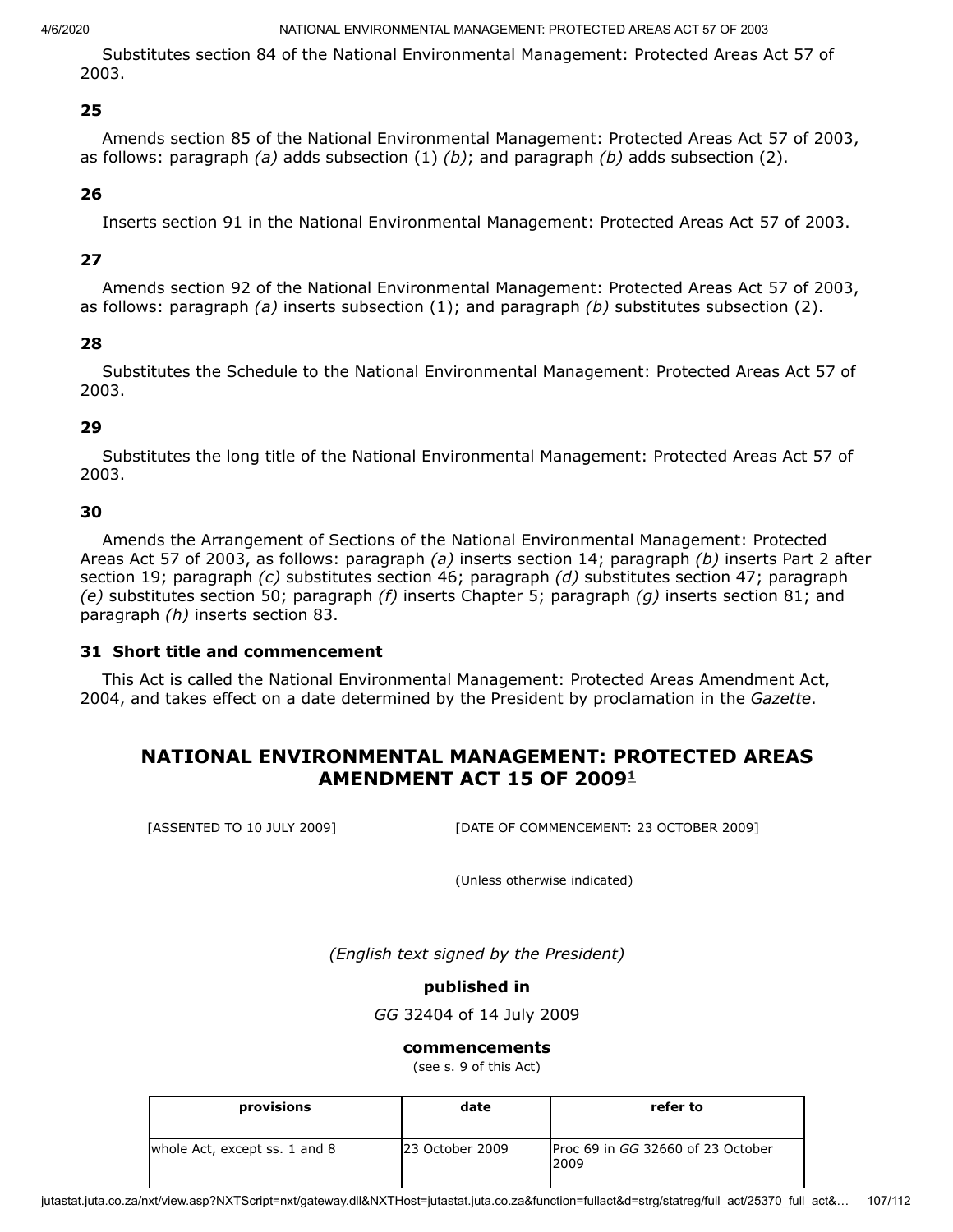$\mathbf{I}$ 

| ss. 1 and 8 | 1 April 2013 | Proc 7 in GG 36296 of 27 March 2013 |
|-------------|--------------|-------------------------------------|
|             |              |                                     |

 $\mathbf{I}$ 

#### **as amended**

| b٧                                                                 | with effect from | refer to                |
|--------------------------------------------------------------------|------------------|-------------------------|
| National Environmental Management<br>Laws Amendment Act 14 of 2013 | 124 July 2013    | s. 41 of Act 14 of 2013 |

#### **ACT**

**To amend the National Environmental Management: Protected Areas Act, 2003, so as to provide for a comprehensive list in the Schedule of all national parks; to provide for the assignment of national parks, special nature reserves and heritage sites to the South African National Parks; to make provision for flight corridors and permission of the management authority to fly over a special nature reserve, national park or heritage site; to provide for specific areas to be available for training and testing of aircraft; and to provide for matters connected therewith.**

<span id="page-107-0"></span>BE IT ENACTED by the Parliament of the Republic of South Africa, as follows:-

 $1$  This Act has been updated to include all available historical commencement details

#### **1**

Amends section 20 of the National Environmental Management: Protected Areas Act 57 of 2003 by adding subsection (6).

[Date of commencement of s. 1: 1 April 2013.]

#### **2**

Amends section 28 of the National Environmental Management: Protected Areas Act 57 of 2003 by substituting subsection (5).

#### **3**

Amends section 38 (1) of the National Environmental Management: Protected Areas Act 57 of 2003 by substituting paragraphs *(a)* and *(a*A*)*.

#### **4**

Amends section 47 of the National Environmental Management: Protected Areas Act 57 of 2003, as follows: paragraph *(a)* substitutes subsections (2) and (3); paragraph *(b)* inserts subsection (3A); paragraph *(c)* substitutes in subsection (4) the words preceding paragraph *(a)*; and paragraph *(d)* inserts subsection (4A).

#### **5**

Amends section 54 of the National Environmental Management: Protected Areas Act 57 of 2003 by adding subsections (3) and (4).

#### **6**

Amends section 55 of the National Environmental Management: Protected Areas Act 57 of 2003, as follows: paragraph *(a)* substitutes subsection (1) *(a)*; paragraph *(b)* inserts subsection (1) *(a*A*)*, *(a*B*)* and *(a*C*)*; paragraph *(c)* substitutes in subsection (2) the words preceding paragraph *(a)*; and paragraph *(d)* inserts subsection (2) *(f*A*)*.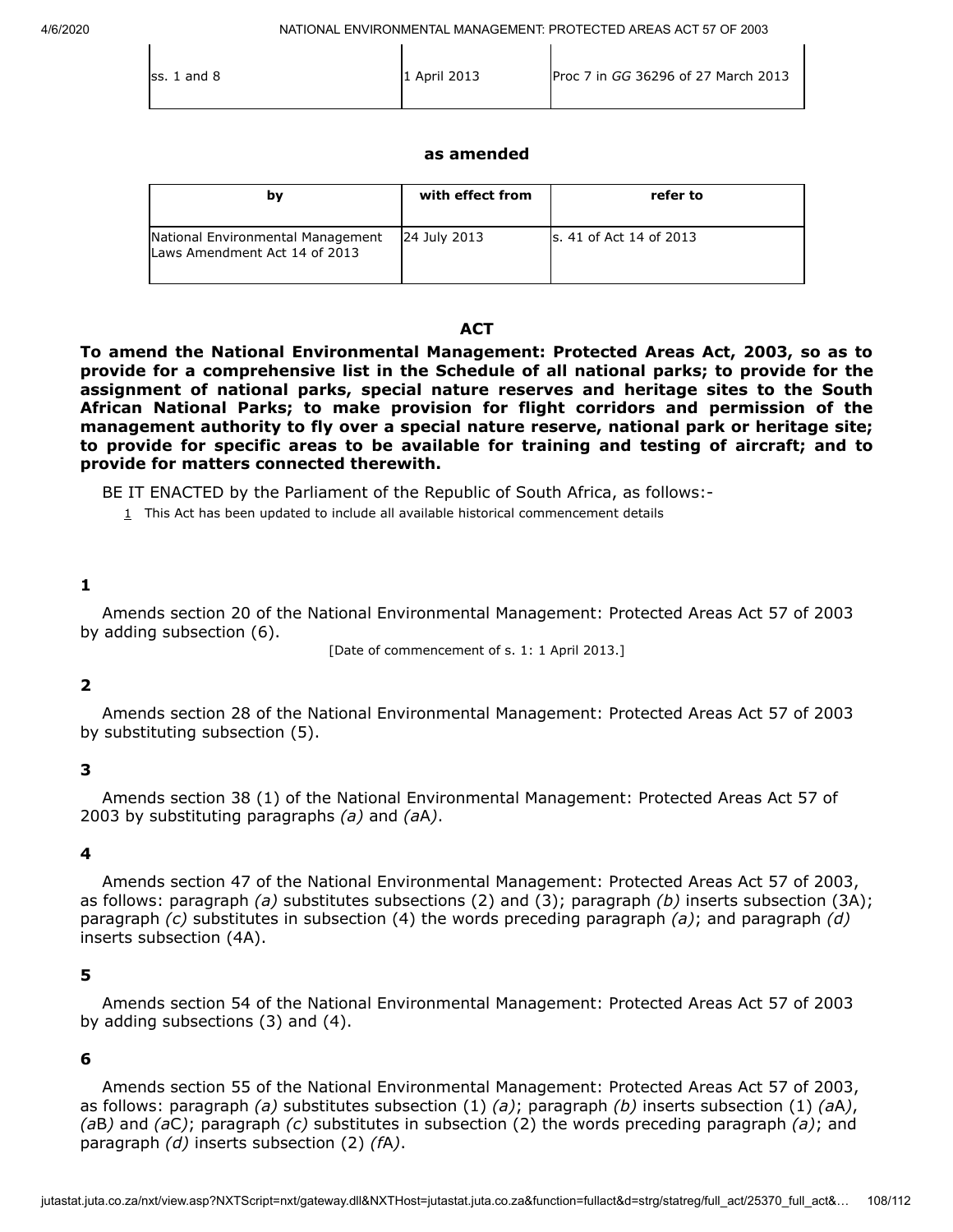# **7**

Amends section 75 of the National Environmental Management: Protected Areas Act 57 of 2003 by substituting paragraph *(g)*.

#### **8**

Substitutes the Schedule to the National Environmental Management: Protected Areas Act 57 of 2003.

[Date of commencement of s. 8: 1 April 2013.]

#### **9 Short title and commencement**

This Act is called the National Environmental Management: Protected Areas Amendment Act, 2009, and comes into effect on a date fixed by the President by proclamation in the *Gazette*. [S. 9, previously s. 7 [sic] renumbered by s. 40 of Act 14 of 2013 (wef 24 July 2013).]

# **Schedule 1 REPEAL OF LAWS**

(Section 90)

| No. and year of<br>Act | <b>Short title of Act</b>                     | <b>Extent of repeal</b>              |
|------------------------|-----------------------------------------------|--------------------------------------|
| Act 39 of 1975         | Lake Areas Development Act, 1975              | The repeal of the whole              |
| Act 57 of 1976         | National Parks Act, 1976                      | The repeal of the whole              |
| Act 60 of 1979         | National Parks Amendment Act, 1979            | The repeal of the whole              |
| Act 9 of 1980          | Lake Areas Development Amendment Act,<br>1980 | The repeal of the whole              |
| Act 13 of 1982         | National Parks Amendment Act, 1982            | The repeal of the whole              |
| Act 23 of 1983         | National Parks Amendment Act, 1983            | The repeal of the whole              |
| Act 43 of 1986         | National Parks Amendment Act, 1986            | The repeal of the whole              |
| Act 111 of 1986        | National Parks Second Amendment Act, 1986     | The repeal of the whole              |
| Act 60 of 1987         | National Parks Amendment Act, 1987            | The repeal of the whole              |
| Act 73 of 1989         | Environment Conservation Act, 1989            | The repeal of sections 16, 17 and 18 |
| Act 23 of 1990         | National Parks Amendment Act, 1990            | The repeal of the whole              |
| Act 52 of 1992         | National Parks Amendment Act, 1992            | The repeal of the whole              |
| Act 91 of 1992         | National Parks Second Amendment Act, 1992     | The repeal of the whole              |
| Act 38 of 1995         | National Parks Amendment Act, 1995            | The repeal of the whole              |
| Act 70 of 1997         | National Parks Amendment Act, 1997            | The repeal of the whole              |
| Act 106 of 1998        | National Parks Amendment Act, 1998            | The repeal of the whole              |
| Act 54 of 2001         | National Parks Amendment Act, 2001            | The repeal of the whole              |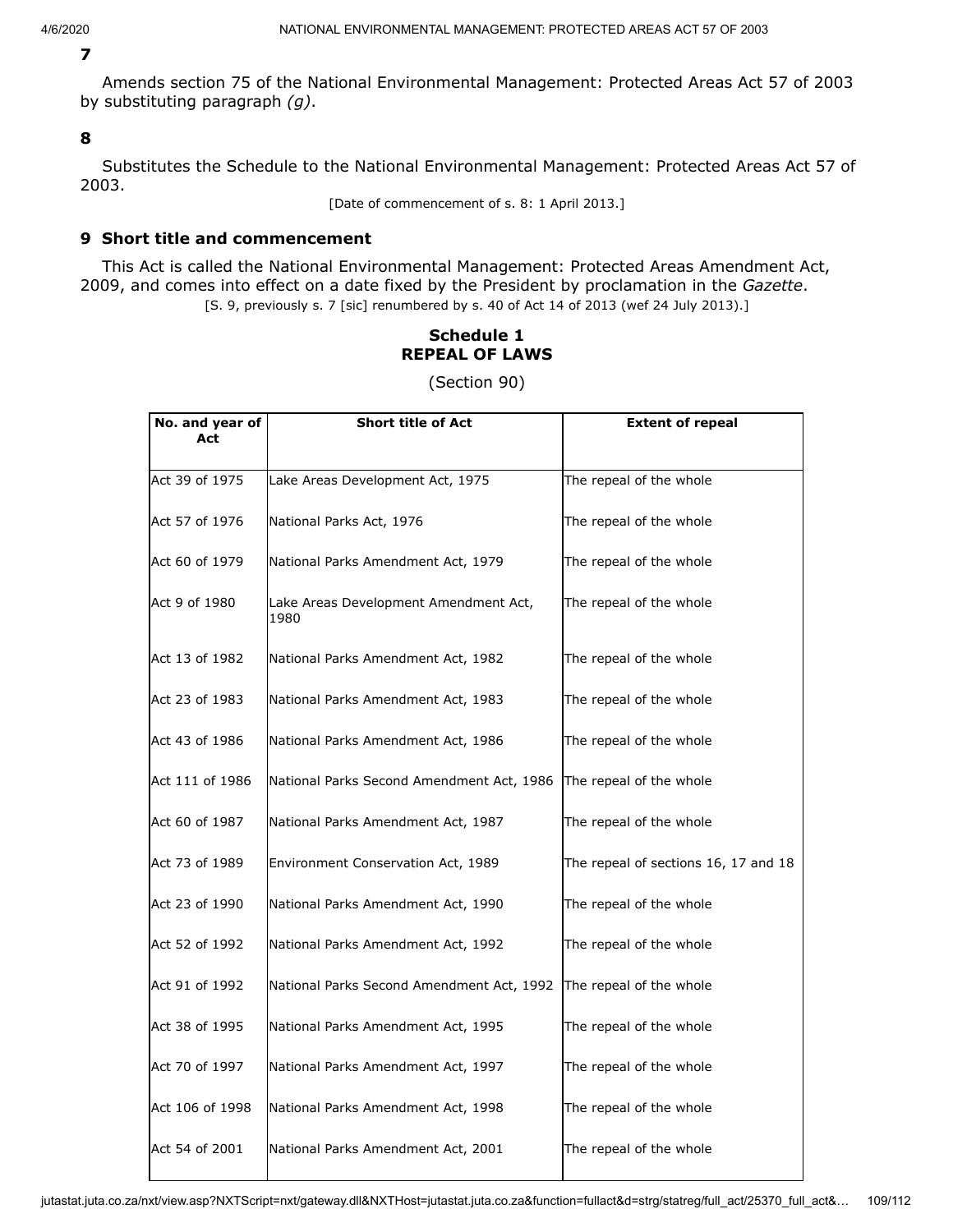## **Schedule 2 NATIONAL PARK AREAS**

(Section 20 (6))

Not reproduced - see Schedule 2 to the National Environmental Management: Protected Areas Act 57 of 2003.

# **NATIONAL ENVIRONMENTAL MANAGEMENT: PROTECTED AREAS AMENDMENT ACT 21 OF 2014 [1](#page-109-0)**

[ASSENTED TO 30 MAY 2014] [DATE OF COMMENCEMENT: 2 JUNE 2014]

(see s. 18 of this Act)

*(English text signed by the President)*

# **published in**

*GG* 37710 of 2 June 2014

## **ACT**

**To amend the National Environmental Management: Protected Areas Act, 2003, so as to amend or insert certain definitions; to authorise the declaration of marine protected areas; to provide for the management of marine protected areas; to provide for transitional measures; and to effect certain textual alterations; and to provide for matters connected therewith.**

<span id="page-109-0"></span>BE IT ENACTED by the Parliament of the Republic of South Africa, as follows:-

 $1$  This Act has been updated to include all available historical commencement details

## **1**

Amends section 1 of the National Environmental Management: Protected Areas Act 57 of 2003, as follows: paragraph *(a)* substitutes the definition of 'Department'; paragraph *(b)* inserts the definition of 'fish'; paragraph *(c)* substitutes the definition of 'marine protected area'; paragraph *(d)* inserts the definition of 'marine waters'; and paragraph *(e)* substitutes the definition of 'national protected area'.

## **2**

Amends section 2 of the National Environmental Management: Protected Areas Act 57 of 2003 by substituting paragraph *(d)*.

## **3**

Amends section 4 (1) of the National Environmental Management: Protected Areas Act 57 of 2003 by substituting paragraph *(b)*.

## **4**

Substitutes section 14 of the National Environmental Management: Protected Areas Act 57 of 2003.

#### **5**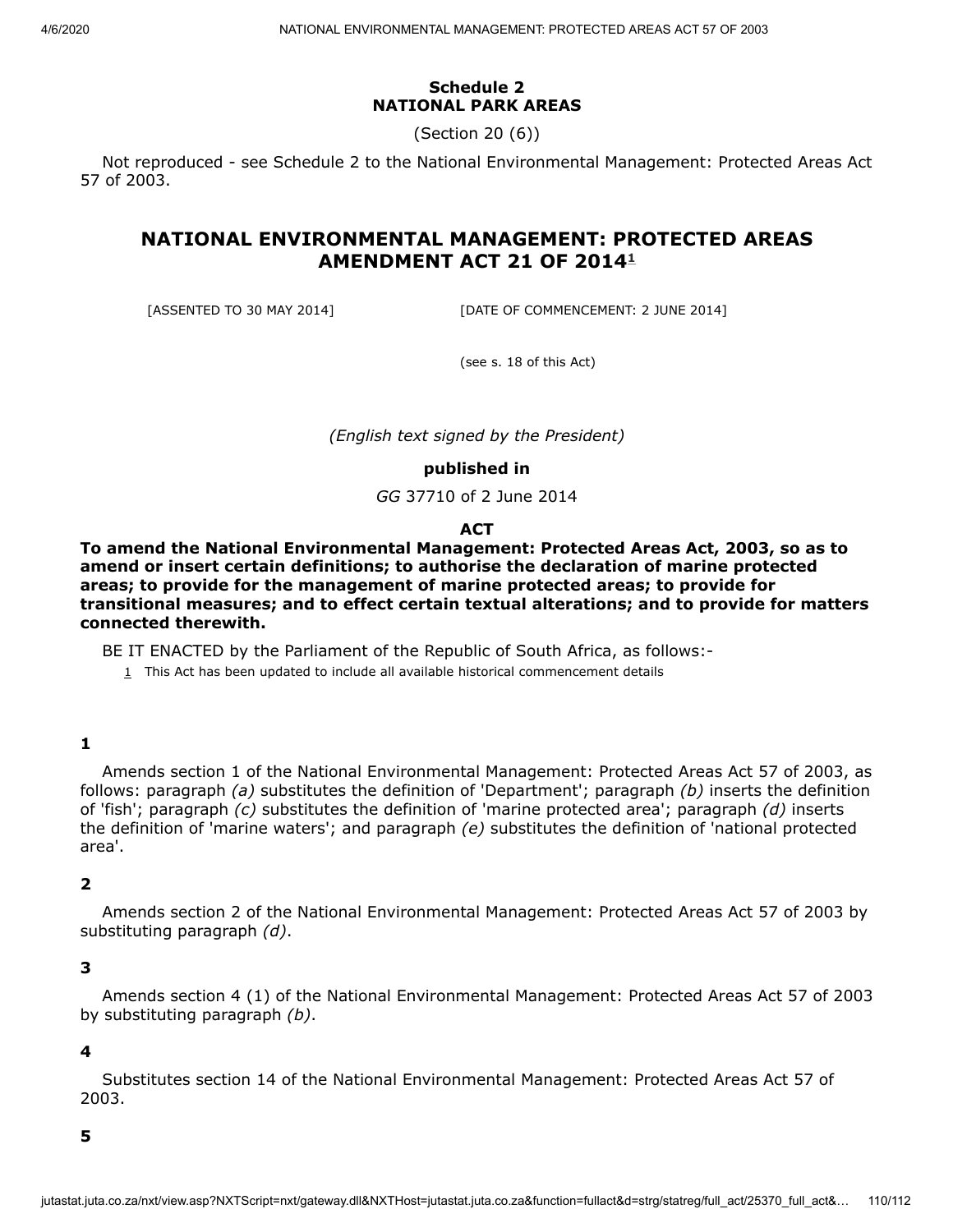Inserts Part 2A (sections 22A and 22B) in the National Environmental Management: Protected Areas Act 57 of 2003.

## **6**

Amends section 28 (2) of the National Environmental Management: Protected Areas Act 57 of 2003 by substituting paragraph *(a)*.

#### **7**

Amends section 31 of the National Environmental Management: Protected Areas Act 57 of 2003 by substituting the words preceding paragraph *(a)*.

## **8**

Amends section 34 (1) of the National Environmental Management: Protected Areas Act 57 of 2003 by substituting the words preceding paragraph *(a)*.

## **9**

Substitutes section 37 of the National Environmental Management: Protected Areas Act 57 of 2003.

## **10**

Amends section 38 (1) of the National Environmental Management: Protected Areas Act 57 of 2003, as follows: paragraph *(a)* substitutes paragraph *(a)*; paragraph *(b)* deletes the word 'and' at the end of paragraph *(a*A*)*; paragraph *(c)* inserts paragraph *(a*B*)*; and paragraph *(d)* substitutes paragraph *(b)*.

## **11**

Amends section 41 (2) of the National Environmental Management: Protected Areas Act 57 of 2003 by substituting paragraph *(g)*.

## **12**

Amends section 48 (1) of the National Environmental Management: Protected Areas Act 57 of 2003 by substituting the words preceding paragraph *(a)*.

## **13**

Inserts section 48A in the National Environmental Management: Protected Areas Act 57 of 2003.

## **14**

Amends section 52 of the National Environmental Management: Protected Areas Act 57 of 2003, as follows: paragraph *(a)* substitutes subsection (1); paragraph *(b)* inserts subsection (2) *(a*A*)*; paragraph *(c)* deletes in subsection (2) *(b)* the word 'and'; paragraph *(d)* adds to subsection (2) *(c)* the expression '; and'; paragraph *(e)* adds subsection (2) *(d)*; and paragraph *(f)* adds subsection (3).

## **15**

Amends section 90 of the National Environmental Management: Protected Areas Act 57 of 2003 by adding subsection (3).

# **16**

Amends section 91 of the National Environmental Management: Protected Areas Act 57 of 2003, as follows: paragraph *(a)* substitutes the heading; and paragraph *(b)* adds subsection (3).

## **17**

Amends the Arrangement of Sections, as follows: paragraph *(a)* substitutes item 14; paragraph *(b)* inserts the Part 2A heading; paragraph *(c)* inserts items 22A and 22B; paragraph *(d)* inserts